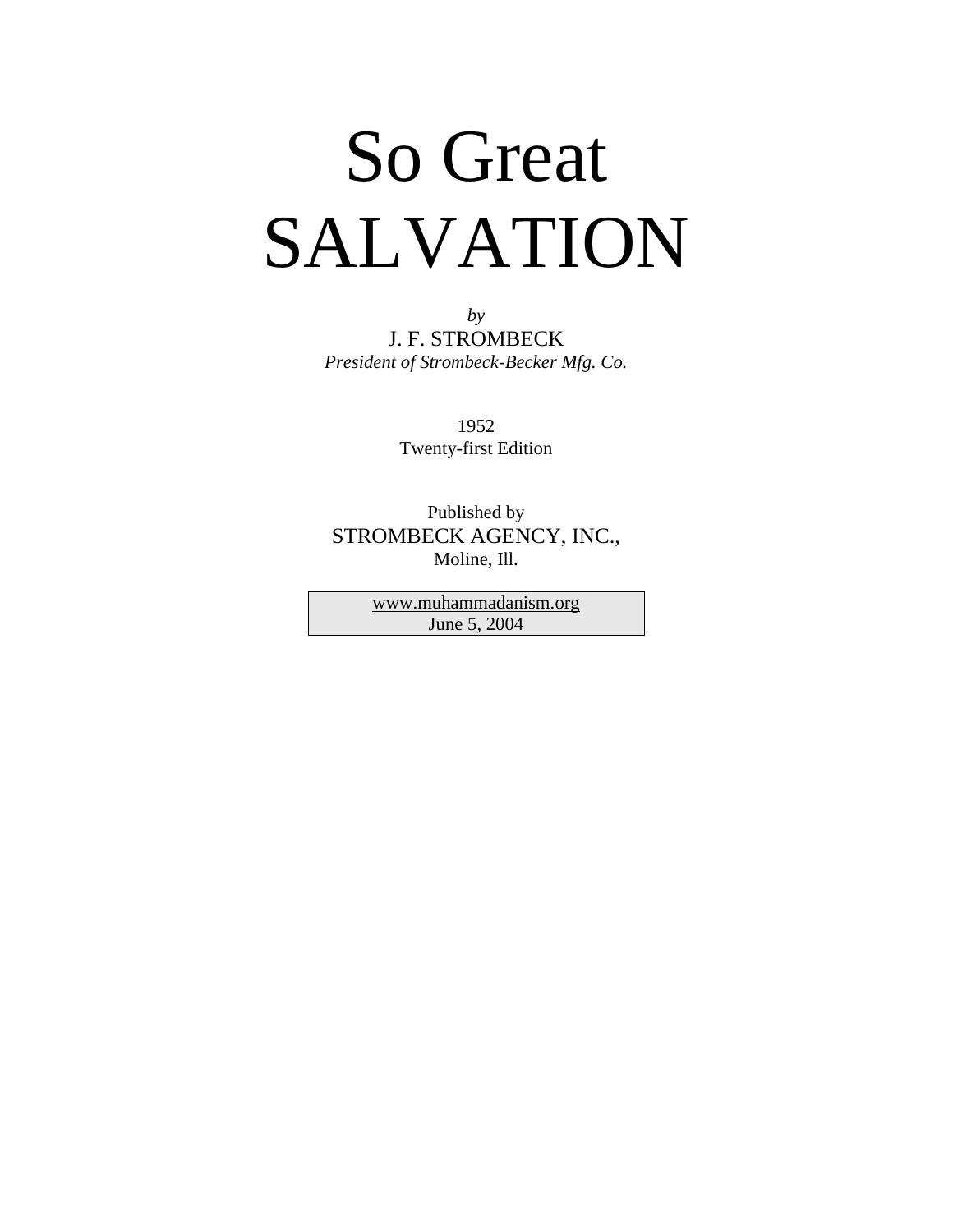Copyright 1940, by Strombeck Agency, Inc.

PRINTED IN THE UNITED STATES OF AMERICA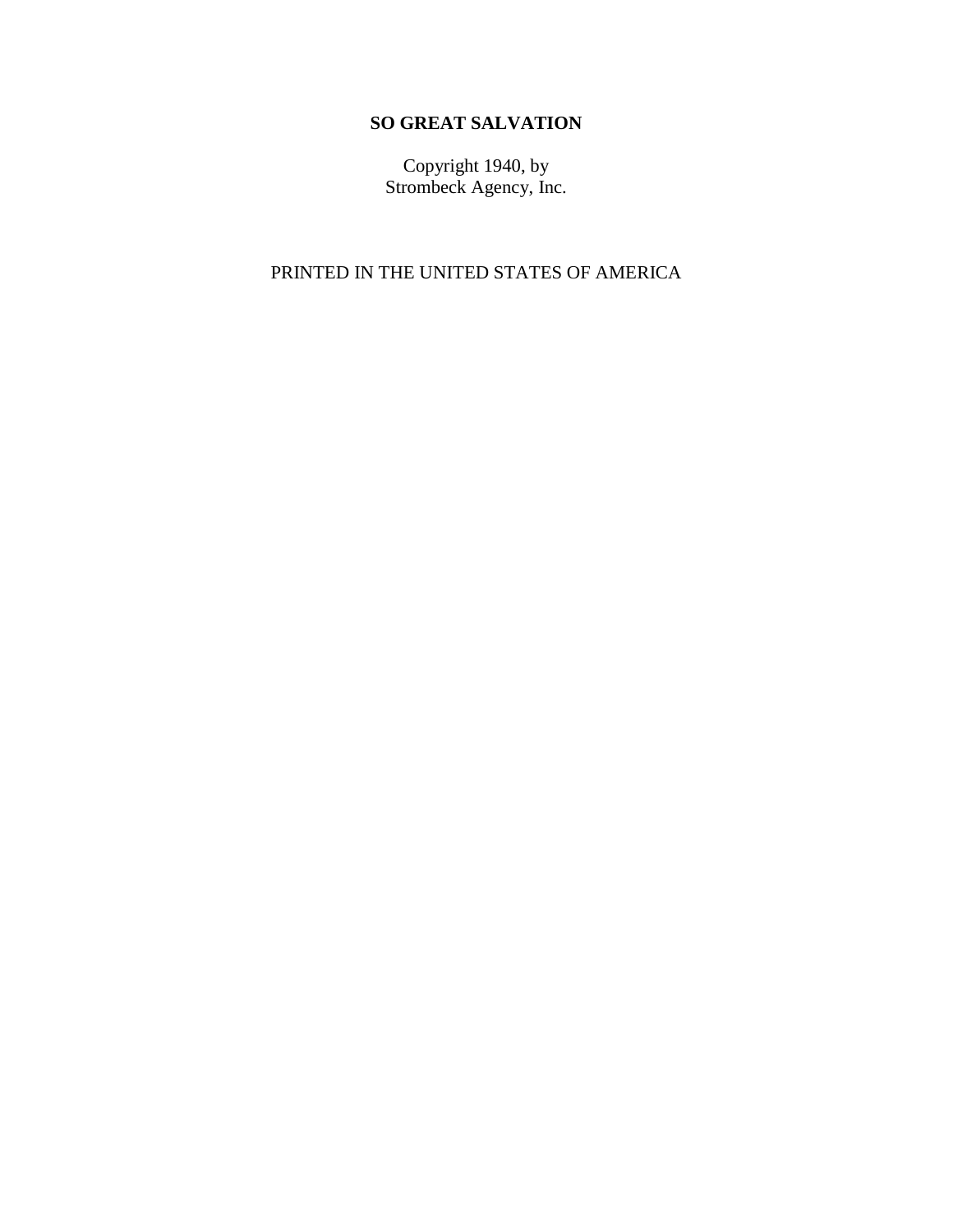## **CONTENTS**

| I.     | The Importance of Salvation                   | 9   |
|--------|-----------------------------------------------|-----|
| П.     | So Great Salvation                            | 13  |
| Ш.     | So Great Compared with Creation               | 22  |
| IV.    | So Great in View of Sin                       | 30  |
| V.     | Delivered from the Power of Darkness          | 38  |
| VI.    | In Him We Have Redemption                     | 43  |
| VII.   | <b>God's Justice Satisfied</b>                | 53  |
| VIII.  | Clothed in the Righteousness of God           | 58  |
| IX.    | Brought into Harmony with God                 | 69  |
| X.     | A New Life with a New Nature                  | 76  |
| XI.    | Saved by His Life                             | 85  |
| XII.   | <b>Objects of God's Unfailing Love</b>        | 91  |
| XIII.  | The Eternal State of the Saved                | 96  |
| XIV.   | Salvation Is of God Through Jesus Christ      | 101 |
| XV.    | By Grace Through Faith, or, How Is Man Saved? | 108 |
| XVI.   | The Certainty of Salvation                    | 121 |
| XVII.  | Why Does God Save Man?                        | 127 |
| XVIII. | <b>Salvation and Man's Conduct</b>            | 134 |
| XIX.   | What Does It Mean to Be Lost?                 | 141 |
| XX.    | How Shall We Escape if We Neglect?            | 147 |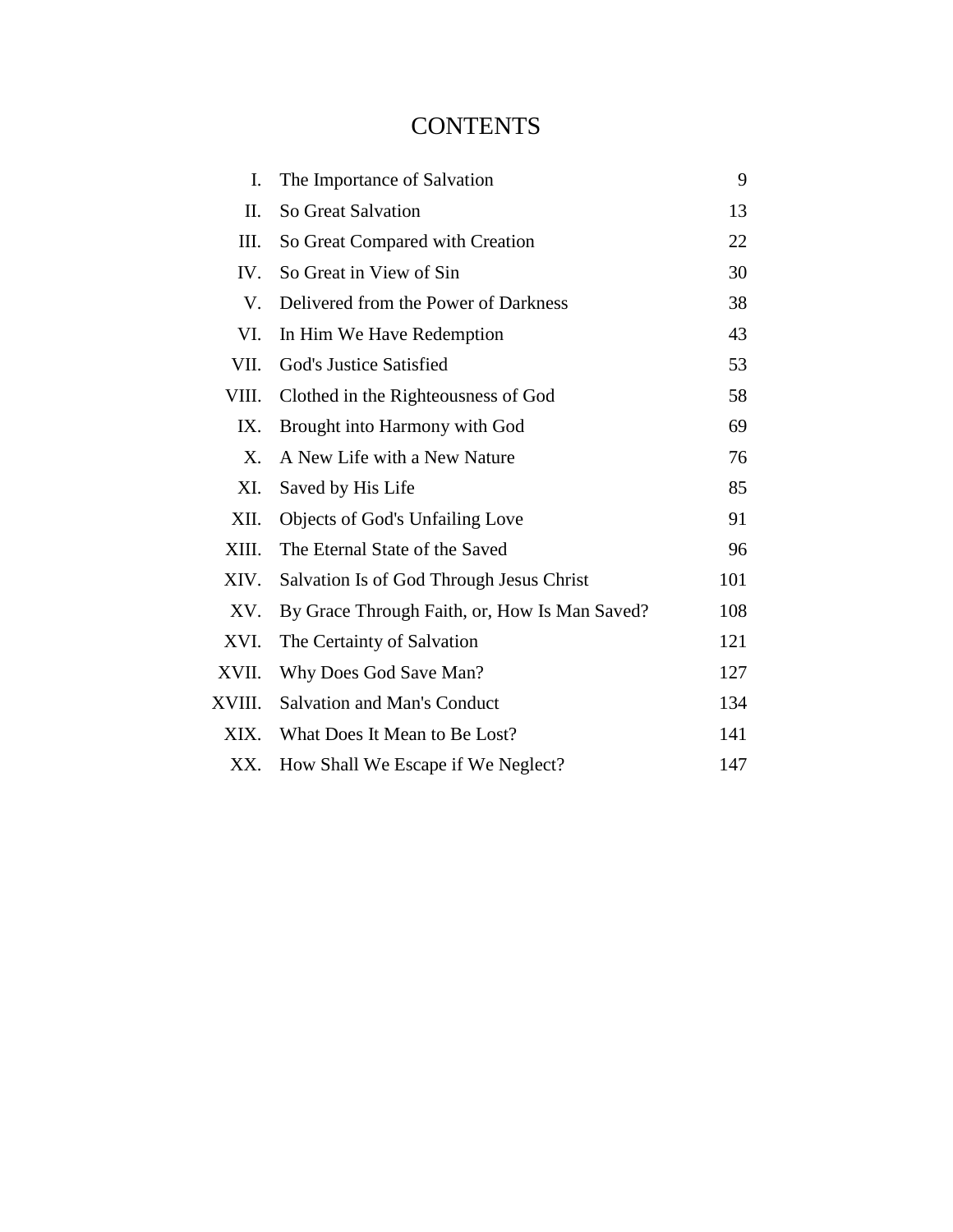Books by **J. F. STROMBECK**

**SHALL NEVER PERISH GRACE AND TRUTH SO GREAT SALVATION DISCIPLINED BY GRACE FIRST THE RAPTURE**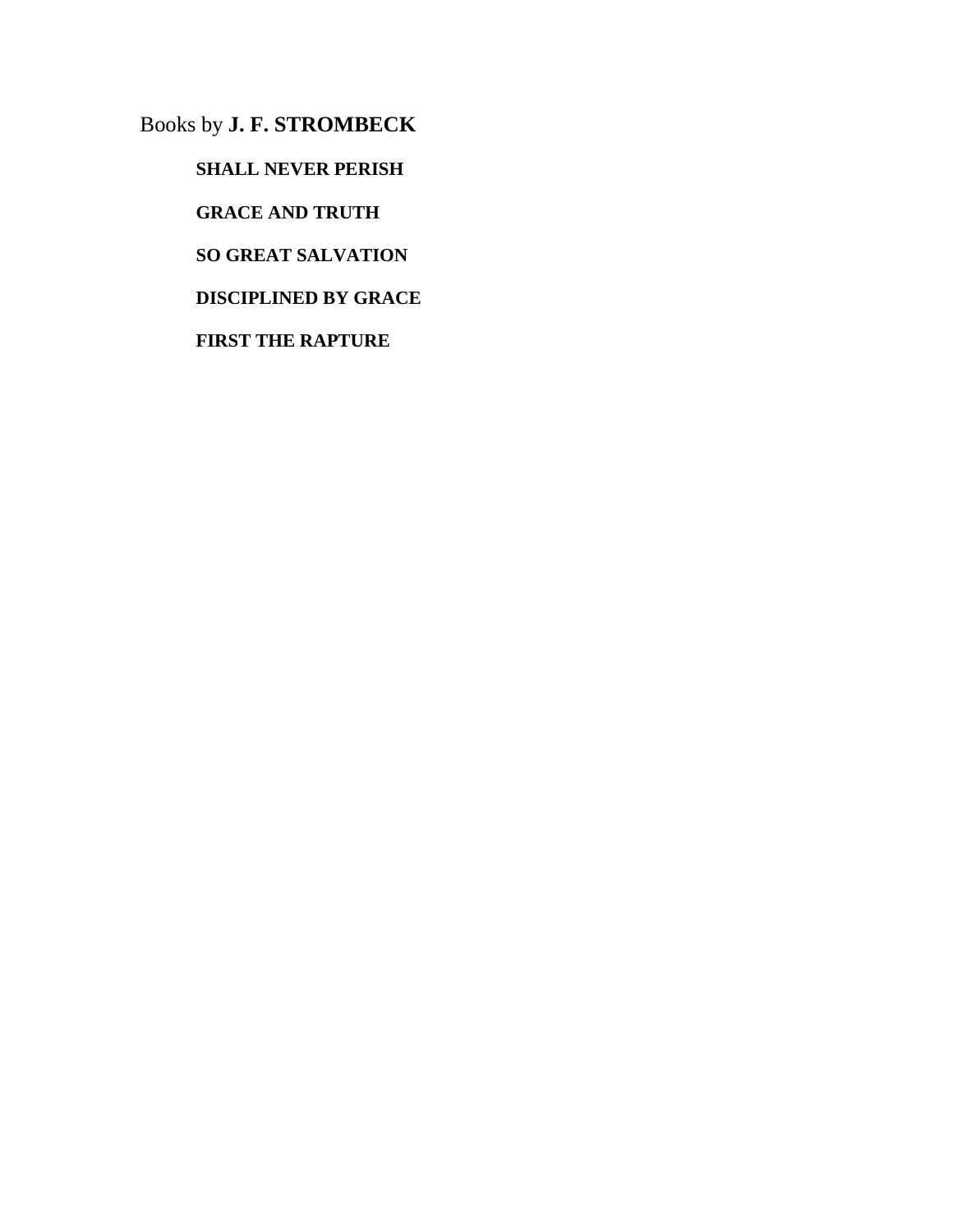## Chapter I

## THE IMPORTANCE OF SALVATION

GOD is Eternal, in Him are eternal values and apart from Him there are no such values. All that is of man, all that he produces and possesses, is temporal. Most human values are not only temporal, they are ephemeral. Some last a few years and others even remain for centuries for a future society to enjoy, but as for each individual no temporal values follow him beyond the portals of the grave.

As there are no eternal values apart from God, man can come into possession of these values only as he becomes related to God. Through sin, not primarily the sins of each individual, but the original sin committed by Adam, the whole human race became separated from God. Man cannot of himself through any reformation that he might bring about or by any of his own good works return to God. There is but one way for man to come to God and that is through Him Who came down from heaven and into the world as the Saviour of men. It is through the salvation that God offers in Jesus Christ, and only so, that man may become related to Him and thereby partake of His eternal values. Jesus said, "I am come that they [who will hear Him] might have life, and that they might have *it* more abundantly" (John 10:10). This life that Jesus came to give to man is eternal and the abundance of it is eternal in its values.

There is an abundant life, widely advocated these

<sup>9</sup>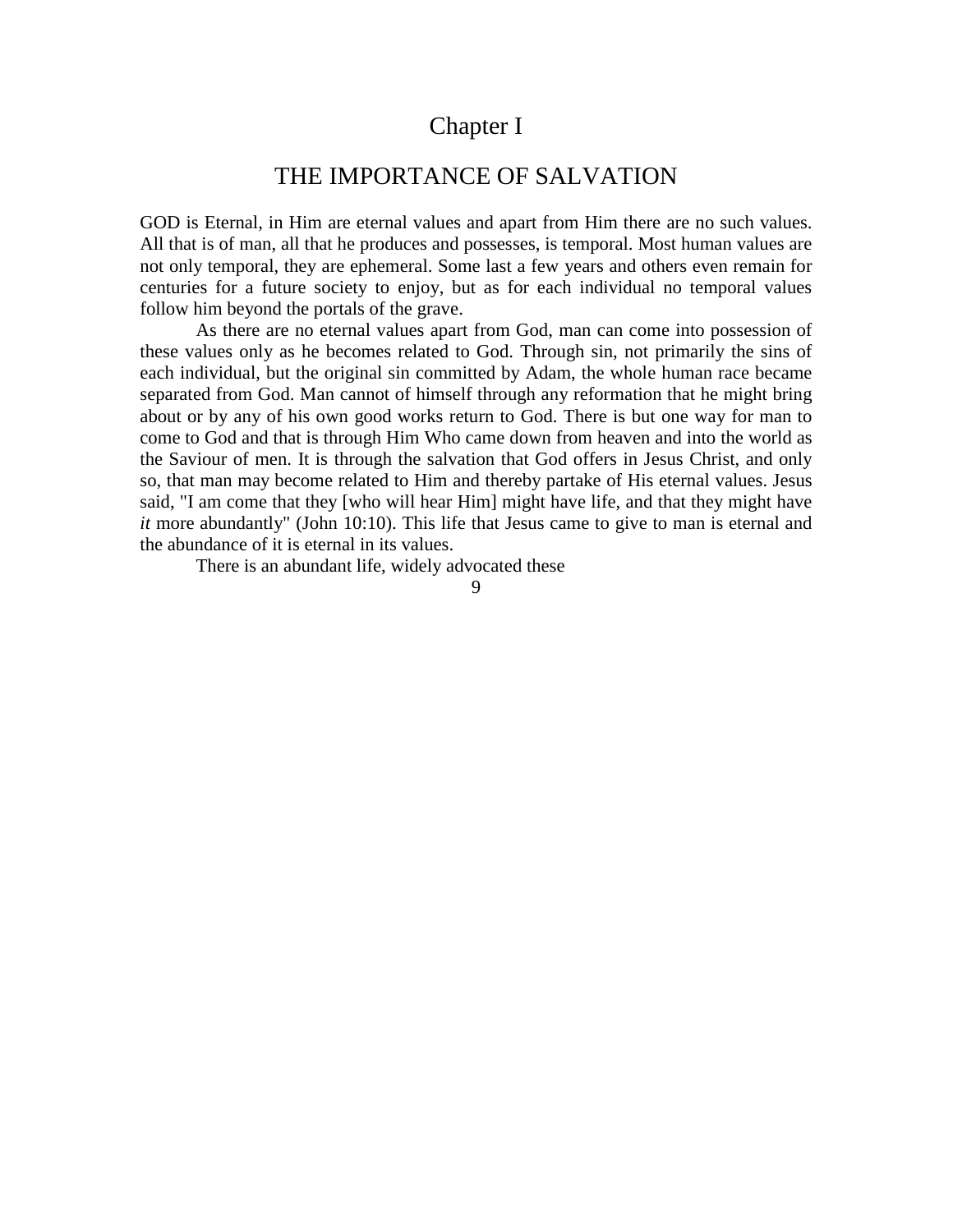days, but that is restricted entirely to the material and temporal. A large part of the professing Christian church has, to an amazing extent, become concerned about the abundance of the material and temporal to the exclusion of the spiritual and eternal. Moral reform, social uplift and economic problems have taken the place of the proclamation of a salvation that God freely offers to a sin-cursed human race that is traveling at a terrific speed toward an everlasting separation from Him and all that flows from Him.

Even where the need for salvation is seen and faithfully presented, very often the temporal values derived therefrom, in the form of reformed lives and remade homes, are the most loudly acclaimed, while the spiritual and eternal values that come to the individual are in many, yes, very many, instances seldom mentioned and much less given their primary importance.

The present day emphasis upon lifting the human race out of its low state has largely become one of dealing with temporal values. God's emphasis, on the other hand, as found in the Bible, is to deal with the problem of human sin and all its consequences on the basis of eternal values. This is through salvation.

Social welfare work and all moral reform, however good for the present, do not help men and women beyond the grave, and the grave is not the end of man. He has an undying soul that goes on and on and on into eternity. The salvation that God, and He alone, has accomplished through Jesus Christ provides for that undying soul of man and brings it into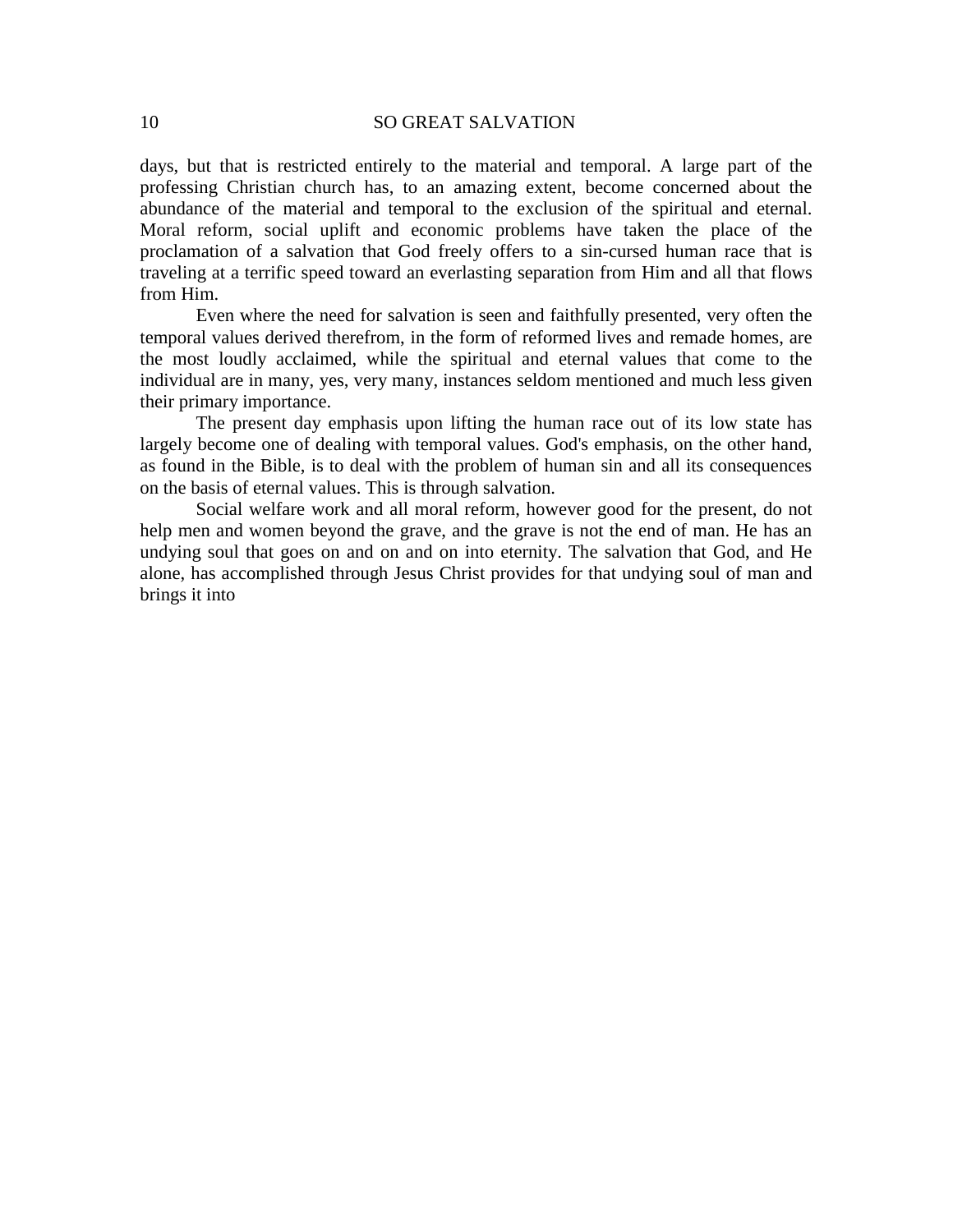an unending, infinitely glorious and blissful state.

In all periods of human history has been found a recognition that there is an existence beyond the grave in which man either enjoys the pleasure of a Higher Being or suffers His wrath. Mythology is full of this concept. The American Indians looked forward to their happy hunting grounds. The Norsemen hoped to go to Valhalla. The Chinese worship the spirits of their ancestors and Hindus believe in transmigration of the soul, thinking that after death man's soul still exists, but in the body of some animal until it is cleansed and returns to God, the source of all things. Scarcely a man or woman now living does not, deep down in the heart, at some time or other contemplate a future existence.

There is also agreement that the future eternal state is determined for each individual while in the present life. When it comes to the question as to what determines the future state of each individual there is, however, the widest possible difference. On the one hand all world religions, with no exception, offer man a state of eternal bliss or relief from suffering, as a reward for something that he does. Even much of that which is called Christianity is included in this group. Directly opposed to this God offers, for the mere acceptance thereof, a free, unearned salvation irrespective of what man's sins and failures might be. He who accepts this salvation is assured eternal joy in an unbreakable union with God.

To substitute temporal values for the eternal values of God's great salvation is to miss the greatest thing that has ever been offered to man. Because a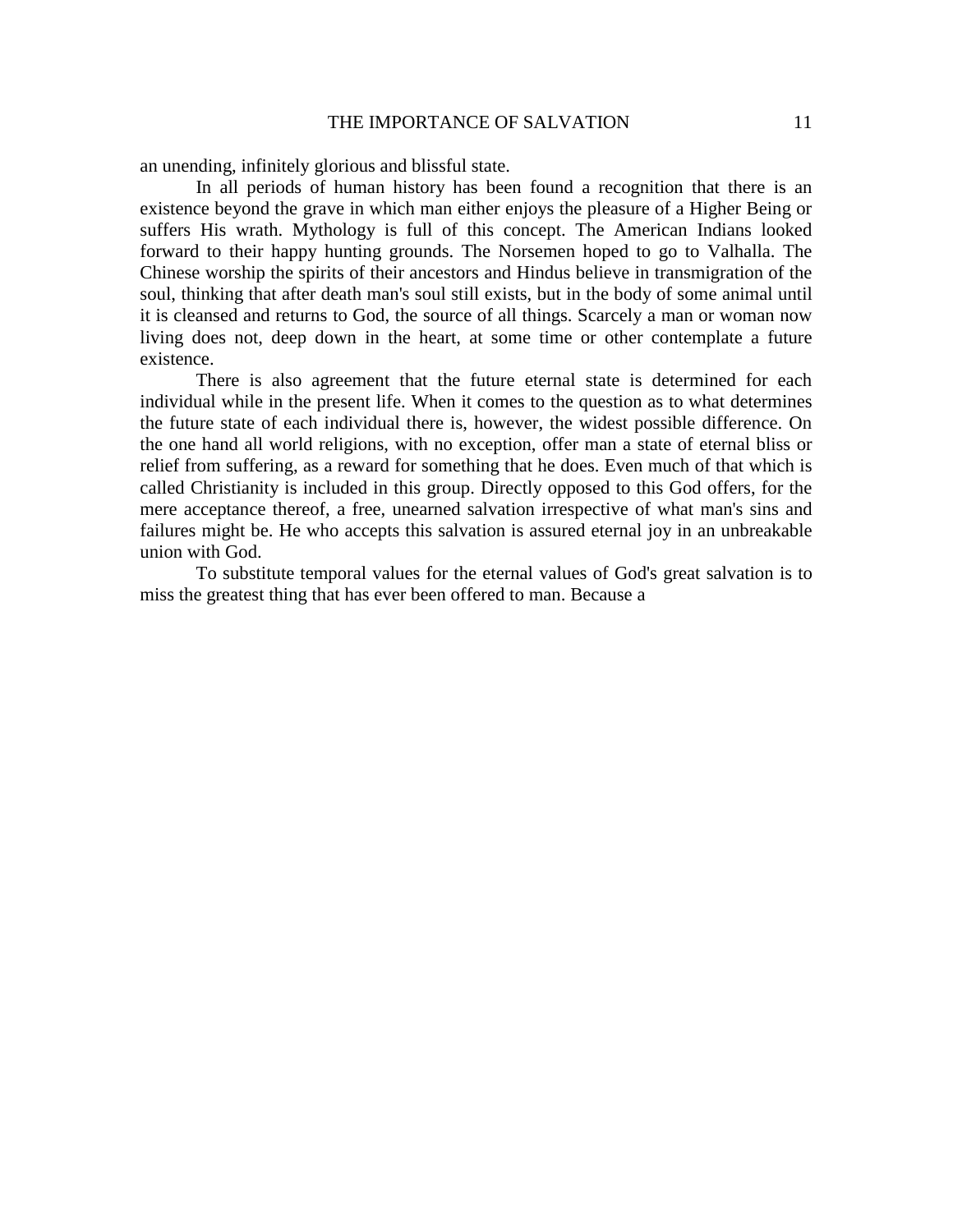large part of the professing church leadership is doing that very thing, those outside the church, not to mention most of those inside, never hear of the eternal things which God offers freely to man, nor how these may be acquired.

Men everywhere now realize as never before the instability of temporal and material values and long for something with stability in which to trust. The only answer to this longing is found in absolute spiritual values; in the eternal values of God.

Because it is only through salvation that man can become related to God and thereby partake of eternal values, salvation must be the most important subject for man to consider.

All that is known about salvation is learned directly, or indirectly from the Bible. There is no other source for this great theme. That which the Bible teaches must, therefore, be accepted as revealing to man the meaning of salvation and how it may be acquired. In this matter man' s opinions have no value. For that reason, all that is here presented closely follows the Bible' s teachings.

The purpose of this book is to gather into a small volume the salient truths concerning salvation and present them in the language of the layman.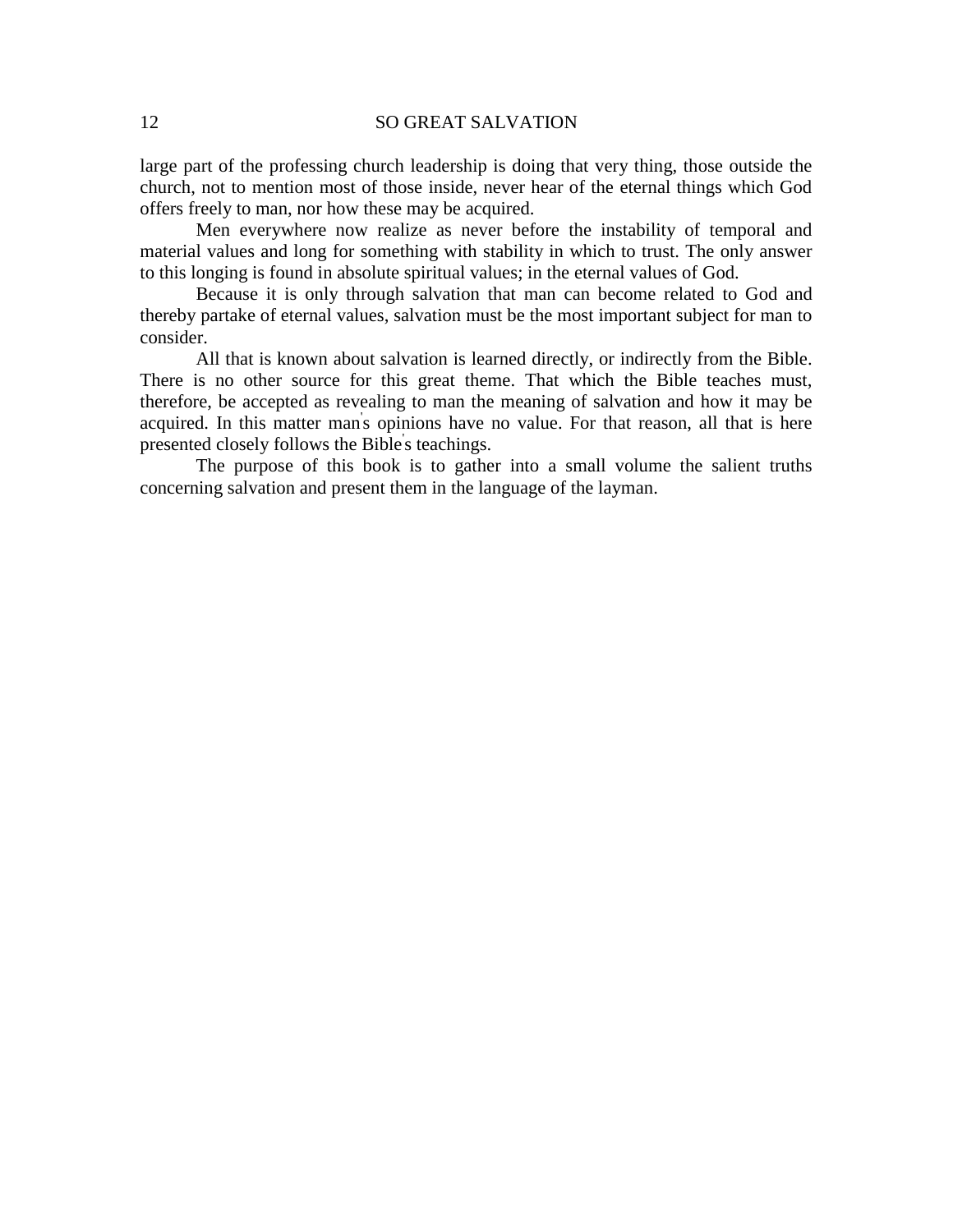## Chapter II

## SO GREAT SALVATION

 IT IS well, at the very beginning, to come to a clear understanding of the term salvation as here used. Webster defines salvation as 1. the "Act of saving or delivering; preservation from destruction or calamity. 2. *Theol.* Liberation from the bondage and results of sin; deliverance from sin and eternal death." Salvation, then, is a liberation from sin and all its consequences. It is a preservation from destruction or calamity. Because it is a preservation, salvation cannot be a mere temporary experience. It is something that endures.

But salvation may include more than liberation from the bondage and results of sin and preservation from destruction. It also includes that which God does to bring man into a perfect state, a state which He has purposed for all who have been saved from the consequences of sin.

From a careful reading of the Bible it is evident that salvation does not include the same things in every age. In all ages, salvation from the consequences of sin and deliverance from everlasting death are the same. In no age does God temporarily save man and allow him to lapse back into his former lost condition. But it is in the matter of God's objective with those who are saved that there is a vast difference in salvation in the different ages.

At a time still in the future ". . . all Israel shall

<sup>13</sup>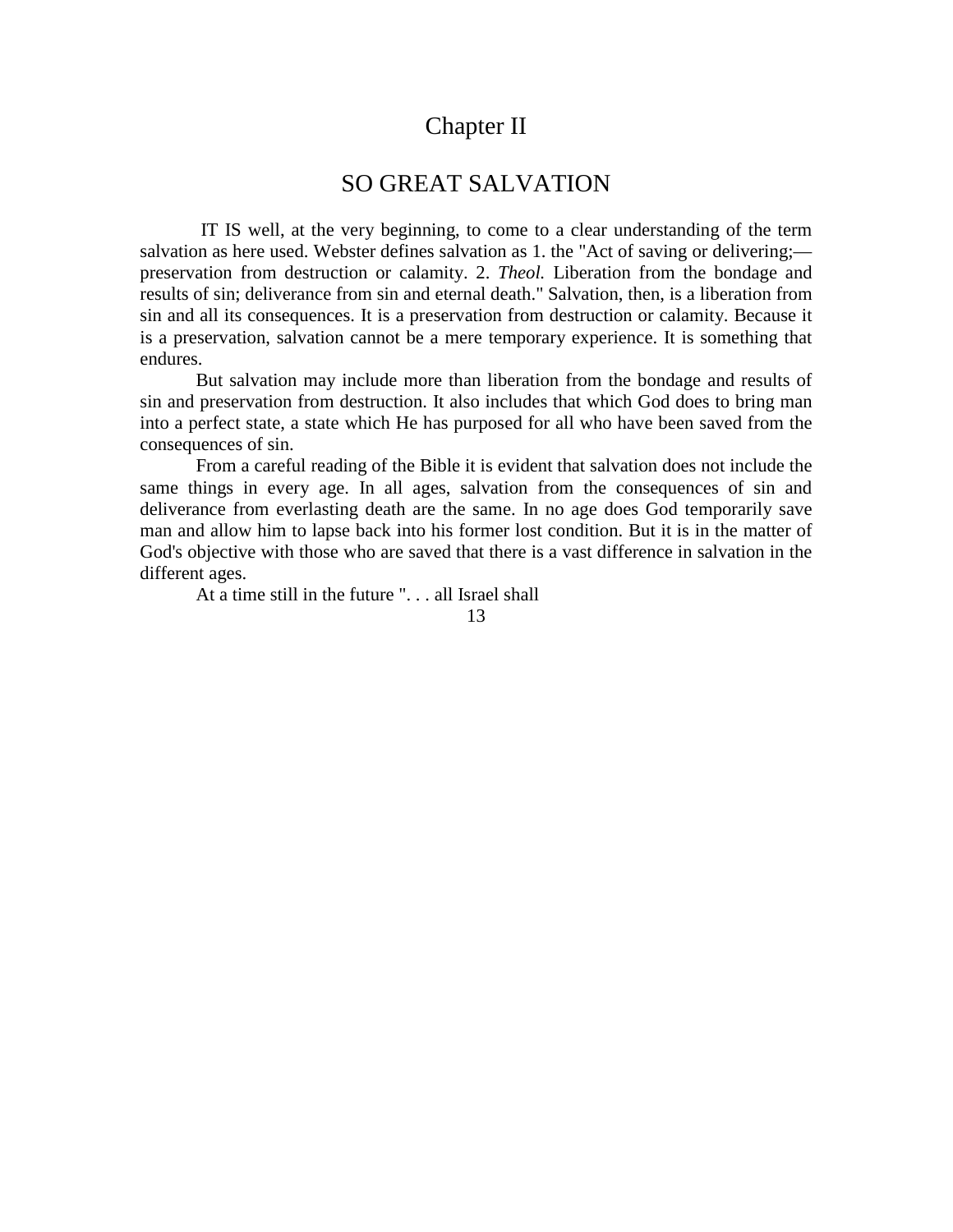be saved: as it is written. There shall come out of Sion the Deliverer, and shall turn away ungodliness from Jacob" (Rom. 11:26. See also Ezek. 11: 19, 20 and 36:24-28). In that salvation every Israelite, the whole nation, becomes saved and enters into an earthly kingdom over which the Prince of Peace shall rule. No heavenly position is in view in that salvation, for Israel remains an earthly people.

Another group shall be saved out of a seven year period following the present age and preceding the establishment of the kingdom mentioned above. At least half of this period shall be a time of ". . . great tribulation, such as was not since the beginning of the world to this time, no, nor ever shall be" (Matt. 24:21). During that period "a great multitude of all nations, and kindreds, and people, and tongues," shall be saved. Their destiny is to be ". . . before the throne of God, and [they shall] serve him day and night in his temple<sup>"</sup> (Rev. 7:9-17). In God's purpose the saved of that time shall be a heavenly people, but they shall be *servants in His temple.*

John the Baptist spoke of himself as the friend of the Bridegroom (John 3:29). Because he was the last of the Old Testament prophets, this suggests that the position of the Old Testament saints, in their relation to Christ, shall be as the friend of the Bridegroom.

Those who are saved out of the present age of grace (which began after the death, resurrection and ascension of Jesus Christ and will close just before the tribulation period begins) are said to be predestinated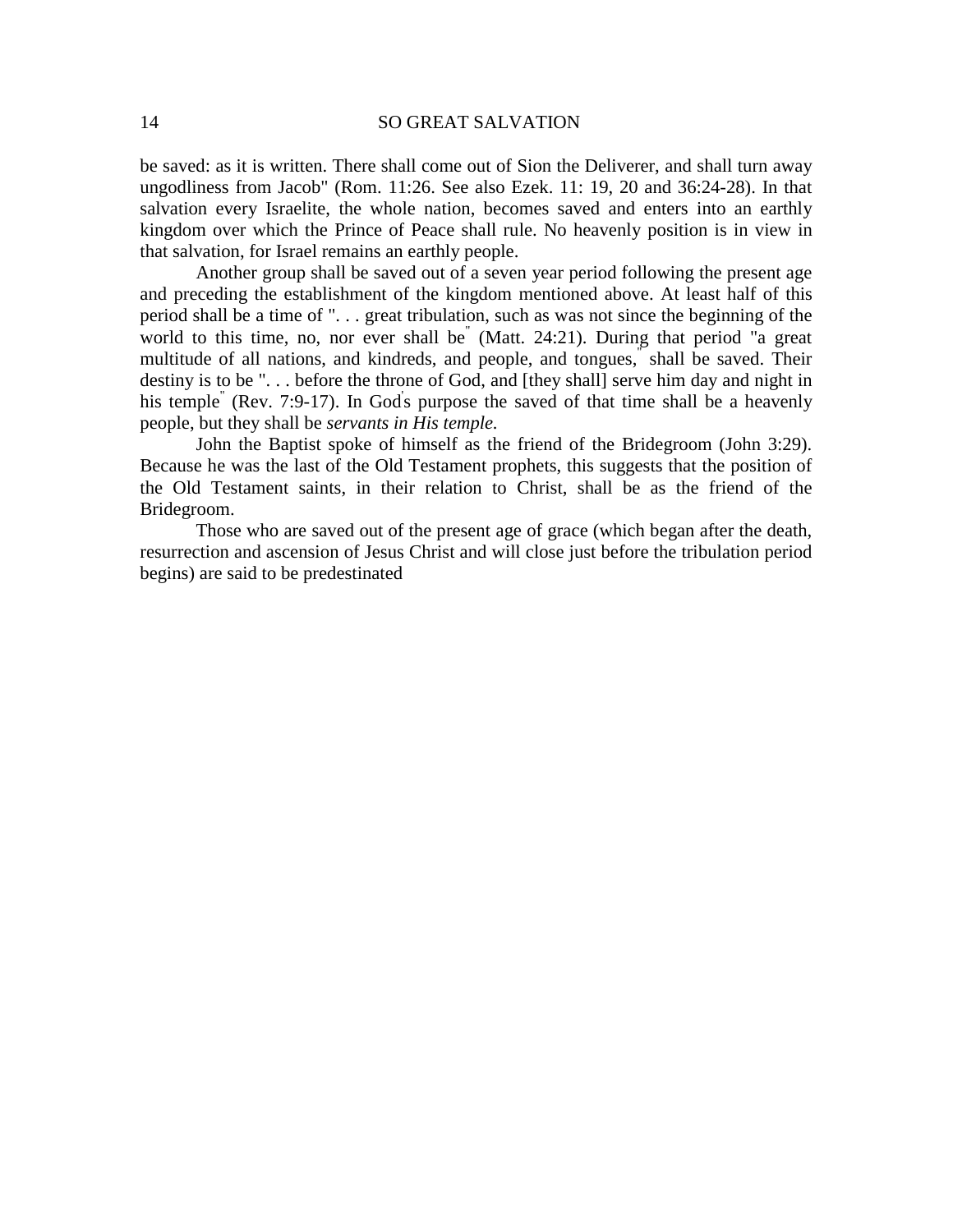to be conformed to the image of the Son of God (Rom. 8:29). They are called the body of Christ (Col. 1:24), His Church (Eph. 5:25-32). They are to become one with God the Father even as He and the Son are one (John 17:21). This is the most exalted position to which any of God's creatures shall ever be elevated.

The term salvation, as applied to this age includes, then, all that God does for man in delivering him from the consequences of sin, conforming him to the image of His own Son and in bringing him into a perfect union with Himself and His Son. This salvation is the greatest concept that has ever been given to man. It is the greatest word that has ever been written or has ever passed over human lips. No wonder that the Bible calls it "so great salvation" (Heb. 2:3).

It is salvation in this its greatest sense, as applying to the present age, and offered to those who are now living, that is considered in the following pages.

#### *So Great Because of What It Includes*

In order to place the one that He saves in this highly exalted position, God does many things for and with him. Some of these are here enumerated. They are explained in later chapters. There is deliverance from the reign of Satan, called the power of darkness, and redemption from the curse or penalty of God's holy law. All trespasses are forgiven. He who is saved becomes reconciled to God and is brought into a state of peace with Him. He is born again of God with an eternal life. He is made part of a new creation in Christ Jesus. The Holy Spirit is given to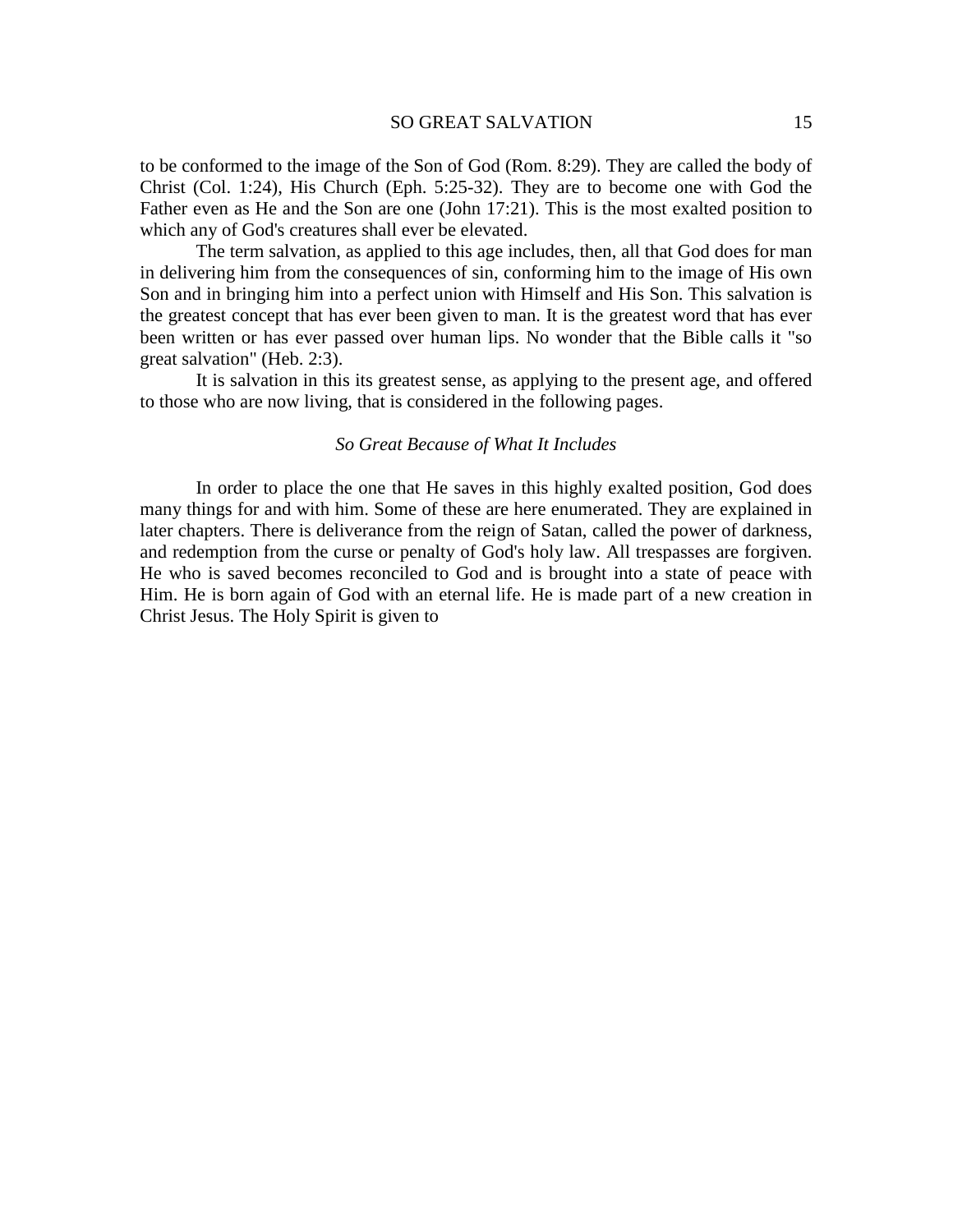dwell within him forever and he is also sealed by the same Spirit. He is given a perfect standing before God because of the merits of Jesus Christ and is placed under the keeping and providing care of God for all his spiritual needs. Provision is made for deliverance from sin in his earthly life. He becomes the object of the intercession and advocacy of the Son of God before His Father. He becomes subject to the Father's chastening. For him there shall be deliverance of the body from corruption and mortality. He shall be conformed to the image of the Son of God and made one with God the Father and God the Son. He shall be before God in love throughout all eternity.

All of these things belong to God's salvation which He has prepared for, and offers freely to man in this age. In these is a greatness that cannot be fathom by the human mind, but all may be possessed by the mere acceptance thereof.

#### *So Great Because Available to All Men*

While salvation is not the same for all ages, in some form or other salvation has been accomplish for all mankind and has been made available to every member of the human race. The following passages show that salvation is for all men.

"Behold the lamb of God which taketh away the sin of the world [mankind]" (John 1:29).

"For God so loved the world [all mankind], that he gave his only begotten Son, that whosoever believeth in him should not perish, but have everlasting life" (John 3:16).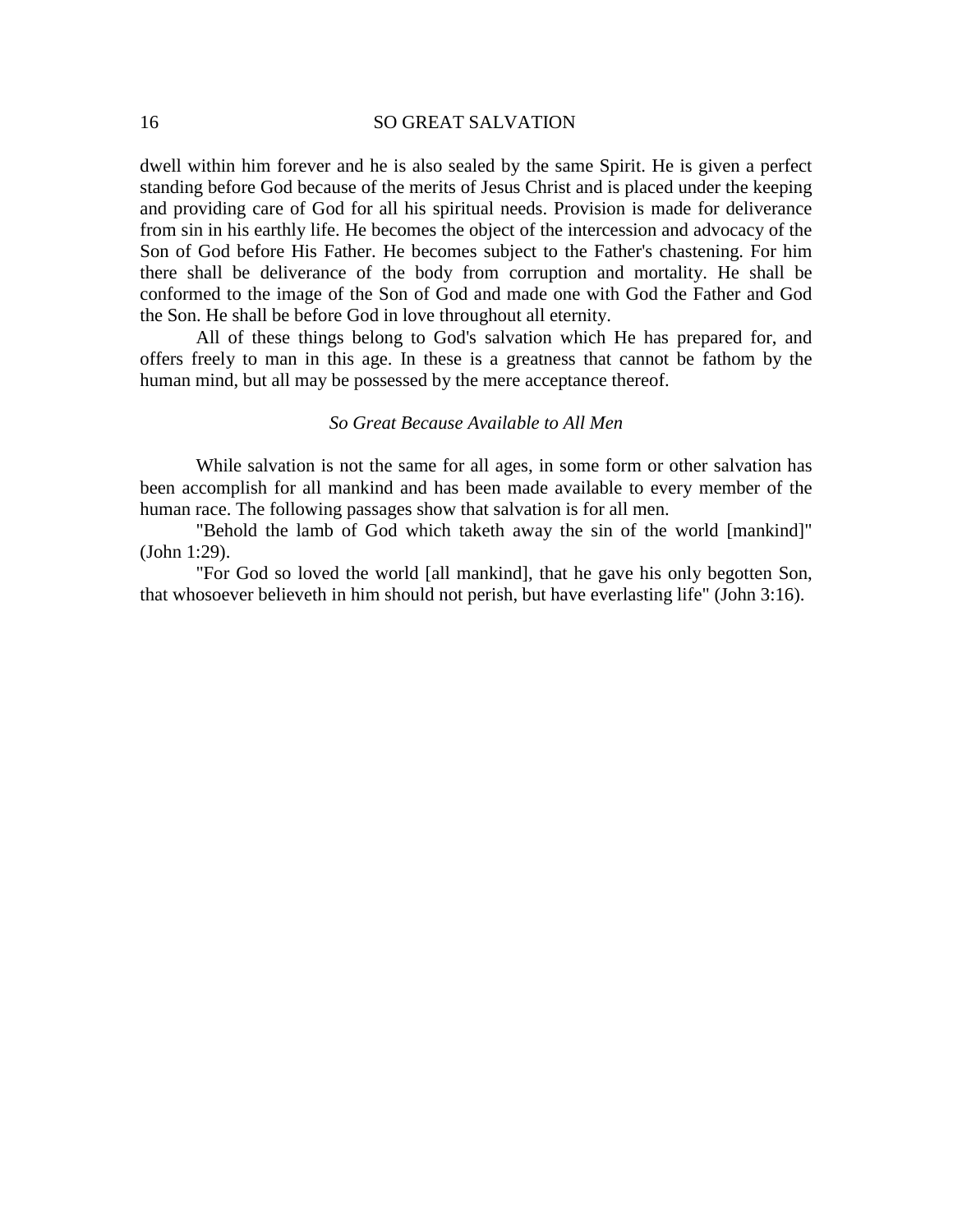"For the bread of God is he which cometh down from heaven, and giveth life unto the world" (John 6:33).

"And I [Jesus], if I be lifted up from the earth [on the cross] will draw all men unto me" (John 12:32).

". . . by the righteousness of one [Jesus Christ] *the free gift came* upon all men unto justification of life" (Rom. 5:18).

"God was in Christ, [on the cross] reconciling the world unto himself, not imputing [counting] their trespasses unto them" (2 Cor. 5:19).

"Who will have all men to be saved, and to come unto the knowledge of the truth" (1 Tim. 2:4).

"Who gave himself a ransom for all" (1 Tim. 2:6).

". . . we trust in the living God, who is the Saviour of all men, specially of those that believe" (1 Tim. 4:10).

"For the grace of God that bringeth salvation hath appeared to all men" (Tit. 2:11).

"Jesus . . . was made a little lower than the angels . . . that he by the grace of God should taste death for every man" (Heb. 2:9).

"And he is the propitiation for our sins: and not for ours only, but also for *the sins*  of the whole world" (1 John 2:2).

"And we have seen and do testify that the Father sent the Son *to be* the Saviour of the world" (1 John 4:14).

All these passages teach the availability of salvation to every member of the human race. They do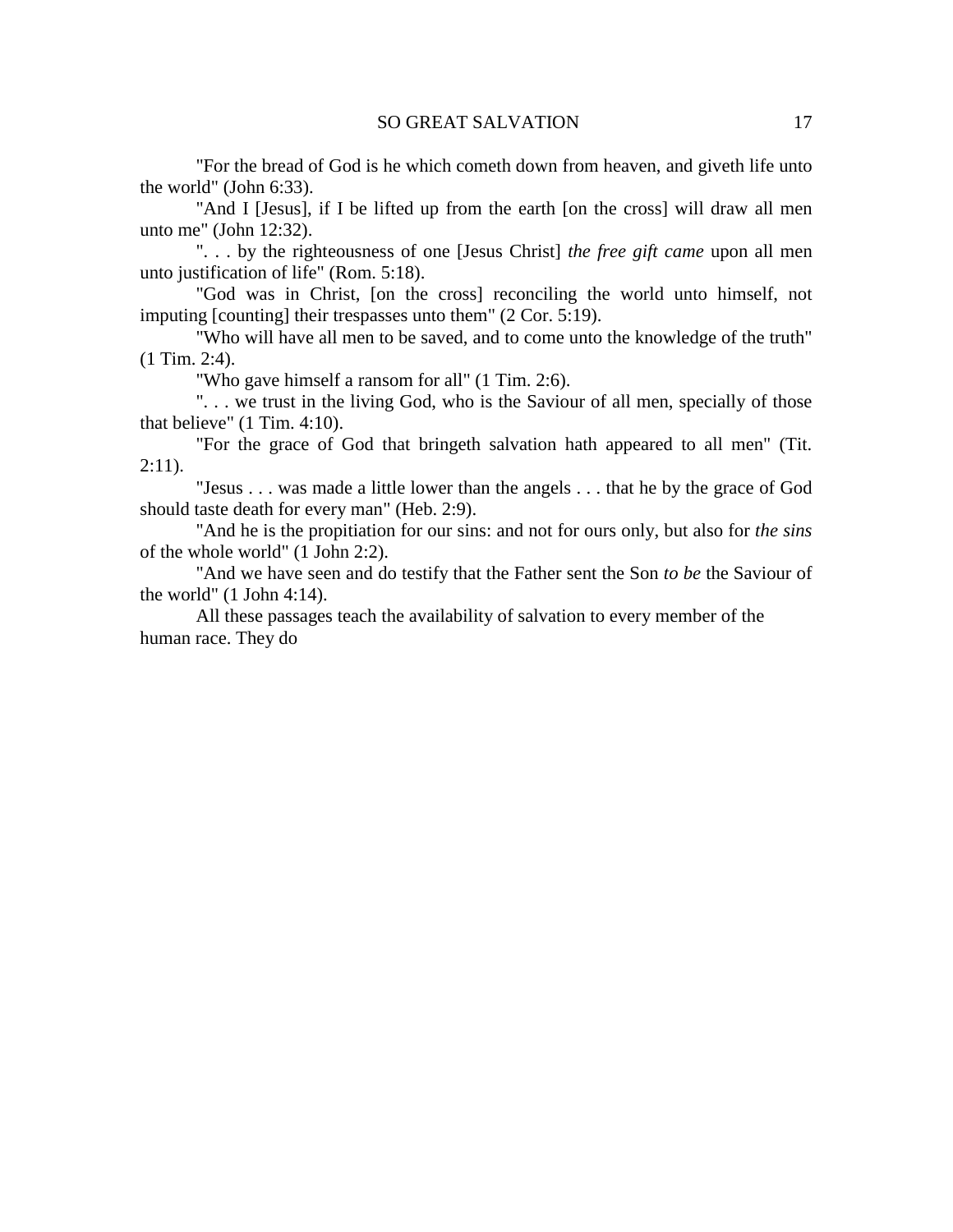not, however, teach that all men shall be saved. It is tragically possible to reject and even neglect so great salvation and be lost forever. (See Chapter XX.)

#### *So Great Because of What Was Required to Accomplish It*

The greatness of salvation is also seen in comparing that which God did in creating the universe with that which He had to do in saving man. When God created the heaven and the earth He spake and they came into existence. "By the word of the Lord were the heavens made; and all the host of them by the breath of his mouth" (Ps. 33:6). ". . . by the word of God the heavens were of old, and the earth standing out of the water and in the water" (2 Pet. 3:5). Seven times in the first chapter of Genesis are found these words or their equivalent: "And God said, Let there be . . ." and in each case that which He commanded was brought about.

God did not only create the heavens and the earth by the power of His word; He also upholds all things by that same power (Heb. 1:3). All that man can see of the earth and all the life which is upon it, all the forces of nature and all the stars of heaven, in their respective courses, are upheld by the power of God's word. All of this reflects His omnipotence.

But God could not—and this is said reverently—by the word of His power alone bring about the salvation of man. It is true that man is born again by incorruptible seed, by the Word of God (1 Pet. 1:23),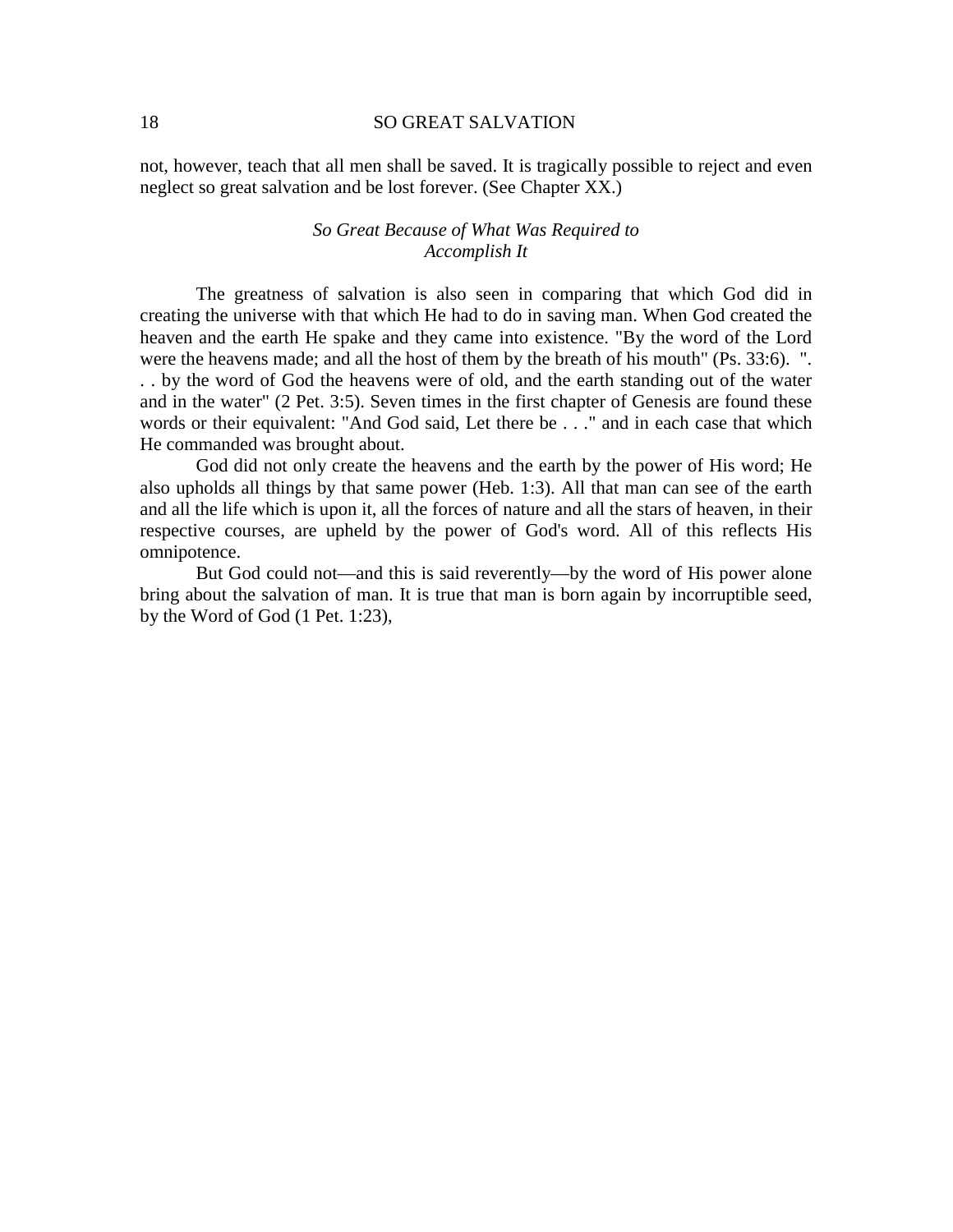but that is possible only because of an infinite sacrificial work of God which was prompted by His love.

Why this was necessary and the effect of this sacrificial work of God will be considered in detail in Chapter VII. Here it is mentioned to show that apart from it God could not even by His omnipotence save man. Notice that in the following Scripture passages that which is done is said to be conditioned upon the giving of the Son of God and that the emphasis is upon His death.

"For God so loved the world, that he gave his only begotten Son, that whosoever believeth in him should not perish, but have eternal life" (John  $3:16$  A.S.V.).<sup>1</sup> Apart from the giving of the "only begotten Son" men would perish and could not receive eternal life.

"Forasmuch then as the children are partakers of flesh and blood, he also himself likewise took part of the same; that through death he might destroy him that had [past tense] the power of death, that is, the devil; And deliver them who through fear of death were all their lifetime subject to bondage" (Heb. 2:14, 15). It was through the death of Jesus Christ that the works of the devil were destroyed and man was delivered from the fear of death.

"For Christ also hath once suffered for sins, the just for the unjust, that he might bring us to God, being put to death in the flesh, but quickened by the Spirit" (1 Pet. 3:18). If Christ had not been put to death He could not have brought man to God.

 $\overline{a}$ 

<sup>&</sup>lt;sup>1</sup> American Standard Version, commonly called Revised Version.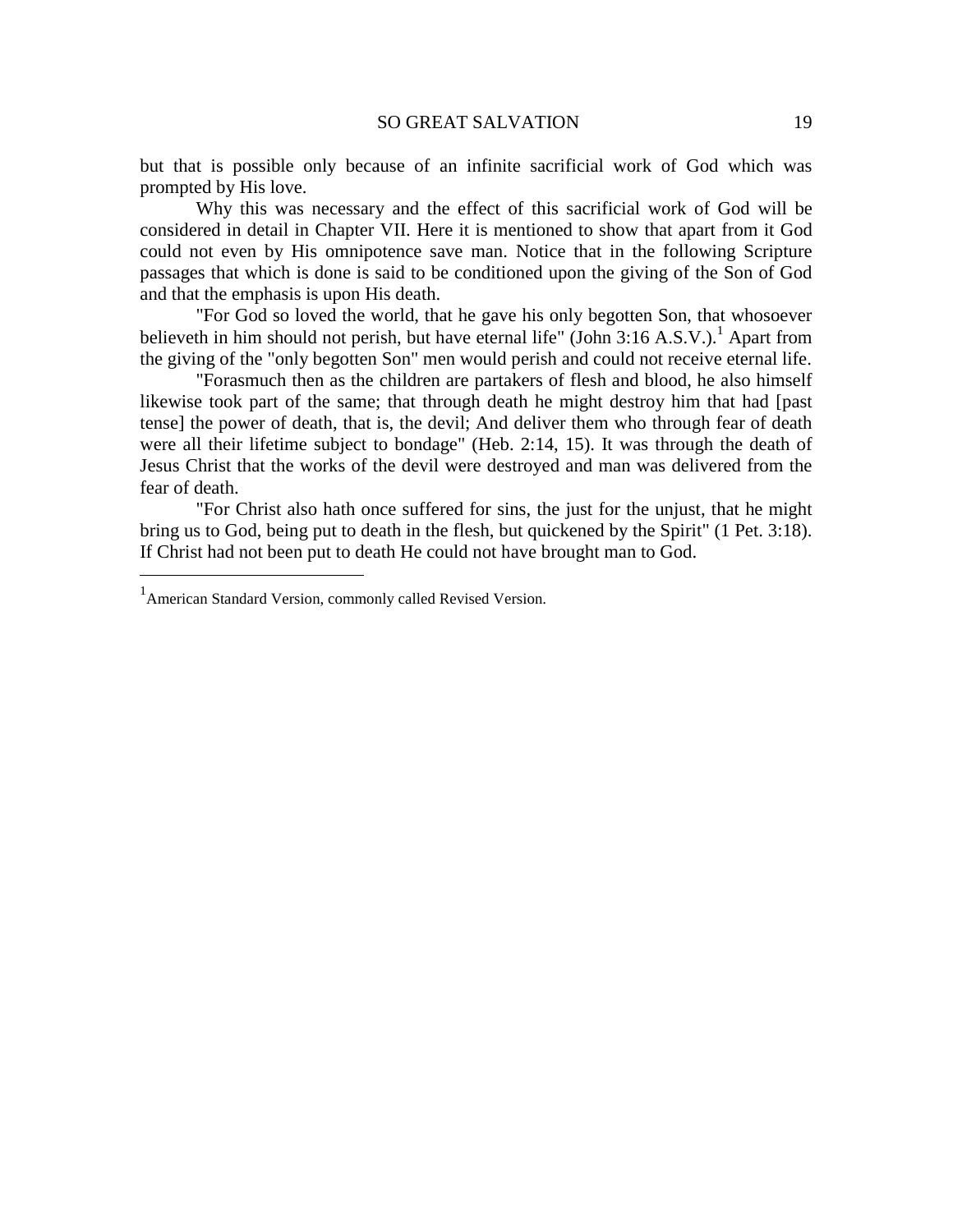"Him who knew no sin he [God] made *to be* sin on our behalf; that we might become the righteousness of God in him" (2 Cor. 5:21 A.S.V.). Only as man's sins have been charged to Christ and paid for by His death can God reckon sinful man as righteous.

"Christ hath redeemed us from the curse of the law, being made a curse for us: . . . that we might receive the promise of the Spirit through faith" (Gal. 3:13, 14). Christ being made a curse for man is the condition for receiving the Spirit through faith.

"Who gave himself for us, that he might redeem us from all iniquity, and purify unto himself a peculiar people, zealous of good works" (Tit. 2:14). Apart from the death of Christ there can be none who do good works as God sees them.

"... by the obedience of one [Jesus Christ] shall many be made righteous<sup>"</sup> (Rom. 5:19). This obedience is expressed in the following: "Who, existing in the form of God, counted not the being on an equality with God a thing to be grasped, but emptied himself, taking the form of a servant, being made in the likeness of men; and being found in fashion as a man, he humbled himself, becoming obedient *even* unto death, yea the death of the cross" (Phil. 2:6-8 A.S.V.).

The above passages declare in unmistakable terms that salvation could not have been accomplished apart from the Son of God giving His life in death.

From His exalted position in glory the Son of God spake and the heavens and the earth came into existence. When a rebellious and lost human race was to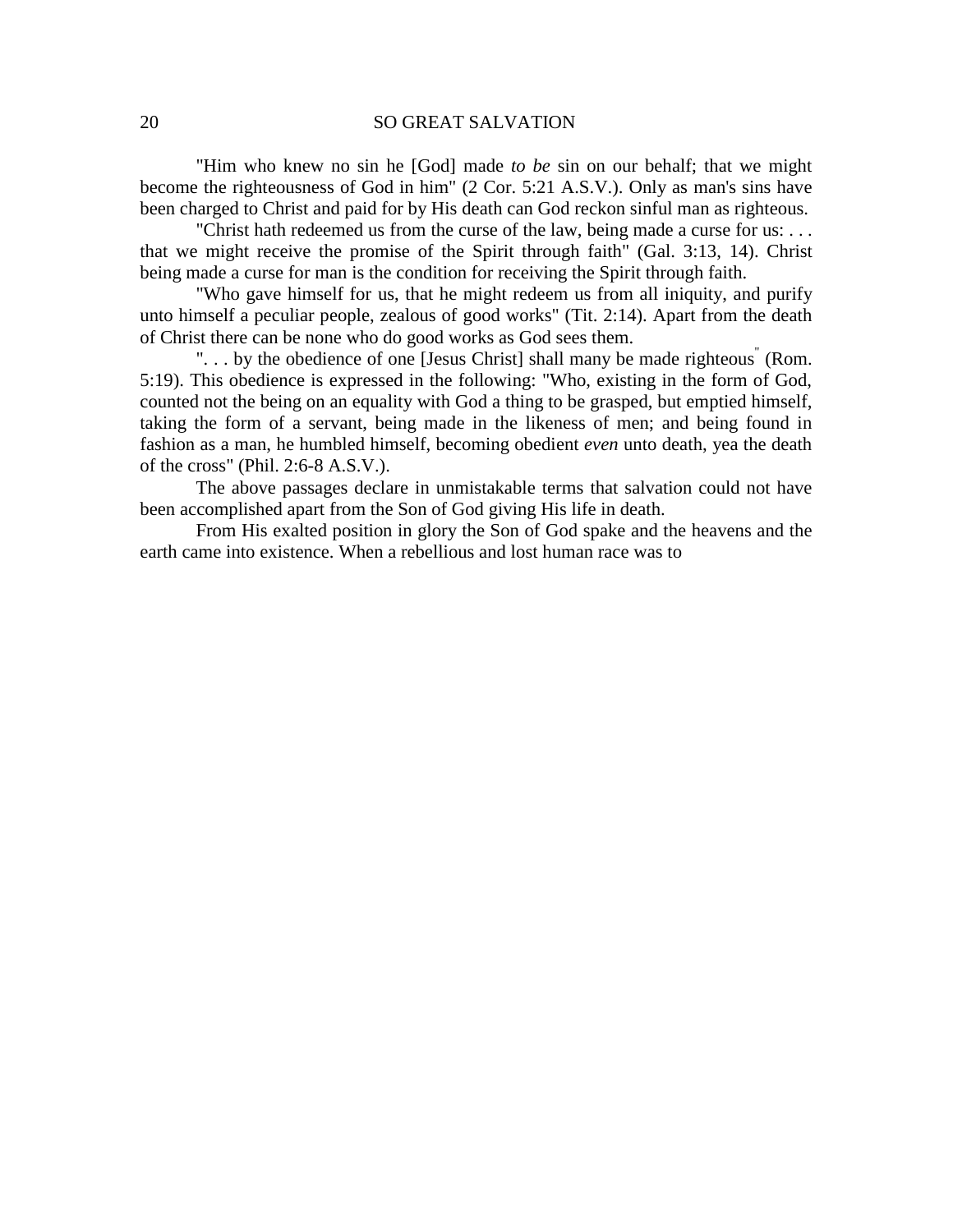be saved, He Who had made the universe left His position in glory. He took upon Himself the form of sinful man and gave His life out in death upon Calvary's cross to deliver man from the power of Satan and redeem him from the curse (penalty) of the broken law that God might in grace save man unto Himself.

Apart from the infinite love of God as expressed in the death of His Son there can be no salvation.

But salvation is not only by the love of God as expressed in the gift of His Son. It is also by His power. Paul in writing to the Christians in Ephesus said that God exercises a power on behalf of all who believe. This power is the same as that which He exercised in raising Christ from the dead and in setting Him on His Own right hand "far above all principality, and power, and might, and dominion, and every name that is named, not only in this world, but also in that which is to come." (See Eph. 1-19:21.) Nowhere is found a greater description of God's power than this.

That which demanded the death of the Son of God and requires the fullest exercise of God's infinite power for its accomplishment, can be nothing less than "So GREAT SALVATION."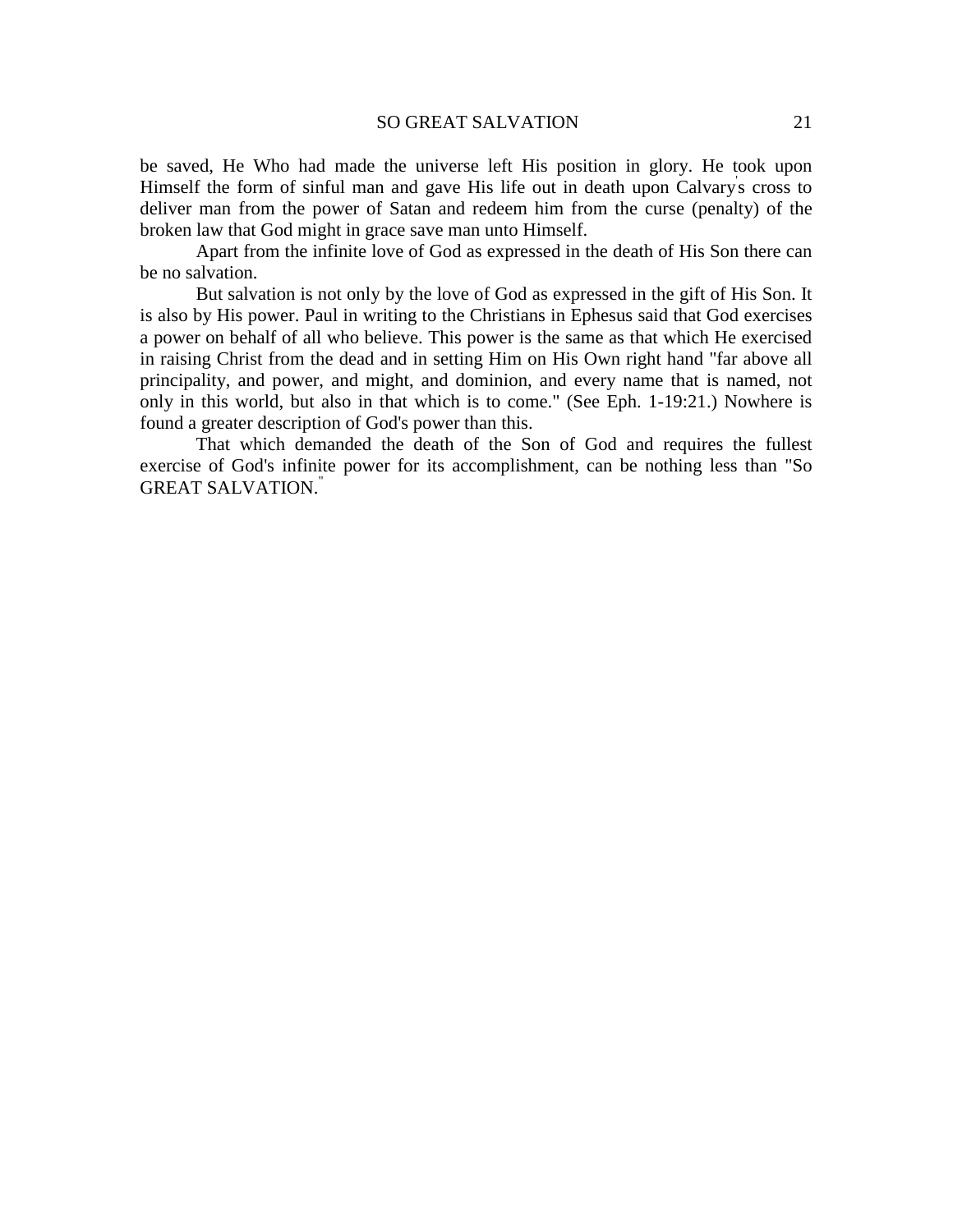## Chapter III

## SO GREAT COMPARED WITH CREATION

THE greatness of salvation can never be fully understood by man while in the present mortal body, but some of its greatness can be seen by comparing, or rather contrasting, it with creation. Both salvation and creation are God's work and His exclusively.

"In the beginning God created the heaven and the earth" (Gen. 1:1). Thus God brought all matter and all energy into existence.

The heavens are the work of His fingers, and the moon and the stars were ordained by Him (See Ps. 8:3.) This includes not only that which man can see with the naked eye, but all that lies even beyond the range of the strongest telescope. The vastness of it all is beyond the comprehension of man.

Consider next the earth with its rocks and minerals and its past life as recorded in the fossils. There are the precious stones, the diamond, the ruby, the sapphire and the emerald, each with its own special beauty and appeal to man. Then there are the marbles, granites, sandstones, limestone and slates used by man to build his houses and places of worship, amusement and business. Out of the earth man takes the ores and even the pure metals as gold and copper nuggets. By smelting and refining processes he produces metals which form the backbone of vast industrial and construction projects. The soil of the earth when

22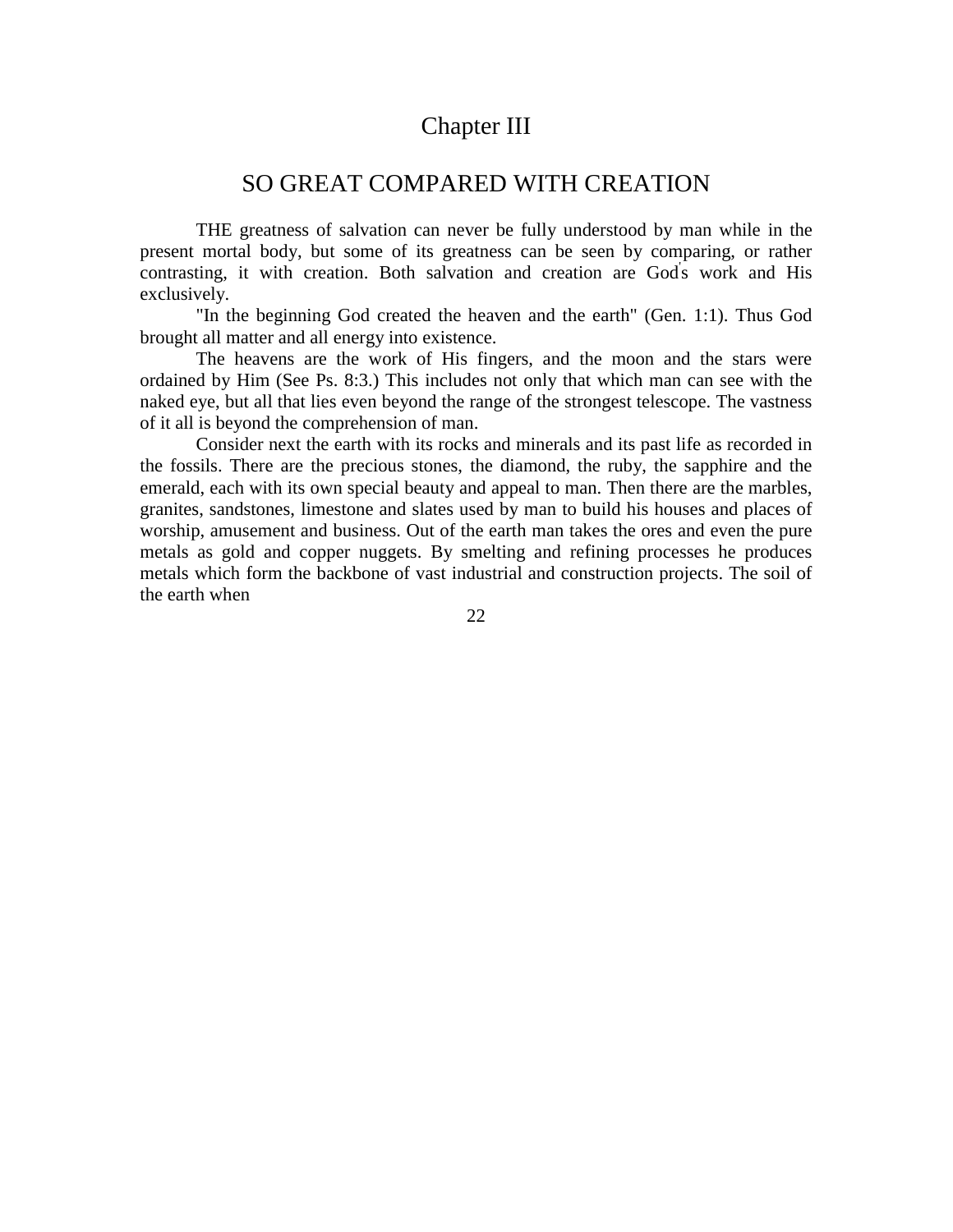sown and acted upon by moisture and sunlight brings forth food for both man and beast.

The fossils tell their silent though eloquent story of prehistoric ages when great monsters roamed the primeval forests. And some of the forests, even in layer upon layer, remain with their massive tree trunks preserved in stone almost as hard as the diamond. The coal beds proclaim to man that ages ago there were luxuriant tropical jungles upon this earth.

All of these rocks and minerals have their own peculiar properties and each one is always the same. They are all subject to fixed and determinable laws of chemistry and physics, many of which have long been known to man and others which are being constantly discovered. It might be asked, parenthetically, how did each of the metals and minerals acquire its own individual characteristics? What gave to each metal its coefficient of expansion, its specific gravity, its fusion point, its conductibility of heat or electricity, its tensile strength, its hardness, or softness, its toughness or brittleness, and its stiffness or pliability? These are all fixed and determinable. The evolutionist tries to explain the characteristics and habits of plant and animal life by claiming chance variations from one generation to another through thousands upon thousands of generations. The laws of physics and chemistry are as complex as those of plant and animal life and the characteristics of the inorganic as fine as those of the organic. *But there are no generations to produce variations in the realm of the inorganic.* The gold and copper nuggets, the iron, lead, copper and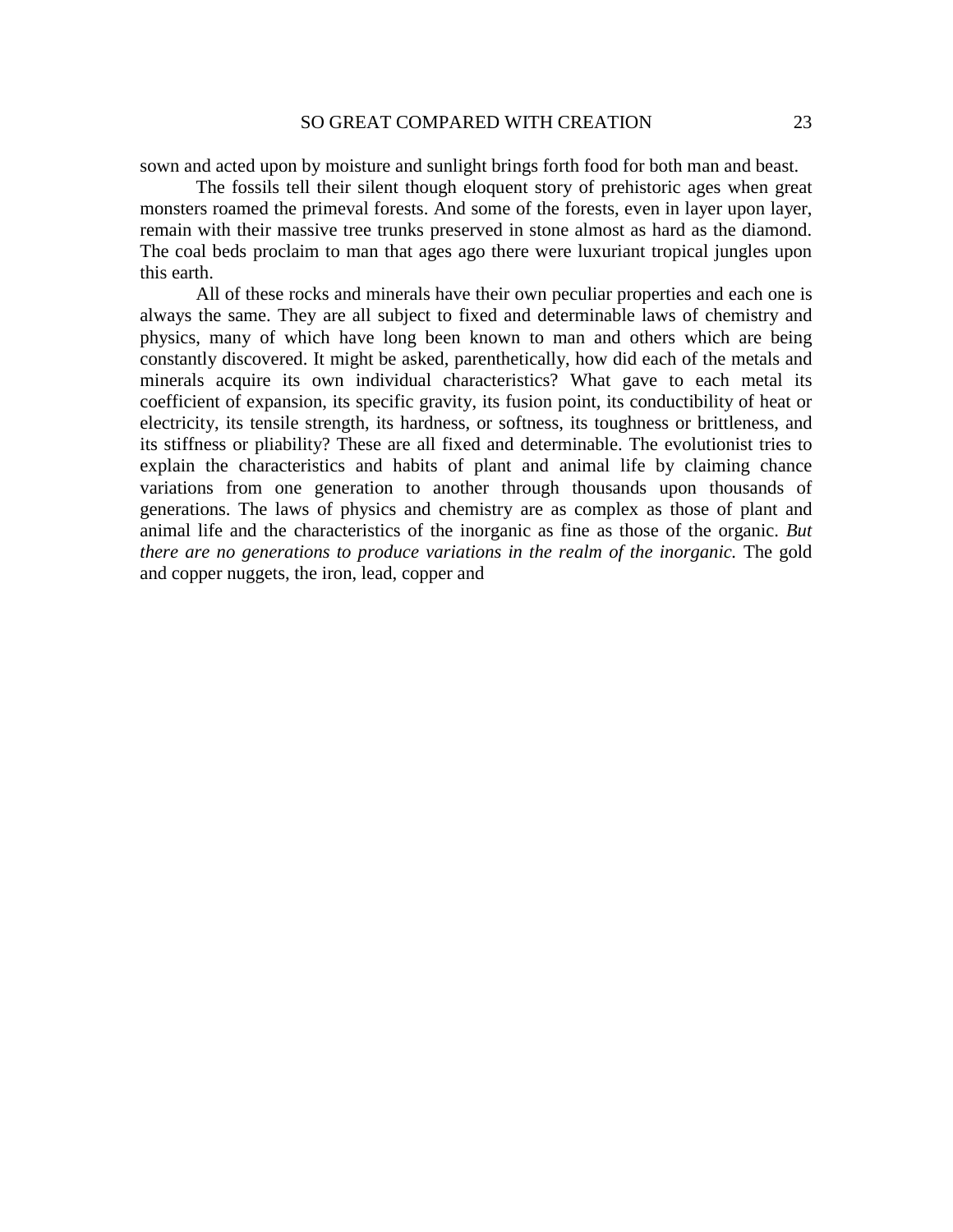silver ores, and the marbles, granites, etc. are as old as the mountains themselves. Where then did these fixed characteristics and laws come from? There is but one answer: God in His creative work brought forth each element with its fixed properties and made it subject to fixed chemical and physical laws.

Man can delve deep into the secrets of geology and discover much but the subject is so vast that there is much that is still to be learned.

In the same way consider plant life. How it shows forth God's creative power! The great redwoods of the Pacific Coast have stood there for centuries. The firs and pines of the north, the palms of the south and all other trees each serves man in its own way and is always the same for there is an unchangeable law of life within. So also the grasses that produce grain, the plants whose roots sustain life, and others, the leaves of which serve as food, were all given their properties by the Creator. Still others bear flowers that enrich the life of man as roses and lilies. Each plant has its own habitat; the lichen on the solid rock, the Indian pipe in the rotted trunk of a fallen pine, the mistletoe in the high branches of trees, the ground hemlock in the densest shade, the sagebrush on the desert, the grains in the rich soils and open sun, the lotus and the flags in the shallow water and the kelp on the ocean's bed.

Yes, plant life is another great division of God's creation that man can study and comprehend but it, too, is so vast that even after six thousand years of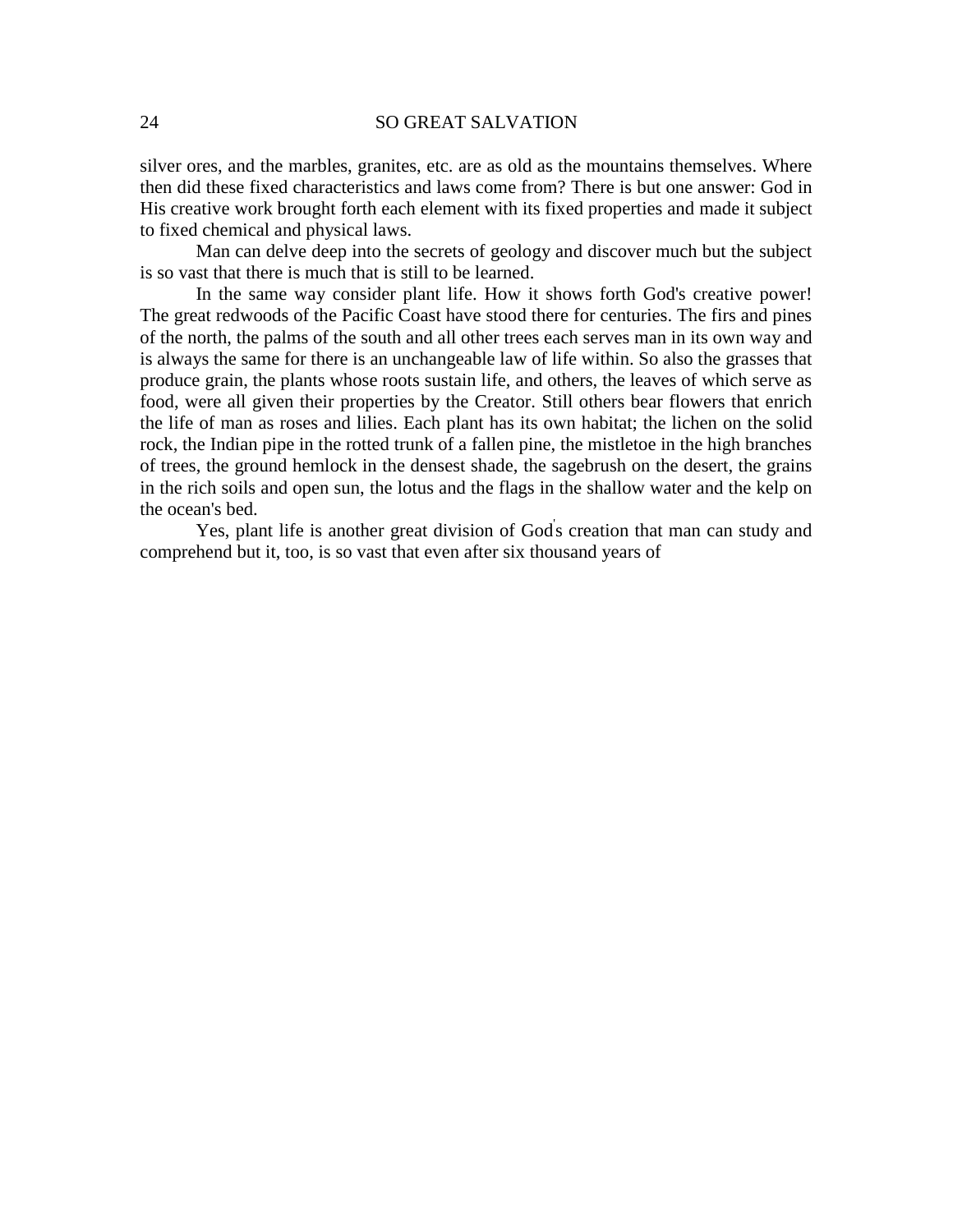#### SO GREAT COMPARED WITH CREATION 25

human existence upon earth there is much left for succeeding generations to learn.

So also the animal world, from the smallest of the invertebrate insects to the largest of the mammals, as the elephant and the whale, might be considered. All were made by God, each according to its kind (Gen. 1:21) whether it be the fowl of the air, the fish of the sea or the beasts of the earth or things that creep upon the earth. To these also God gave life, but of a higher order than that given to the plants. They can all move about, in the air, in the water, or upon the face of the earth. Each one of the animals has its own characteristics and fixed instincts and habits of life, and is perfectly adjusted to its own environment. Men have written books on zoology and filled libraries therewith but there is more left to learn and new discoveries are being made yearly. This, too, is but a part, and a small one, of God's creation.

Man is God's crowning work of creation. In His own image made He him, and breathed the breath of life into him (Gen. 2:7). To man God gave the power of reproduction and gave to him the earth to subdue. He also gave man dominion over the fish of the sea, the fowl of the air and all things that move upon the earth (Gen. 1:26-30).

To man was given intelligence and power of reason so that he has been able to search out many of the mysteries of creation and is daily finding more. He has learned to take the coal from out of the earth and kindle a fire under a boiler filled with water and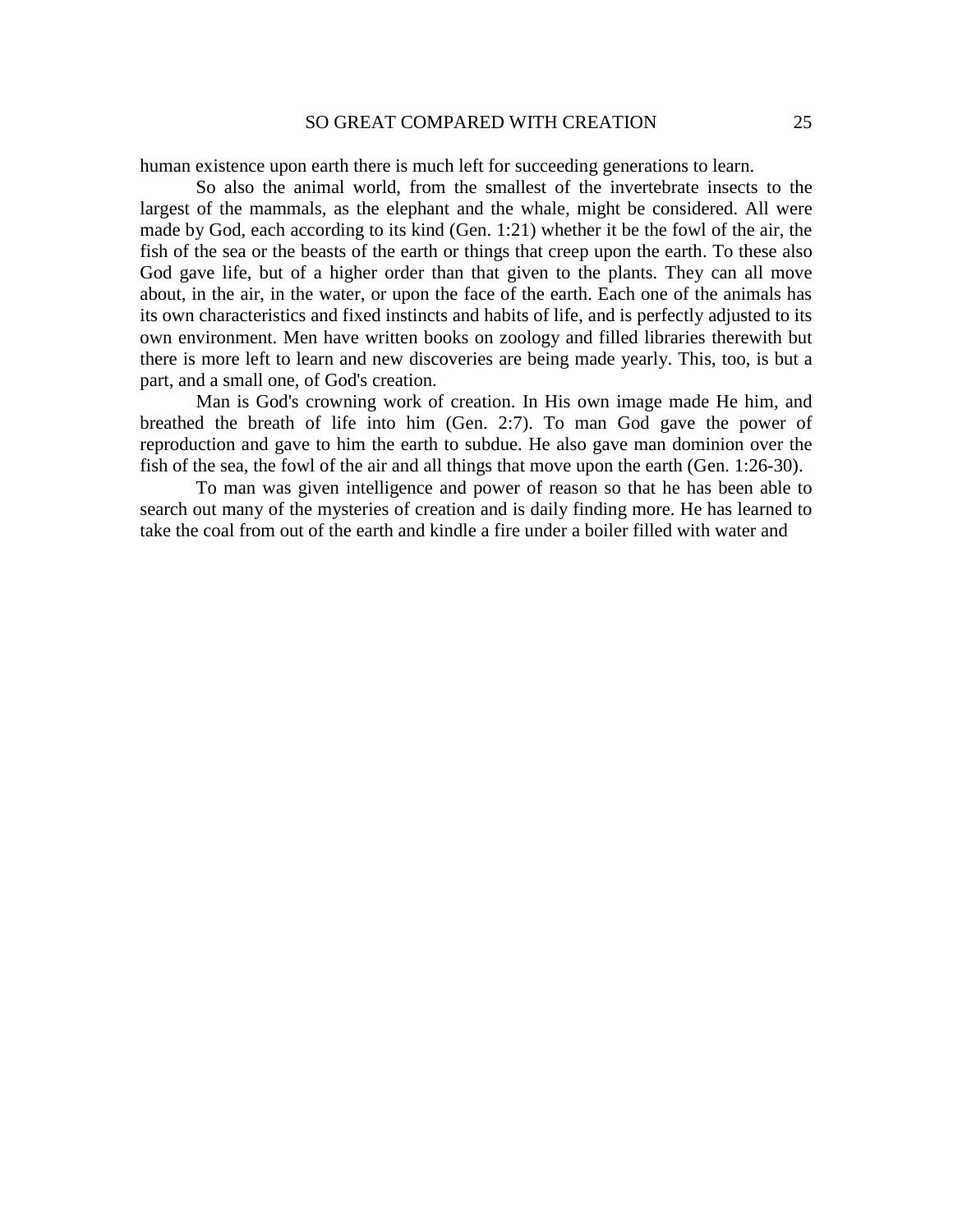thereby haul his heavy trains. He pumps the crude oil out of the earth, refines it and uses it to fly his planes in the air at a rate of a mile in a few seconds. By use of a broadcasting instrument and another receiving instrument man sends his voice out over the air so that men in Washington, London, Paris and Berlin carry on a conversation as though all were in one room. He uses the X-ray and examines the bones of his fellow man. He coats a film, puts it into a camera and opens a shutter for 1/100,000 part of a second and makes a complete record of all that is in front of the lens. Man looks through a telescope at the stars and the moon. He determines the speed at which light travels. He also determines the speed at which the sun and the moon travel in their orbits. Likewise he finds the motions of the earth, and from all this data he predicts years and even centuries in advance, and that to a split second, at what time there shall be an eclipse of the sun or of the moon; whether it will be total or partial, and at what place on the earth it will be visible. These serve as a few examples of what man can do. The list might be multiplied indefinitely.

Why can man do all this? Because God endowed him with intelligence and because of the fixed and unalterable laws of the universe which speak of a creative intelligence and therefore of a God back of them. He who created the heaven and the earth and fixed the laws for His creation also created man with intelligence to comprehend these laws and ability to subdue the earth (Gen. 1:28).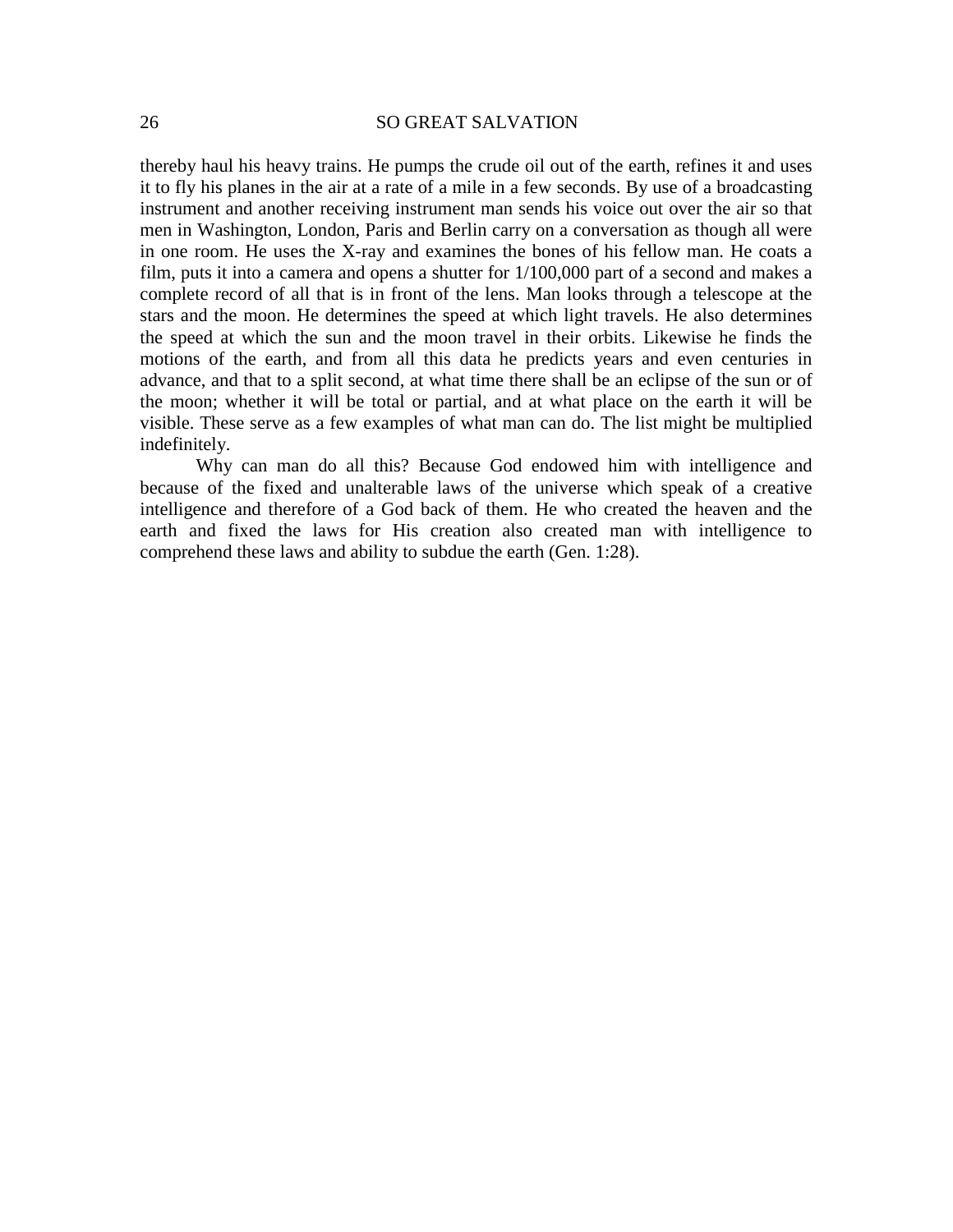Space has permitted the mention of but a few of the wonders of creation. The subject is beyond exhaustion yet all this and all that might be added cannot be compared in greatness with that of salvation.

That man has so subdued the creation and so marvelously used it to his own good (and likewise to evil) is evidence that its mysteries can be fathomed in a large measure by the intellect of man. But man cannot by his own intellect fathom the mysteries of salvation. They must be revealed to man by the Spirit of God. It is written, "Eye hath not seen, nor ear heard, neither have entered into the heart of man, the things which God hath prepared for them that love Him. But God hath revealed *them* unto us [who are saved] by his Spirit: for the Spirit searcheth all things, yea the deep things of God" (I Cor. 2:9, 10).

Great as it is, that which belongs to creation is finite. It can be measured by the measures of man. Gold is bought by the pennyweight and diamonds by the carat. Coal and steel are measured by the ton. Farms are sold by the acre and city lots by the front foot. Timber is valued by the thousand board feet of lumber that can be cut from it. Milk is measured by the quart and gasoline by the gallon. Transportation charges, whether by land, sea or air, are based on miles traveled. There is a depth to the sea, a height to the mountains and a breadth to the great plains. Rain falls by the inch and the temperature rises and falls by degrees. The heat content of coal is according to British thermal units. Electricity is bought by the kilowatt hour and gas by the cubic foot. Speed is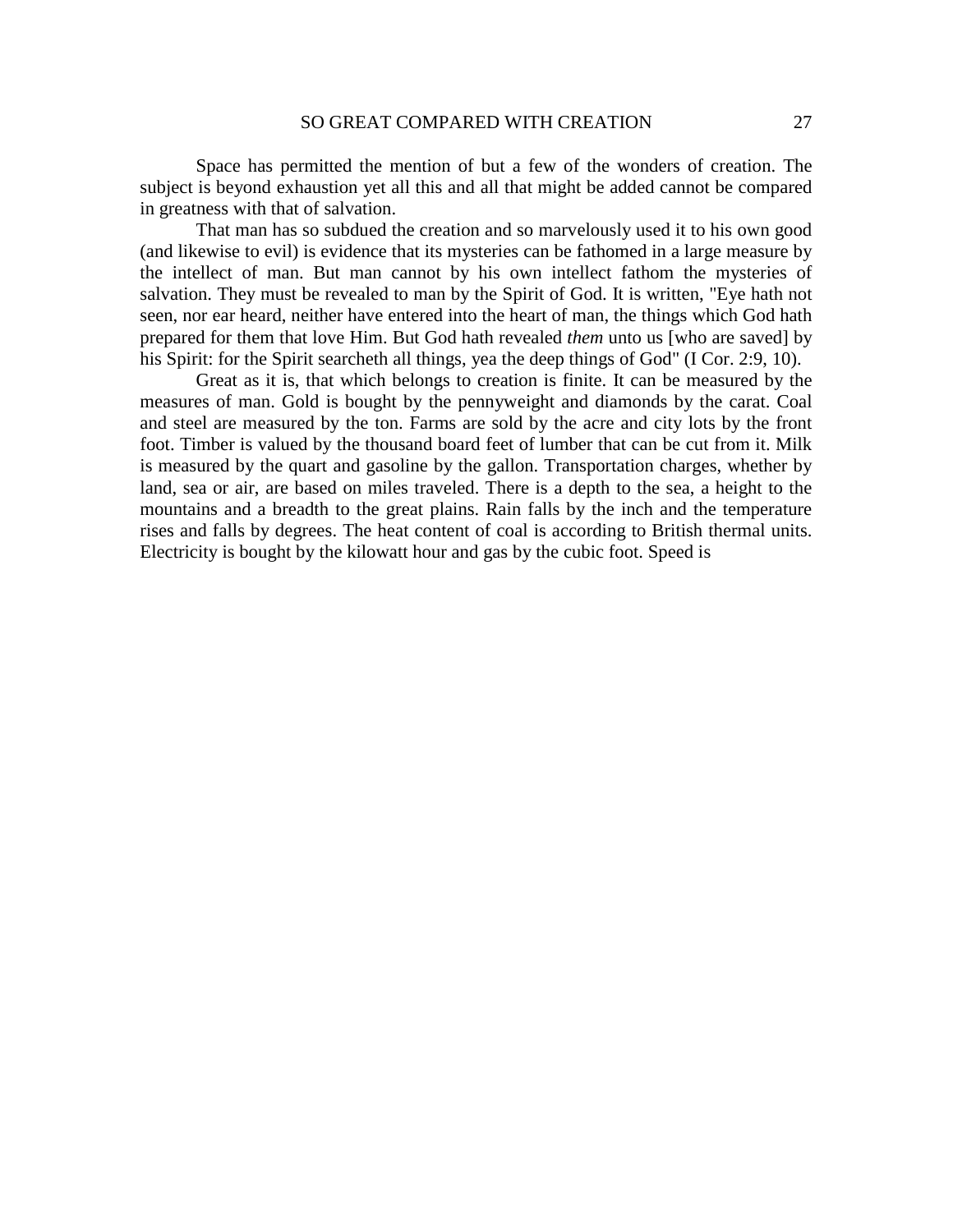measured by feet or miles per second, minute or hour. Light travels at 186,000 miles per second. The distance to the stars is measured in light years and some of them are a thousand light years away. The distance is something like this: 5,865,696,000,000,000 miles. Great as this distance is, and beyond the grasp of the imagination of man, it is still within the limits of the finite for it can be measured by man.

There is a span of life for all living things whether they be plants, animals or mankind. It may not be more than a few fleeting moments or it may be hours, days, weeks, months or years and even thousands of years as in the case of the great Sequoias of the Sierra Nevada Range. But for each there is a beginning and there is also a certain end. Even the earth and heaven have a beginning. "In the beginning God created the heaven and the earth." But salvation is according to the *eternal* purpose of God (Eph. 3:11). It was promised before the world began (Tit. 1:2) and ". . . was given us in Christ Jesus before the world began" (2 Tim. 1:9). So also salvation shall endure after the present creation has passed away. ". . . the heavens shall vanish away like smoke, and the earth shall wax old like a garment . . . but my salvation shall be forever" (Isa. 51:6).

The creation is finite. It can be measured by measures devised by man and it can be comprehended, though incompletely, by the finite intellect of man. But upon that which pertains to salvation man can lay no "yardstick." In speaking of salvation, God always uses terms that clearly belong to the infinite.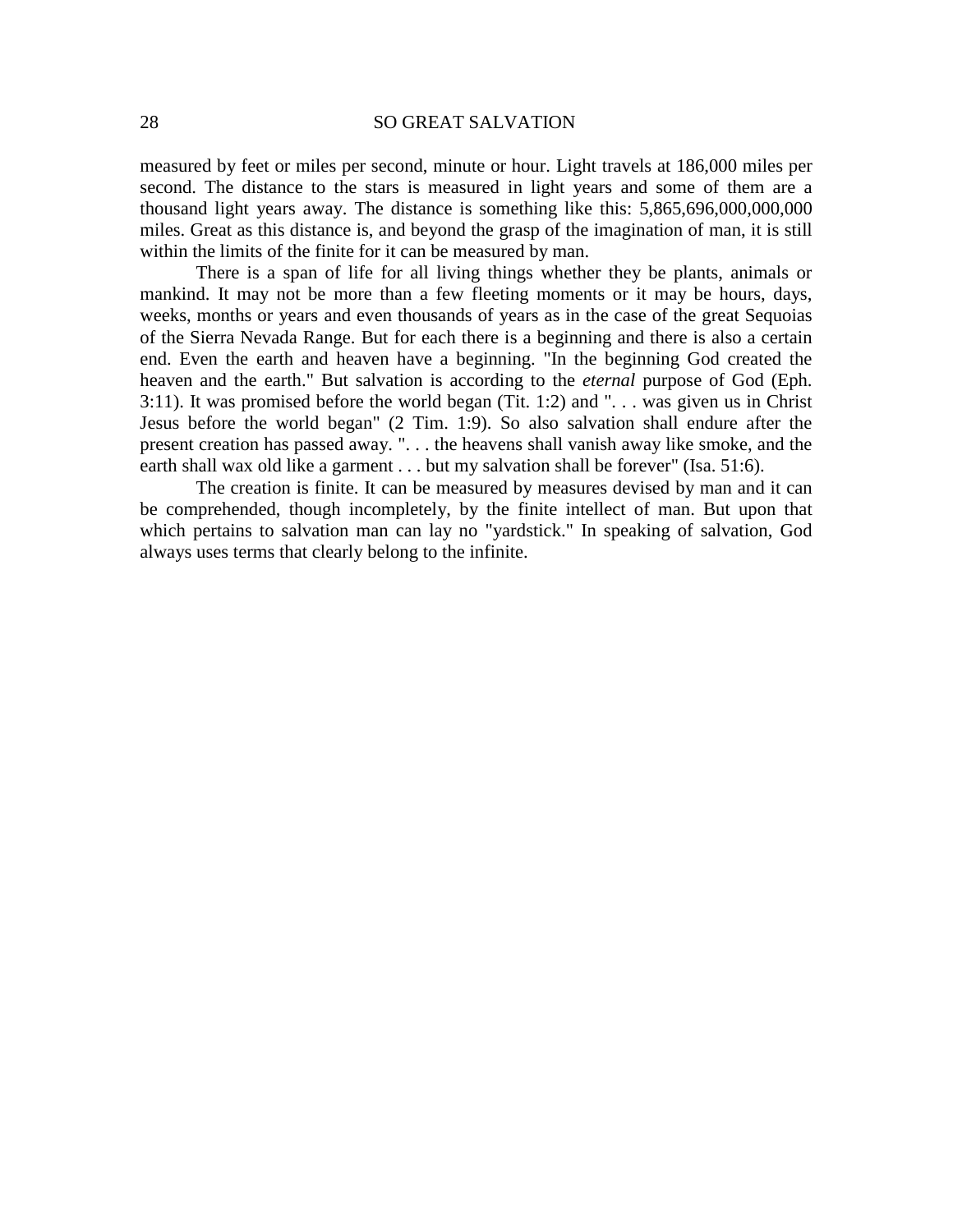Salvation is said to be eternal (Heb. 5:9); so also are redemption (Heb. 9:12); the life that is given to those who are saved (John 3:16) and the glory to come (1 Pet. 5:10). God's purpose in salvation is to conform man to the very image of His own infinite Son (Rom. 8:29). Forgiveness of sins is "according to the riches of His grace" (Eph. 1:7). Believers are called "to the obtaining of the glory of our Lord Jesus Christ" (2 Thess. 2:14) even the glory of Him by Whom the universe was created (John 1:3 and Col. 1:16). Though here on earth he who is saved dwells in a mortal body subject to corruption, he is promised an incorruptible and immortal body (1 Cor. 15:51-54) that shall be fashioned like unto the glorious body of his Saviour (Phil. 3:21). Salvation cannot be described otherwise than by the use of these infinite terms, terms that apply to God Himself.

To man in his original sinless state God gave dominion over the earth and all that is thereon. To those of fallen mankind who will but receive it as a free gift, God gives an infinite salvation and places them in a position far above all else in the universe (Eph. 2:6 with 1:20-22). A salvation that is so great challenges man's most thoughtful consideration.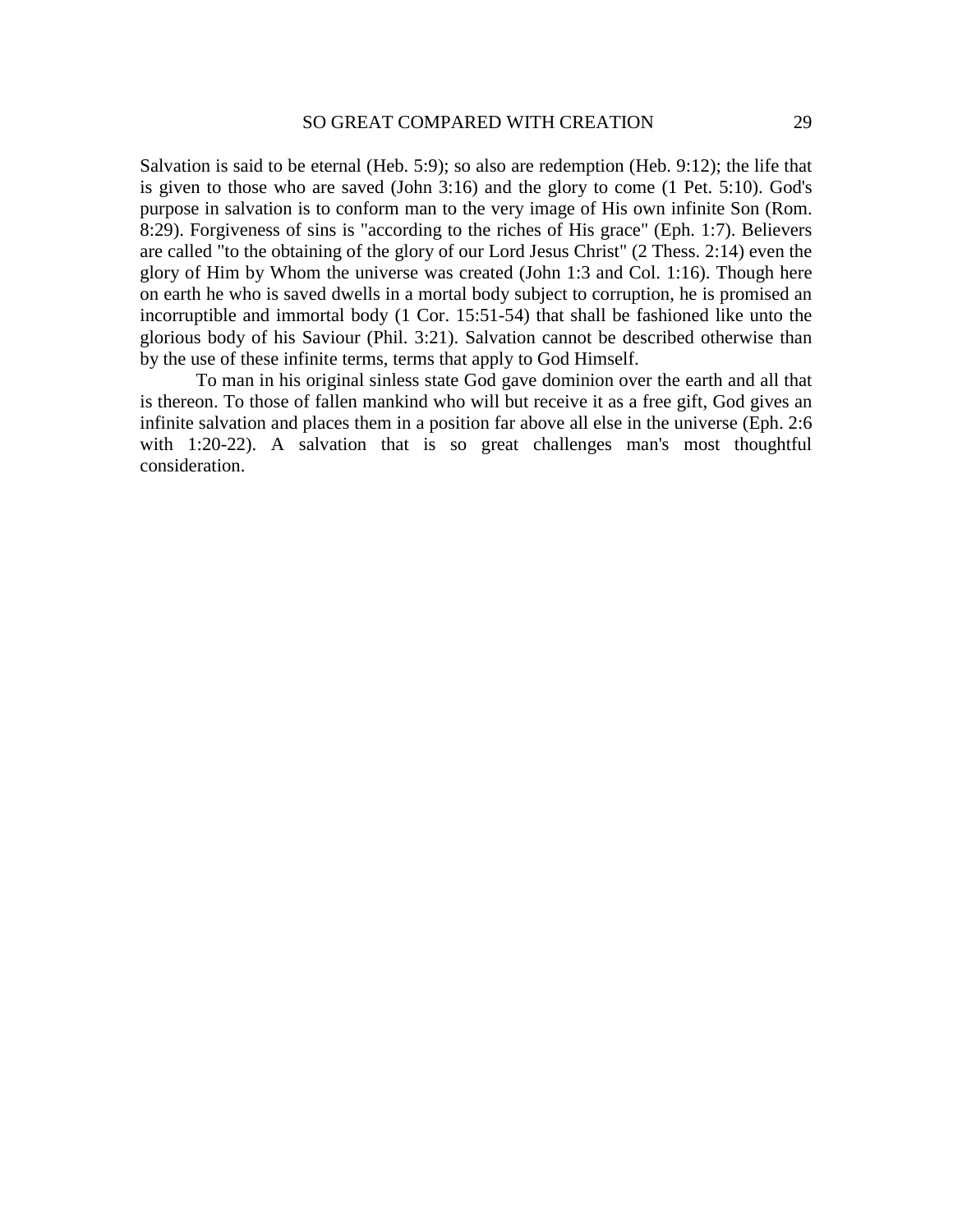## Chapter IV

## SO GREAT IN VIEW OF SIN

THE wonders of salvation and its greatness are best seen in view of the awfulness of sin. Sin originated in heaven. Lucifer, the son of the morning, the covering cherub, who was set upon the holy mountain of God, was apparently one of the greatest of God's creatures and nearest to Him. Though a creature of God he refused to be subject to Him. He rebelled against God and said, "I will be like the most High" (Isa. 14:12-14 and Ezek. 28:14).

There is much to support the thought that as a result of Lucifer's sin the earth, which was evidently his domain, was visited by a cataclysm and that therefore the socalled days of creation were really days of restoration of the old earth. For a full discussion of this interesting subject see Pember' s "Earth's Earliest Ages," Chapters II and III. On the sixth day (Gen. 1:26, 27) God created man, an entirely new kind of being, that had not previously existed. Male and female created He them and gave to them dominion over the restored earth in place of Lucifer.

Man, created in the image of God (Gen. 1:26), was perfect, but Lucifer, in the form of a serpent, came to God's new creature and caused him also to sin.

To understand the awfulness of sin it is important

30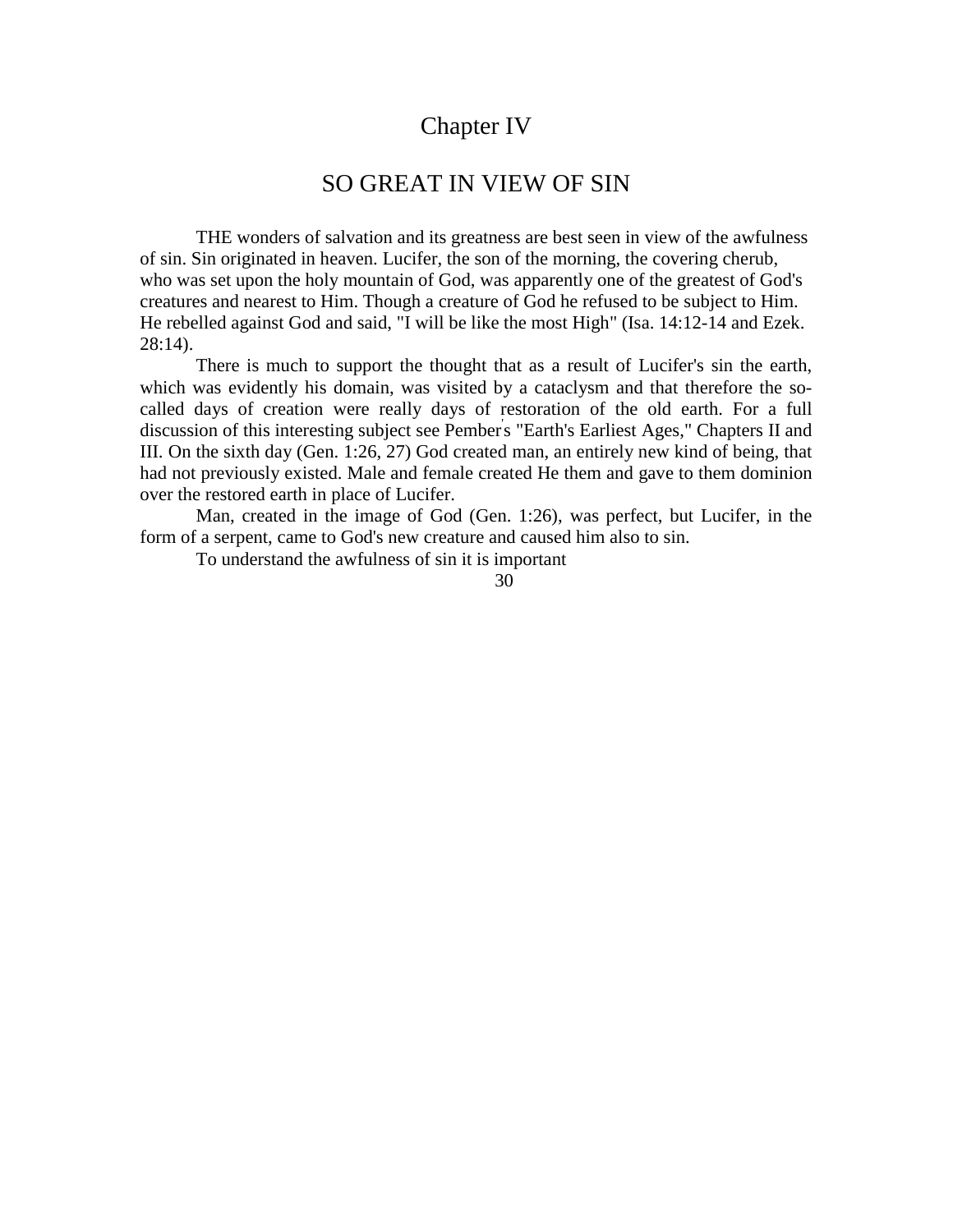#### SO GREAT IN VIEW OF SIN 31

#### *The Essential Nature of Sin*

to see what its essential nature is—what it is that underlies all the outward manifestations of sin.

It has already been mentioned that God created man. To create means to bring forth out of nothing. While God formed man of the dust of the ground (Gen. 2:7), all that is in man that is more than a lump of earth was brought forth out of nothing. Besides that, in the beginning God created that earth out of nothing. Therefore, all that man is and has is of God. He is indebted to God for all.

He Who out of nothing could bring forth man, can also out of nothing, if need be, bring forth all that man needs. God can therefore provide all that man might need. By creating man God assumed the responsibility for keeping His creature. By preparing a garden for him (Gen. 2:8) He showed His purpose to care for man's every need. It follows then that the only rightful attitude for man, the creature, toward God, his Creator, is one of complete dependence upon and submission to Him. But the creature did not long maintain that attitude of complete dependence upon God and therein is the beginning of the long and terrible tale of man's sin.

The story of man's first sin, by which sin entered the human race (Rom. 5:12), is told in the first seven verses of the third chapter of Genesis. The serpent, i.e. Satan (Rev. 12:9 and 20:2), said to the woman, " Yea, hath God said, ye shall not eat of every tree of the garden?" In this question is a veiled suggestion to doubt God's goodness in His provision for man.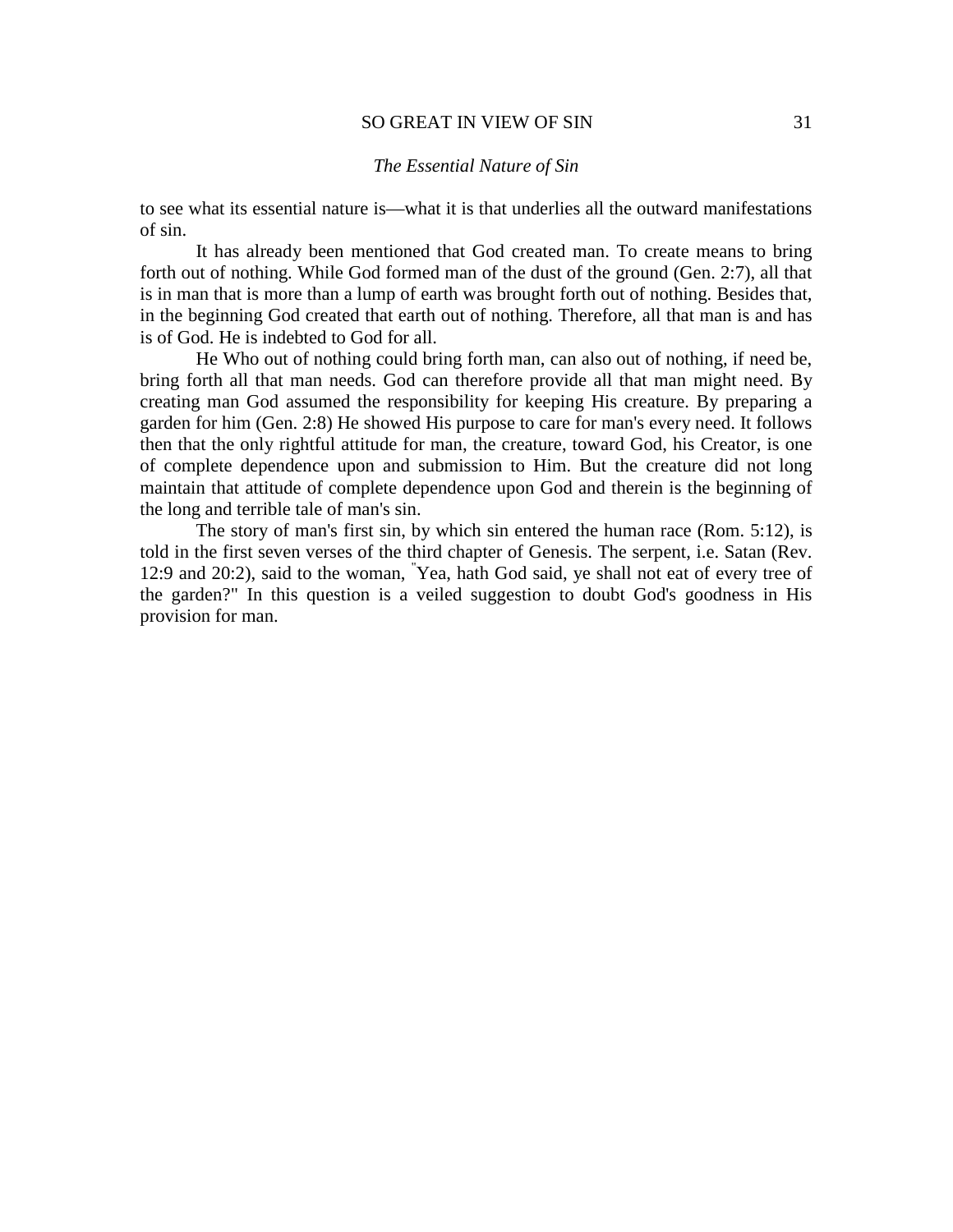God had commanded man not to eat of the fruit of the tree of knowledge of good and evil (Gen. 2:17). Satan implied that in doing so God was withholding some good thing from man.

The purpose of the question was to break down man's perfect confidence in and dependence upon his Creator. And that is just what it did. Instead of trusting God, the woman began to reason about His command. She added five words to it; "Neither shall ye touch it." These added words made God' s command seem unreasonable. She no longer implicitly believed God's word. She was on the ground of reason instead of faith. She looked to herself for guidance. That is always so when man reasons about the validity of God's Word.

Only one more prompting by the serpent was needed. He contradicted God's statement that the day they ate of the fruit they should surely die and then added that by eating they should become "as God, knowing good and evil." The desire to be as God and not need to depend upon Him could not be resisted. The woman took of the fruit and ate and gave to her husband and he ate. By that simple act the creature had rebelled against God and had departed from his state of dependence upon Him. In that one act he had expressed a desire to maintain an existence independent of his Creator. To feel that one can do without God, or even the absence of a feeling of the need of God, and to live without taking God into consideration, is sin. This holds whether the person be one of refinement and of the highest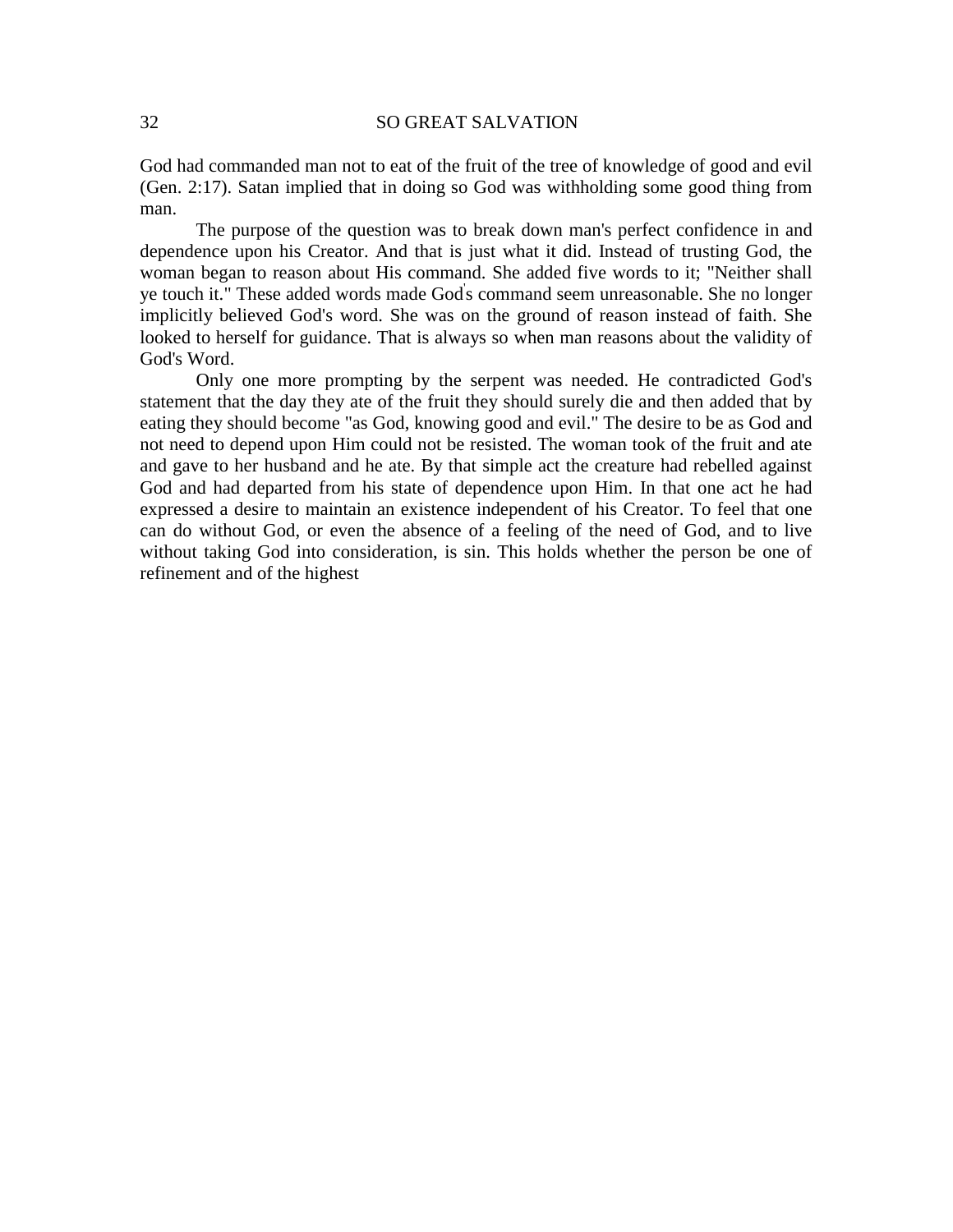#### SO GREAT IN VIEW OF SIN 33

moral standards, or one of a debased character. The good conduct of an individual is not the determining factor. It is the attitude toward God that counts. Sin, then, is essentially a setting aside of God by His creatures and taking unto themselves His place.

To depend upon self and to refuse to depend upon God alone is to refuse to honor and glorify Him as God. As a result hereof, man has gloried in himself and in his own works. This spirit of self-glory is exemplified by Nebuchadnezzar. As he walked in his palace one day he said, "Is not this great Babylon, that I have built for the house of the kingdom by the might of my power, and for the honour of my majesty?" (Dan. 4:30). It has been the spirit of man, ever since the first sin was committed, to glory in his own achievements and fail to acknowledge that all he is and has and is able to do is of God.

To refuse to remain in full dependence upon God is also to reject His will as governing in one's life, and to replace it with one's own will. This is nothing else than to depend upon one's own wisdom instead of the infinite wisdom of God.

The very essence of sin, then, is independence of God and dependence upon self. This manifests itself in failure to glorify God and in glorification of self. Man lives according to his own will instead of being guided by the will of God.

#### *The Outward Expression of Sin*

While the first sin was an act of disobedience and of theft, for man took that which was not his, these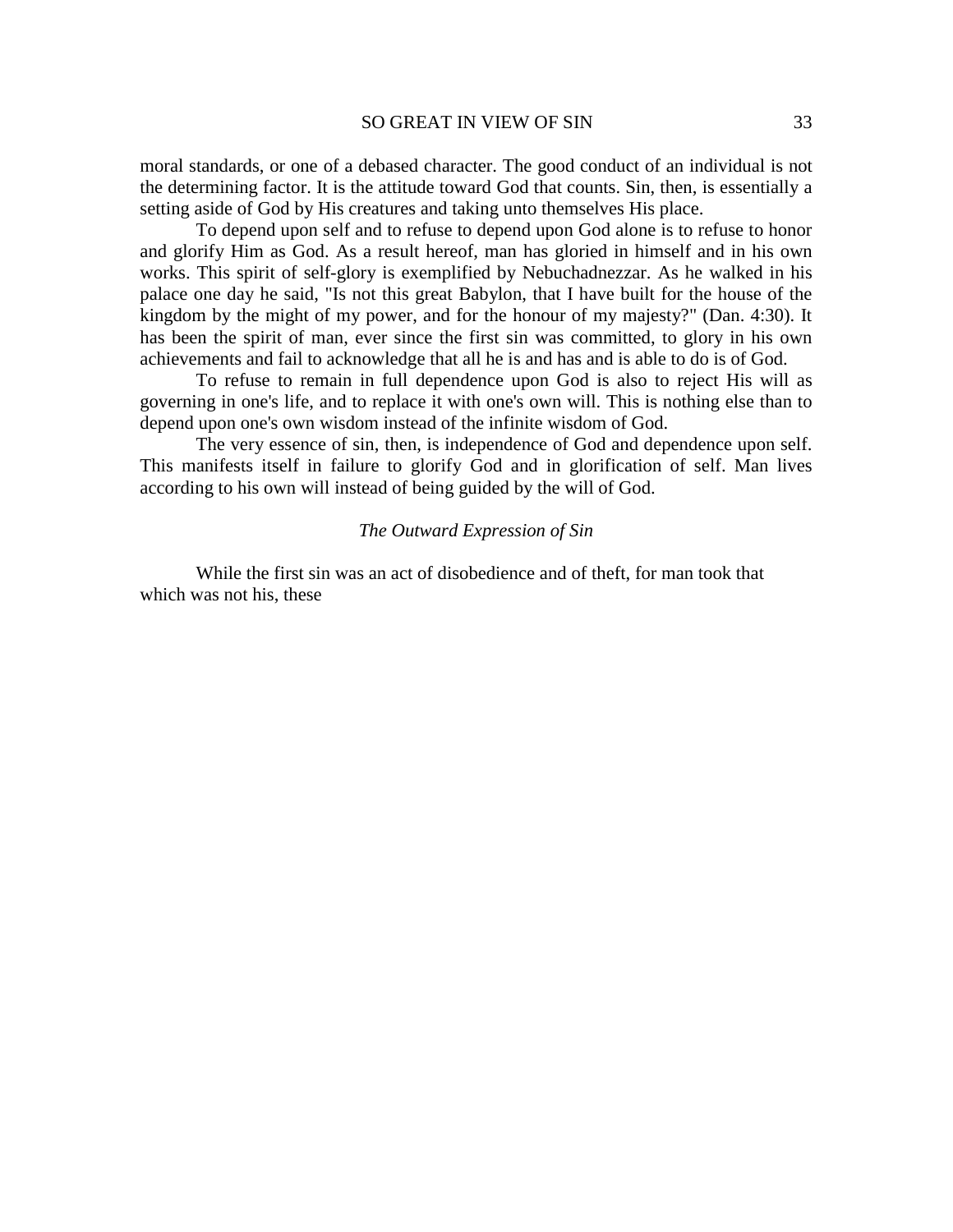were but the outward expressions of the new attitude of independence of God. So also all acts which are called sins are but the expression and evidence of an inward nature that is independent of God.

The apostle Paul makes it clear that all kinds of sins are due to a failure on the part of man to maintain his rightful attitude toward God. Against the sinful human race he makes the following charge; "Because that, when they knew God, they glorified *Him* not as God, neither were thankful; but became vain in their imaginations, and their foolish heart was darkened. Professing themselves to be wise, they became fools. And even as they did not like to retain God in *their* knowledge, God gave them over to a reprobate mind, to do those things which are not convenient [or fitting]; Being filled with all unrighteousness, fornication, wickedness, covetousness, maliciousness; full of envy, murder, debate, deceit, malignity; whisperers, backbiters, haters of God, despiteful, proud, boasters, inventors of evil things, disobedient to parents, without understanding, covenant breakers, without natural affection, implacable, unmerciful: Who knowing the judgment of God, that they which commit such things are worthy of death, not only do the same, but have pleasure in them that do them" (Rom. 1:21, 22, 28-32). This is the awful category of sins that are but the outward manifestations of man's failure to remain in his rightful attitude of complete dependence upon God, to glorify his Creator as God, and to remain subject to His will.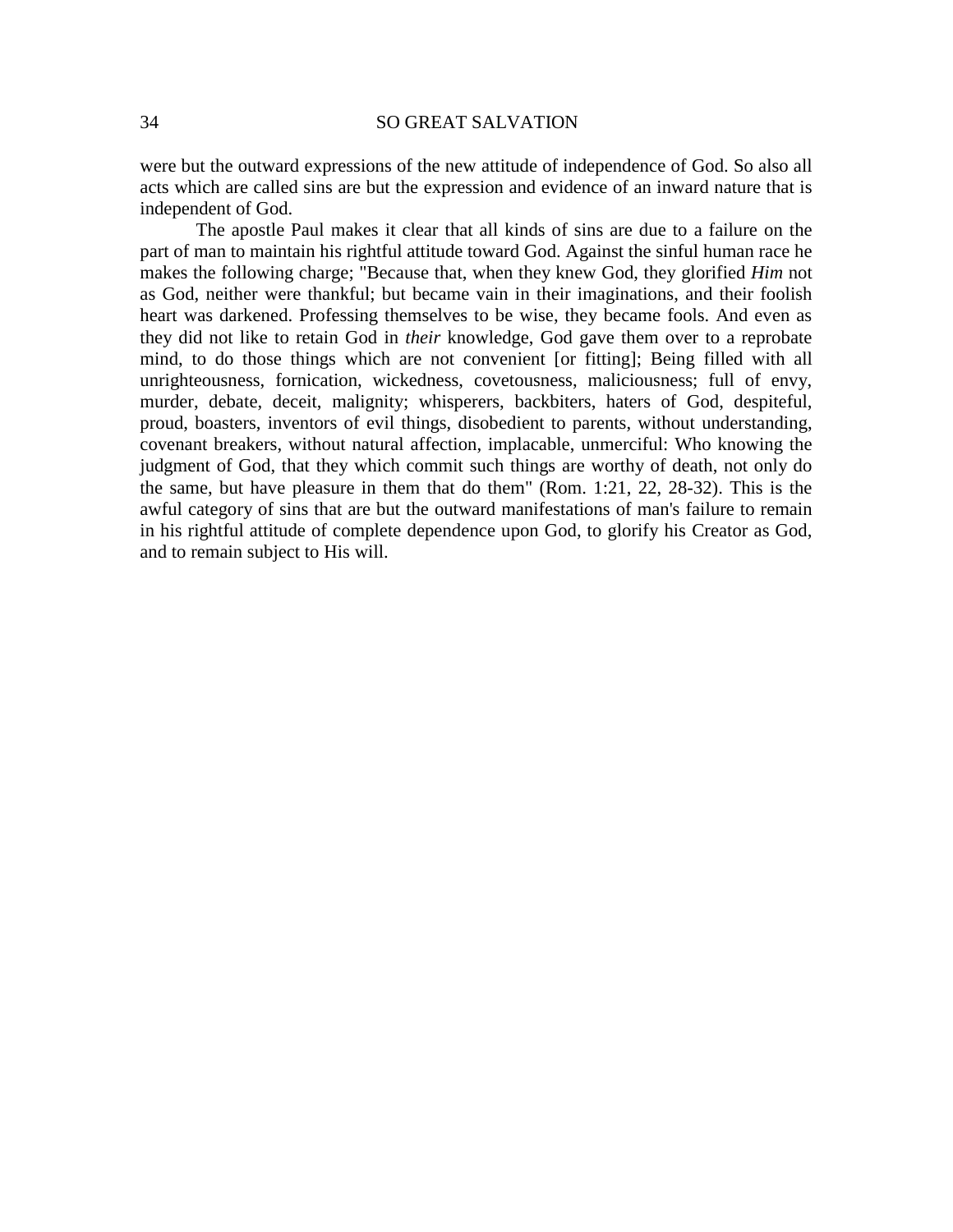#### SO GREAT IN VIEW OF SIN 35

There is a definition of sin which completely confirms the above explanation of the nature of sin. It is, "Whatsoever is not of faith is sin" (Rom. 14:23). Faith means dependence upon God. (See page 113.) Therefore, all that is not in dependence upon God is sin. According to this even things that seem to be good might be sin. Many think only of immoralities as sin. That is not true. The strongest bulwark of sin is not the den of vice. It is the place of self-righteousness. In the den of vice there may be a greater sense of need of God and dependence upon Him. The self-righteous feel no such need of God. They are sufficient in themselves, they depend upon themselves and are therefore far away from God though they may be highly cultured, refined and moral.

Jesus said to the chief priests and elders of the Jews, "The publicans and the harlots go into the kingdom of God before you" (Matt. 21:31).

#### *Man Is a Sinner By Nature*

There is another aspect of the sin question that is often not clearly understood. That is, man is a sinner by nature. After Adam had sinned he was not at all the same being that he was when created. By sinning he became a sinner. Adam was the only man to become a sinner by sinning. All others are born sinners. When Adam was a hundred and thirty years old he begat a son "in his own likeness" (Gen. 5:3). As Adam was then a sinner this son who was begotten in Adam's likeness was also a sinner. Everyone, except Jesus, that has since been born has been born a sin-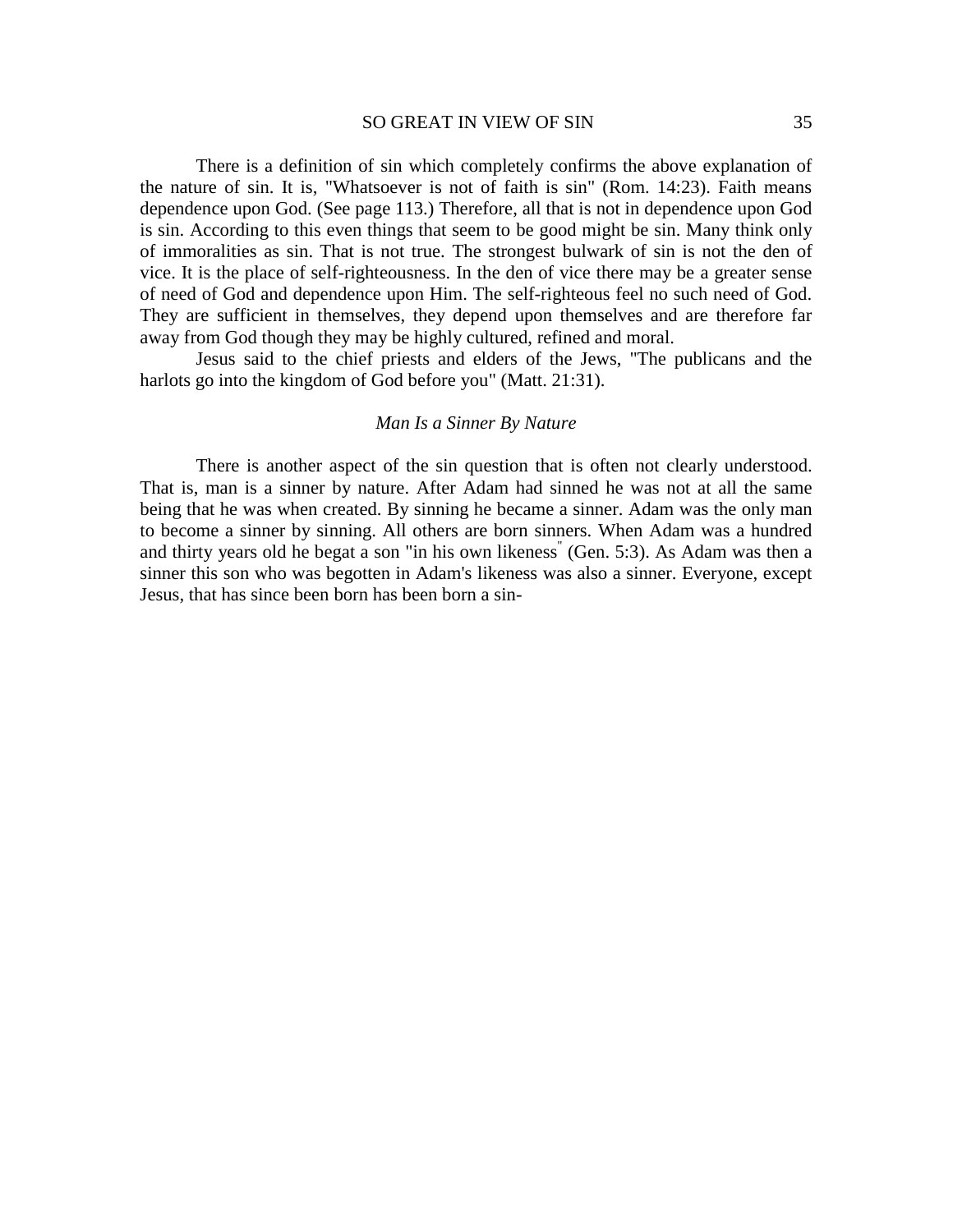ner. King David wrote, "Behold, I was shapen in iniquity; and in sin did my mother conceive me" (Ps. 51:5). That is true of every member of the human race from Adam down to the present day.

Because of this sinful nature man cannot help sinning. That is why ". . . all have sinned and come short of the glory of God" (Rom. 3:23).

#### *Sin Is Against God*

After the above discussion of sin it should not be necessary to call attention to the fact that sin is primarily against God. King David after having grievously sinned against one of his subjects confessed his sin to God and said, "Against thee, thee only, have I sinned, and done *this* evil in thy sight" (Ps. 51:4). Today there is much emphasis upon man' s social relationships, and man's attitude toward God is greatly neglected. It is therefore of great importance to remember that sin, which in its essence is independence of God, is against God. Let man first recognize this and return to the right attitude toward God and then his social relationships will become right as effect follows cause.

#### *The Marvels of Salvation*

When sin is seen to be rebellion of the creature against the Creator, the desire to be independent of God and to become like God Himself independent of any other, to take to oneself glory that is due God, and to disregard the will of God, then the awfulness thereof becomes apparent. It is to this problem of sin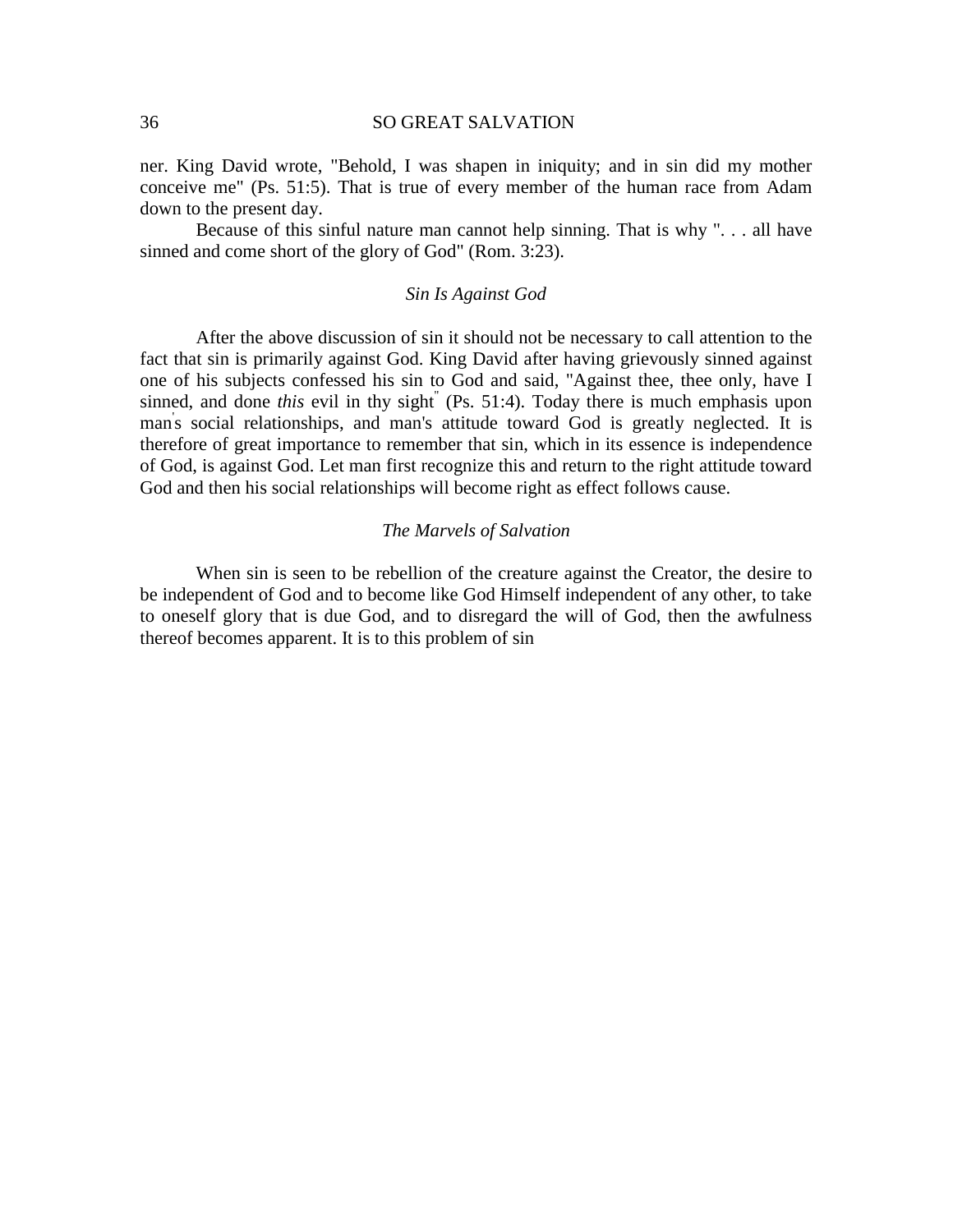that salvation addresses itself. "This is a faithful saying, and worthy of all acceptation, that Christ Jesus came into the world to save sinners . . ." (1 Tim. 1:15). Only the infinite love of God could conceive the thought of providing salvation, and that at the infinite cost of the life of His Own Son, for such a rebel creature as is man.

But the marvel of salvation becomes even greater when it is remembered that it does not only provide a restoration of that which was lost through sin. At least those saved during the present age, as has been said, are to become conformed to the very image of the Son of God (Rom. 8:29). They are to be holy and without blame before God (Eph. 1:4) throughout all eternity. They are to be one with God the Father and God the Son even as they are one (John 17:21). They shall then be "like God." They shall become that which was offered to man by the serpent, and which, in rebellion, man tried to accomplish by himself. And their place before God shall be that occupied by Lucifer before sin entered into his heart. But they are of an infinitely higher order than was he.

Salvation that forgives man's rebellion and does for him that which he tried to do for himself is well worthy of the name <sup>"</sup>So GREAT SALVATION.<sup>"</sup>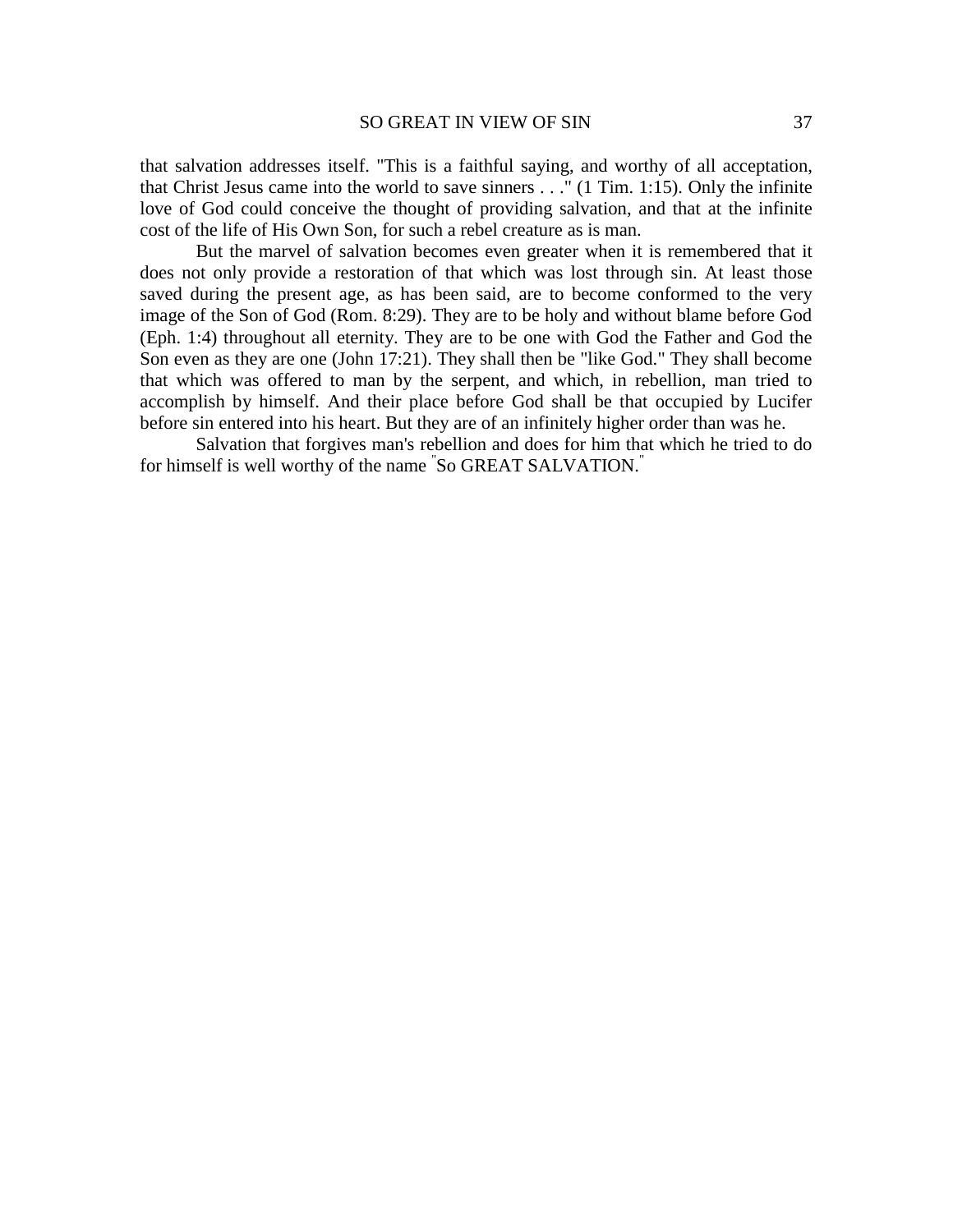## Chapter V

## DELIVERED FROM THE POWER OF DARKNESS

WHEN Lucifer rebelled against God and said that he would set himself above the stars of God and be like the Most High he was, in the wisdom of God (which is hard for man to understand) permitted to set up a kingdom of his own over which he became the supreme ruler. It might well be called a government in opposition to that of God.

In creating man, God added a new creature to His domain. Man was a subject of God's government. To man God gave power to rule over the restored earth and subdue it to himself. Man was subject to God alone. The earth might well have been considered as a province of God's greater domain, the universe.

But only for a short time did man remain in that state of allegiance to God. He, too, rebelled. As was seen, Satan deceived man to disobey God' s command. By that one act man declared his independence of God and his dependence upon himself. It was a rebellion against the government of God. In listening to Satan man yielded himself to his influence and came under his power and rule. He shifted his allegiance from God to Satan. Man also thereby surrendered to Satan the earth over which he had dominion. From thenceforth, man has been a part of the opposition government against God.

Satan's rule over the kingdoms of this world can-

38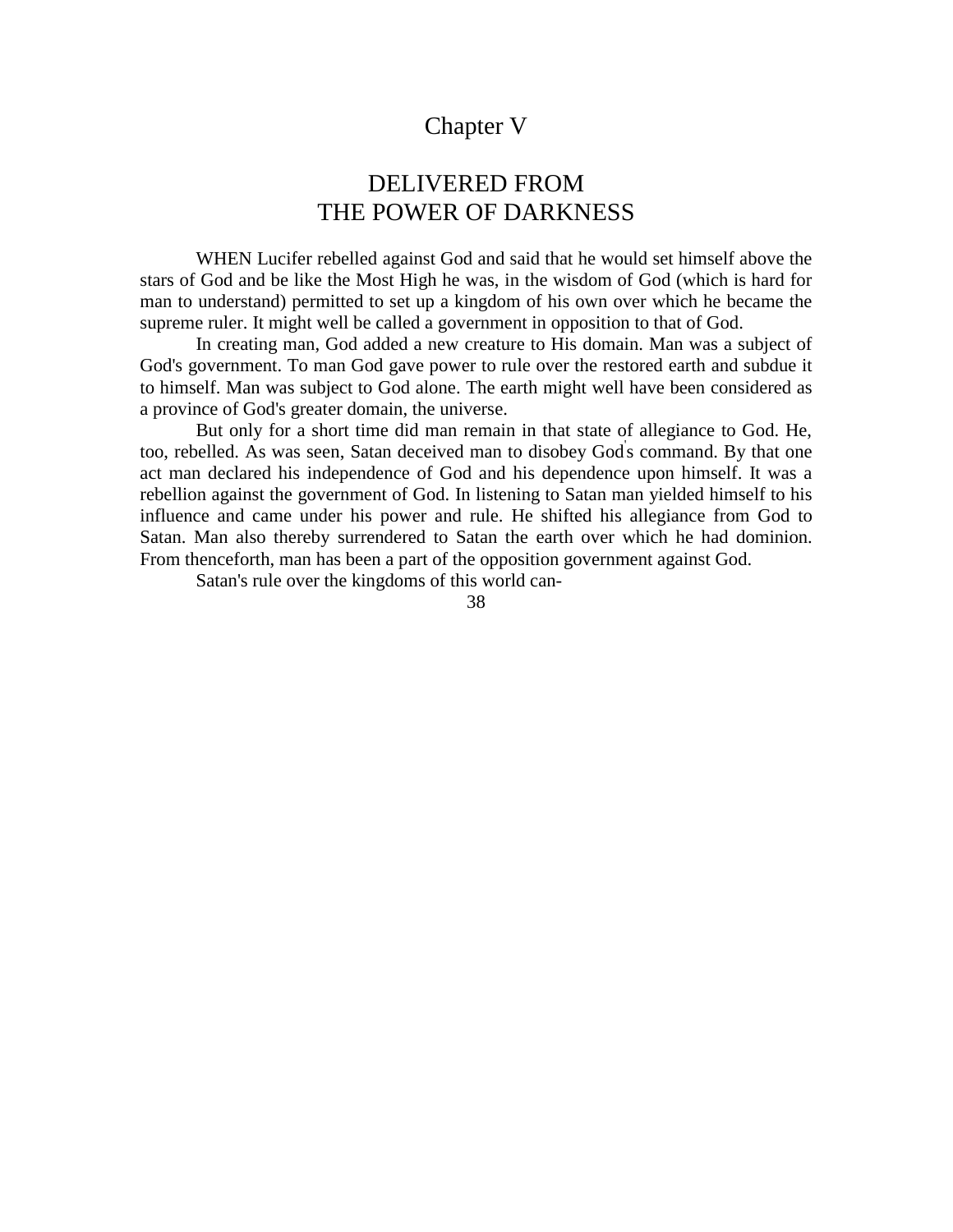not be questioned. When Jesus was tempted in the wilderness, Satan offered Him all these kingdoms and their glory if He would fall down and worship him (Matt. 4:8, 9). Jesus did not contradict the claim of Satan to possession of the kingdoms of the world. They became his when man yielded himself to him. That is why John could write ". . . the whole world lieth in the evil one" (1 John 5:19 A.S.V.).

Satan' s realm is characterized first of all by falsehood. Of him Jesus said, "He was a murderer from the beginning, and abode not in the truth, because there is no truth in him. When he speaketh a lie, he speaketh of his own: for he is a liar, and the father of it" (John 8:44). It was by a lie that he won the allegiance of man.

His realm is repeatedly referred to as darkness. (John 1:5, Acts 26:18, 2 Cor. 4:6, Eph. 6:12, and others). The deeds of man, as a subject of Satan's realm, are called the works of darkness (Eph. 5:11).

Men, because subjects of Satan's realm, are called children of disobedience and children of wrath (Eph. 2:2, 3). They are this because they are the children of the first man, Adam, who in the garden of Eden listened to Satan and disobeyed God. These terms are applied to all who are in Satan's realm and under his power. They are not terms that designate a particularly wicked group of persons as men judge wickedness. Jesus said to the highly respected and honored Pharisees, "Ye are of your father the devil" (John 8:44).

Contrary to popular conception, Satan is described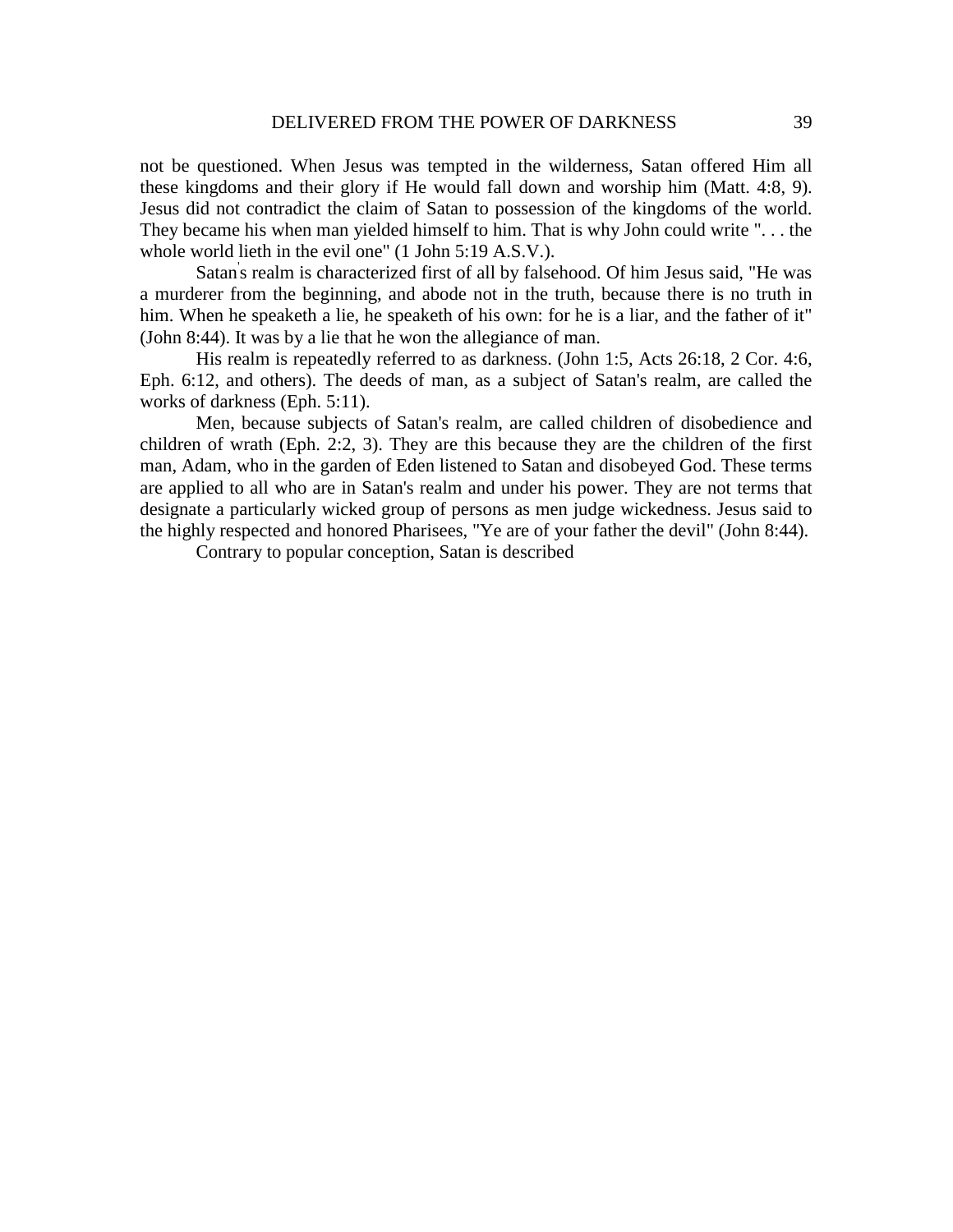as a very beautiful and accomplished being. Of him it is written "Thou sealest up the sum, full of wisdom, and perfect in beauty. Thou hast been in Eden the garden of God; every precious stone *was* thy covering . . . the workmanship of thy tabrets and of thy pipes was prepared in thee in the day that thou wast created" (Ezek. 28:12, 13). Even in his fallen condition he can transform himself into an angel of light (2 Cor. 11:14). It is therefore not inconsistent with his being that his subjects be accomplished and refined and appear perfect in the sight of men.

The condition of the human subjects of Satan's realm is variously described. Of them it is said that ... the god of this world hath blinded the minds .. . lest the light of the glorious gospel of Christ . . . should shine unto them" (2 Cor. 4:4). They live "according to the prince of the power of the air [Satan], the spirit that now worketh in the children of disobedience" (Eph. 2:2). They are called darkness (Eph. 5:8). These are not man's words. They are God's description of mankind in the domain of Satan and under his power.

From this it is clear that man's disobedience in the garden of Eden was more than a turning away from God and a state of dependence upon Him. It was a definite turning toward Satan and an acceptance of his sovereignty for himself and his posterity. The whole human race became involved and thereby all men became subjects of Satan's realm of darkness.

Because of this condition of man, it became necessary for God to make a provision to save man from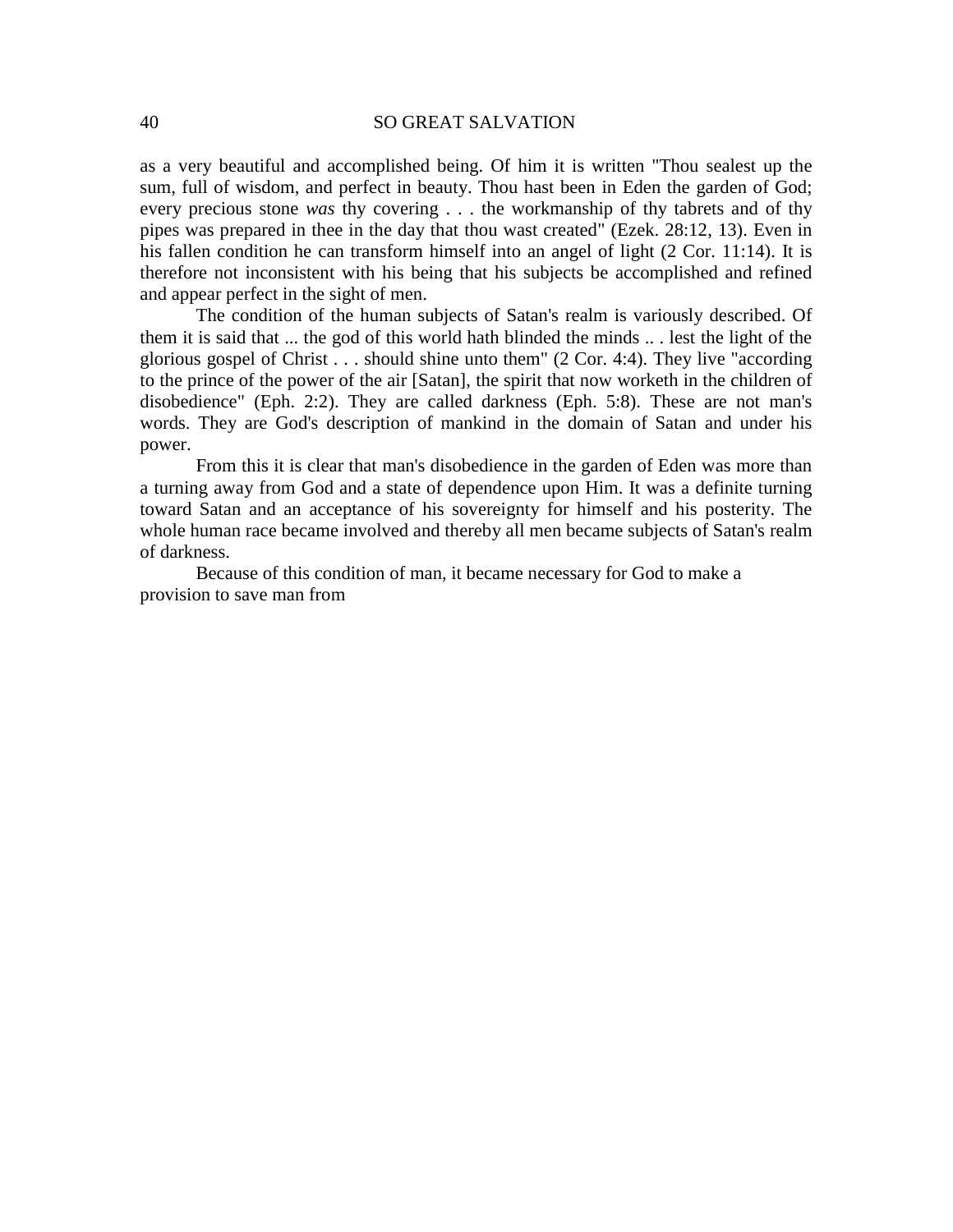the dominion of Satan that He might save him unto Himself. That which took place when man sinned in the Garden had to be reversed.

It is significant that the first statement in the Bible that has bearing on man's salvation is a promise of One to come Who should crush the power of Satan. This promise is found in the judgment God pronounced upon the serpent immediately after he had caused man to sin. It is in these words, "And I will put enmity between thee and the woman, and between thy seed and her seed; it shall bruise thy head, and thou shalt bruise his heel" Gen. 3:15). The head is the seat of intelligence and authority, the power to dominate and rule. When the head of Satan is bruised his power is broken and thereby comes deliverance from the power of darkness. The Seed of the woman is the One born of a virgin. All others (who have been born) are of the seed of the man. "Behold a virgin shall conceive, and bear a son, and shall call his name Immanuel (Isa. 7:14). When Jesus was born of the virgin Mary the promise of a deliverer from the power of Satan was fulfilled. He came to "give light to them that sit in darkness and in the shadow of death" (Luke 1:79). This refers to none other than mankind in the darkness of the realm of Satan.

As Jesus entered upon His public ministry, on a certain Sabbath day he went into the synagogue. He was handed the book of Isaiah the prophet from which He read: "The Spirit of the Lord is upon me, because . . . he hath sent me . . . to preach deliverance to the captives [of Satan] and recovering of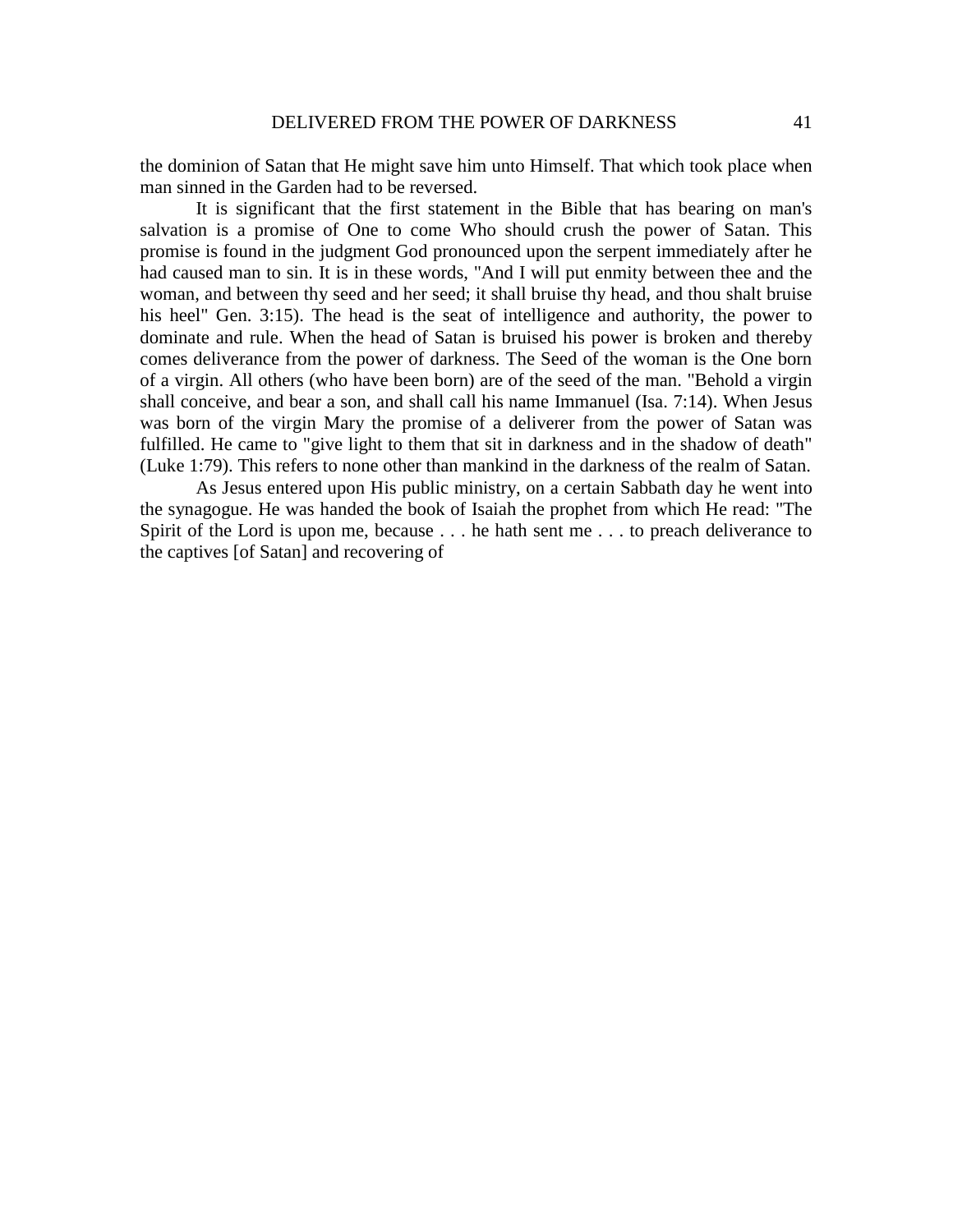sight to the blind [them that are in darkness], to set at liberty them that are bruised" (Luke 4:18).

Jesus, the seed of the woman, did bruise the head of the serpent but when He did so, as was also foretold, the serpent bruised His heel (Gen. 3:15). This refers to the death of Jesus on the cross for it was through death that He brought "to nought him that had [past tense] the power of death, that is, the devil" (Heb. 2:14 A.S.V.). In His last public discourse before His death Jesus said: "Now is the judgment of this world: now shall the prince of this world [Satan] be cast out" (John 12.31). "The Son of God was manifested [as the seed of the woman] that He might destroy the works of the devil" (1 John 3:8).

When Saul [later called Paul] was stopped on the road to Damascus he heard a voice which said "I am Jesus . . . I have appeared unto thee . . . to make thee a minister and a witness . . . to turn *them* [the Gentiles] from darkness to light and *from* the power of Satan unto God" (Acts 26:15-18).

In salvation, then, God delivers from the power of darkness and translates into the kingdom of His own Son (Col. 1:13). All who are saved thereby become "fellow citizens with the saints" (Eph. 2:19). Their <sup>"</sup>conversation [i.e. citizenship] is in heaven" (Phil. 3:20). They are no more of the present world system, or cosmos, ruled over by Satan. They are no more darkness, but are the children of light (1 Thess. 5:5).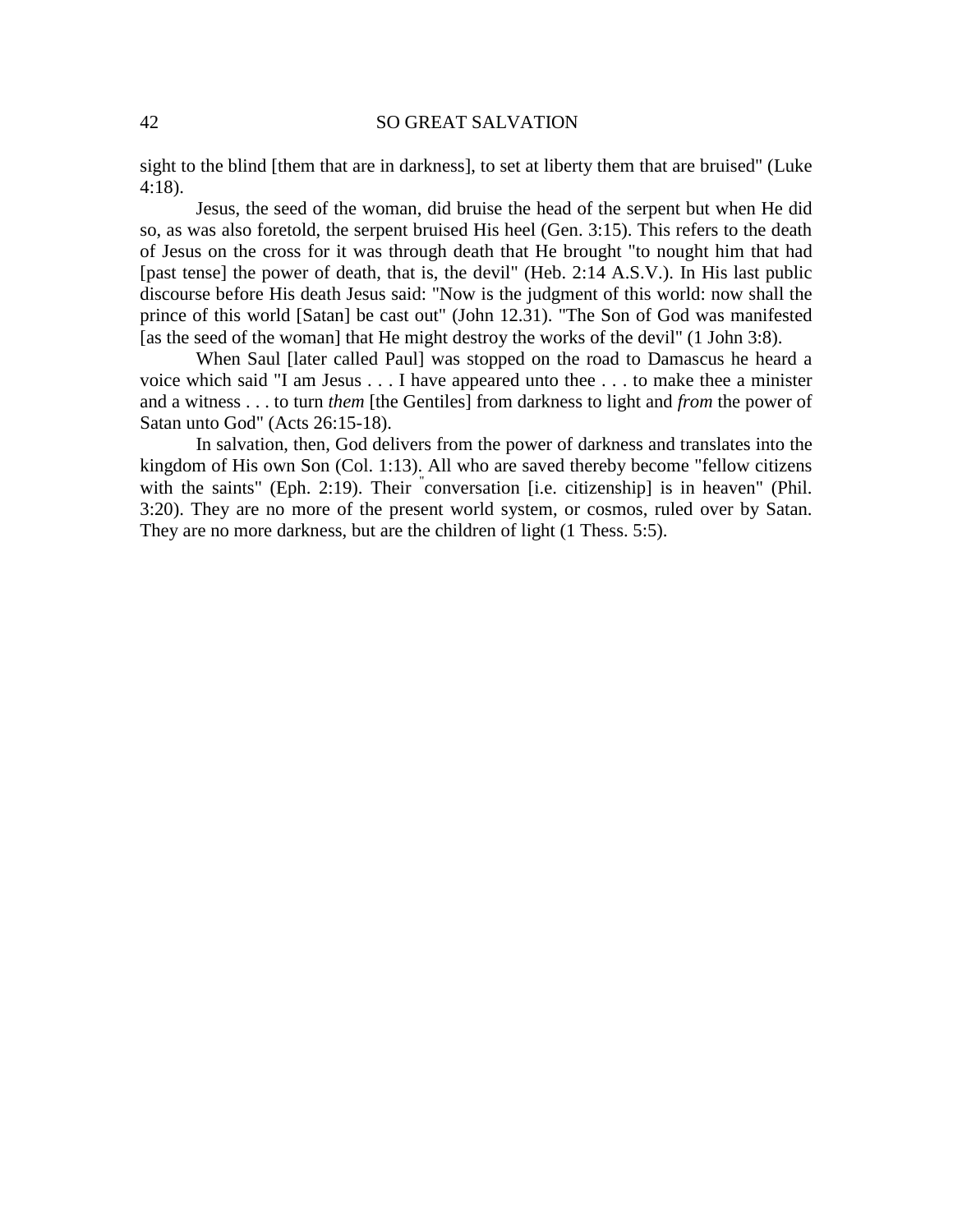# Chapter VI

# IN HIM WE HAVE REDEMPTION

WHEN man sinned in the Garden, he not only yielded himself unto Satan and came under his dominion, he also broke God's law as expressed in the commandment not to eat of the fruit of the tree of knowledge of good and evil. The penalty for breaking that law was death. "The day that thou eatest thereof thou shalt surely die" (Gen. 2:17). That is always the penalty for breaking God' s law. "The soul that sinneth, it shall die" (Ezek. 18:20).

The death that entered by Adam's sin has passed upon all men so that all men are under the penalty of the broken law (see Rom. 5:12). They are under the curse of the law.

While some reject the Bible teaching that all men are under the curse because of Adam's sin, one need not go far to find proof thereof. Every funeral is evidence of that fact. By sin Adam became mortal (subject to physical death). When Adam begat a son "in his own image" he was born a mortal. Mortal man cannot beget immortal offspring. So all men are mortal and therefore under the curse, because Adam sinned.

But that is not all. When Adam sinned he died spiritually. His spirit became separated from God. He lost spiritual contact with God. He who is spiritually dead cannot beget children that are spiritually alive. Therefore all who have descended from Adam are "dead in trespasses and sins" (Eph. 2:1). That,

43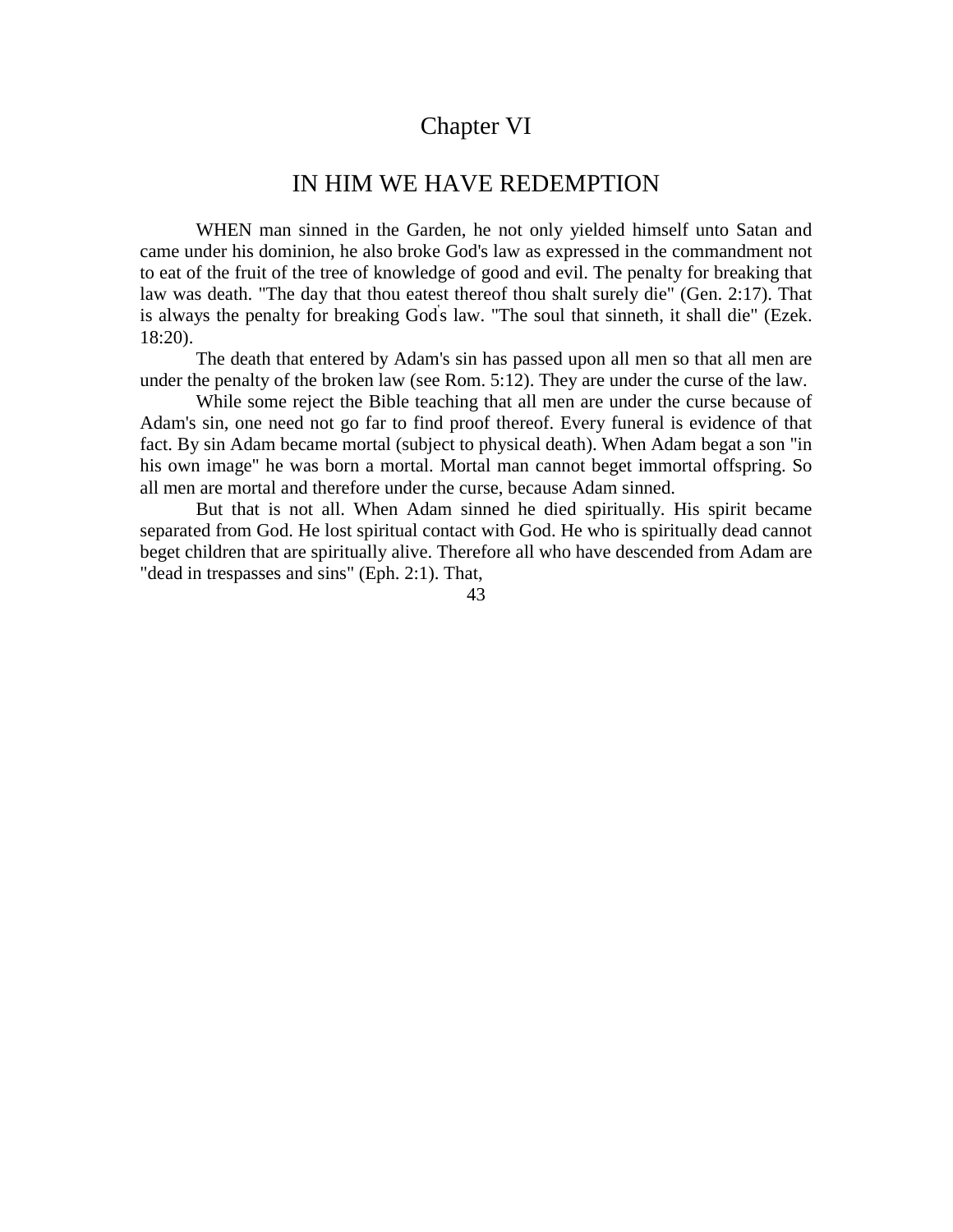too, is a part of the curse of the law that has come upon man because Adam sinned. It is not true that there is a "divine spark" in every man. All, as quoted, are *dead* in trespasses and sins.

Furthermore, because of their sinful nature inherited from Adam, all men "have sinned and come short of the glory of God" (Rom. 3:23). Because of this the whole human race is guilty before God and under the condemnation of His broken law (Rom. 3:19).

In salvation then, in addition to delivering from the power and dominion of Satan, God had to make a provision for setting man free from death, that is, from the curse of the law. As death came by sin, death being the penalty because of sin, it was also necessary that man be liberated or set free from sin. Both the penalty and the cause of it must be dealt with. This provision of God is called redemption.

According to Webster, to redeem means "to ransom, liberate, or rescue from captivity or bondage, or from any obligation or liability to suffer or to be forfeited, by paying a price or a ransom." There are two parts to redemption. First, to ransom or liberate from captivity or bondage, and second, to ransom from liability to suffer and to forfeit by the payment of a price. Both of these aspects of redemption are found in God's work of salvation.

Man is in bondage of sin and is under liability to suffer the death penalty demanded by the broken law. He must forfeit his life to satisfy the demands of justice. The only way to escape judgment is by redemption.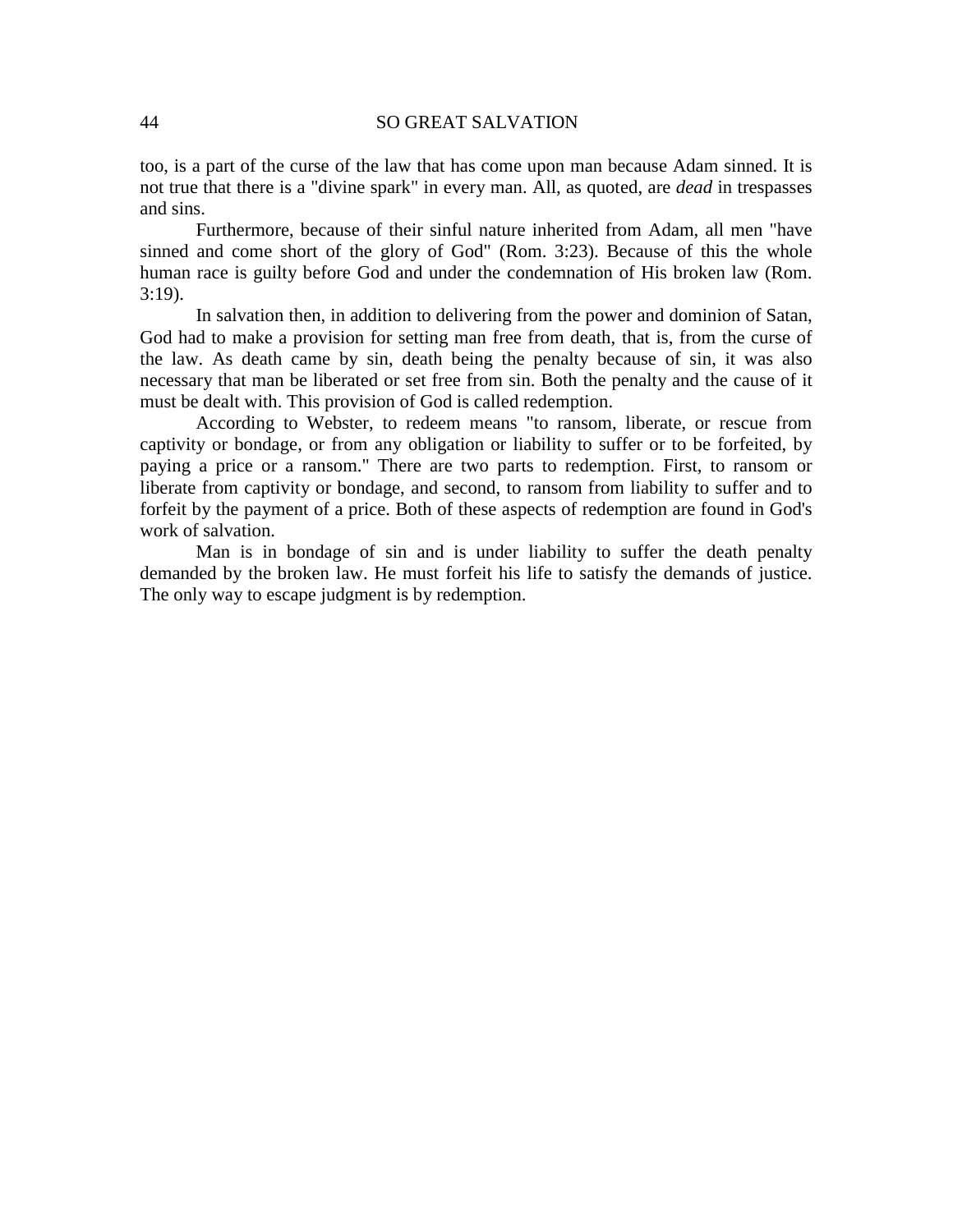#### IN HIM WE HAVE REDEMPTION 45

As the penalty for the offense is death, it is impossible for man to redeem himself. His own life is greater than anything that he might offer as a redemption price. If the sentence had been an imprisonment for a term of years it might have been set aside by the payment of a given amount of good works or penance, but all the good works of a life cannot be a redemption price when the liability or obligation calls for payment by death, or the surrender of life itself. Surely there is nothing in man whereby he can redeem himself from under the curse of the law. Because all men are under the same condemnation no human help is available.

What is more, it is impossible for God, the Judge, to exercise leniency and set aside the judgment. He is infinite in all that He is and does. His righteousness is therefore also infinite. He cannot compromise in His judgments and in their execution. He cannot set aside the penalty of His Own holy law. It must be exacted.

Because man has not that wherewith to redeem himself and because God's infinite justice prevents the penalty from being set aside, if man is to be saved there must be found a redeemer. There must be found one who is able to pay a price, or ransom, that is equal to the penalty demanded by the law. Redemption then, is a very vital part of salvation. *There can be no salvation apart from redemption.*

Necessarily, under these conditions God alone can find a redeemer. This He did in the person of His Own infinite Son. For that purpose He sent His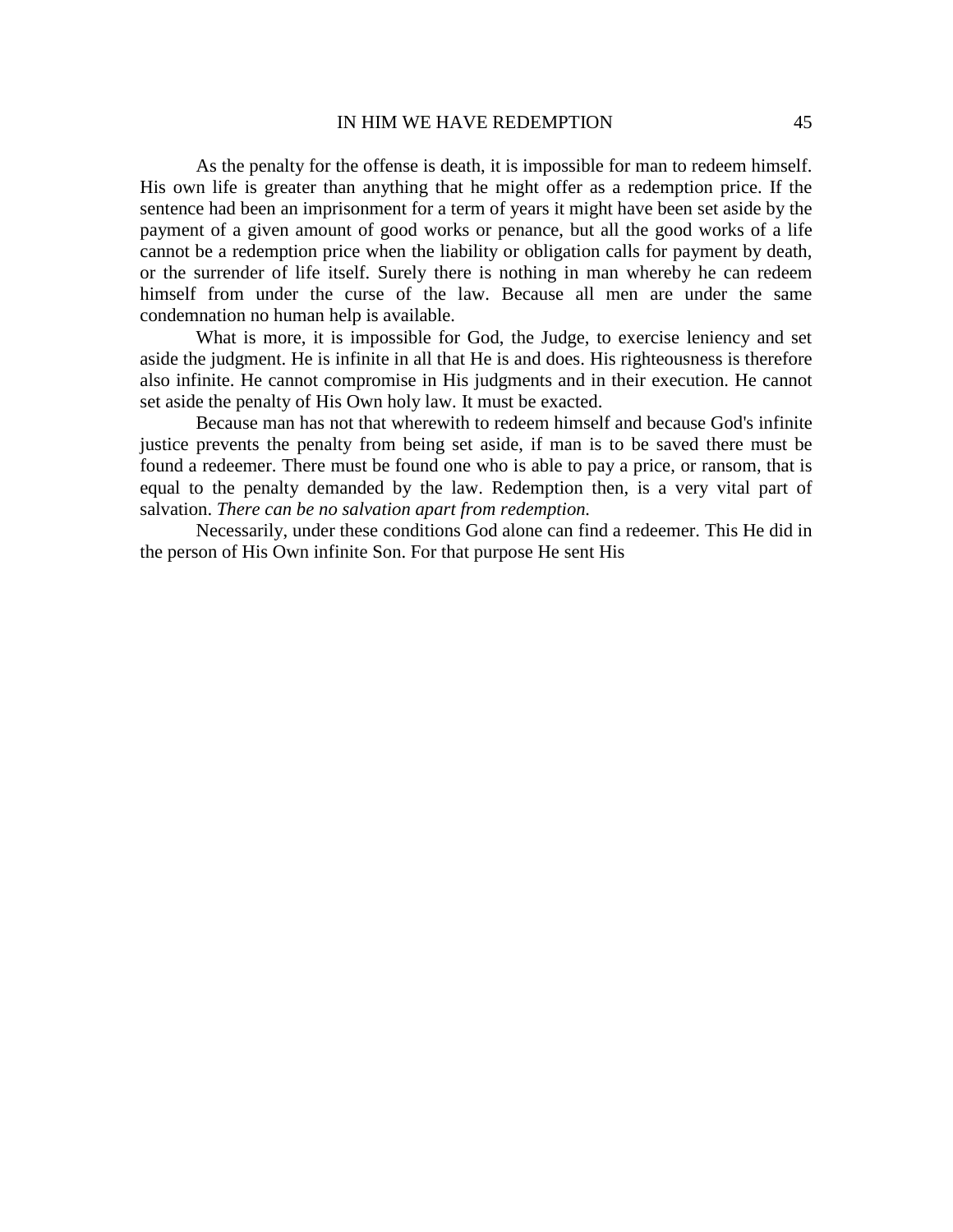Only begotten Son into the world to become a man. "But when the fulness of the time was come, God sent forth his Son, made of a woman, made under the law, to redeem them that were under the law" (Gal. 4:4, 5).

By His coming into the world and dying "Christ hath redeemed us from the curse of the law, being made a curse for us" (Gal. 3:13). Yes, the infinite Son of God was appointed by God to become the Redeemer of the world.

The redemption price that He paid as a ransom for mankind had to be greater, not than the life of one man, but greater than the lives of all the members of the human race for all were under the condemnation of death. And so it was, for the ransom price that He paid was His own life. He said of Himself, ". . . the Son of man came . . . to give his life a ransom for many" (Matt. 20:28). He " $\ldots$  gave himself a ransom for all" (1 Tim. 2:6).

The sufficiency of this ransom price is due to three conditions. (1) It was a human life. The broken law demanded that *man* should die. That is why the Son of God had to take upon Himself humanity. (2) His life was sinless. He could say to the Jews, "Which of you convinceth me of sin?" (John 8:46). He did not have to die because of any sin He had committed. He could therefore die for others. (3) Being the Son of God He was infinite. His life was greater than the sum total of all finite human lives. That is why His life could be a ransom for all—all mankind. The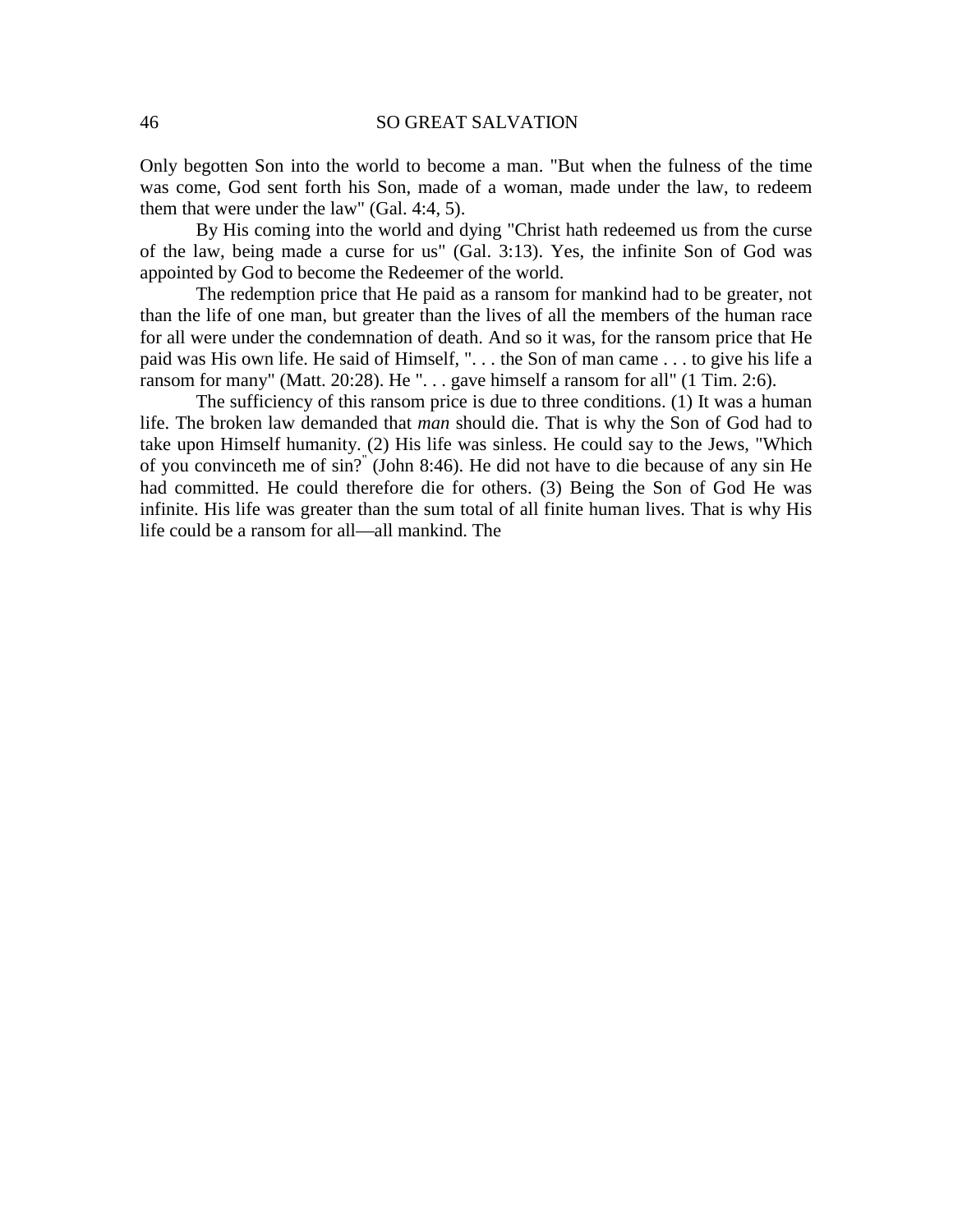### IN HIM WE HAVE REDEMPTION 47

ransom price *was* greater than the sum total of all human sin.

It is important to notice that Jesus said that He had come to *give* His life as a ransom. He did not, as is so often claimed, die as a martyr for a cause. He *gave* His life. He said, "I lay down my life, that I might take it again. No man taketh it from me, but I lay it down of myself" (John 10:17, 18). The death of Jesus was a voluntary giving of His life as a ransom price, to redeem the human race from under the death penalty of the law.

In several Bible passages the blood of Christ is said to be the redemption price. So in 1 Peter 1:18, 19, A.S.V. ". . . ye were redeemed, not with corruptible things, with silver or gold, from your vain manner of life handed down from your fathers; but with precious blood, as of a lamb without blemish and without spot, *even the blood* of Christ." The fact that redemption is by the blood of Jesus Christ is also taught in Ephesians 1:7, Colossians 1:14, 20 and Revelation 5:9.

There is no contradiction between the two statements that redemption is by the blood of Jesus Christ and that He gave His life as the ransom price. They mean the same thing because the life is in the blood (Lev. 17:11) and when the blood is shed the life is given. That is why the emphasis must be placed upon the *shed* blood as Jesus Himself did. When instituting the Lord's Supper He took the cup of wine and said, . . . this is my blood . . . which is shed for many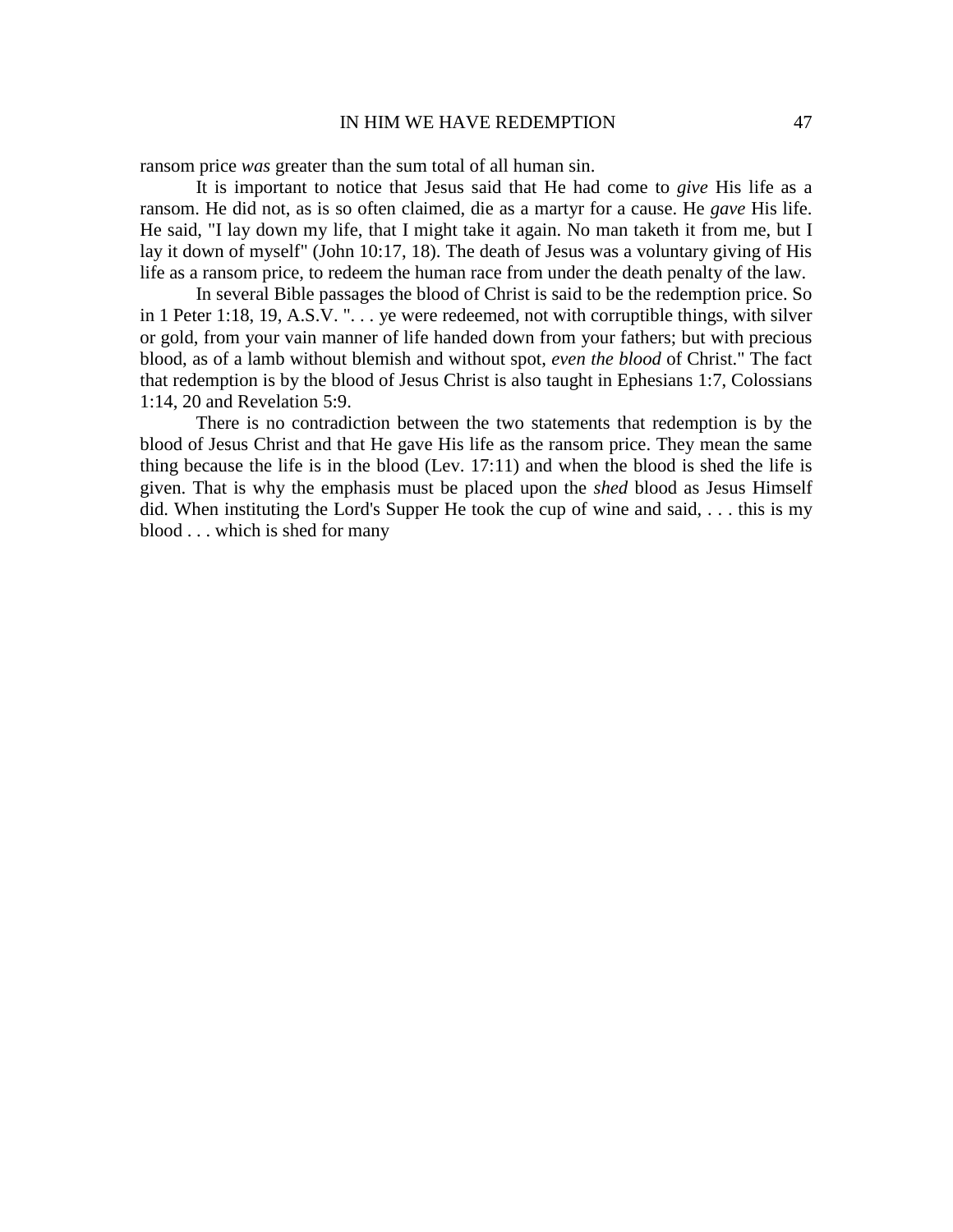for the remission of sins" (Matt. 26:28). It is therefore most definitely not by His life as He lived it that men are redeemed from the curse of the law. It is by the giving up of the life, by the shedding of blood and therefore by His death that man is redeemed.

The meaning of all this is that man is guilty by the law and under the sentence of death. Man has not that wherewith he can redeem himself and escape execution of the sentence. The Son of God came to earth and became a man. He lived a perfectly righteous life in the sight of God's law and could have returned to heaven and come into the presence of God because of His own righteousness. Instead of so doing He, the sinless one, died on behalf of the human race. He paid the death penalty on behalf of man.

Some teach that the blood of Jesus had as much value when it flowed in His veins as when it was shed upon the cross. They also teach that salvation is by the life that He lived among men, going about teaching and doing good. This directly denies the Bible which teaches that man is redeemed by the blood of Christ, for the blood could be no redemption price, it could be no ransom paid out, as long as it was in His veins. Man's unwillingness to confess himself a sinner is back of this teaching. To do away with the redemption price is to deny the need of it. To deny the need of it is to deny sin and the consequences of sin.

His earthly life, as lived by Jesus never has and never can redeem a single man from the penalty of the law. It is expressly stated that He was "made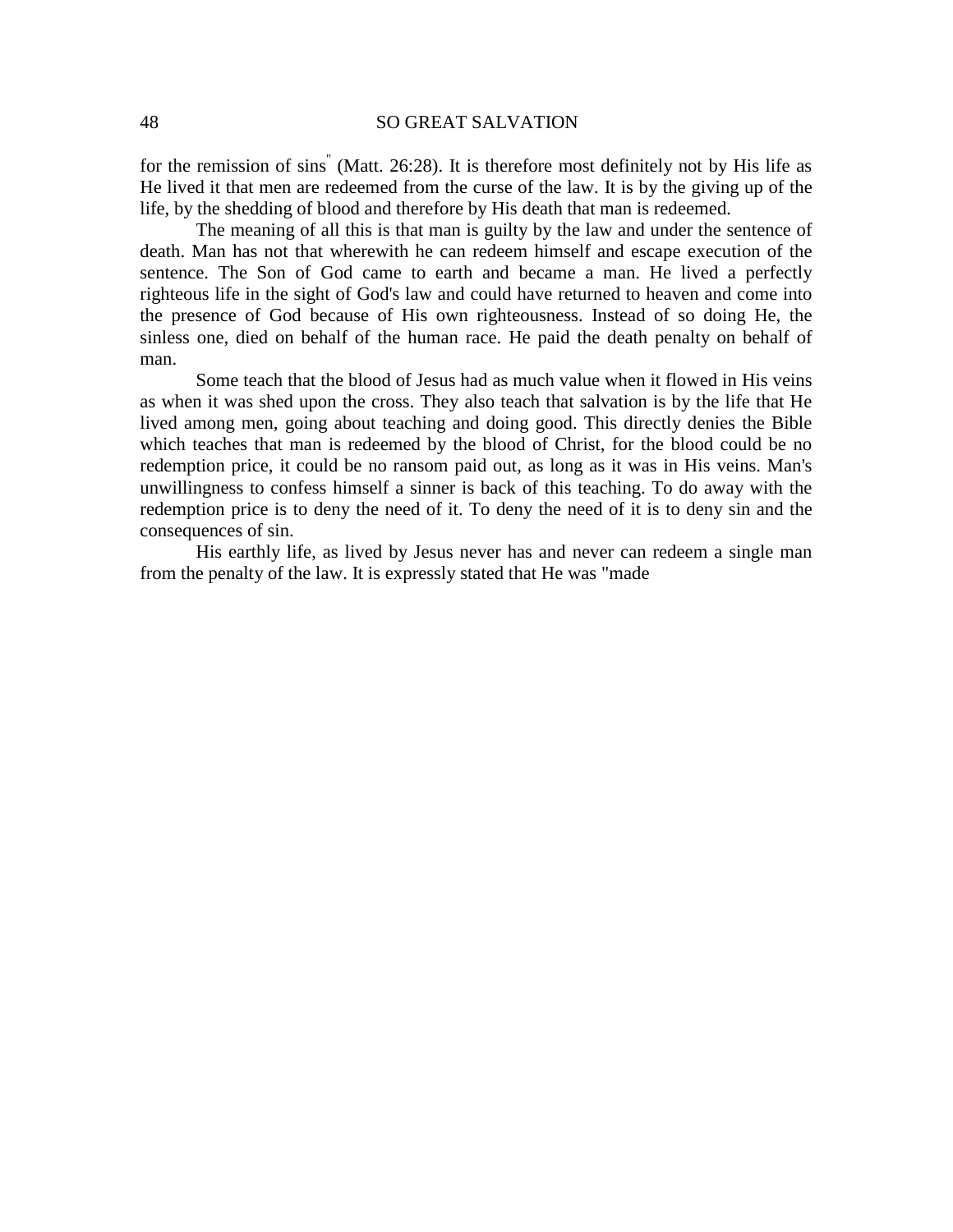### IN HIM WE HAVE REDEMPTION 49

under the law" (Gal. 4:4). That means that Jesus lived on earth subject to God's law, including the Ten Commandments, just the same as any Israelite of His day and before. Therefore, by His perfect life He was Himself saved from the penalty of the law and had access to God, but most certainly no one else has such access by His earthly life.

There is, however, a value to mankind in His perfect earthly life. It is this. By being perfect He did not, as already mentioned, need to die because of sin committed by Himself. He could, therefore, die for others who were sinners and in so doing give His life a ransom for them.

The death of Christ, then, is the very center of salvation. But there are those who will accept this statement and still deny the need for the death of Christ as a redemption price, They say that the death of Jesus is the supreme example of sacrifice for man to behold, and by seeing that and living sacrificial lives. men will be saved. This cannot be so, for the Bible nowhere teaches that any moral influence goes out from the cross that causes unsaved men to be good, or even better, and thereby become acceptable to God.

# *Redeemed From Under Law*

When God redeems man from the penalty, or curse, of the law He also redeems him from being under law. As already quoted, "God sent forth His Son . . . to redeem them that were under the law" (Gal. 4:4, 5). It cannot be otherwise for where the penalty is done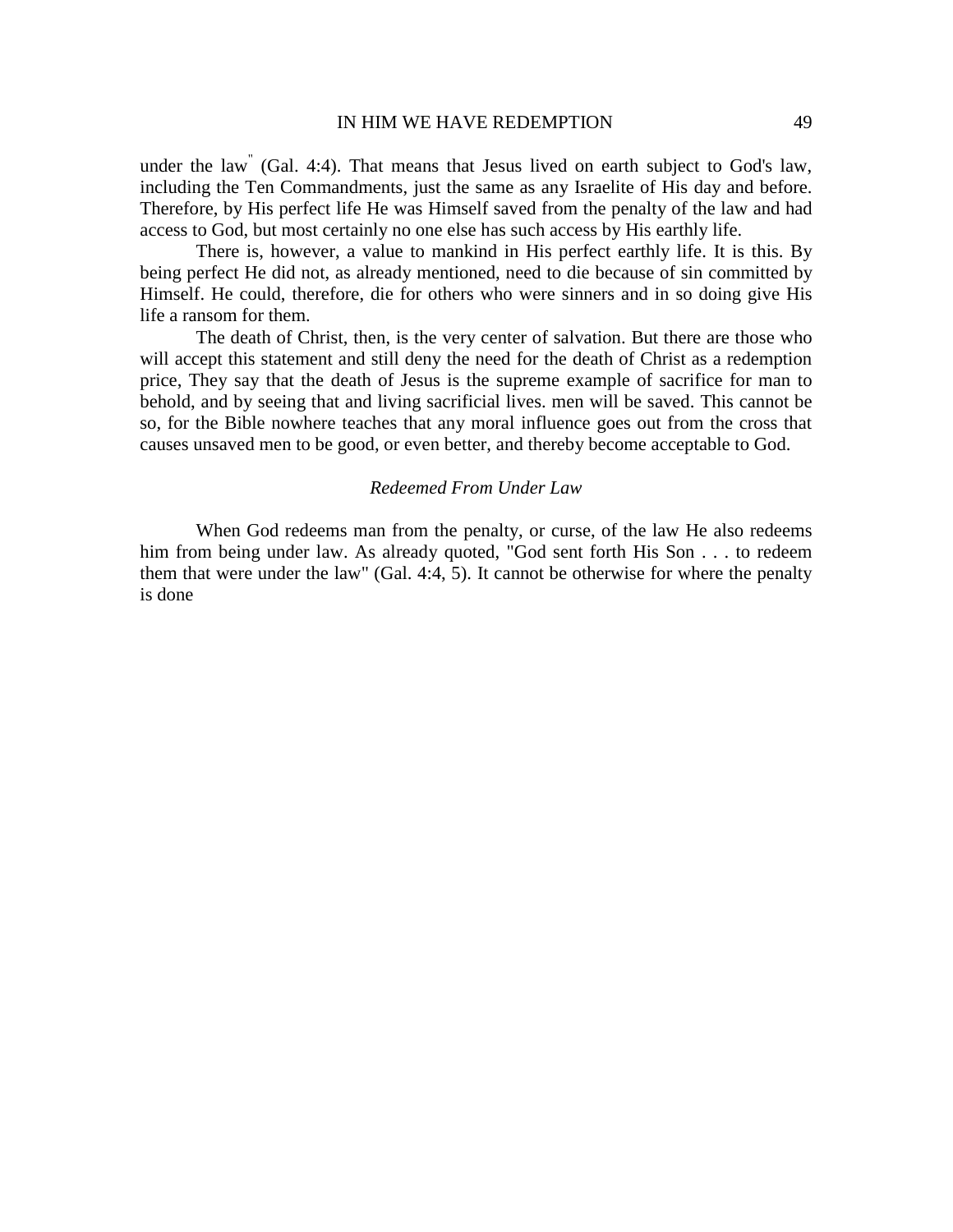away the force of the law is also done away. The law is not law without the penalty. From the moment a person is redeemed God does not deal with him on the basis of law, but on an entirely different basis and that is according to grace. ". . . ye are not under law, but under grace" (Rom. 6:14 A.S.V.). The law has nothing more to say. It cannot declare the redeemed person guilty. "There is . . . now no condemnation to them that are in Christ Jesus" (Rom. 8:1 A.S.V.). Redemption, then, results in an entirely different attitude on the part of God toward those who are redeemed.

# *Redemption Is From Sin and the Power of Sin*

When God deals with man on the basis of grace He continues the work of redemption even to the extent of delivering from that for which the law imposed the penalty, namely sin. God's purpose in redeeming man is not only that He might set him free from the penalty of sin but also from sin in his life: "Jesus Christ . . . gave himself for us, that he might redeem us from all iniquity, and purify unto himself a people for his own possession" (Tit. 2:13, 14 A.S.V.).

The apostle Paul said that he was "sold under sin" and that there was a "law of sin" in his body (Rom. 7:14, 23). Jesus said to the Jews, "Everyone that committeth sin is the bondservant of sin" (John 8:34 A.S.V.). Man is surely in bondage under sin. Sin rules in his life but from that also is deliverance. This deliverance is by the power of God and because He acts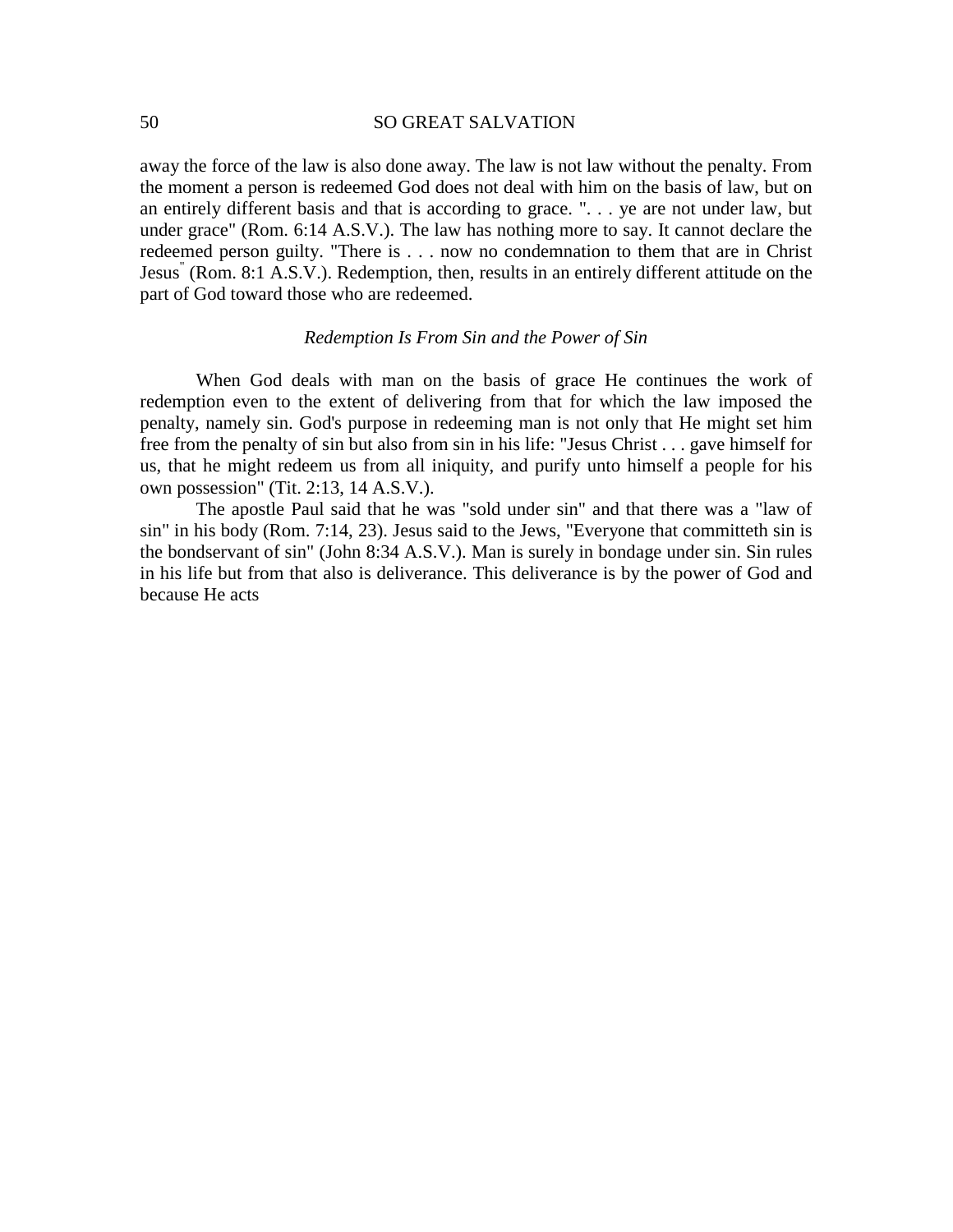in grace on behalf of everyone that is delivered from the penalty of sin. "Sin shall not have dominion over you; for ye are not under law but under grace" (Rom. 6:14 A.S.V.). This is so because the law of the Spirit of life in Christ Jesus sets free from the law of sin and death which is inherited from Adam (Rom. 8:2).

### *Redemption of the Body*

The apostle Paul speaks of a still future redemption for which believers are now waiting. "And . . . even we ourselves groan within ourselves, waiting for the adoption, *to wit,* the redemption of our body" (Rom. 8:23).

In the death of Christ there was redemption from the penalty of the broken law and part of that penalty was physical death. Man's body became mortal, subject to death and corruption. In that it became subject to death, it became subject to sickness and disease. Man is afflicted with all kinds of ailments. For these there is healing in the death of Christ, but most emphatically, man has not yet entered into the enjoyment thereof. Paul says, "... we ourselves groan within ourselves waiting for ... the redemption of the body." That day is still in the future. It shall come, when by the trumpet of God, the dead are raised incorruptible and the living believers are changed. Then this corruptible shall take on incorruption and this mortal immortality (1 Cor. 15:51-54) Not until then shall the work of redemption be completed. Then there shall be complete restoration. The effect of Adam's sin shall be entirely removed.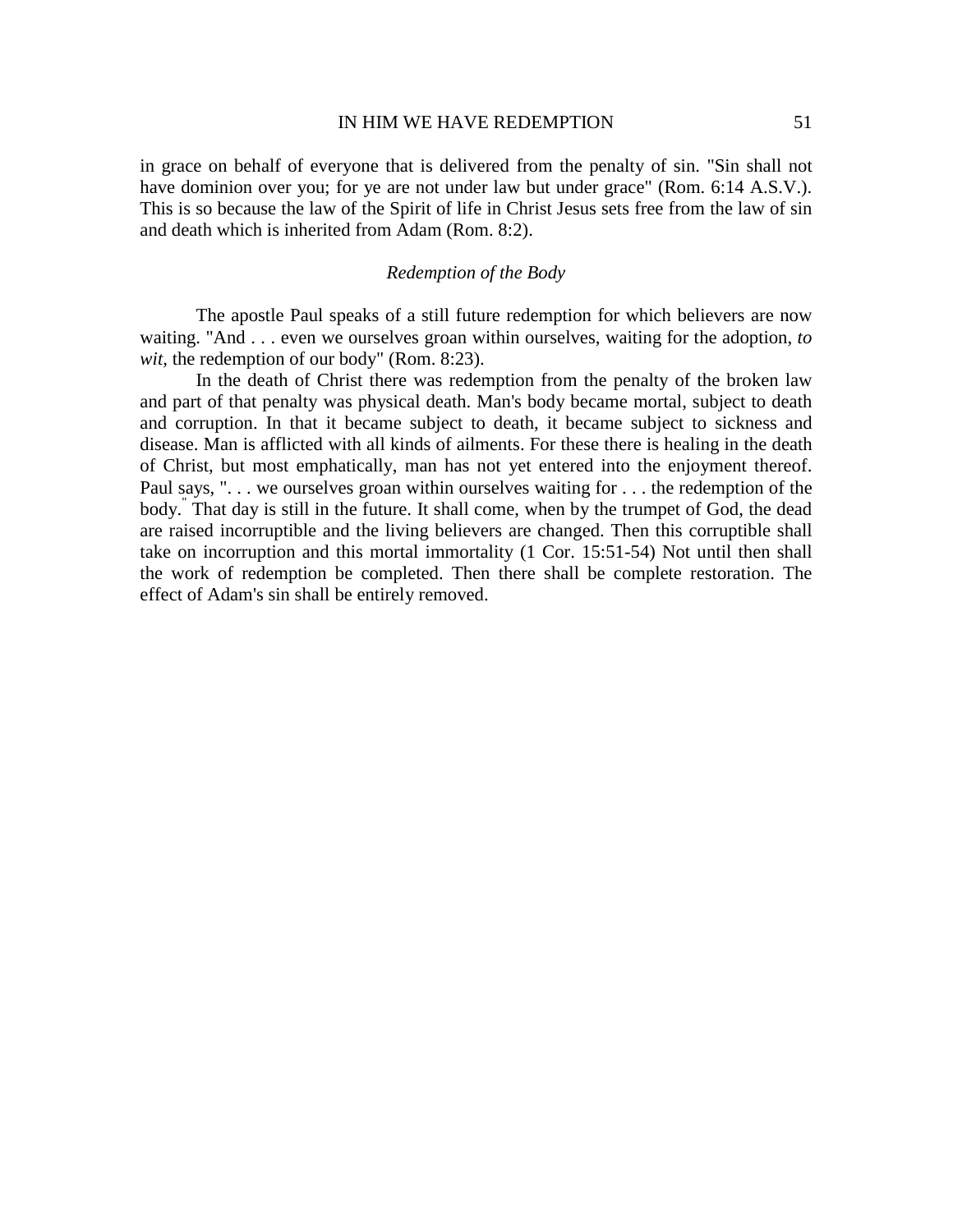#### *Redemption Is Unto God*

Redemption is not only *from* the penalty of the broken law, it is also said to be unto God. ". . . thou wast slain, and hast redeemed us to God by thy blood" (Rev. 5:9) is the song of praise to the Lamb that the redeemed shall sing in heaven.

All who are saved are not their own, they belong to Christ by right of redemption. "What? know ye not that . . . ye are not your own? For ye are bought with a price: therefore glorify God in your body, and in your Spirit, which are God's (1 Cor. 6:19, 20).

The purpose of redemption, then, is that God might have "a people for his own possession" (Tit. 2:14 A.S.V.).

#### *Redemption Is Eternal*

Just one more closing thought about redemption, because Christ is infinite and His blood, the redemption price, is incorruptible, redemption must be eternal and that is what God says of it (Heb. 9:12). Therefore that which God does for the believer because of redemption must stand throughout all eternity.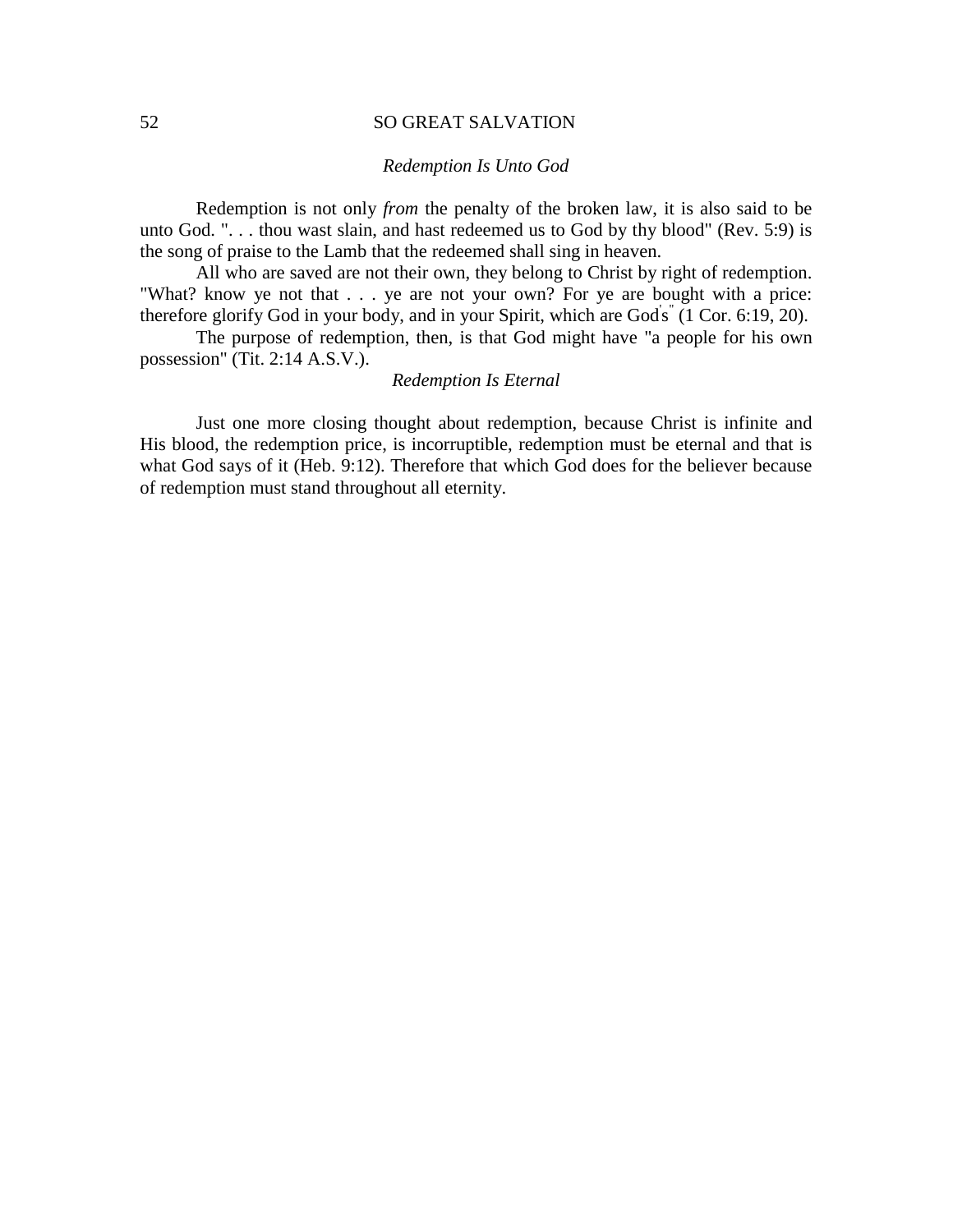# Chapter VII

# GOD'S JUSTICE SATISFIED

IN THE preceding chapter the value of the death of Christ as a ransom price to redeem man from the penalty of the law was seen. Christ' s death was seen to be on behalf of man. In this chapter an additional value; a value to God Himself in the death of Christ, is to be considered. Failure to recognize that there is a value to God in the death of Christ is the cause of much misunderstanding and false teaching.

Salvation is a work of God on behalf of man, but in order that He might do this work He had to also do something on behalf of Himself. God in love longed to save man from the consequences of Adam's sin. Even as soon as Adam sinned God came in the cool of the evening and called Adam and said, "Where art thou?" God's loving heart has ever gone out to save fallen man. Few are aware of this important fact.

But He Who is love is also infinitely righteous. He is also unchangeable. God's infinite and unchangeable righteousness and justice demanded that the penalty of His law which the creature, man, had broken, must be imposed and the execution of it carried out. God's infinite justice therefore limited His own love. If God was to save man, He had to do something on behalf of Himself so that He could remove the consequences of sin without compromising justice.

And God' s love did find a way by which the limita-

<sup>53</sup>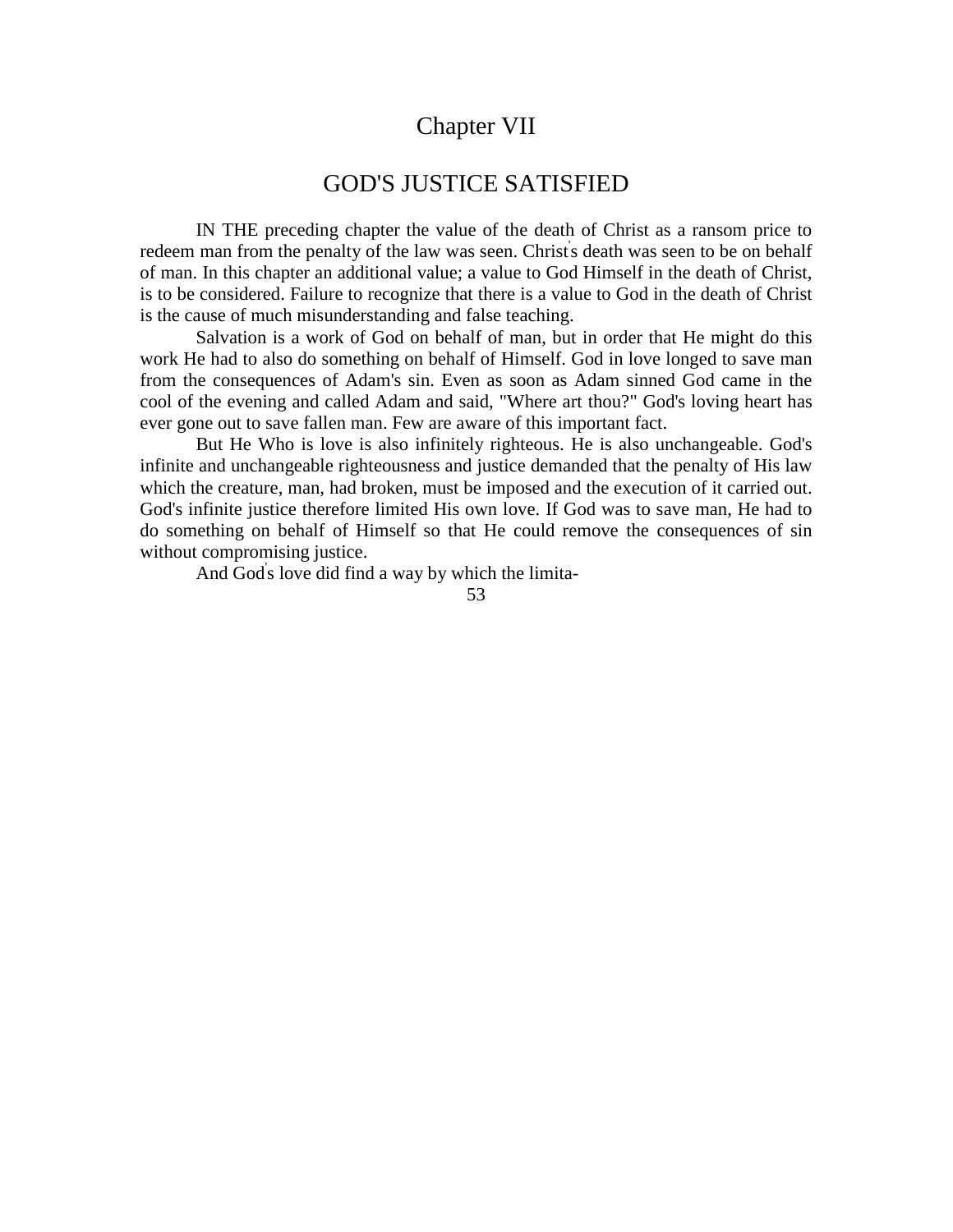tion by justice would be met and removed. "Herein is love, not that we loved God, but that he loved us, and sent his Son *to be* the propitiation for our sins" (1 John 4:10). "And he is the propitiation for our sins: and not for ours only, but also for the sins of the whole world" (1 John 2:2).

To understand the meaning of these verses it is necessary to understand the meaning of the word propitiation. It is "that which . . . appeases [or satisfies] the divine justice and conciliates [or wins over] the divine favor."

The meaning of the above verses, then, is that love is expressed in that God sent His Son to satisfy His own justice and to make it possible for Him to extend favor to man. This expression of love is not only for those who are saved but for all mankind.

It is well to be here reminded of that which constituted the demand of God's justice and how Jesus Christ satisfied that demand. God's justice demanded death because of transgression of His law. "The day that thou eatest thereof thou shalt surely die" (Gen. 2:17). God's love could not remit that penalty. It could not set it aside. God's holy and righteous law must be upheld. His wrath against the unrighteousness of man must take its course.

When the Son of God was sent He came into the world as a man. He lived here thirty-three years as a man and in every detail of His life He satisfied all that God' s justice demanded. Then He voluntarily went to the cross. He, the Creator of man, was, by wicked men, nailed to the cross. There sin, as rebellion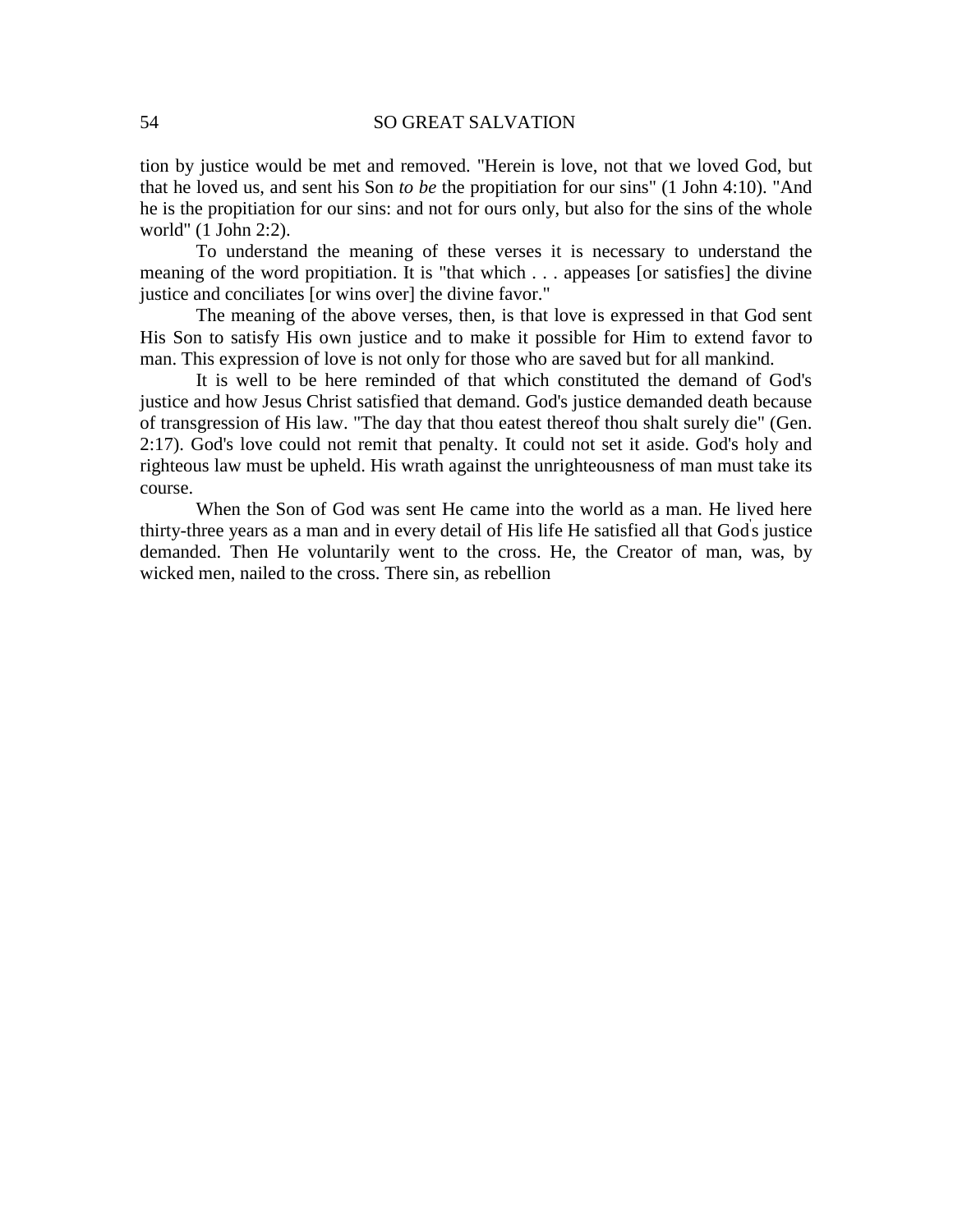against God, reached its climax. And when He hung on the cross God laid upon Him the sins of the whole human race. "Jehovah hath laid on him the iniquity of us all" (Isa. 53:6 A.S.V.). That included the first sin by Adam. It also included every sin of every one of the seed of Adam born up to that time and even more, the sins of all men yet to be born. The sins of all were laid upon Him. Then God's judgment upon sin fell upon Him. "And . . . Jesus cried with a loud voice, saying . . . My God, my God, why hast thou forsaken me?" And ". . . when he had cried again with a loud voice, [He] yielded up the ghost" (Matt. 27:46, 50). Here was death because of the sins of mankind. It was a double death; spiritual death because in being forsaken by God He was separated from Him and physical death in yielding up the ghost. And that is exactly the curse that rested upon man because of sin. "But he *was* wounded for our transgressions, *he was* bruised for our iniquities: the chastisement of our peace was upon him" (Isa. 53:5).

The demands of God's justice had been met. The justice of God is no longer a restraining influence to prevent Him from saving those who will come to Him by the only way (John 14:6), even by Jesus Christ, who is the propitiation for our sins.

There is a statement in the Bible that clearly states that God's purpose in sending His Son was on His own behalf. It was that He might remain just and save the sinner. It is found in Paul's great treatise on justification by faith. He there declares that God set forth Christ as a propitiation that God might ". . .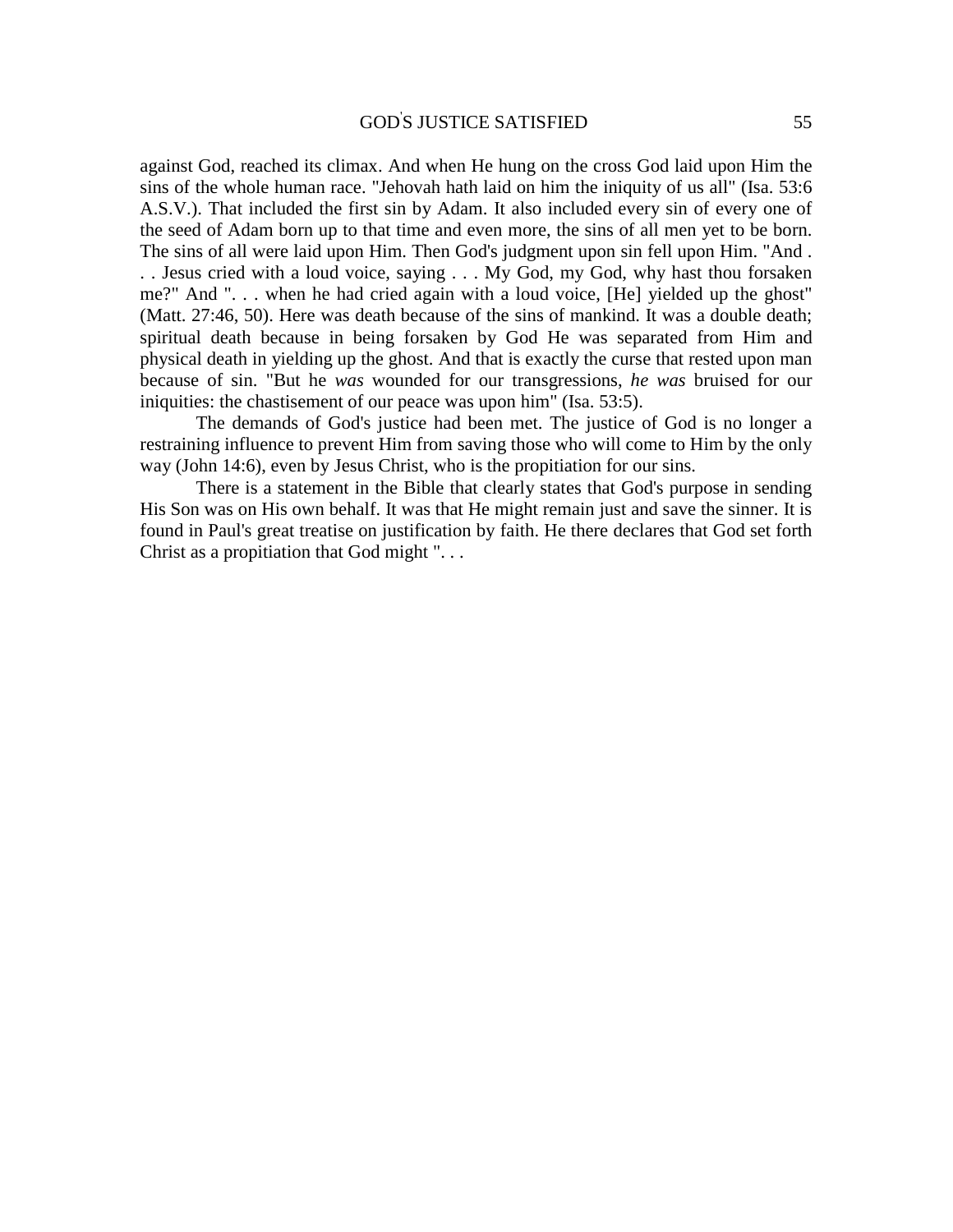be just, and the justifier of him which believeth in Jesus" (Rom. 3:25, 26). According to this God could not remain just and justify any sinner apart from the fact that the demands of His justice were met by Jesus Christ when He died on the cross.

Dr. C. I. Scofield in his note on Romans 3:25 calls attention to the fact that the Greek word which is there translated "propitiation" is also used in Hebrews 9:5 where it is translated "mercy seat." The cross then, where propitiation was made, because judgment was passed upon sin, became the place where God shows mercy. That is the essential meaning of the cross of Christ. He who will come to the cross as the place where his own sins have been judged in the person of Christ will receive mercy at the hand of God. Because of the cross, grace becomes sovereign and reigns unto eternal life (Rom. 5:21).

Throughout the ages of human existence man has realized that there is a wrath of God that needs to be appeased before man can come unto Him, but relatively few, indeed very few, know that God Himself has provided a propitiation. After Adam had sinned he hid, because, as he said, "I was afraid" (Gen. 3:10). Ever since then there has been in the heart of man a fear to meet God because of His supposed wrath toward man. Mythology is filled with stories of men trying to appease their gods. So also the heathen go to great excesses trying to appease their gods. And the feeling that something is demanded of man to satisfy the vengeance of God is far from lacking in even so-called Christian lands. Every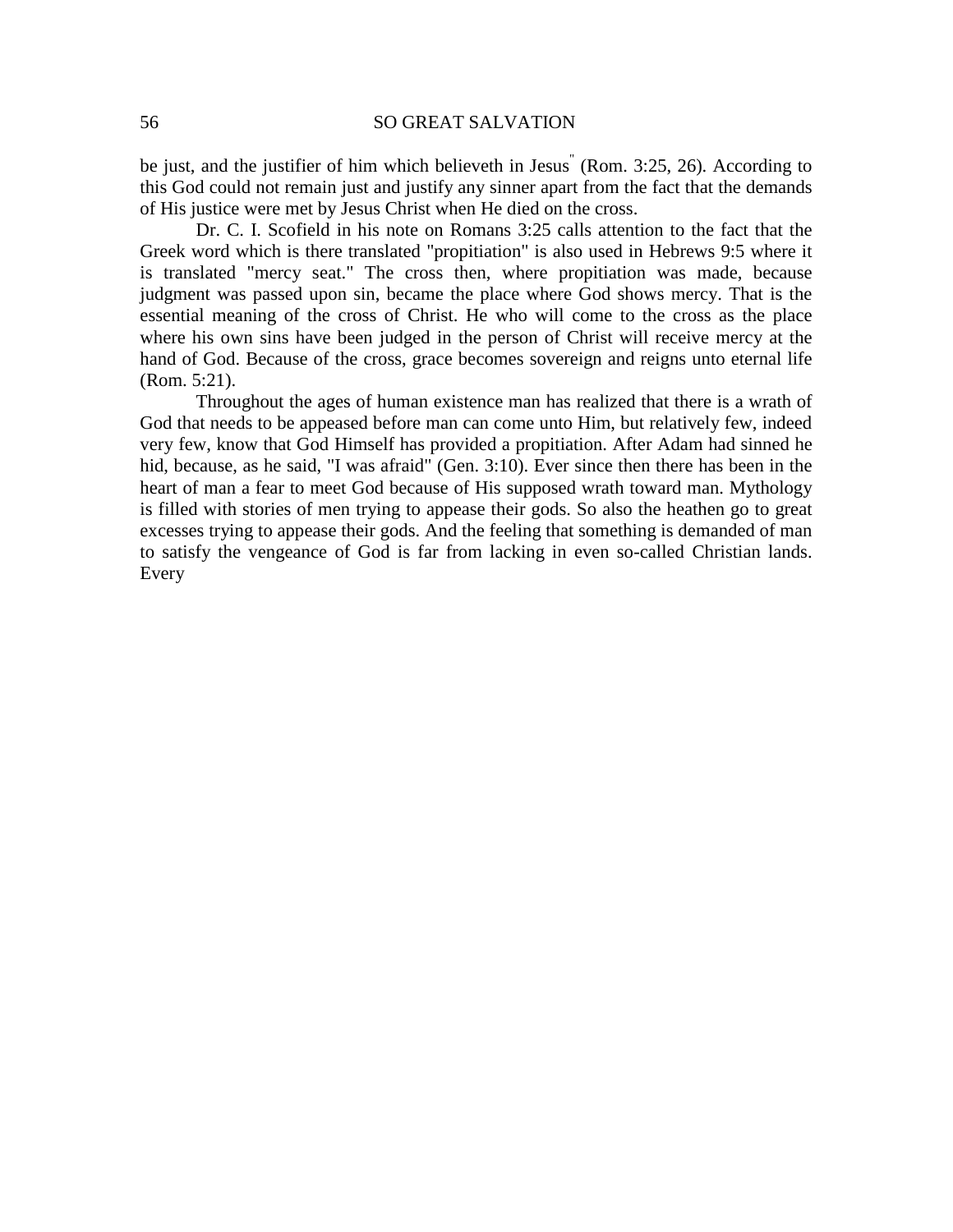thought of man that something can be done to lessen his punishment in the hereafter is a confession that he feels that the wrath of God needs to be appeased and that God is not favorably inclined unto him.

The central truth of the Gospel, the good news, of the grace of God, and that which is so little understood, it that the wrath of God against all unrighteousness of man has been appeased in the death of His own Son. His justice has been satisfied and now God, in love, is longing to extend pardon and peace to all who will come to Him by the way of the Cross.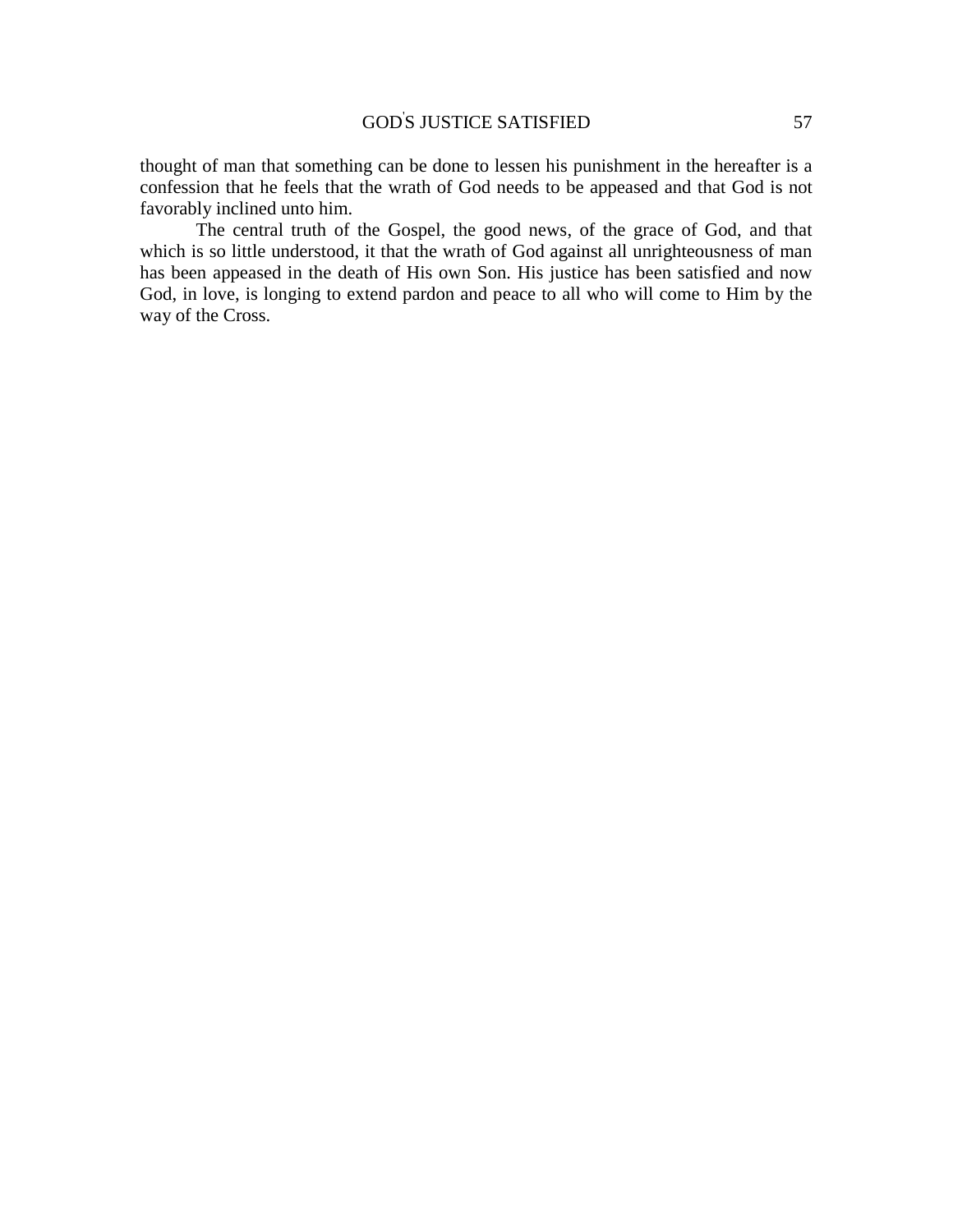# Chapter VIII

# CLOTHED IN THE RIGHTEOUSNESS OF GOD

IN CHAPTER VII it was seen that because Jesus Christ was set forth as a propitiation for sin God can be just and justify the one who believes in Jesus. It is important then to consider what it is that God does in justifying man.

The word in the original text translated "justify" is also translated "righteousness." Justification must therefore be related to righteousness and so it is. Justification is the act. Righteousness is the result.

In order that man may come into the presence of God he must have an absolutely righteous standing in His sight. Any unrighteousness that is charged against a man will keep him from seeing God. When God justifies a person He provides that person with the necessary righteous standing before Himself.

Justification is more than pardon and forgiveness of sin. Pardon is negative. It considers the penalty due to transgression. Justification is positive. It gives to man a meritorious standing.

The difference between pardon and justification is excellently illustrated by the events connected with a racial and military plot which stirred the whole world a few decades ago. This illustration has been used by others, but is well worth repeating.

A Jewish soldier named Alfred Dreyfus showed such marked ability that in 1891 he was appointed to

58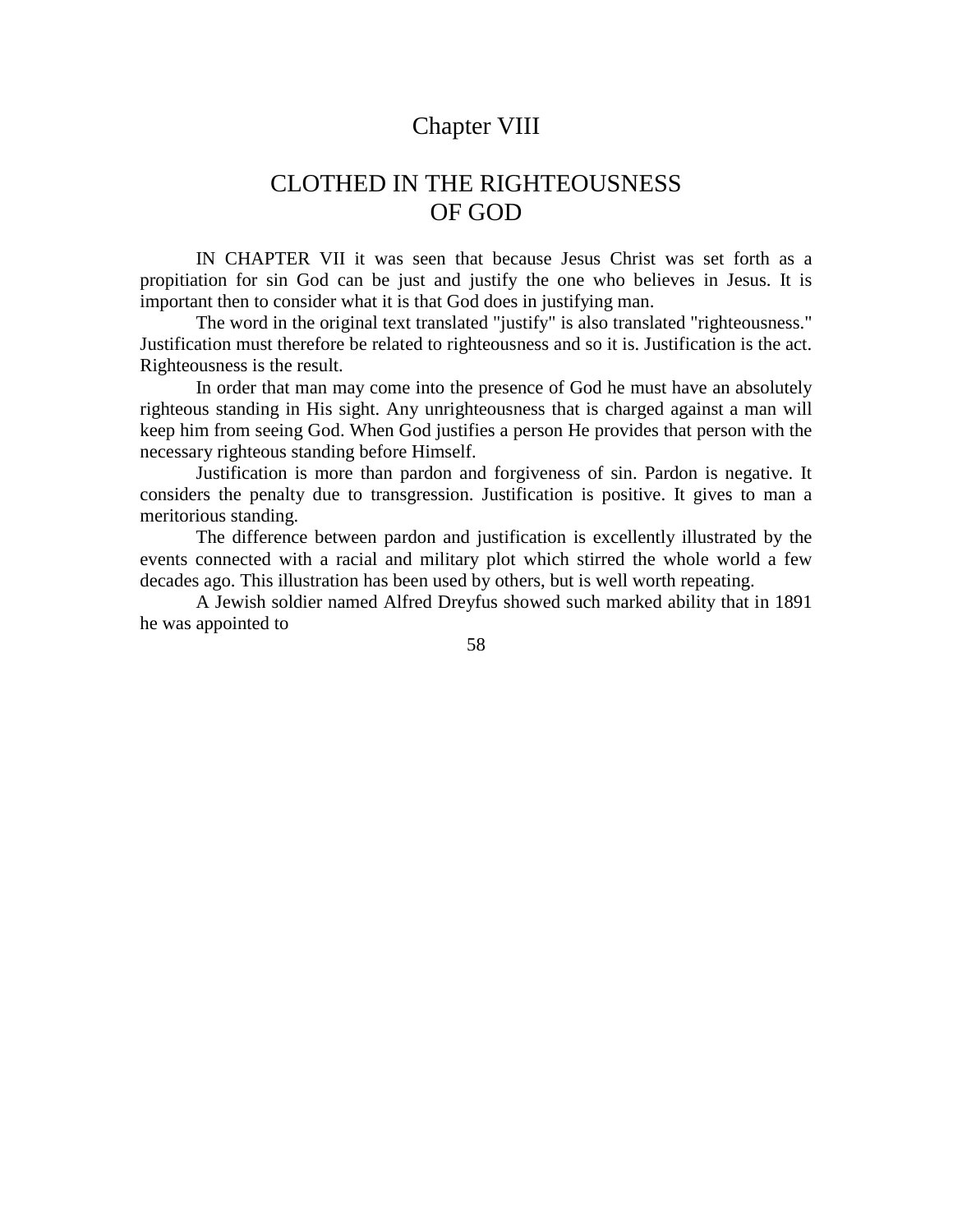the general staff of the French Army. Three years later he was arrested, being charged with selling military information to Germany. His trial resulted in dismissal from the army, public degradation and commitment to the French penal colony on Devil's Island. Due to popular demand Dreyfus was retried in 1899, but was again declared guilty. Because of public dissatisfaction with the result of the trial the President of France pardoned Dreyfus. But the friends of Dreyfus were not satisfied with a mere pardon and in 1906 in a third trial Dreyfus was completely vindicated. He was given the more advanced rank of major and enrolled in the Legion of Honor.

When Alfred Dreyfus was pardoned after the second trial the penalty of the crime of which he was accused was remitted. He was taken from the penal colony on Devil's Island. He came back to his family and friends, but the stigma of being a traitor rested upon him. But when, through the third trial he became vindicated and was promoted to the rank of major and enrolled in the Legion of Honor, he was justified before the whole world. He had a standing of perfect righteousness and in addition thereto was given recognition that comes only to those who have served and brought honor to their country.

This is exactly what happens when God justifies the one who believes in Jesus. The only difference is that Alfred Dreyfus, an innocent man, was falsely accused and convicted, while the one whom God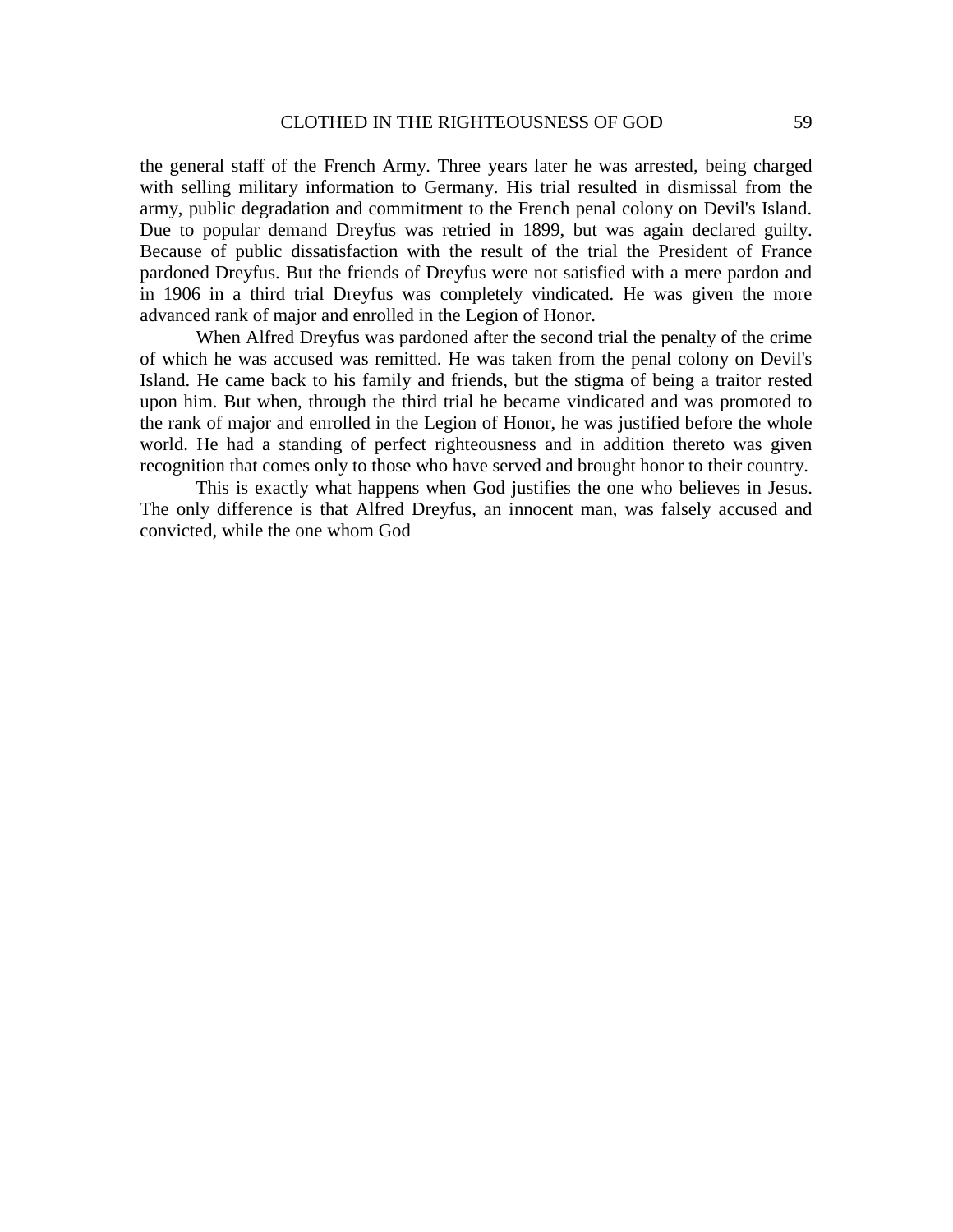justifies is a truly guilty sinner, and deserves the penalty that the law imposes.

### *All Trespasses Forgiven*

Because man is a sinner and is guilty, it is necessary for God, in justifying a person, first to pardon and forgive his sins.

God's forgiveness in saving a person is said to be the forgiveness of "all trespasses" (Col. 2:13). This forgiveness of trespasses is not the same as God's forgiveness of the child's sins against Himself as the Father (1 John 1:7-9). It is a judicial forgiveness by which the sinner is declared to be free from all trespasses. It is done once and for all when the sinner comes to the cross.

God never treats sin lightly. His forgiveness is not a mere act of leniency in remitting or setting aside the penalty as when one man forgives another. God forgives only because the penalty has been paid by Another, even by Jesus Christ. " For Christ also bath once suffered for sins, the just for the unjust, that he might bring us to God" (1 Pet. 3:18). Because ". . . without the shedding of blood is no remission," God's forgiveness demands redemption.

#### *For Christ's Sake*

Forgiveness by God is said to be "for Christ's sake" (Eph. 4:32). It involves therefore the justice of God. Because Christ died and thereby paid the penalty for sin, it would be unrighteous of God not to forgive the one who accepts Jesus Christ as the propitiation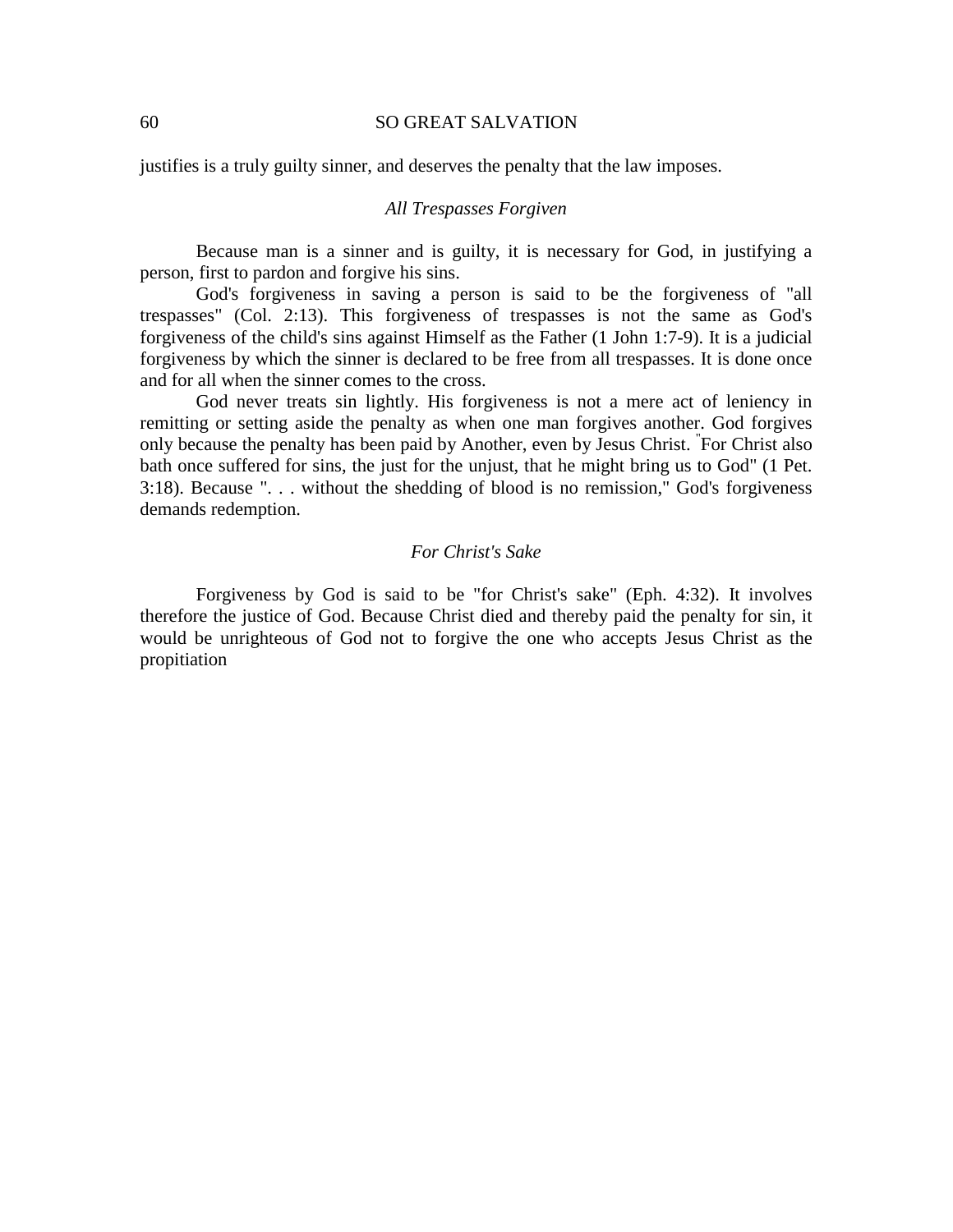for his sins. If an earthly judge imposed a prison term or an alternate fine and a third party paid that fine, it would be unjust after the penalty had been paid, to imprison the one who had been found guilty.

# *According to Riches of His Grace*

Though God' s forgiveness involves His justice it is also said to be according to the riches of His grace (Eph. 1:7). This is so because it was the love of God that sent His Son into the world (John 3:16) and it was by the grace of God that He tasted death for every man (Heb. 2:9). Notice, it is not only according to grace but the "riches of His grace." There is no stinted forgiveness by God. It is both free and full.

The completeness of the forgiveness in this age is seen in comparison with the forgiveness of the sins of the Old Testament saints. In the Old Testament days forgiveness was accomplished by removing the sin from the sinner (Ps. 103:12). The sacrifices of the Old Testament were for an *atonement* for sin. To atone for sin means to cover, but not to entirely do away with it. By those sacrifices, they that brought them could not be made perfect. By them was a yearly reminder of sin. "For *it is* not possible that the blood of bulls and goats should take away sin" (Heb. 10:4). But the Lamb of God takes away sin (John 1:29) and those who are sanctified once for all by that sacrifice are perfected forever (Heb. 10:10, 14). This is a complete and unalterable judicial forgiveness of sin which gives to the believer a standing before God as perfect as though he had never sinned.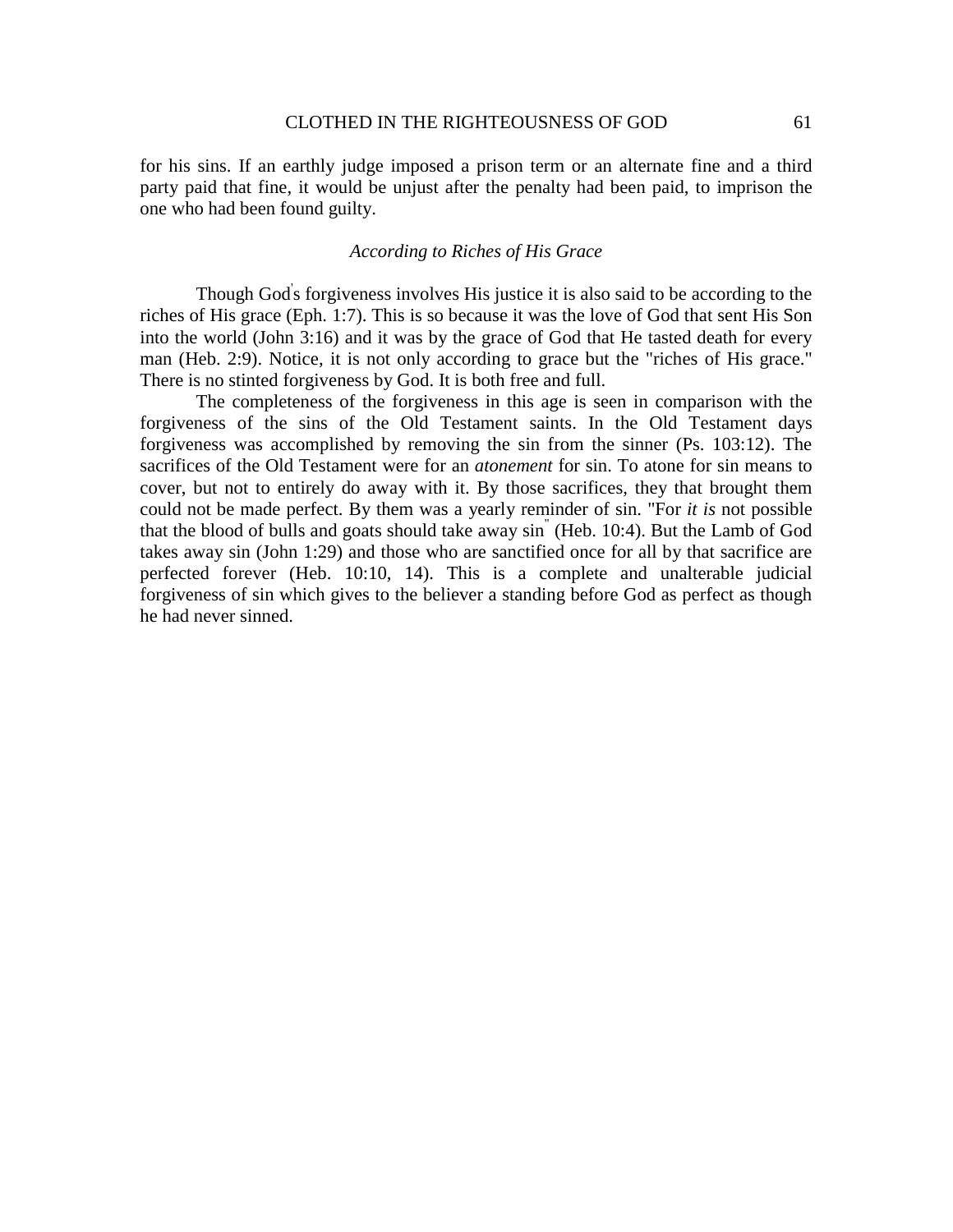This is beautifully illustrated by an incident that happened many years ago. A newly married couple had invited members of their two families to a Sunday dinner. The guests were seated around the table. All desired to be at their best. As the rich brown gravy was being passed one young lady accidentally tipped the bowl with a resultant large brown spot on the immaculately clean and shining linen tablecloth. The hostess quickly and skillfully scraped up the gravy and spread a napkin over the spot and the meal went on. The napkin did not take away the spot; it merely covered it so that the dinner could go on. To the unfortunate young woman who had spilled the gravy the white napkin was a constant reminder of her accident. So the Old Testament sacrifices covered the sins of the Israelites but were a constant reminder of sin. The day after the dinner the tablecloth was washed and the spot taken away. So by the sacrifice of Christ, believers are washed from their sins in His blood (Rev. 1: 5). There is no napkin to remind of sin.

From this it is clear that when God deals with the sin problem of the unsaved one He does not ask him to put away his sins and live right in the future. That is impossible for anyone to do and besides that there would still be unsolved the whole problem of past sins. No, God judicially and completely forgives every sin because Christ has paid the penalty for those sins. What God asks the unsaved to do is to confess that he is a sinner and accept Jesus Christ as having borne the penalty for his sins. That is all anyone can do to receive God's judicial forgiveness.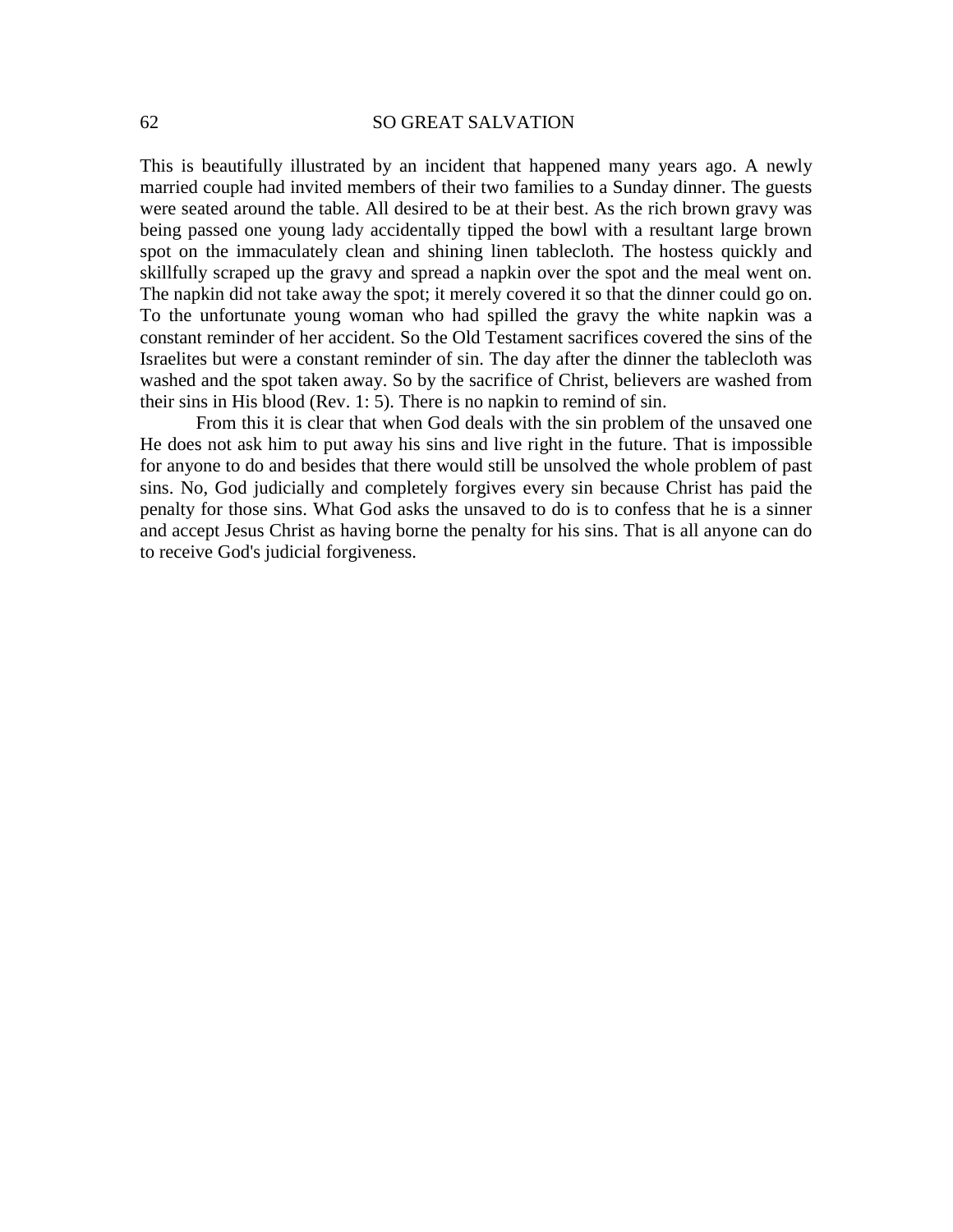# CLOTHED IN THE RIGHTEOUSNESS OF GOD 63

#### *Man's Effort to Justify Himself*

In all ages man has tried to justify himself before God. He has tried to produce a righteousness which is acceptable to God. When man does so it becomes selfrighteousness and not a God-provided righteousness. Self-righteousness does not, in fact cannot, save any man. The Israelites of Paul's time went about to establish their own righteousness. They even had "zeal for God" (Rom. 10:1-3) but they were not saved because of that. These people were very religious. They fasted and said long prayers. They observed all religious holidays and carried on the temple worship. The reason they were not saved was that in all they did, they were trying to establish their own righteousness and that was not acceptable to God.

So today man tries to establish a righteousness that he thinks should be acceptable to God. He tries to follow Jesus' example and to obey the Sermon on the Mount. He does the best he can to live up to the dictates of his own conscience. Some join the church, become baptized, say prayers and take part in all kinds of religious and philanthropic work. While these things do have their place, the doing of them can in no way add to the righteousness demanded by God of man in order to come into His presence.

Some seem to think that God keeps books with them, charging them with all evil deeds and crediting all good deeds to their account. If the good deeds out-weigh the evil ones they think that they are ac-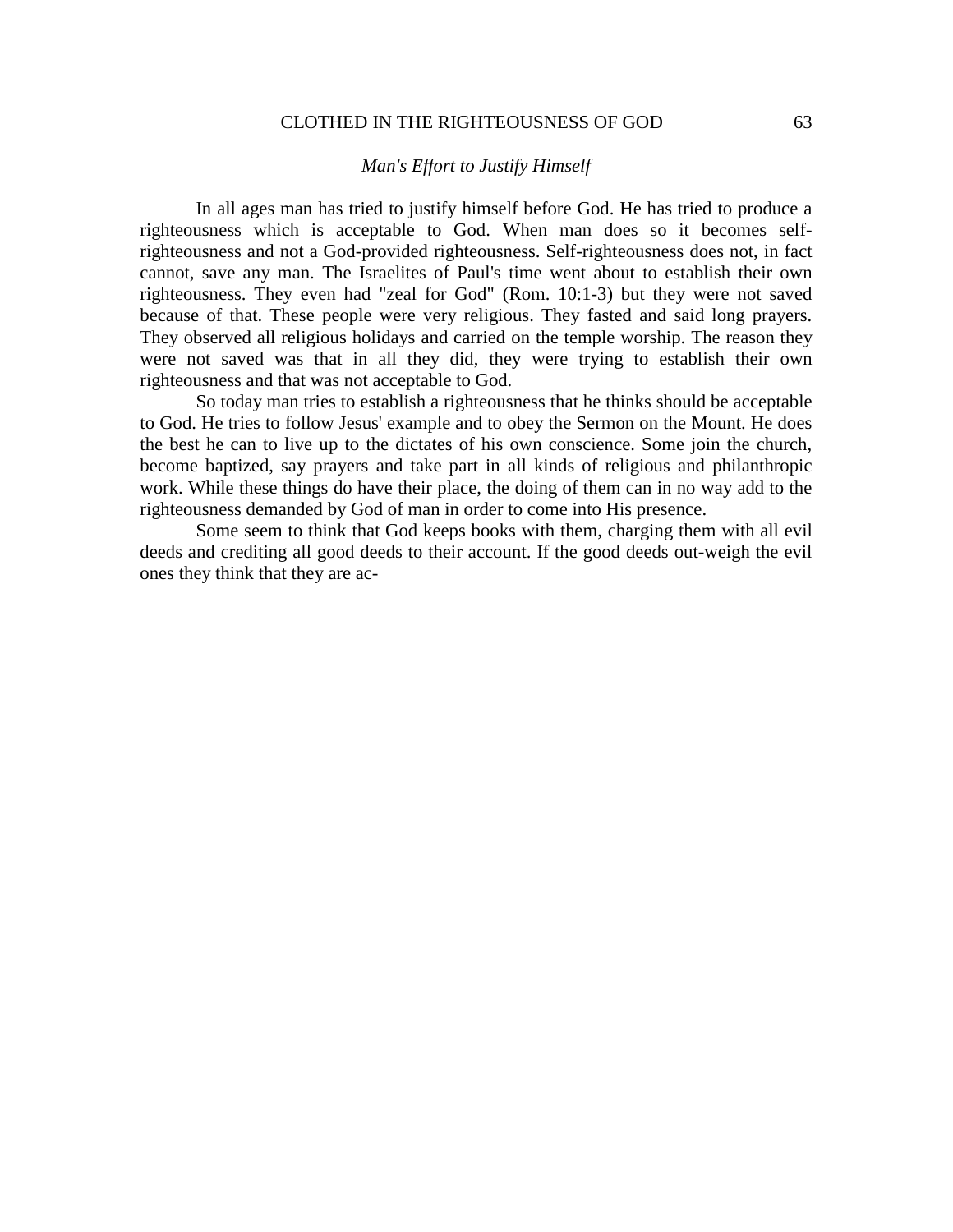ceptable to God. This cannot be God's method because He demands perfection in all deeds. It is not a question of a high batting average. It means striking the first pitched ball every time one comes up to bat each day of one's life from the cradle to the grave.

Concerning all self-righteousness the prophet Isaiah said: ". . . all our righteousnesses are as filthy rags" (Isa. 64:6). It has been said that the "filthy rags" here referred to were those worn by lepers and therefore full of leprosy. As leprosy is typical of sin, the picture is perfect, for all of man's self-righteousness is contaminated by sin. All is done in dependence upon self instead of upon God and that, as has been seen, is the essence of sin.

There are some who think that because the law, especially the Ten Commandments, was given by God, the observance of it will give to man a righteous standing before God. That is impossible because God requires absolute obedience and perfection and man cannot render such obedience. " For whosoever shall keep the whole law, and yet offend in one *point,* he is guilty of all" (Jas. 2:10). Because of this ". . . by the deeds of the law there shall no flesh be justified in his [God's] sight" (Rom. 3:20. See also Gal. 2:16).

For four thousand years man had proved himself incapable of being righteous. Both Jews and Gentiles had been proved to be under sin. There was none righteous to be found, no, not one (Rom. 3:9, 10). By the law every mouth was stopped before God (Rom. 3:19). God's law demanded righteousness by man, but man had failed.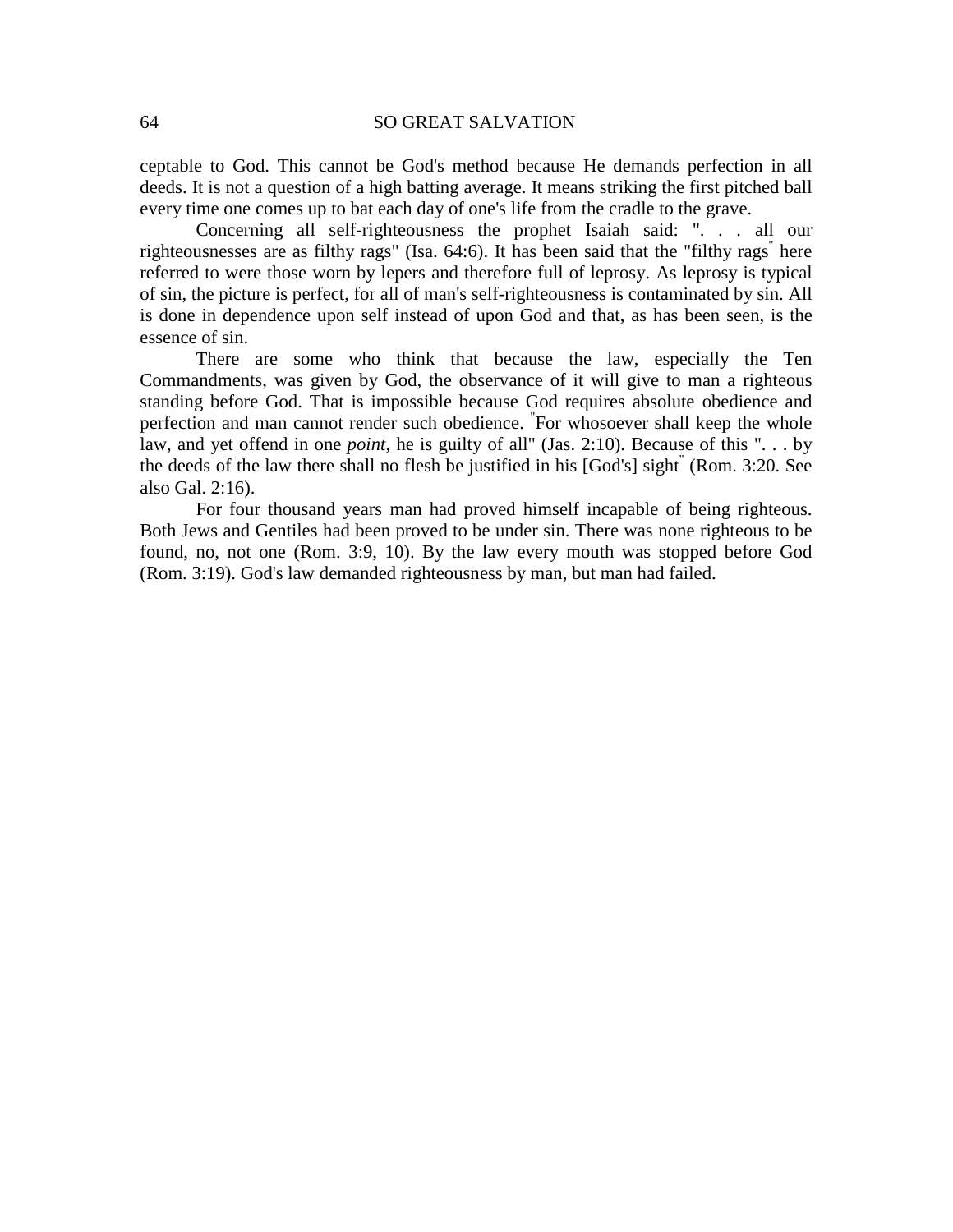#### CLOTHED IN THE RIGHTEOUSNESS OF GOD 65

# *The Righteousness That God Demands He Also Provides*

No man begotten of Adam has lived a perfectly righteous life; one that will for him gain admission into the presence of God. "All have sinned and come short of the glory of God" (Rom. 3:23). But that perfect righteousness that God demands of those who are to come into His presence He also provides. He will Himself clothe with righteousness, as with a garment, all who will accept His righteousness as a free gift.

While none of Adam's seed has been able to live a life of righteousness acceptable to God, when the Son of God came to this earth and became a true man and so lived, He fulfilled every jot and tittle of God's law, (Matt. 5:17, 18), and thus revealed a righteousness acceptable to God.

That the earthly life of Jesus was acceptable to God cannot be questioned. Near the close of it, Jesus took three of His disciples with Him up into a high mountain and was transfigured before them. Moses appeared also with Him as the representative of the law, and Elias as that of the prophets. With these two as witnesses, God spoke out of the cloud saying, " This is my beloved Son in whom I am well pleased." (See Matt. 17:1-5.) This was a clear declaration of God's acceptance of the earthly life of Jesus. Here was One Who had not sinned and come short of the glory of God. He was altogether righteous and was so witnessed by the law and by the prophets.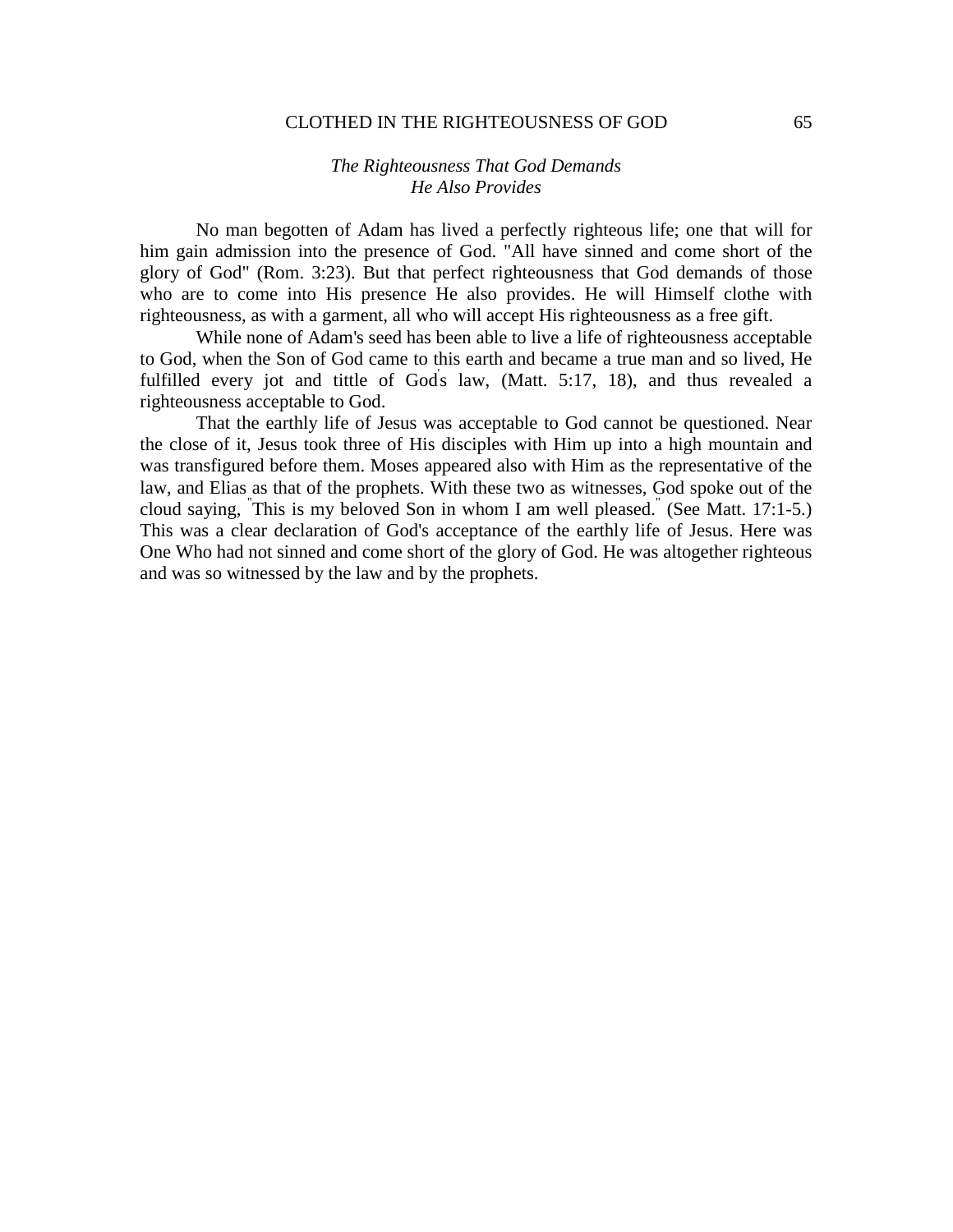When the whole world stood guilty before God and it had been demonstrated that no man could be justified by his own good works, then God, in the person of His Son living on this earth as a man, revealed a righteousness acceptable to Himself. This righteousness is now offered unto all as a gift and it is clothed as a garment (Isa. 61:10) upon all that believe. This is the message of Romans 3:19-22.

# *By Grace and Not of Works*

The Bible expressly declares that no man can earn this righteousness by anything whatsoever that he might do. It is said that it is reckoned to the account of all that believe in Jesus Christ and that only because of their faith. "Therefore we conclude that a man is justified by faith without the deeds of the law" (Rom. 3:28). "But to him that worketh not, but believeth on him that justifieth the ungodly, his faith is counted for righteousness" (Rom. 4:5. See also Gal. 2:16, 3:8, 24. Read Rom. chapter 4.) Man is therefore justified freely by the grace of God (Rom. 3:24).

#### *Through Redemption in Christ Jesus*

Justification is made possible through the redemption that is in Christ Jesus (Rom. 3:24). It is because He was set forth as a propitiation for sin, already explained, that God can righteously forgive the sinner and reckon unto him Christ' s perfect righteousness. When God counted man's sin to Jesus Christ, He became so thoroughly identified therewith that He was actually made sin and died as a sinner. When God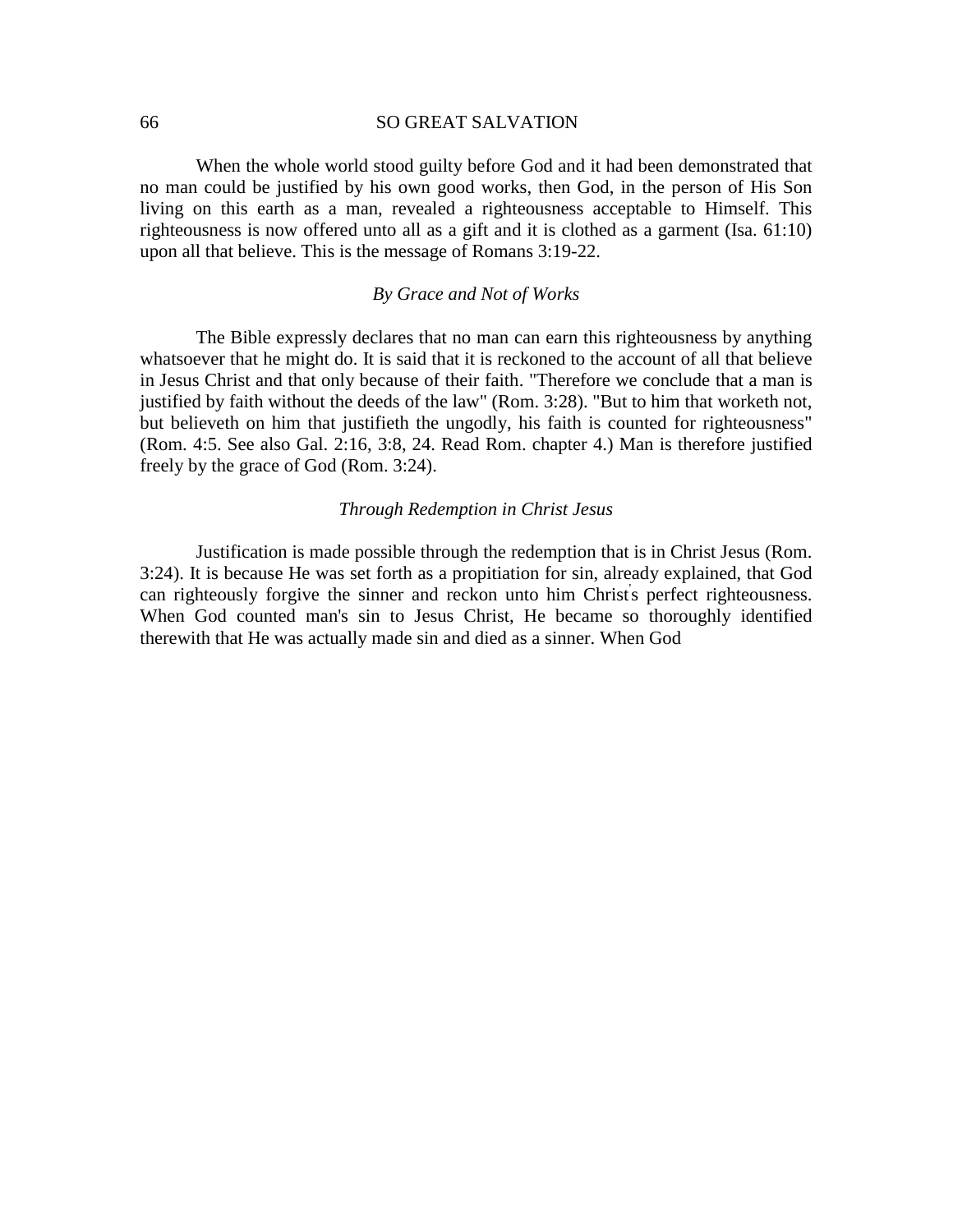counts righteousness to the believer he becomes so thoroughly identified therewith that he actually becomes the righteousness of God and lives. "Him who knew no sin he [God] made *to be* sin on our behalf; that we might become the righteousness of God in him" (2 Cor. 5:21 A.S.V.). Only a divinely prepared and perfect righteousness will admit man into the presence of God. No faulty man-made righteousness will do. Therefore it is only because God counts the righteousness of Christ to the one who believes that any man can gain entrance into heaven.

There is no St. Peter at the gate of heaven asking people what good they have done to enter therein. The righteousness of God, which is Christ, is man's only passport to heaven but one who has received that passport is certain to enter therein because nothing can ever be charged against such a one. "Who shall lay anything to the charge of God's elect? *It is* God that justifieth" (Rom. 8:33).

Justification, then, is the imputation of the righteousness of Christ to the one who believes on Him. It is counting to him the merits of Christ. It gives to the believer a perfectly righteous standing before God as perfect as that of Jesus Christ and is apart from any merit on man's part. Justification is demanded by God' s holiness and supplied by His love.

The Bible gives a perfect illustration of justification. It is recorded in Genesis 3:21 in these words, " Unto Adam also and to his wife did the Lord God make coats of skins, and clothed them." Adam and his wife had sinned. They stood naked before God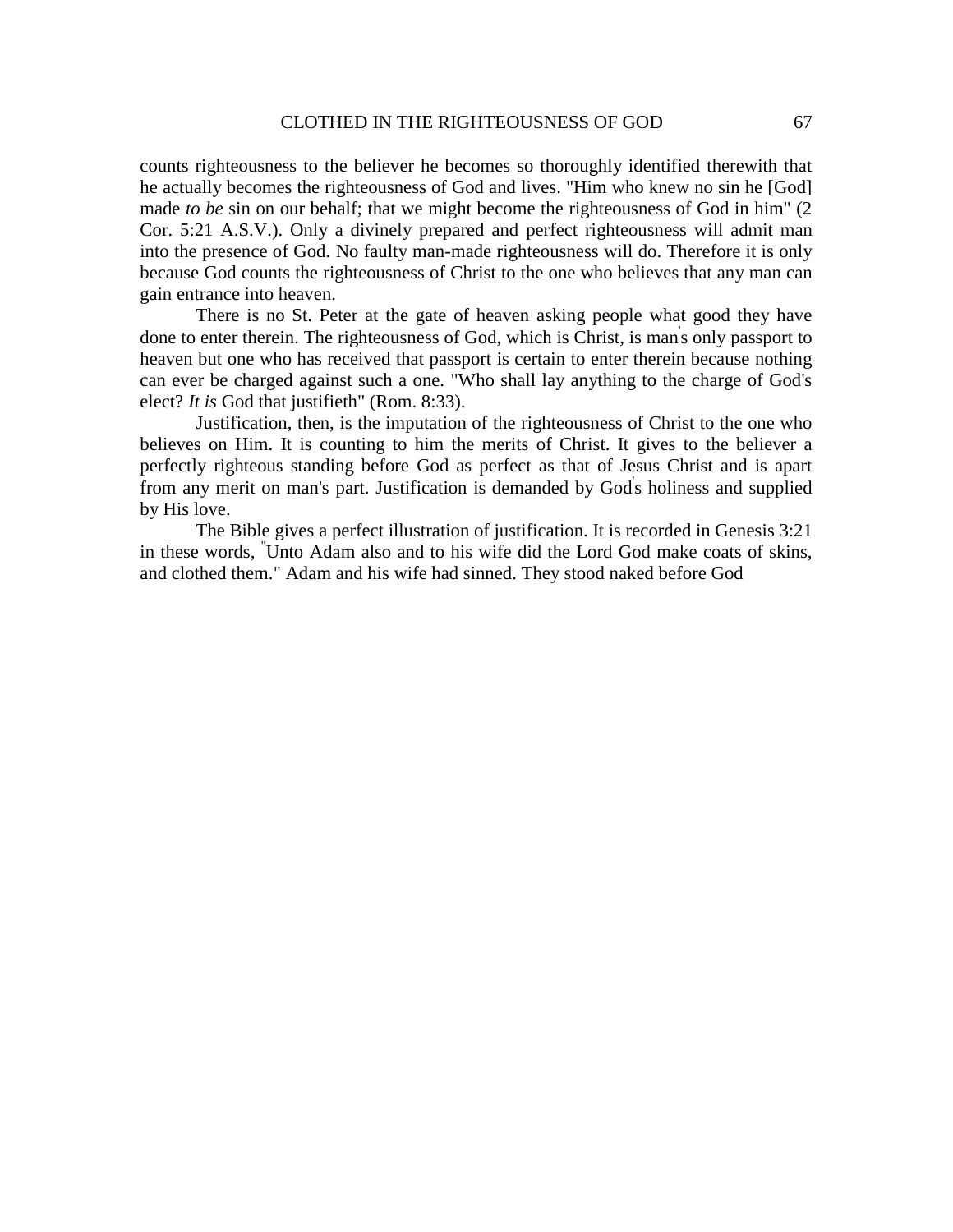and under the judgment of the broken law. By slaying innocent animals, God prepared coats of skins and these He put upon Adam and his wife. By these garments they were made fit for the presence of God. Notice that God made the coats. Adam and his wife did not help in any way. God clothed them. They did not even put the coats on. They gave nothing to God for the coats. The provision of the coats necessitated the death of an innocent third party.

These coats were provided only after Adam had named his wife Eve, because she was the mother of all living. By so doing, Adam (under the judgment of death) showed his faith in God's promise that the woman's seed (Jesus) should destroy the head, or power, of the serpent which is Satan. (See Gen. 3:15, 20.)

Herein are all the elements of justification. God prepares a garment of righteousness and in it He clothes all who believe in Jesus Christ as the One who delivers from sin. Man can give nothing in return for this garment nor can he put it on himself. The provision of righteousness is made possible only by the death of an innocent, a sinless, third Person, even Jesus Christ.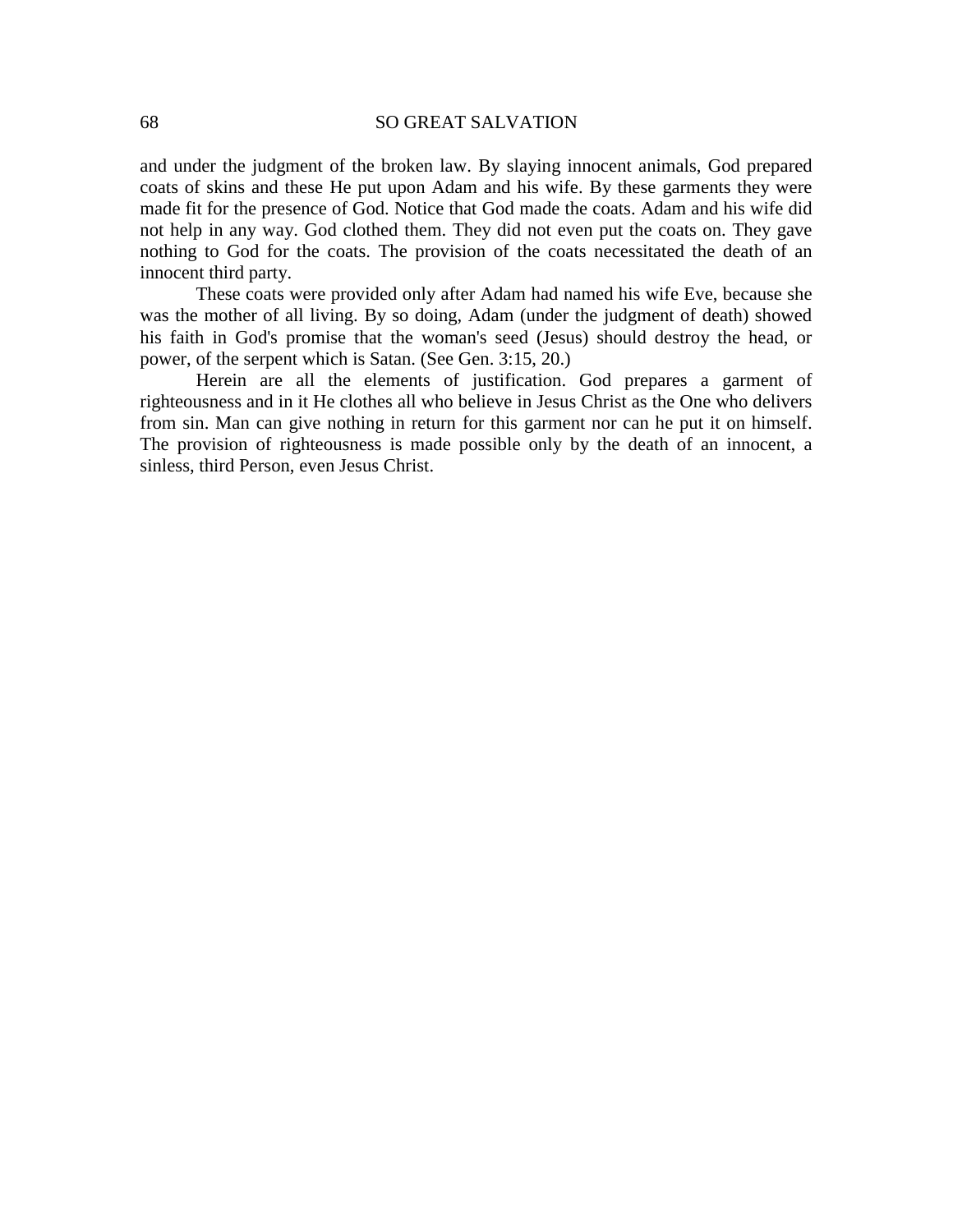# Chapter IX

# BROUGHT INTO HARMONY WITH GOD

IN SINNING, as previously pointed out, the first man listened to the tempter. He yielded himself to the influence and power of Satan and so mankind became subject to his power. Because of this condition, God in saving man must deliver him from the power of darkness. Furthermore, it was seen that, in sinning, man violated God's law, became guilty and came under the sentence of death. It was therefore also necessary for God to redeem him from the curse of the law and from under the law.

There is one more thing that happened when man sinned. In considering the subject of sin it was seen that because God *created* man, all that man was and all that he had came from God. Therefore, man' s proper attitude toward God was one of complete dependence upon Him. Man's sin consisted in a declaration of independence of God and dependence upon self. This attitude taken by man was nothing less than a rebellion against God and His sovereignty, or government, over man, including His provision for man. When any group of people declares its independence of a government under which they have lived, it is a rebellion. If and when they are able to establish their independence and exist as a separate government then their action partakes of the nature of a revolution. Man has never been able to establish an independent existence apart from God. There

69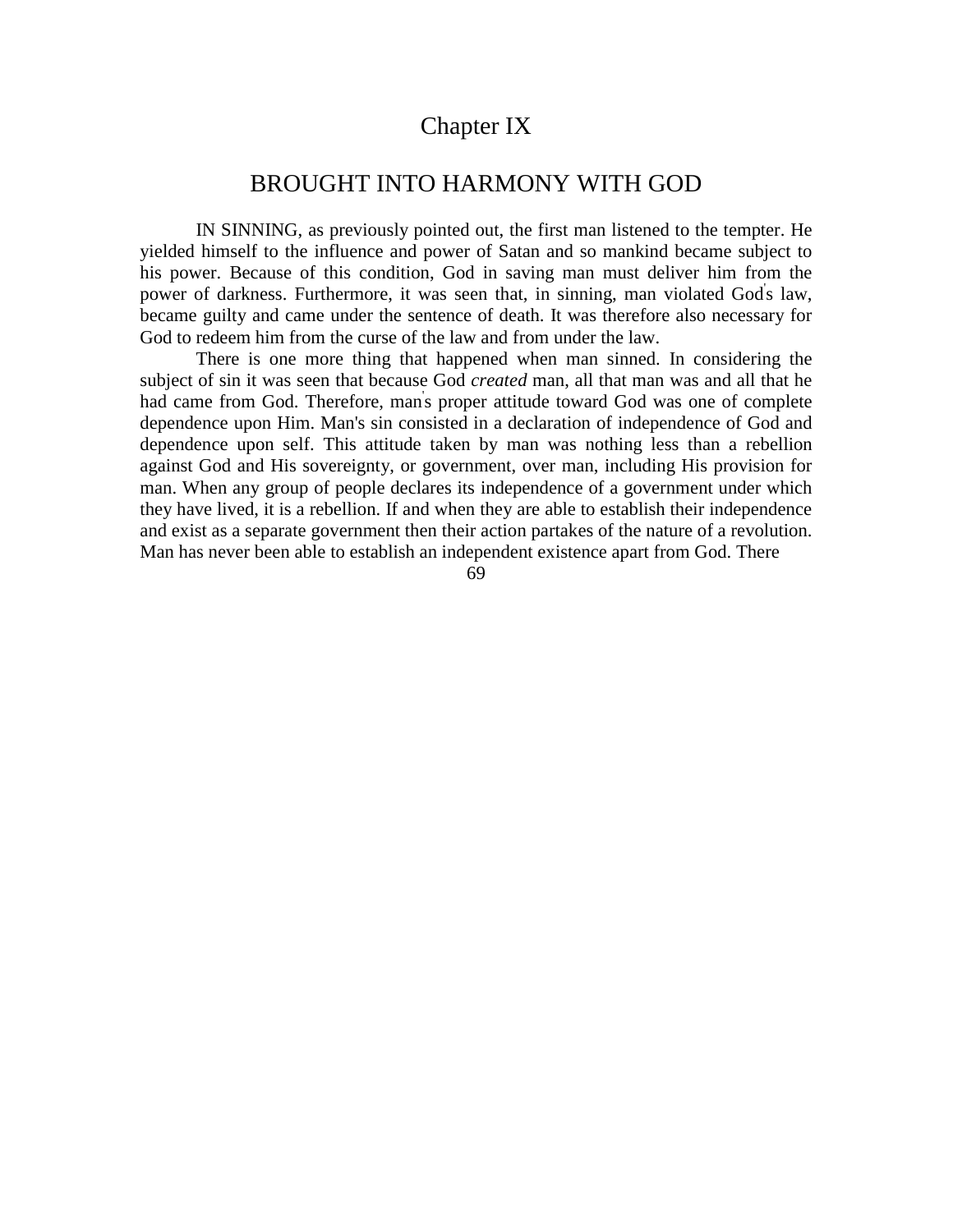are some who think and act as though they can do this very thing, but as long as man cannot exist without God's sunshine, His air and His rain, man cannot claim to be independent of God. All independence of God by man, then, is and must be in the nature of a rebellion against Him. The rebel human race was in need of reconciliation.

In listening to the tempter's words, as has already been said, man became subject to him. Thus man became alienated from God and an enemy to Him. Here also was need for reconciliation.

After Adam and his wife had sinned ". . . they heard the voice of Jehovah God walking in the garden in the cool of the day: and the man and his wife hid themselves from the presence of Jehovah God amongst the trees of the garden. And Jehovah God called unto the man, and said unto him, Where *art* thou? And he said, I heard thy voice in the garden, and I was afraid because I was naked; and I hid myself" (Gen. 3:8-10 A.S.V.).

A change had taken place within Adam. He had become estranged from God. He had alienated himself from Him. Fear of God had taken the place of love, confidence and trust. Instead of drawing near to God he drew away from Him. By his sin Adam became far off from God. Friendship with God with accompanying communion, companionship, fellowship and intimacy were lost and replaced by enmity and estrangement.

As Adam passed his sinful nature onto his posterity so also with it he passed along the state of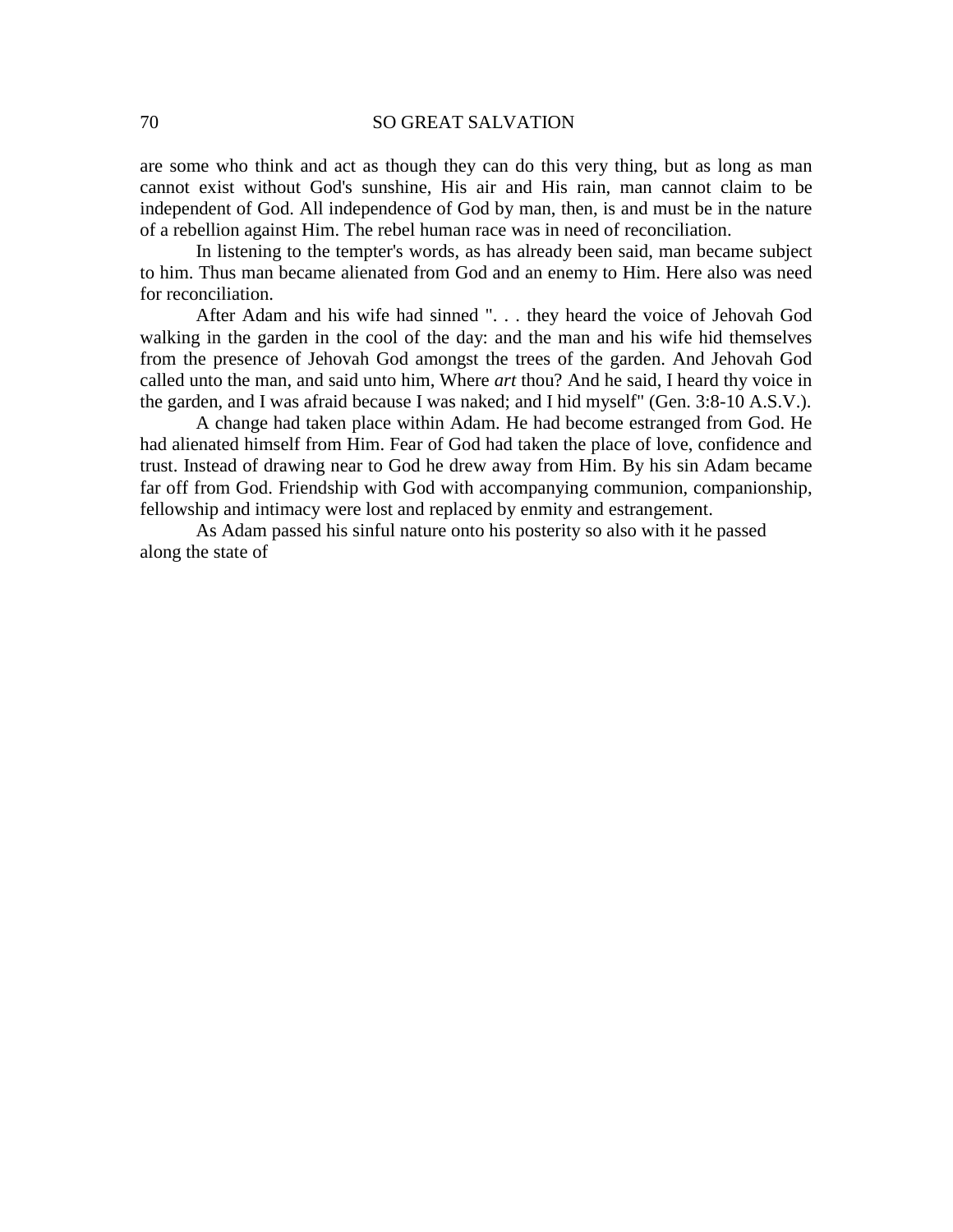alienation from God and the feeling of fear of Him.

One need not go far to find evidence that mankind is still in that estranged relationship to God. The evidence of man's fear for God can be multiplied a thousandfold. Every effort on the part of man to appease God and every effort to do something to gain God' s favor is a witness to man's alienation from Him. Every fear of death and a judgment to come testifies to the broken harmony between God and man.

This state of alienation of all men from God requires a special work on the part of God on behalf of man. Redemption from under the law and from the penalty of the broken law made it possible for God to justify man so that in the sight of His law man was counted as perfectly righteous. But to be right with God on a strictly legal basis does not necessarily mean to be on intimate terms with Him.

If one of two persons who are very friendly with each other commits some illegal act whereby he harms his friend, it is possible that the legal aspect of the act be settled without bringing the two back into a state of friendship. They may forever remain alienated from each other. In addition to a legal settlement there must be brought about a reconciliation between them. So also, even though man has been redeemed from the penalty of the law and is reckoned as perfectly righteous in the sight of the law, he also needs to be reconciled to God as a part of God's work of restoring that which was lost to man by Adam's sin. Reconciliation, then, is an important part of salvation.

God's work of reconciliation is a work on behalf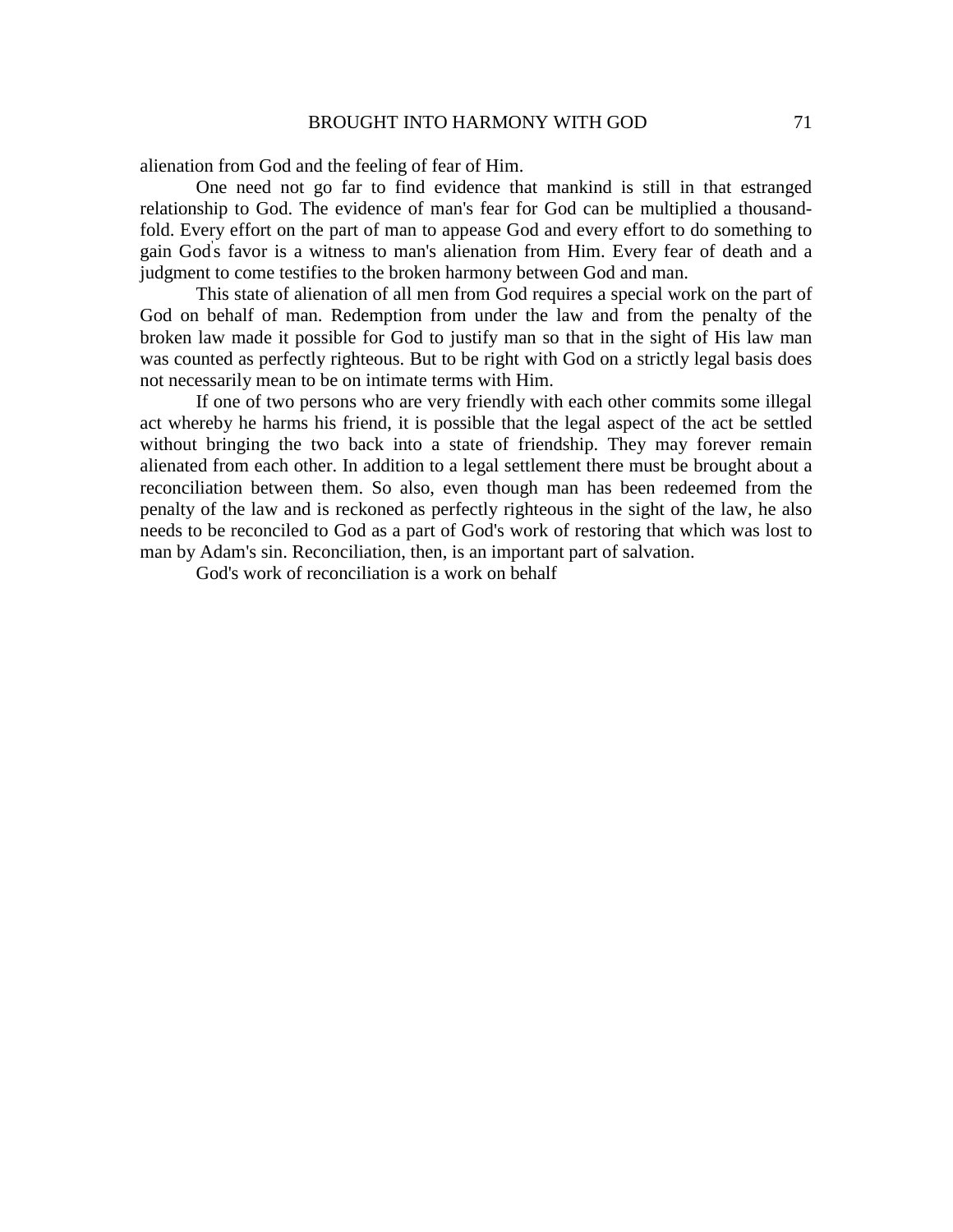of man. When two men are to be reconciled to each other it is possible, in fact probable, that there is something wrong in each that needs to be corrected. They are reconciled to each other. Not so in the case of reconciliation of man to God. Man is out of harmony with God and only he needs to be reconciled. " God was in Christ [on the cross] reconciling the world [mankind] unto himself" (2 Cor. 5:19).

To reconcile means to cause to be friendly again; to restore to friendship; to bring back to harmony; to cause to be no longer at variance. It was man that broke the friendship with God. Man, by sinning, became a discordant note in God's universe. That which is in man that brought about the discord and the alienation from God must be dealt with. And that is just what God does in reconciling man to Himself, for "God was in Christ reconciling the world unto himself, not imputing their trespasses unto them" (2 Cor. 5:19).

In justification, which is because of redemption, man's trespasses are considered as a violation of God's law and are forgiven because Jesus Christ paid the penalty on the cross and man is restored to a righteous standing before God's law. In reconciliation God deals with the trespasses of man as that which expressed man's rebellion against His authority, in fact, against His government, including His provision for man.

That which caused man to fear God, to hide from Him, to be at enmity with Him and out of harmony with Him, is not counted against man. That which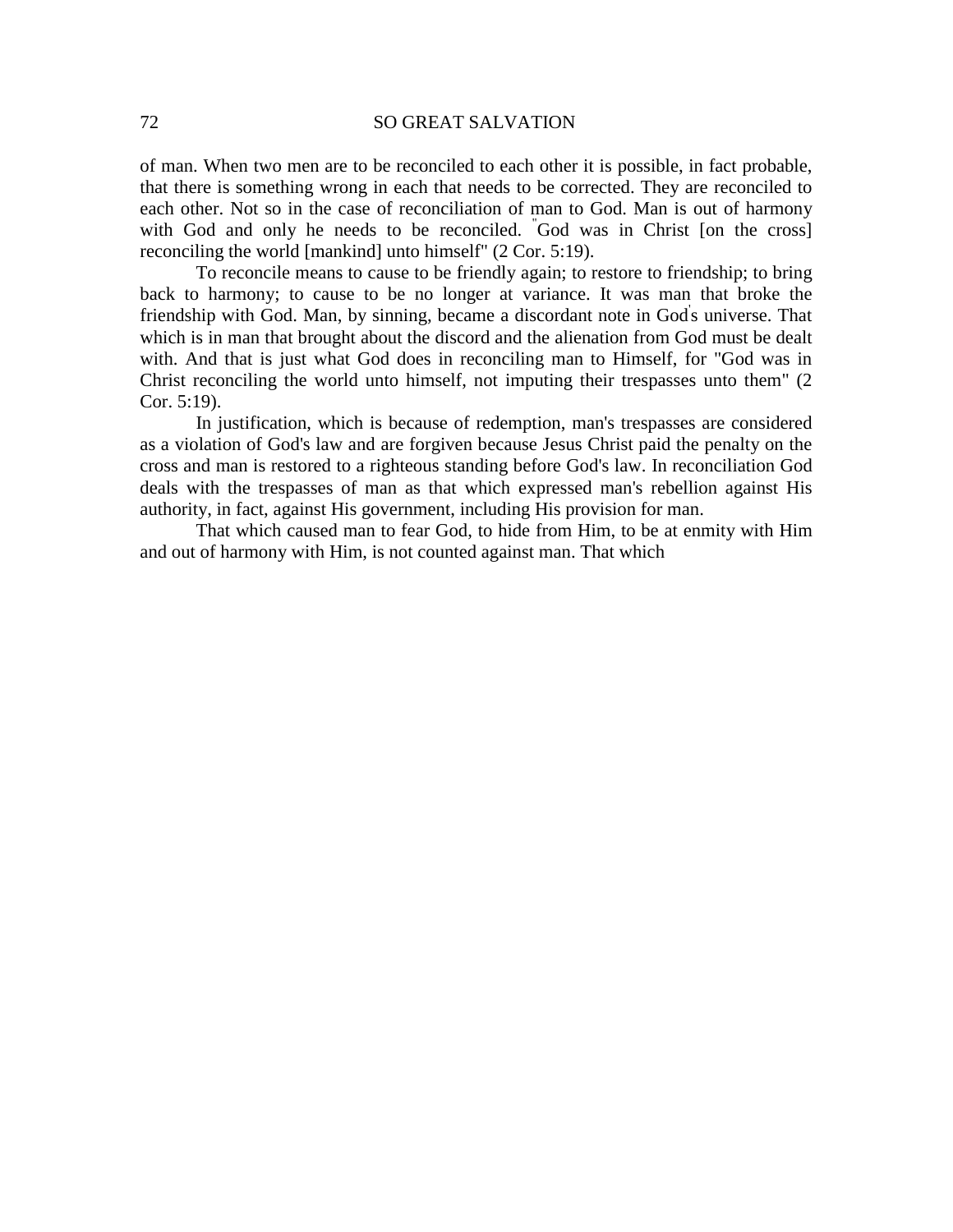# BROUGHT INTO HARMONY WITH GOD 73

constituted rebellion is considered as though it had not taken place.

The awfulness of the separation and alienation of man from God by sin is best understood by considering the cost at which God brought about reconciliation. It was by nothing less than the death of the Son of God. It is said that ". . . when we were enemies, we were reconciled to God by the death of his Son" (Rom. 5:10). Again, "And you, that were sometimes alienated and enemies in *your* mind by wicked works, yet now hath he reconciled in the body of His flesh, through death" (Col. 1:21, 22).

The penalty for rebellion against a human government is death. That was wellknown by Benjamin Franklin when he said, "We must all hang together, or assuredly we shall all hang separately." So also the penalty for rebellion against God is death. Therefore when Christ died on the cross to reconcile man to God He died there in man's place as a rebel.

When the Jewish leaders brought Jesus before Pilate they charged that He had been found perverting the nation, forbidding to give tribute to Caesar, and saying that He was king (Luke 23:1, 2). All of these are acts of sedition, or rebellion, and it was on these charges that Jesus was tried. Pilate after having examined Jesus said to the Jews, "I, having examined *him* before you, found no fault in this man touching those things whereof ye accuse him: No, nor yet Herod: for he sent him back unto us and, behold, nothing worthy of death hath been done by him. I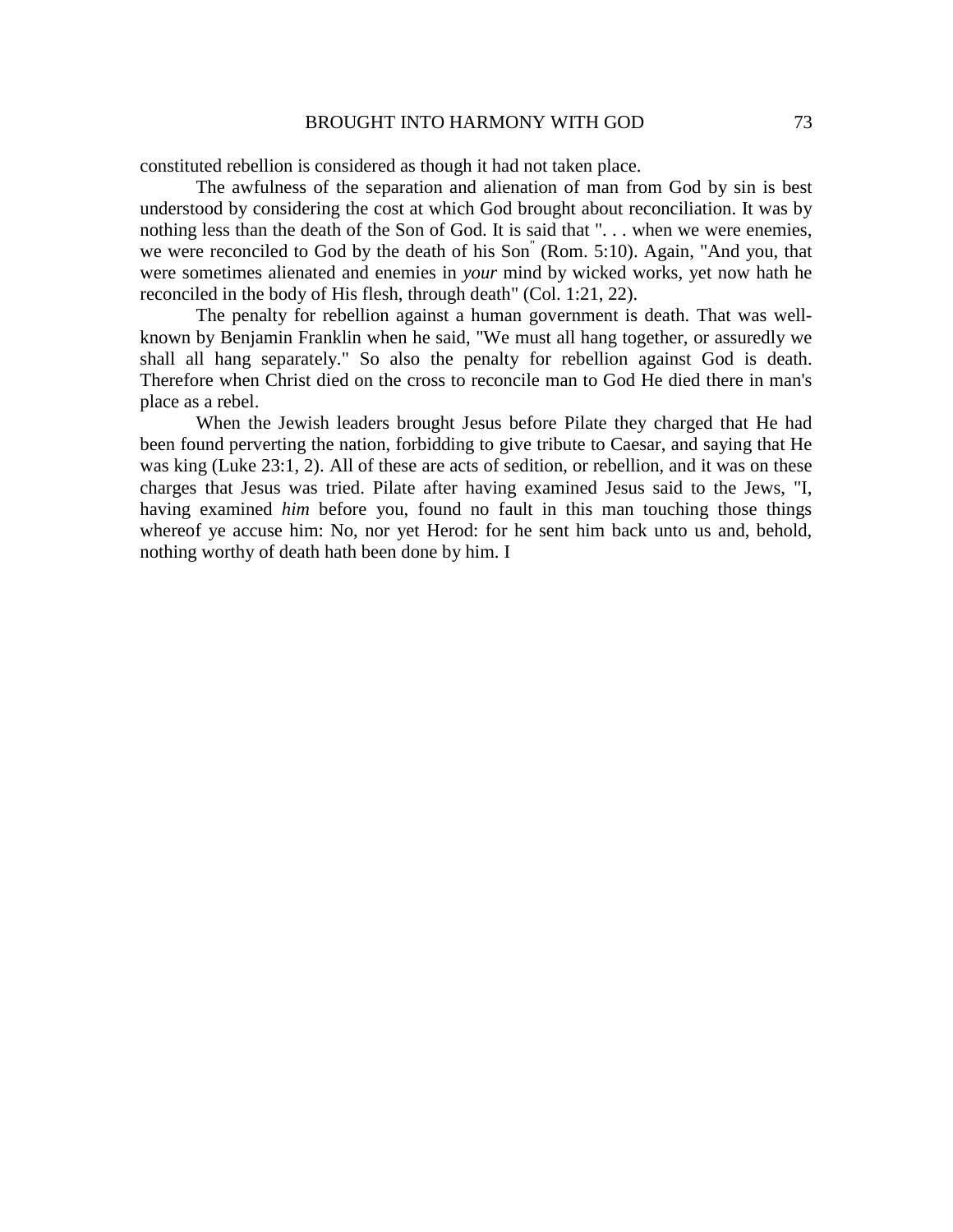will therefore chastise him, and release him. But they cried out all together, saying, Away with this man, and release unto us Barabbas:—one who for a certain insurrection made in the city, and for murder was cast into prison. . . . And Pilate gave sentence that what they asked for should be done. And he released him that for insurrection and murder had been cast into prison" (Luke 23:14-19, 24, 25 A.S.V.). He who had not committed rebellion died as a rebel and he who had committed rebellion was set free and that only because Jesus died. Had Jesus not died, Barabbas would have been crucified. But Barabbas was not alone in gaining his freedom through the death of Jesus. Jesus, by the grace of God, tasted death for every man (Heb. 2:9) and that was in order that the creature, man, who had made insurrection against God, might become reconciled to Him.

Sometimes men are called upon to make their peace with God. There is nothing in the Bible on which to base that appeal. In fact it contradicts the statements that "he [Christ] is our peace" and that He in His flesh has abolished the enmity and so made peace (Eph. 2:14, 15). Man cannot make his peace with God, all he can do is to accept the peace that has been made on his behalf by Jesus Christ on the cross and which is freely offered by God. Reconciliation is a work of God and of Him alone.

Through reconciliation man enters from a state of enmity against God into a state of peace with Him. When the Son of God was born as a babe in Bethlehem, the angels proclaimed, "on earth peace" (Luke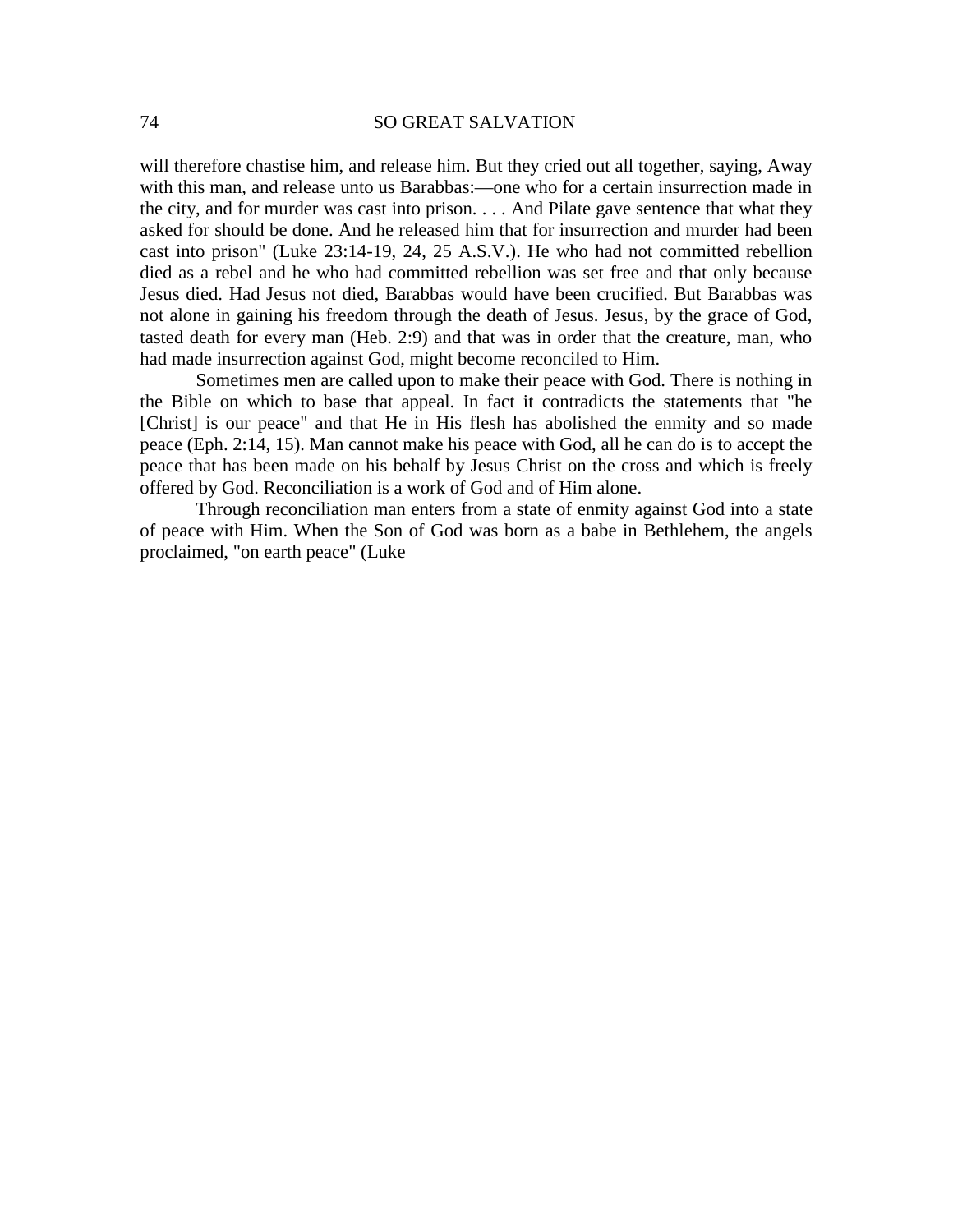# BROUGHT INTO HARMONY WITH GOD 75

2:14). This meant that He who was then born should reconcile man to God.

Those who have become reconciled to God instead of being far off are made nigh to God. They have access by the Spirit to the Father. The feeling of fear for God is replaced with one of love and confidence in Him. They are "no more strangers and foreigners, but fellow citizens with the saints, and of the household of God" (Eph. 2:19). To be of the household of God means that all the goodness and omnipotence of God is available unto them.

Though man cannot make his peace with God he must by an act of his will accept the peace that Jesus Christ has made for him. God, through the death of Jesus Christ, removed that which caused the enmity and alienation, but each individual person must change his own attitude toward God. He cannot maintain his rebellious attitude and become reconciled to God. Paul, the apostle, said, ". . . we are ambassadors for Christ, as though God did beseech *you* by us: we pray *you* in Christ's stead, be ye reconciled to God" (2 Cor. 5:20). Only as man is willing to surrender his dependence upon himself and his independence of God can he become reconciled to God.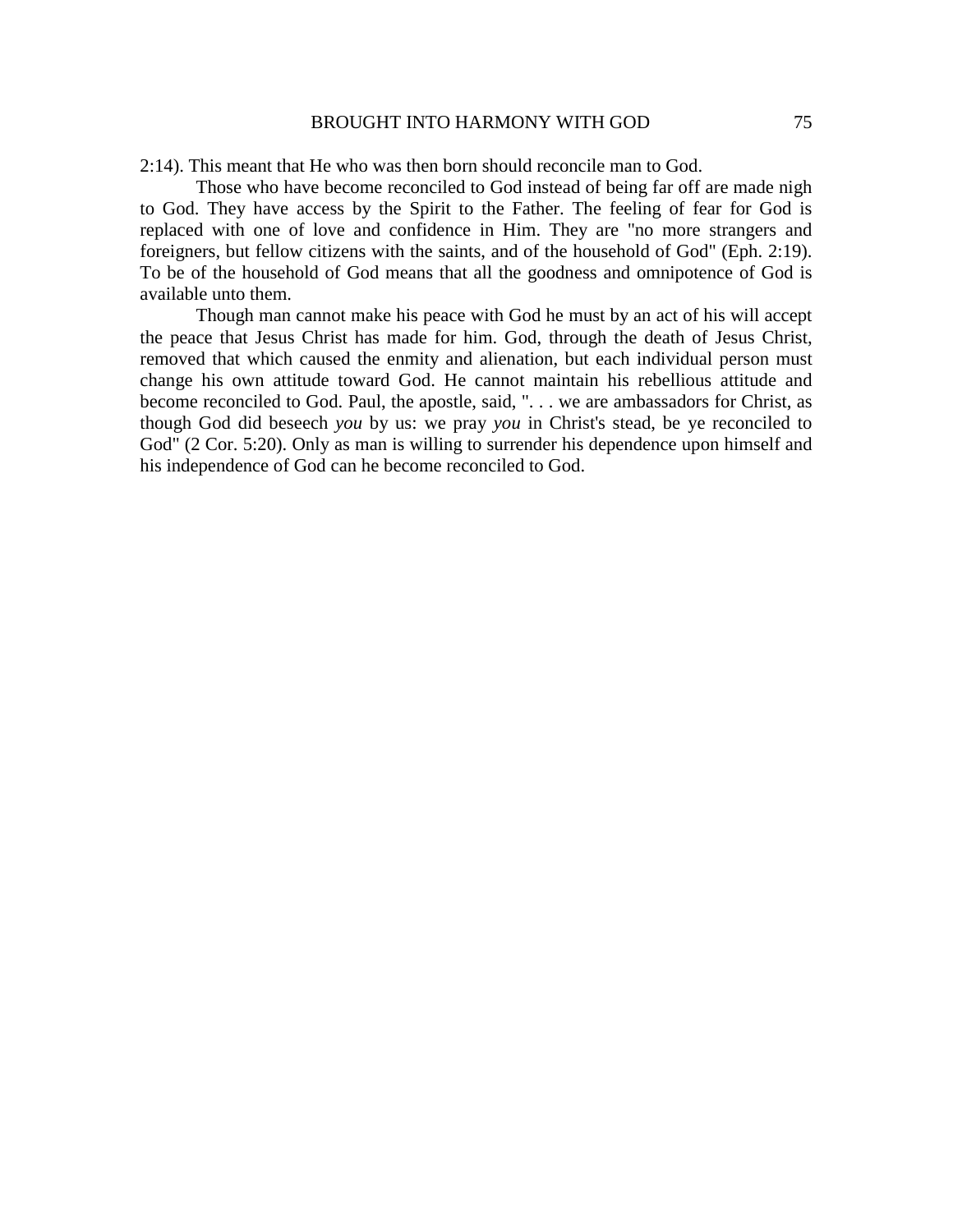# Chapter X

# A NEW LIFE WITH A NEW NATURE

IN SALVATION God does more than deliver man from the power of darkness, redeem him from the penalty of the law and reconcile him unto Himself. All this can be done for man and, though great as it is, it does no more than restore to man that which was lost by Adam's sin. In addition to this God makes of man a new and infinitely higher being than Adam ever was. This is accomplished by regeneration, or by being born again.

A man of the Pharisees named Nicodemus came to Jesus one night and said to Him, "Rabbi, we know that thou art a teacher come from God: for no man can do these miracles that thou doest, except God be with him" (John 3:2).

It is well to consider the type of person Nicodemus was. He is spoken of as a man, a descendant of Adam. As such he possessed Adam's fallen human nature. He was a Jew, one of God's chosen people. He was a Pharisee, one of the strictest religious sect of the Jews who were separated unto legal self-righteousness. He was a ruler of the Jews, therefore a member of their council, the Sanhedrin. He was the teacher of Israel. To him others looked as to a guide in matters pertaining to God. He was one who had earnestly endeavored to fulfill the requirements of the greatest moral code the world has ever known, the Ten Commandments and the Mosaic

76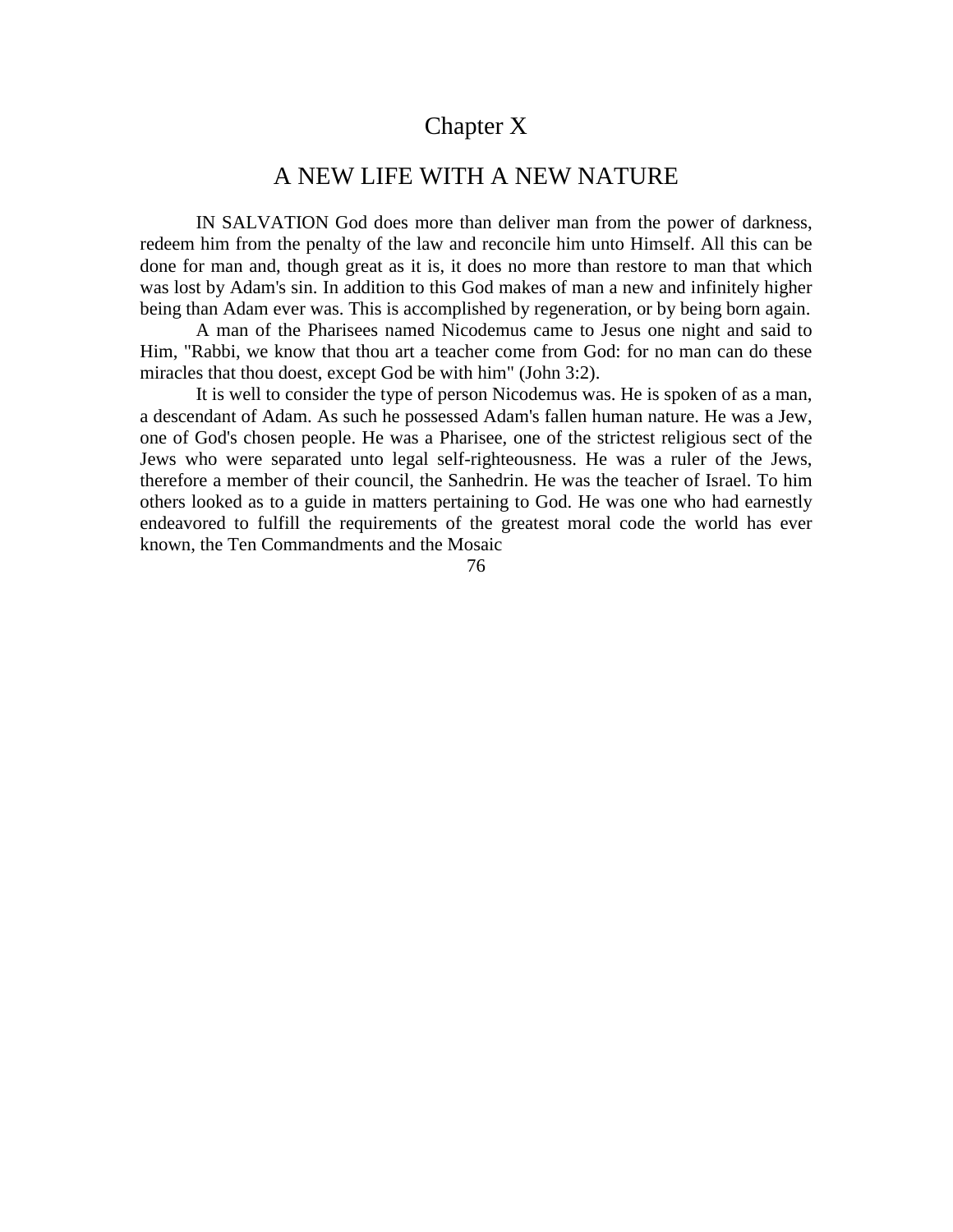#### A NEW LIFE WITH A NEW NATURE 77

ordinances. Evidently in him was found the highest type of manhood possible under the Mosaic law and in fact, any other moral code under which man has lived.

Unquestionably Nicodemus lived up to the light that he had. He constantly sought more and so, as one who desired to learn better how to live a life pleasing to God, he came to Jesus to learn of Him. In Him Nicodemus saw a teacher come direct from God.

To understand the exact attitude of Nicodemus to Jesus it is necessary to consider just what any teacher can do for the one who comes to him to learn. All that a teacher can do is to instruct. The learning must be by the student himself. The improvement in the life of the student comes from the development of his latent talents. These are stimulated by the teacher but no talents can be contributed by the teacher that are not already in the student. To whatever degree the life of a student can be developed it must necessarily remain the same life as it was at the beginning. In coming to Jesus as to a teacher, Nicodemus hoped to learn how to develop and improve his life so that it would be pleasing to God. He had all his life been reading the law as a guide to righteous living, now he came to Jesus in the same attitude.

It was to this attitude of desiring to improve himself that Jesus *answered*  Nicodemus and said; "Verily, verily, I say unto thee, Except a man be born again, he cannot see the kingdom of God" (John 3:3). Jesus' answer to Nicodemus is the answer of the Son of God to man's desire to establish his own righteousness and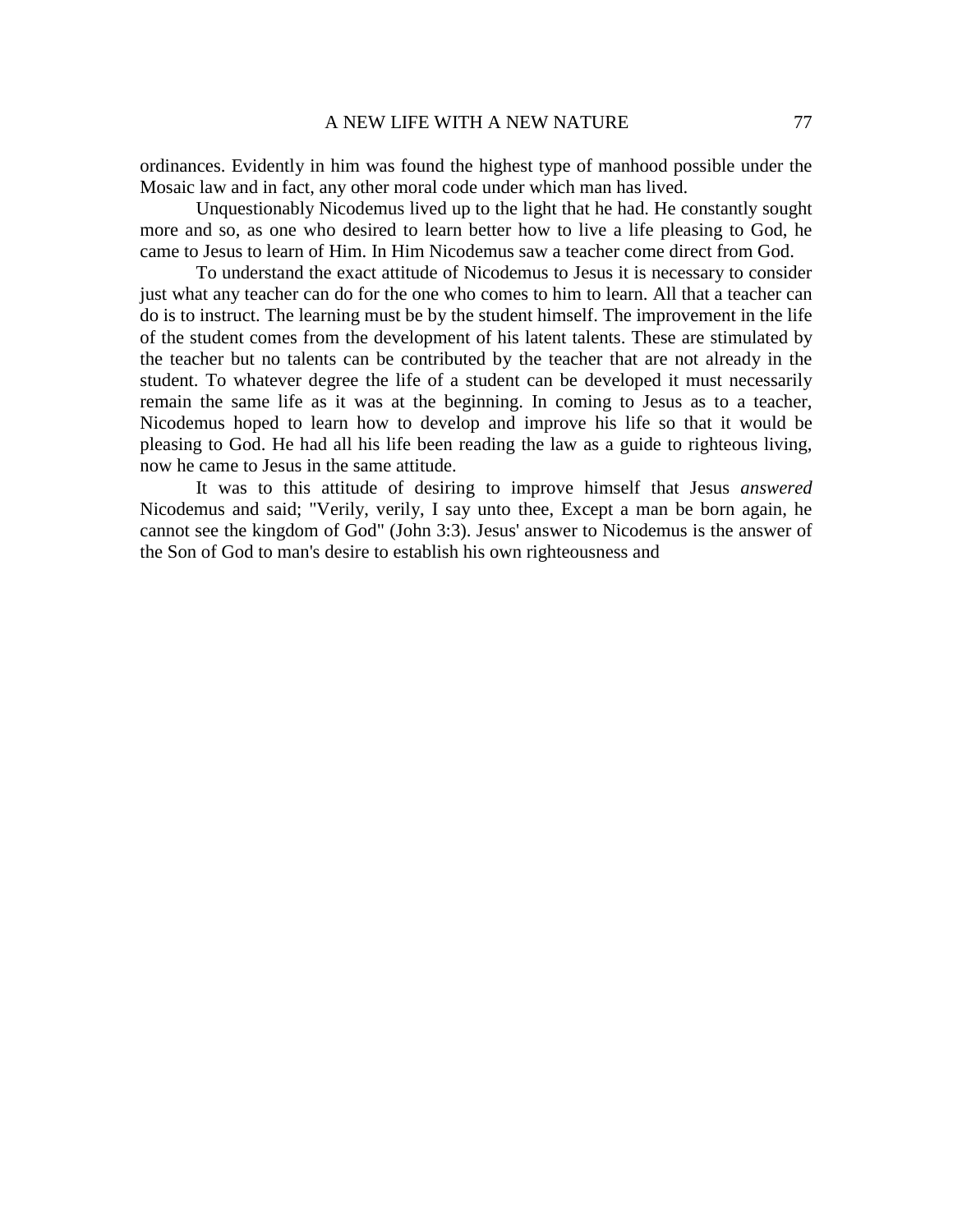by his own goodness gain entrance into the kingdom of God. By this one answer, made to one of the most religious, punctilious, educated, honored and truth-seeking men of his generation, Jesus declared that natural man, however refined, moral and educated he might become, cannot thereby gain entrance into the kingdom of God and His heaven. There is not that in man which can be developed into a life acceptable to God. How this with one stroke sets aside all present day teaching that Jesus was the greatest teacher the world has ever known and that by following His teachings one can be saved! While the *saved person* should carefully consider the teachings of Jesus [though some of them were for the Jewish nation alone] the unsaved person may all his life strive to follow these teachings and still at the end of his life find heaven's door closed to him. Jesus said, "Except a man be born again, he cannot see the kingdom of God."

The word birth, when used literally, always means the coming into existence of a new life. This life *always* partakes of the nature of the parents. When a wolf, or a sheep, is born there is a new life which has the wolf or sheep nature, as the case may be. When a child is born into the world, a new life comes into existence. This life has a human nature which, as has already been shown (See page 35), is sinful. It is shapen in iniquity and conceived in sin (Ps. 51:5). Such a life cannot change its nature. The prophet Jeremiah wrote, "Can the Ethiopian change his skin, or the leopard his spots? *then* may ye also do good, that are accustomed to do evil" (Jer. 13:23). Nor can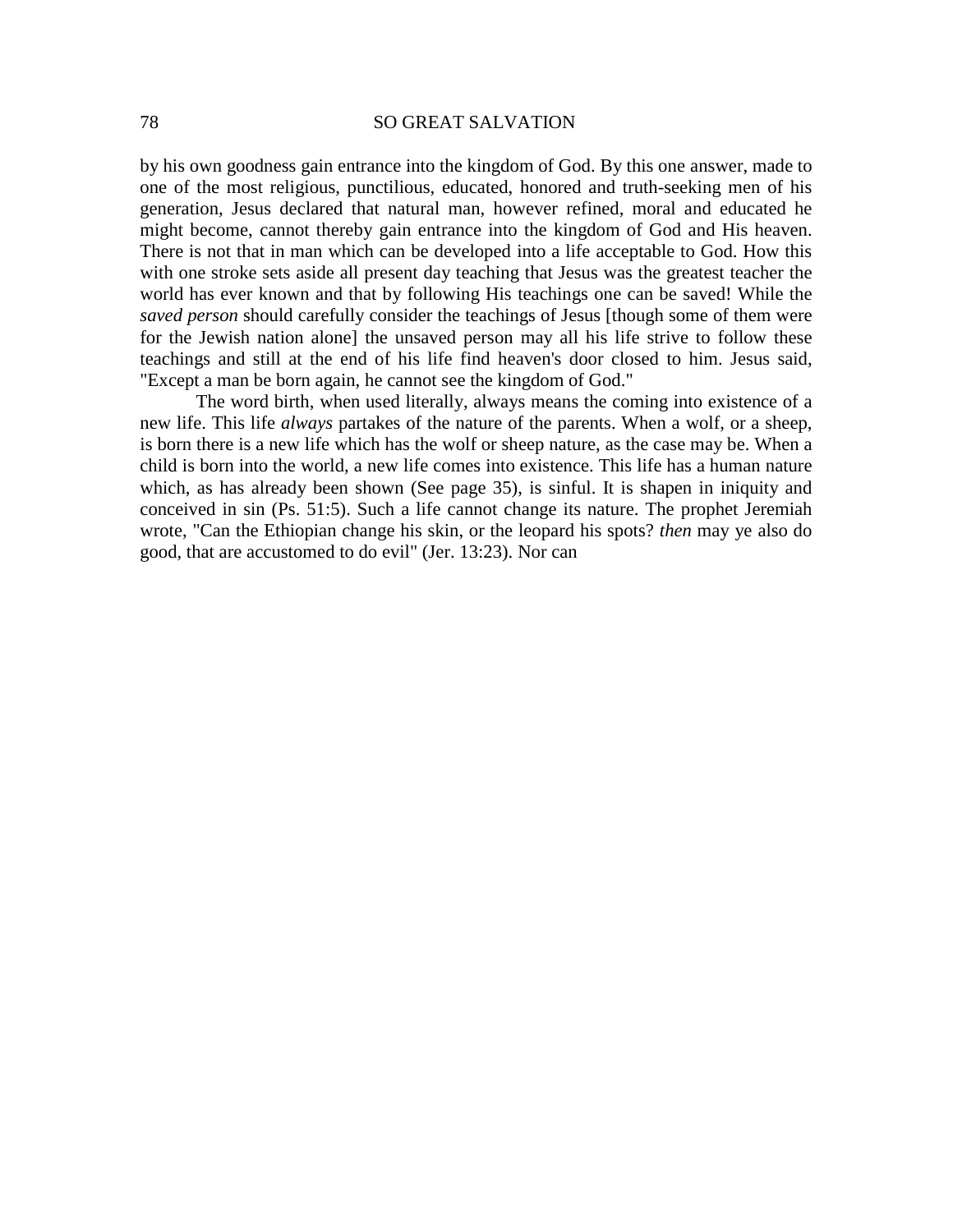it be said that in such a life there is a divine spark that needs but to be stirred to bring that life into fellowship with God.

Jesus explained that to be born again is to "be born of water and *of* the Spirit" (John 3:5). This statement is illuminated by a verse in Paul's letter to Titus, "Not by works of righteousness which we have done, but according to his mercy he saved us, by the washing of regeneration, and renewing of the Holy Ghost (Tit. 3:5). To be "born of water" is "the washing of regeneration." It is a cleansing of the individual from sin "with the washing of water by the word" (Eph. 5:26). Jesus said to his disciples, "Now ye are clean through the word which I have spoken unto you" (John 15:3).

To be born of the Spirit is to be born "not of blood, nor of the will of the flesh, nor of the will of man, but of God" (John 1:13). It is to be "born again, not of corruptible seed, but of incorruptible, by the word of God, which liveth and abideth for ever" (1 Pet. 1:23).

By the new birth, God becomes Father of those so born and they are called His children (1 John 3:1) but apart from regeneration there is no fatherhood of God for man in this age.

With the new birth there is also a new nature. It is the nature of God, the One by Whom life is given. As the life of one born of the flesh is mortal because Adam became mortal, so the life of one born of God is eternal because God's life is eternal. This eternal life is the present possession of all who are born again (John 5:24). One who is born again cannot die.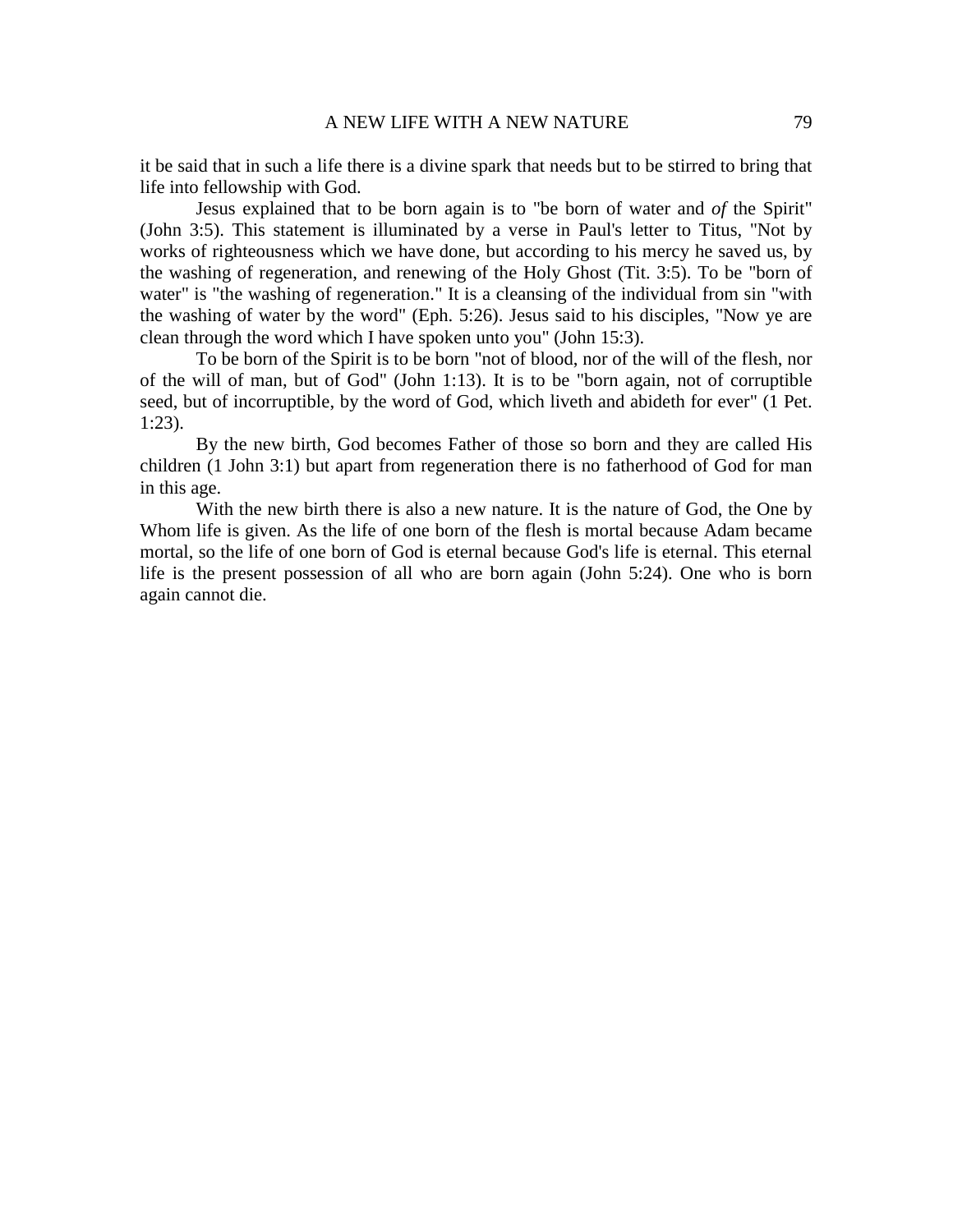As the old life, born of the flesh, has a sinful nature, so the new life born of God has His divine (2 Pet. 1:4) and sinless nature. "Whosoever is born of God doth not commit sin; for his seed remaineth in him: and he cannot sin, because he is born of God" (1 John 3:9). This new life is not a development of a "divine spark" in the natural man; it is a new and entirely distinct life from God, just as the natural life is from the earthly parents.

Jesus made it very clear to Nicodemus that the new birth and the old natural, or physical, birth are separate and distinct. He said, "That which is born of the flesh is flesh; and that which is born of the Spirit is spirit" (John 3:6). The two have nothing in common, in fact they are in conflict with each other. "For the flesh lusteth against the Spirit, and the Spirit against the flesh: and these are contrary the one to the other" (Gal. 5:17). "For they that are after the flesh do mind the things of the flesh; but they that are after the Spirit the things of the Spirit. For to be carnally minded *is* death; but to be spiritually minded is life and peace. Because the carnal mind [i.e. the mind of natural man] is enmity against God: for it is not subject to the law of God, neither indeed can be" (Rom. 8:5-7). "The natural man receiveth not the things of the Spirit of God: for they are foolishness unto him: neither can he know *them* because they are spiritually discerned" (1 Cor. 2:14).

From the above it is evident that it is impossible by education, culture or reformation to change the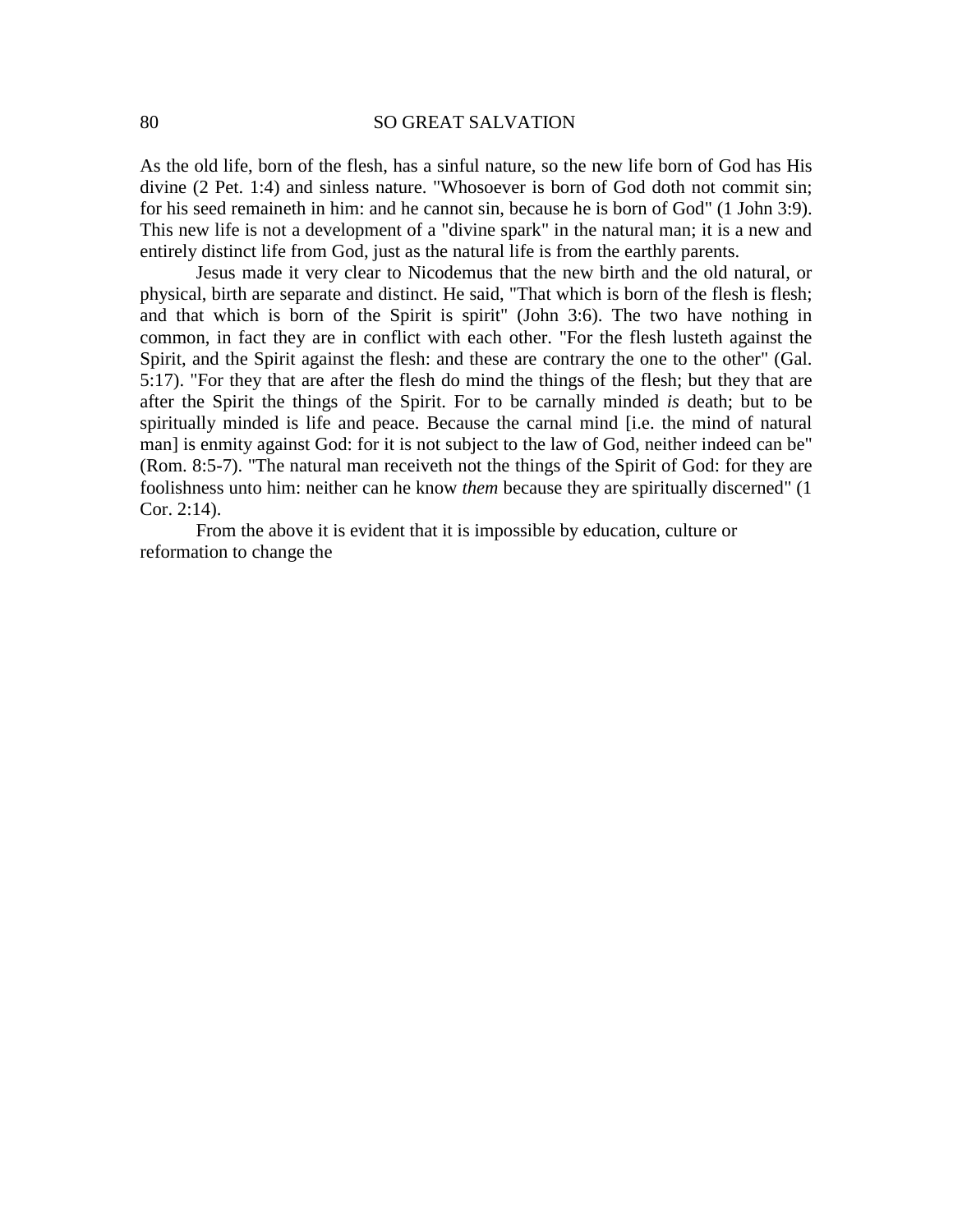#### A NEW LIFE WITH A NEW NATURE 81

natural state of man into the spiritual state of the kingdom of God.

The new birth, then, is God's answer to that phase or aspect of the sin problem which involves the sinful nature of man. In salvation God gives to man through spiritual birth a new sinless nature like unto His Own.

But how about the old sinful nature of those who are saved? What becomes of that? It still lives on in the individual as long as that person lives in the present mortal body. When at death, the spirit of the saved departs from his body then the old nature dies.

It is because the old sinful nature survives that those who have been saved can and do commit sin. This happens when, in the conflict between the carnal and spiritual, the carnal gains the upper hand. God's appeal to all who are saved is to "Mortify [put to death] therefore your members which are upon the earth" (Col. 3:5) and "Reckon ye also yourselves to be dead indeed unto sin, but alive unto God through Jesus Christ our Lord" (Rom. 6:11).

#### *The New Creation in Christ Jesus*

The one who is " born again" is "created in Christ Jesus" (Eph. 2:10). "In Christ Jesus neither circumcision [i.e. Jews] availeth anything, nor uncircumcision [i.e. Gentiles], but a new creation" (Gal. 6:15). This creation takes the place of the old creation in Adam. "If any man be in Christ he is a new creature: old things are passed away; behold, all things are become new" (2 Cor. 5:17). This new creation is "the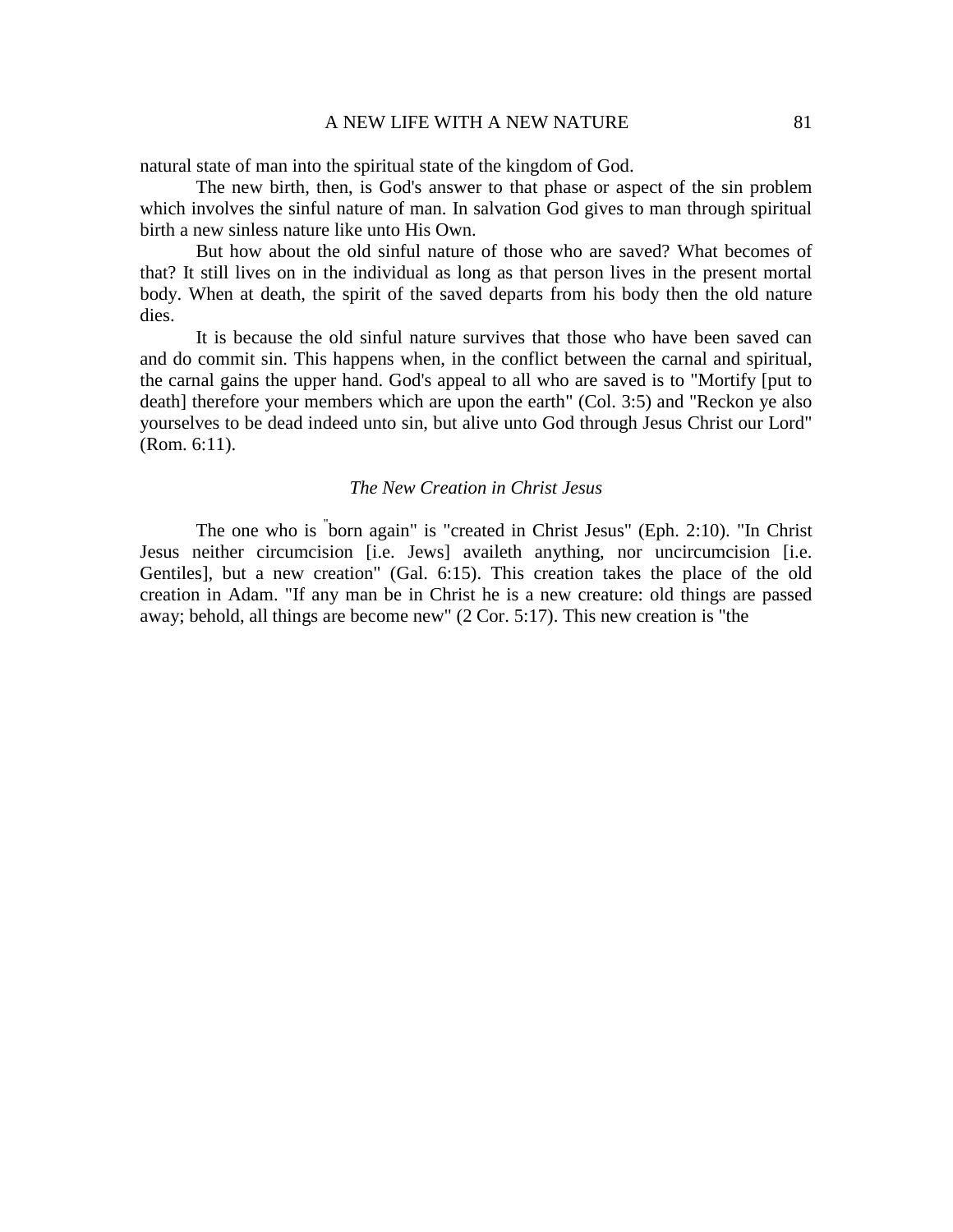new man, which after God is created in righteousness and true holiness" (Eph. 4:24).

It is not difficult to understand that the angelic host, made up of created beings, belongs to a creation entirely distinct from man. There is even a greater difference between mankind as descended from Adam and the new creation in Christ Jesus, for that new creation is even higher than the angels. It is important to recognize that the one who is born again belongs to this higher order of spiritual beings. It is difficult to do so as long as the new life dwells in the present mortal bodies of the old creation in Adam. In them there is still much evidence of the old or first creation.

It was seen that the first creation derived its sinful nature from its federal head Adam. By his sin all became sinners and as the penalty for that sin was death, so death passed upon all men. " Wherefore, as by one man sin entered into the world [mankind], and death by sin; and so death passed upon all men" (Rom. 5:12).

The words which are written large over the first creation, that of which Adam is the federal head, are SIN HATH REIGNED UNTO DEATH. That condition is unalterable, for God had commanded Adam not to eat of the fruit of the tree of knowledge of good and evil and had made death the penalty for disobedience. This meant death in its fullest significance, physical death, spiritual death and the second death which is the final everlasting separation of the body, soul and spirit from God. God's commandment had been broken and the penalty could not be avoided.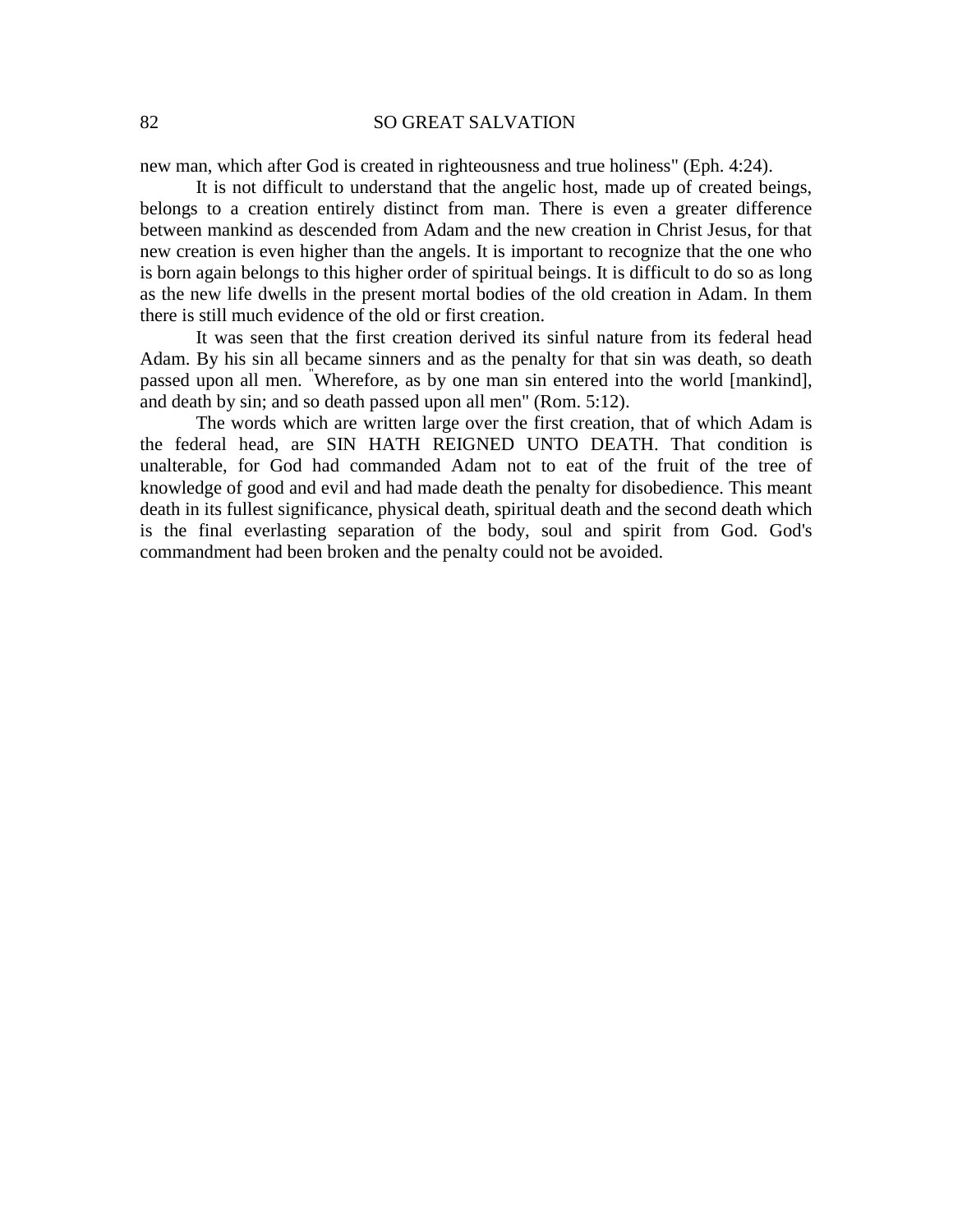#### A NEW LIFE WITH A NEW NATURE 83

When the Son of God became flesh and came into the world, He dwelt among men of the old creation. But He was not of it. He was not of the seed of Adam, but of the seed of the woman. He was conceived by the Holy Ghost. Therefore, He did not possess Adam's sinful nature. He was full of truth (John 1:14). He was in the *likeness* of sinful flesh (Rom. 8:3), but no sin was in Him.

Then through infinite love, He identified Himself with the first creation and took upon Himself the guilt thereof. He was the Lamb of God which taketh away the sin of the world. As a result, He tasted death for every man (Heb. 2:9). Even with Him, sin assayed to triumph unto death.

But God raised Him up, "having loosed the pains of death: because it was not possible that he should be holden of it" (Acts 2:24). He arose victorious over death. The Son of God? Yes, but also the Son of man. With His resurrection there was a new creation raised by God out of the death of the old. All who are saved are quickened together with Christ in this resurrection. "But God . . . even when we were dead in sins, hath quickened us together with Christ, (by grace ye are saved;) and hath raised *us* up together, and made *us* sit together in heavenly *places* in Christ Jesus" (Eph. 2:4-6).

As the first creation has one man as its federal head, so also has the new creation the man Jesus Christ (Rom. 5:15). The first creation received its sinful nature from its federal head, Adam. The new creation received its righteous nature from its fed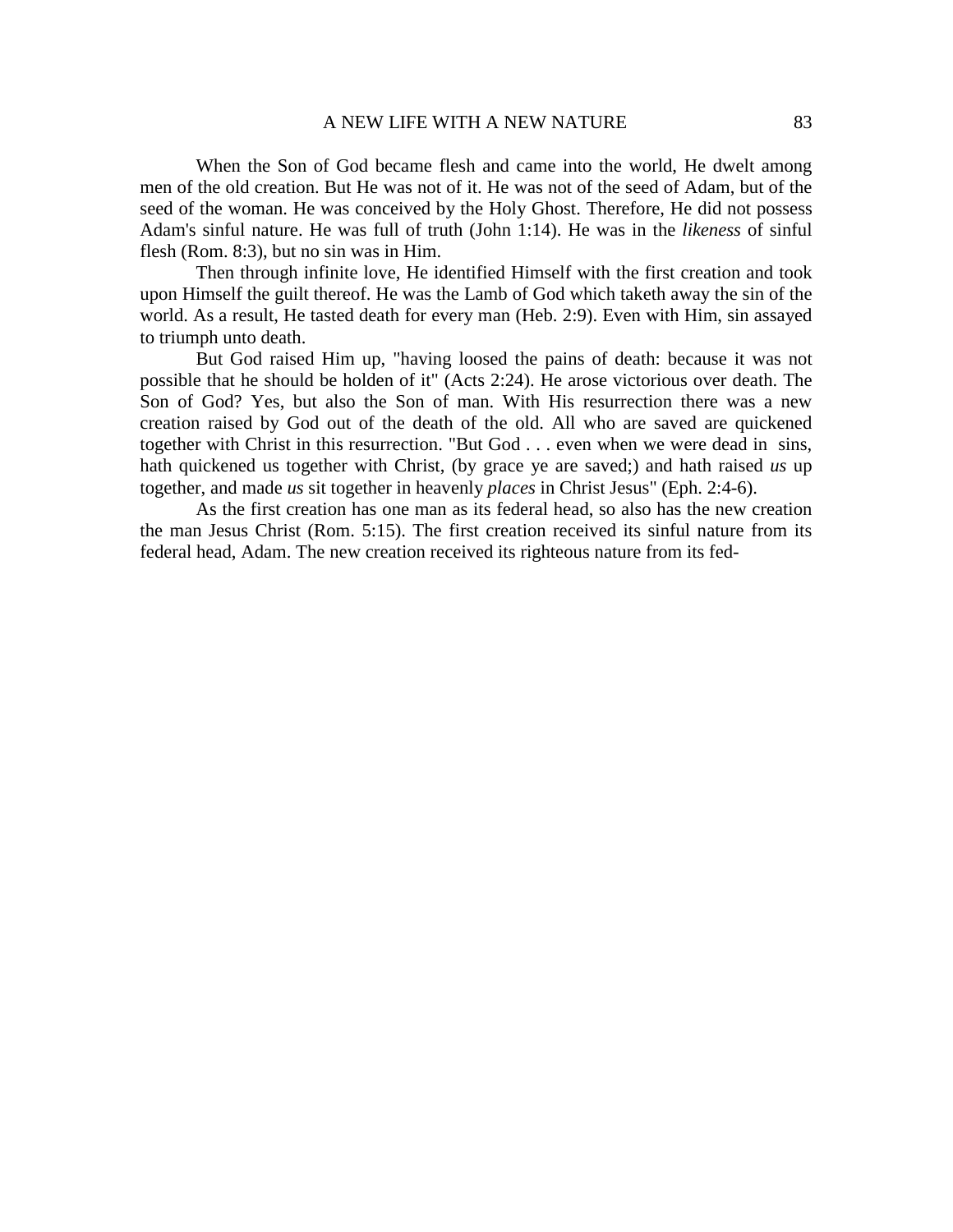eral head, the man Jesus Christ, for "by the obedience of One, shall many be made righteous" (Rom. 5:19). *In each case, the nature of the creation depends upon the act of the head. It does not depend upon the acts of those who issue from those heads.*

As the unalterable law of the first is SIN UNTO DEATH, so the law of the new is GRACE REIGNS THROUGH RIGHTEOUSNESS UNTO ETERNAL LIFE. This law of the new creation is even more unalterable than that of the first creation: "For if by one man's offence death reigned by one; much more they which receive abundance of grace and of the gift of righteousness shall reign in life by One Jesus Christ" (Rom. 5:17). Since the head cannot be condemned (Rom. 6:9, 10), the members of the new creation cannot be condemned.

Salvation, then, includes something vastly more than a restoration of man to the original perfect condition in which he was when created. It includes a new eternal life having a divine nature. This new life becomes the immediate possession of the one who believes in Jesus Christ. All who are so "born again" become a part of the new and infinitely perfect and righteous creation in Christ Jesus.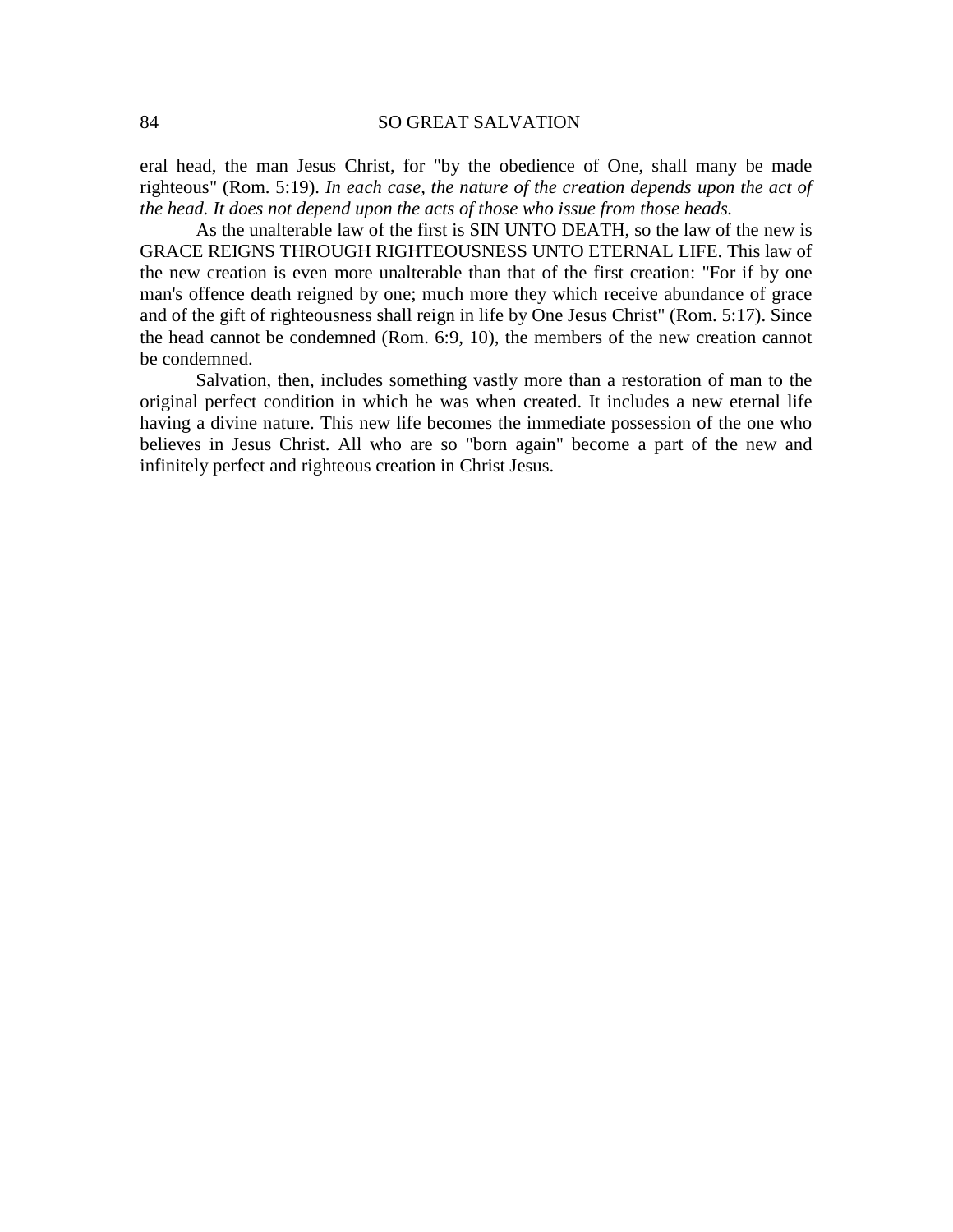## Chapter XI

## SAVED BY HIS LIFE

PAUL writing to the Christians in Rome said, "For if, when we were enemies, we were reconciled to God by the death of his Son, much more, being reconciled, we shall be saved by his life" (Rom. 5:10). Notice the two words, "much more." It is great that all who have believed on Jesus Christ are reconciled to God by the death of His Son. But it is a far greater thing that all who have been so reconciled shall be saved by the life of the Son of God.

This does not mean that they are saved by the earthly life of Jesus and by following His example. The life here referred to is the present life of Jesus Christ at the right hand of God in heaven. That this is so is taught clearly by the following passage; "But this *man* [Jesus] because he continueth ever . . . is able also to save them to the uttermost that come unto God by him, seeing he ever liveth to make intercession for them" (Heb. 7:24, 25).

The simple meaning of all this is that after Jesus Christ died on the cross to set men free from the power of Satan, to redeem them from the penalty of the law and to reconcile them unto God, He arose from the grave and ascended into heaven where He now is in the presence of God the Father. His work there is to see to it that all who come to God by Him [i.e. His death] shall be saved from wrath and brought into eternal glory in the presence of God where He

85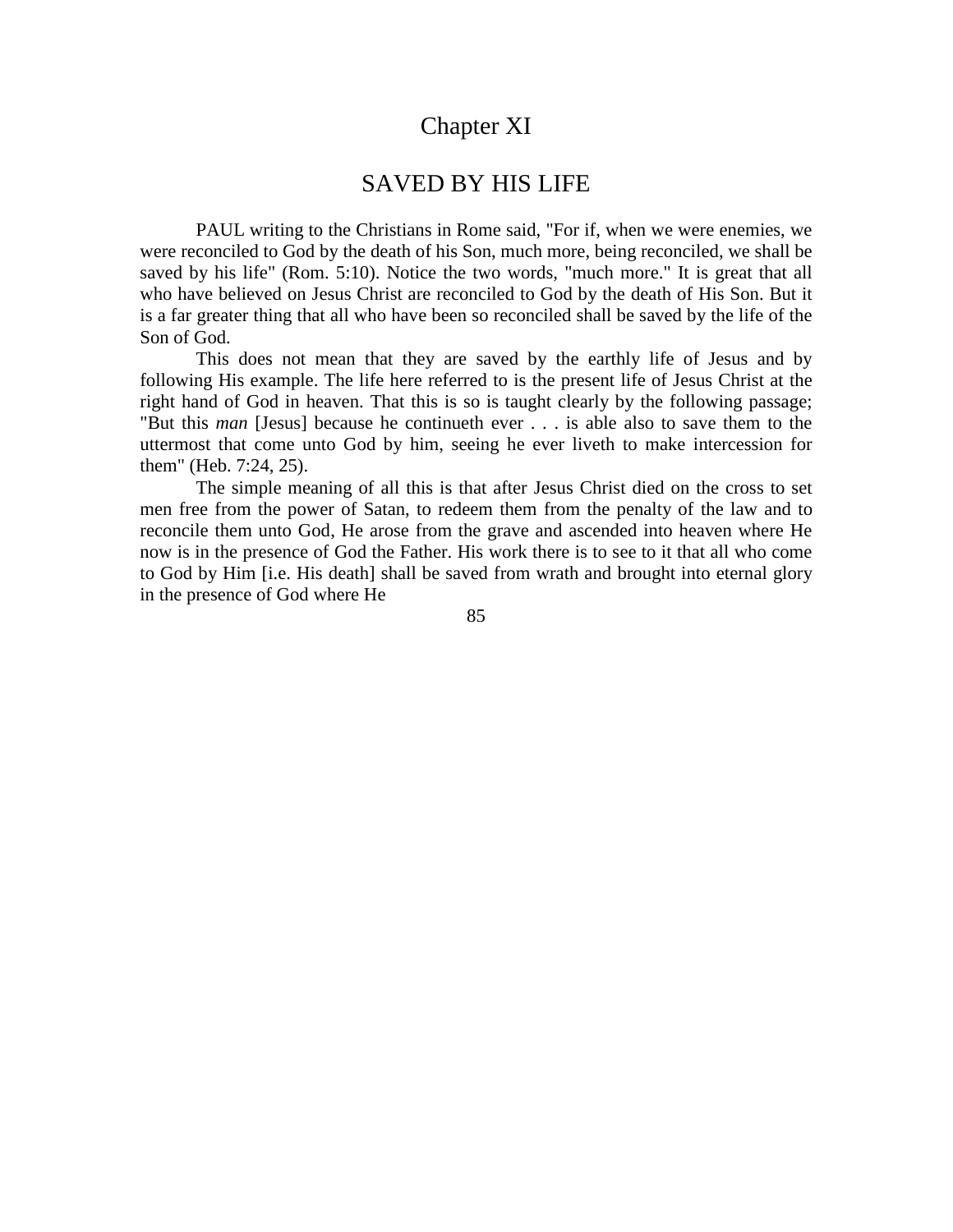now is. This salvation is said to be to the uttermost.

Because it is conditioned upon His continuing forever it must be a continuing salvation, one that cannot be terminated. Here as always, salvation is represented as an unfailing work of God.

Just how those who have become reconciled to God by the death of His Son are saved by His life is learned from the expression, ". . . he ever liveth to make intercession for them." In other words, because the Son of man intercedes with the all-powerful Father on behalf of those who come unto God by Him, God will exercise His power on their behalf.

It is helpful to consider the nature of this intercession of Jesus Christ with the Father. Instances of His intercession for His disciples while with them on earth give some idea of how at the right hand of God He now prays for all believers.

Just before the betrayal and arrest of Jesus by the Jews, He said to Peter, "Simon, Simon, behold, Satan hath desired *to have you,* that he may sift you as wheat: but I have prayed for thee, that thy faith fail not . . ." (Luke 22:31, 32). Bible readers are familiar with the story (Mark 14:54, 66-72) how after Jesus had spoken these words Peter did deny Him three times. Did Jesus prayer for Peter go unanswered? It did not. Jesus did not pray that Peter should not be tempted. Neither did He pray that Peter should not fail and deny Him. No, He prayed that Peter's faith should not fail. And Peter's faith did not fail. Though he sinned against his Lord by denying Him, even to the point of cursing, his faith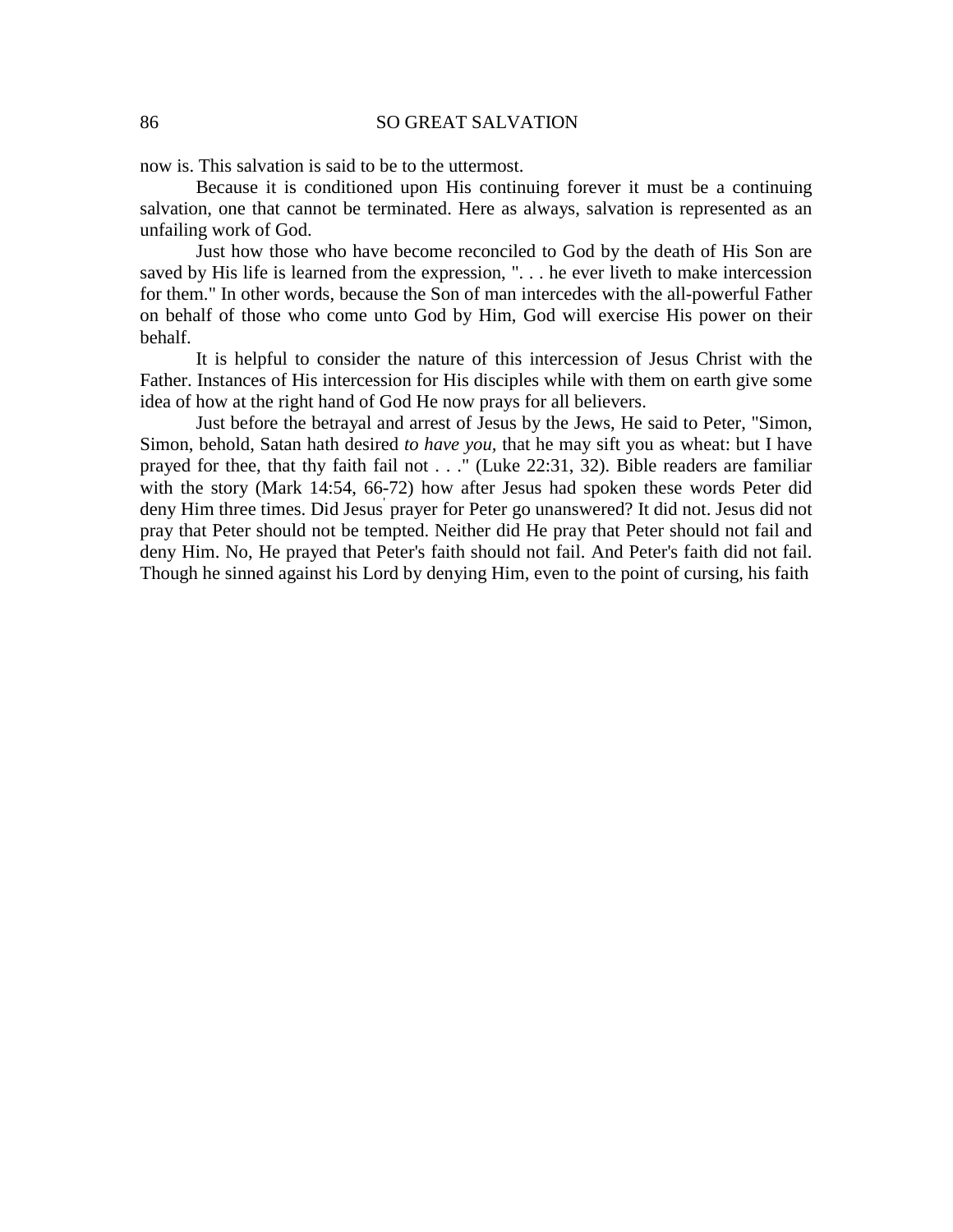#### SAVED BY HIS LIFE 87

failed not. He was restored and in his later life he was seen with an even stronger faith than before. So Jesus now prays for those who come unto God by Him that their faith fail not.

There is another example of the Lord's intercession for His Own. It is found in the seventeenth chapter of John's Gospel. This whole chapter has been called Christ's intercessory prayer. Jesus makes it clear that this prayer is not for the world (that is, all mankind), but only for those whom the Father had given to Him out of the world (v. 9). This was all who believed on Him as the Son of God. But it was for many more than those who were then living. It was not for them alone, "but for them also which shall believe on me through their word" (v. 20). This prayer, then, was for all who throughout the centuries since, even down to this time, have believed the gospel message and accepted Jesus Christ as their Saviour.

What then did He pray on behalf of all believers of this age? His first prayer for them was, "Holy Father, keep through thine own name those whom thou hast given me" (v. 11). His first concern for those for whom He died and who become reconciled to God by His death was that they be kept safe. That is even now His concern for those who come unto God by Him. They shall be saved to the uttermost.

Is there any possibility that this intercession by Jesus with the Father shall go unanswered? To say so would be to say that God fails to answer the petitions of His Own Son.

Then Jesus enlarged upon His prayer on behalf of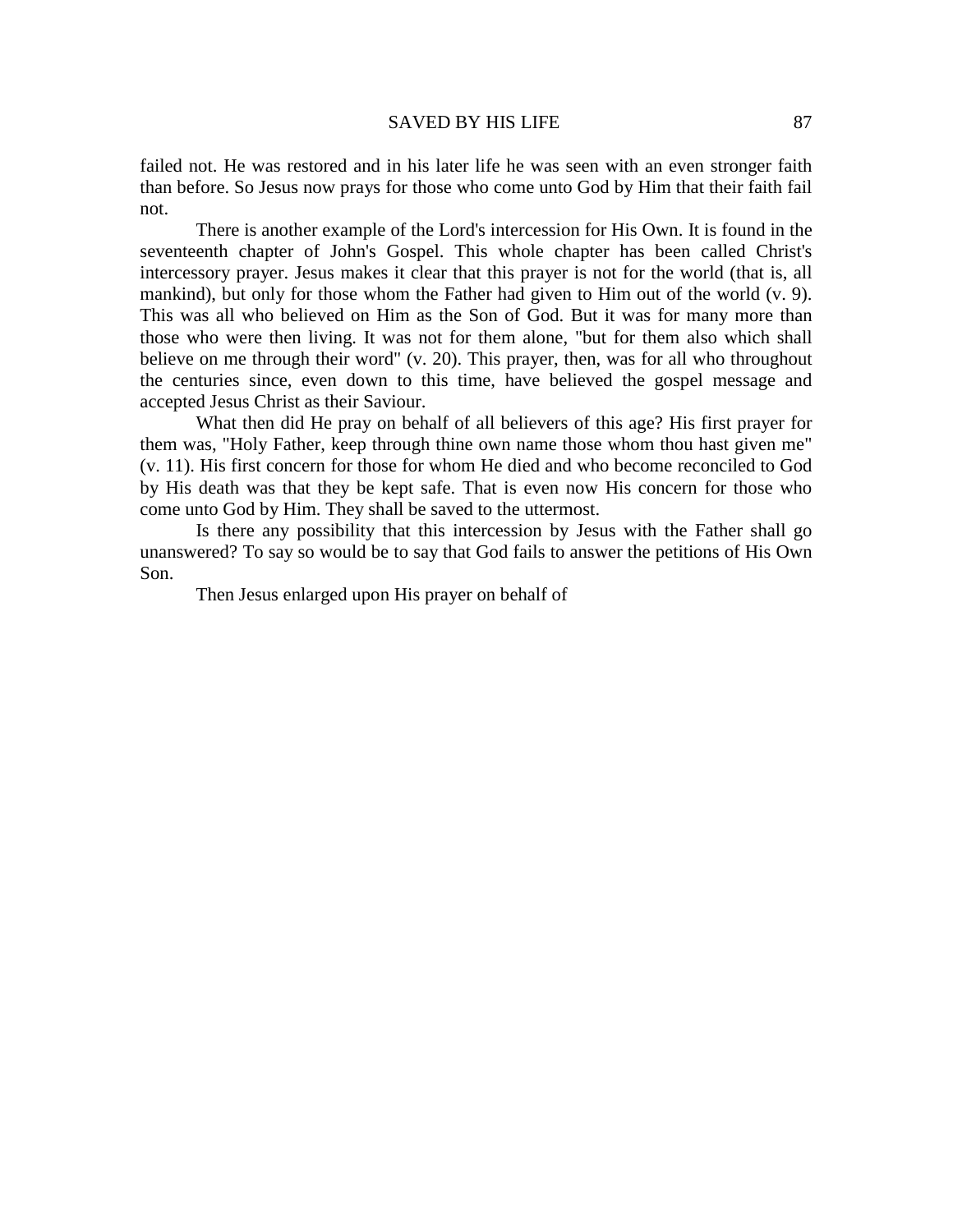His own. He said, "I pray not that thou shouldest take them out of the world, but that thou shouldest keep them from the evil" (v. 15). It was a greater prayer that they be kept from evil in an evil world than that they be taken out of it so as to be kept from being lost. If there had been any question about the greater petition being fulfilled, surely He would have asked for the lesser. Therefore all who are His Own because of His intercession are being kept from the evil while in this world. This does not mean that they do not fail at times as did Peter, but that the evil shall not overcome them.

He further prayed, "that they all [all the saved of this age] may be one; as thou, Father, *art* in me, and I in thee, that they also may be one in us" (v. 21). This is a prayer that all believers may come into that perfect unity (more than harmony) with God the Father and God the Son as exists between them. No finite mind can grasp the implications of this prayer but it is nothing less than a divine position for those who believe on the Son of God.

Again He prayed, "Father, I will that they also, whom thou hast given me, be with me where I am; that they may behold my glory, which thou hast given me" (v. 24).

All of this is a part of His intercession for His own and all is a part of being saved by His life.

But there is another aspect to the intercession of Christ for His Own. His intercession may partake of the nature of the pleadings of a lawyer before a court of justice. There are times when one who has been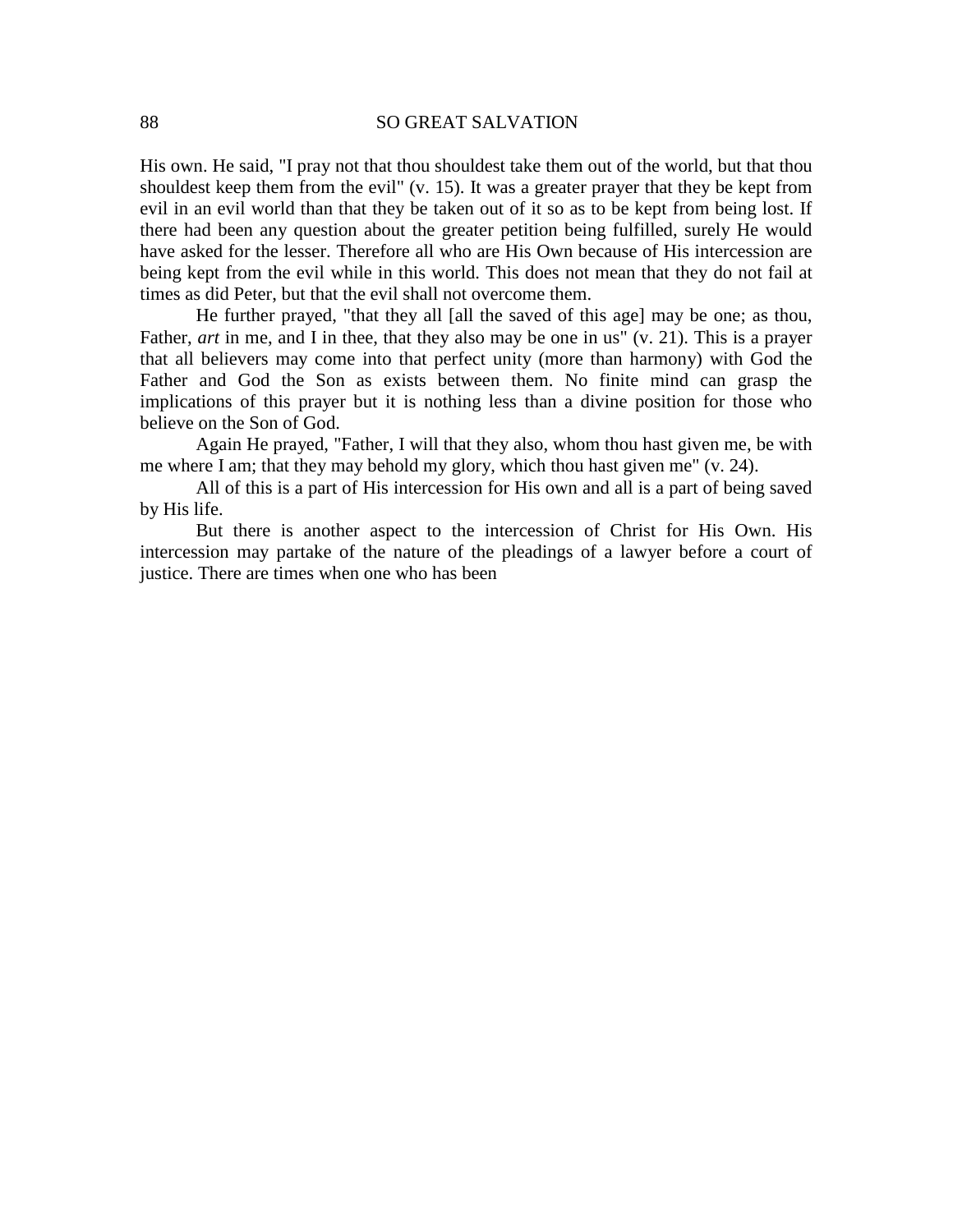#### SAVED BY HIS LIFE 89

saved commits sin. When that happens there is one who now has access to heaven (Job 1:6) that brings accusations against the sinning child of God. He is Satan, who is called the "accuser of our brethren" and is said to accuse "them before our God day and night" (Rev. 12:10). This condition calls for intercession by Him Who is at the right hand of God. But the accuser (the prosecuting attorney) can lay nothing to the charge of those for whom Christ intercedes. It is written, "Who shall lay anything to the charge of God's elect? *It is* God that justifieth. Who is he that condemneth? *It* is Christ that died, yea rather, that is risen again, who is even at the right hand of God, who also maketh intercession for us" (Rom. 8:33, 34).

There is another passage that presents the same truth. "My little children [those born of God], these things write I unto you, that ye sin not. And if any man sin, we have an advocate with the Father, Jesus Christ the righteous: and he is the propitiation for our sins: and not for ours only, but also for *the sins of* the whole world" (1 John 2:1, 2).

This teaches then, that when one who has been justified by God because of the death of His Son commits a sin, he is accused before God by Satan. He is charged with having broken God's holy law and therefore worthy of death. Then Jesus Christ, the righteous One, steps in as attorney for the defense and pleads that His own death on the cross paid the penalty for the particular sin in question and therefore His client cannot be condemned. It is because of this advocacy by Jesus Christ that there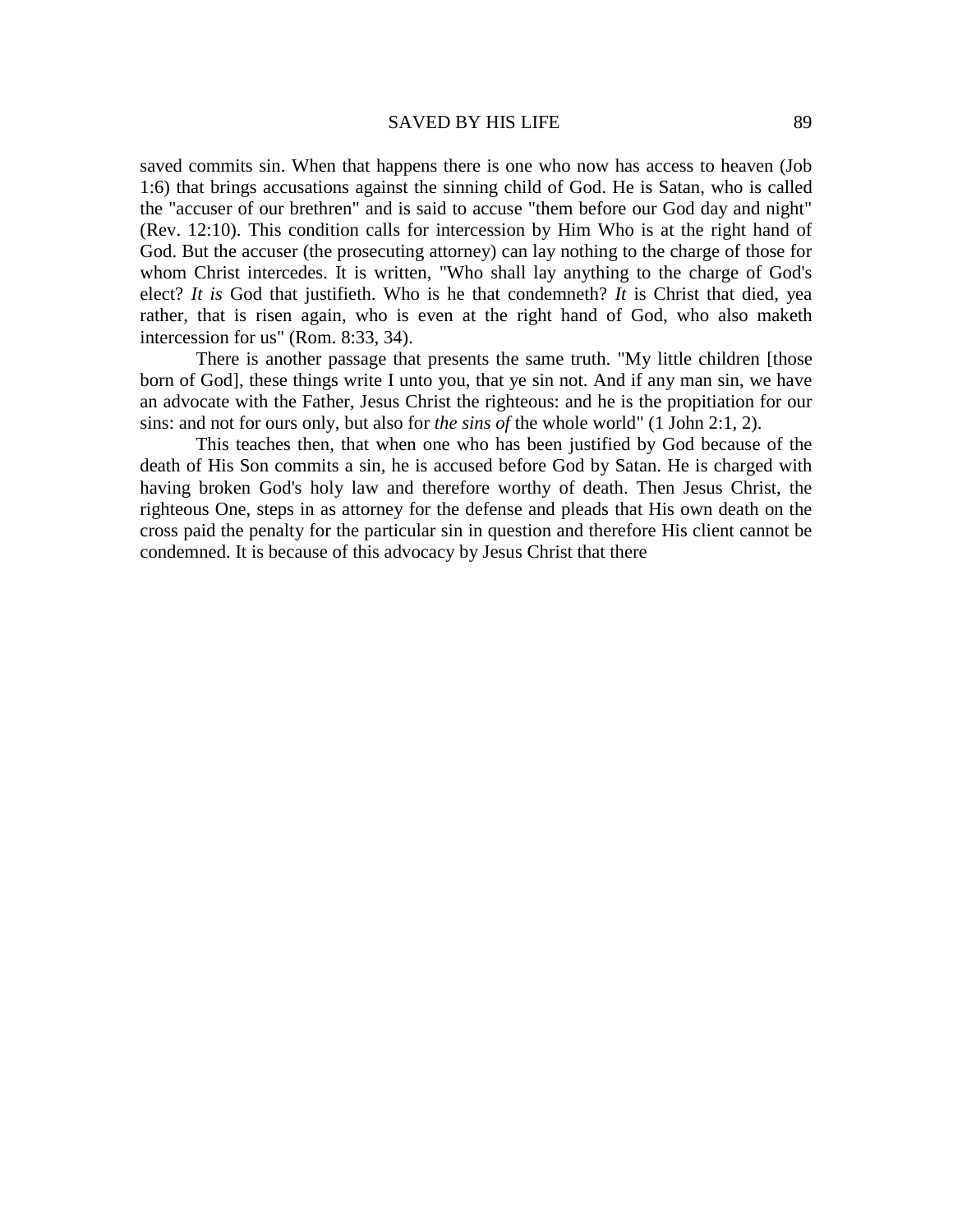can be no condemnation for him who is justified.

This advocacy is not in any way conditioned upon confession, repentance, prayer or anything else to be done by the one who sins. It says, "If any man sin, we have an advocate with the Father." It is well that it is so, for often unknown sins against God are committed of which the believer could not be cleared if he first had to do something.

This advocacy by Christ cannot of course enter into the life of any believer as an experience. It is something that takes place in heaven the instant that any child of God sins, and that is oftener than most people think. It would not be known except that it is revealed by the Word of God. The knowledge thereof, however, is of the utmost comfort and assurance to all who have come to see this great truth and realize how often even a saved person sins.

This too, then, is part of being saved by His life. More might be said on this subject, but that which has here been presented is sufficient to show the importance of this part of God's work of salvation. Because of it, one who has been saved shall be saved to the uttermost, or to the end, as Hebrews 7:25 might be translated. He shall be safe as long as his intercessor lives and that is throughout all eternity.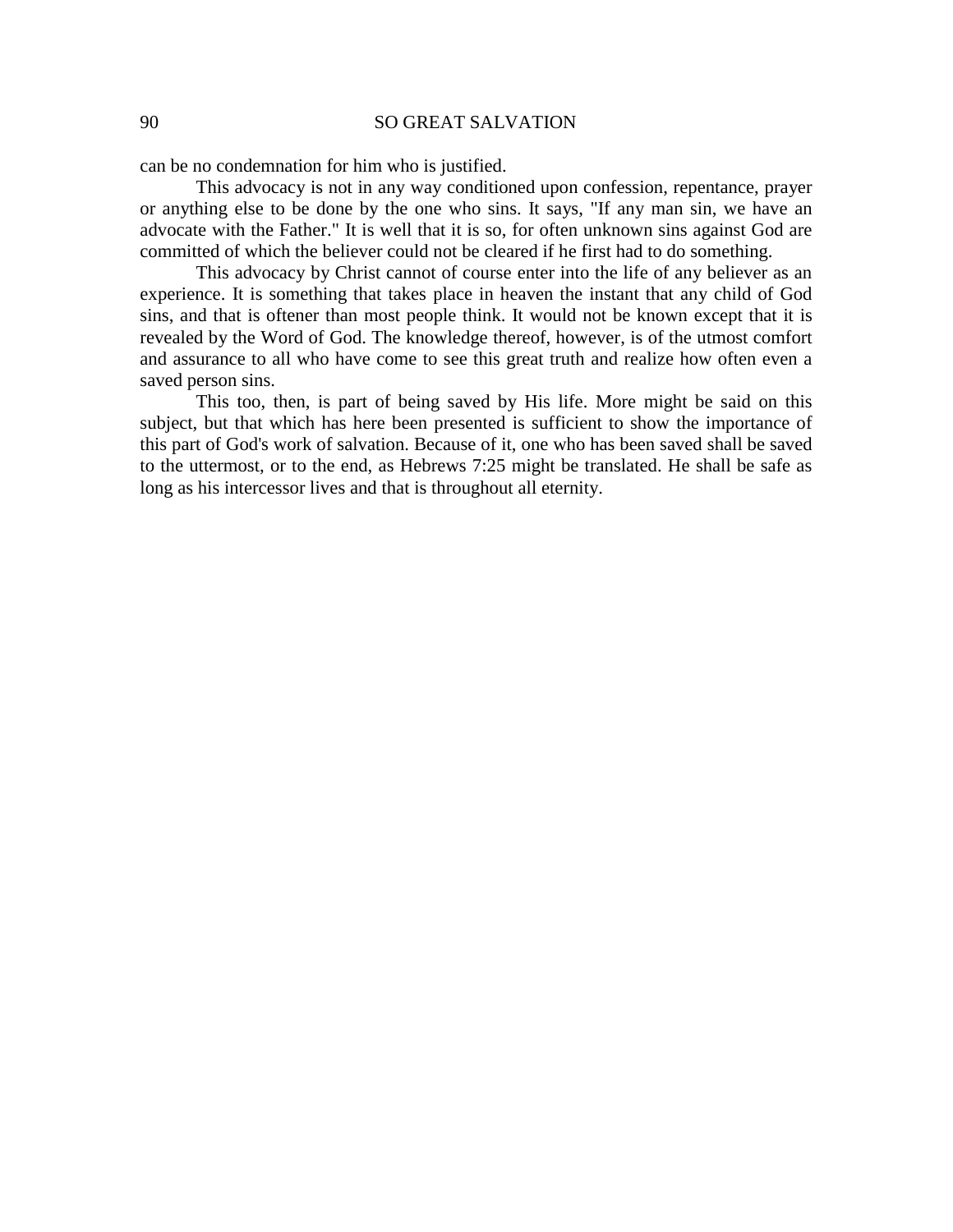## Chapter XII

## OBJECTS OF GOD'S UNFAILING LOVE

IT WAS shown (on page 53) that when the demands of God's justice have been satisfied by the death of Christ and an individual has accepted Him as the propitiation for sin, then the grace of God becomes sovereign in the life of that individual. From that moment on God deals with that person exclusively on the basis of grace. And as grace is the expression of God's infinite love, he becomes the object of God's love.

After God has justified a person there is nothing that can separate him from God's love. Paul exclaims: "Who shall separate us from the love of Christ? *Shall* tribulation, or distress, or persecution, or famine, or nakedness, or peril, or sword? . . . For I am persuaded, that neither death, nor life, nor angels, nor principalities, nor powers, nor things present, nor things to come, Nor height, nor depth, nor any other creature, shall be able to separate us from the love of God, which is in Christ Jesus our Lord" (Rom. 8:35, 38, 39).

The saved person is unalterably the object of the love of God and God deals with him on that basis alone. Let no one think that God ever becomes angry with one who has been saved. There is no wrath of God at any time upon those who have accepted Jesus Christ as Saviour.

God's love for the world gave His Son. To those

<sup>91</sup>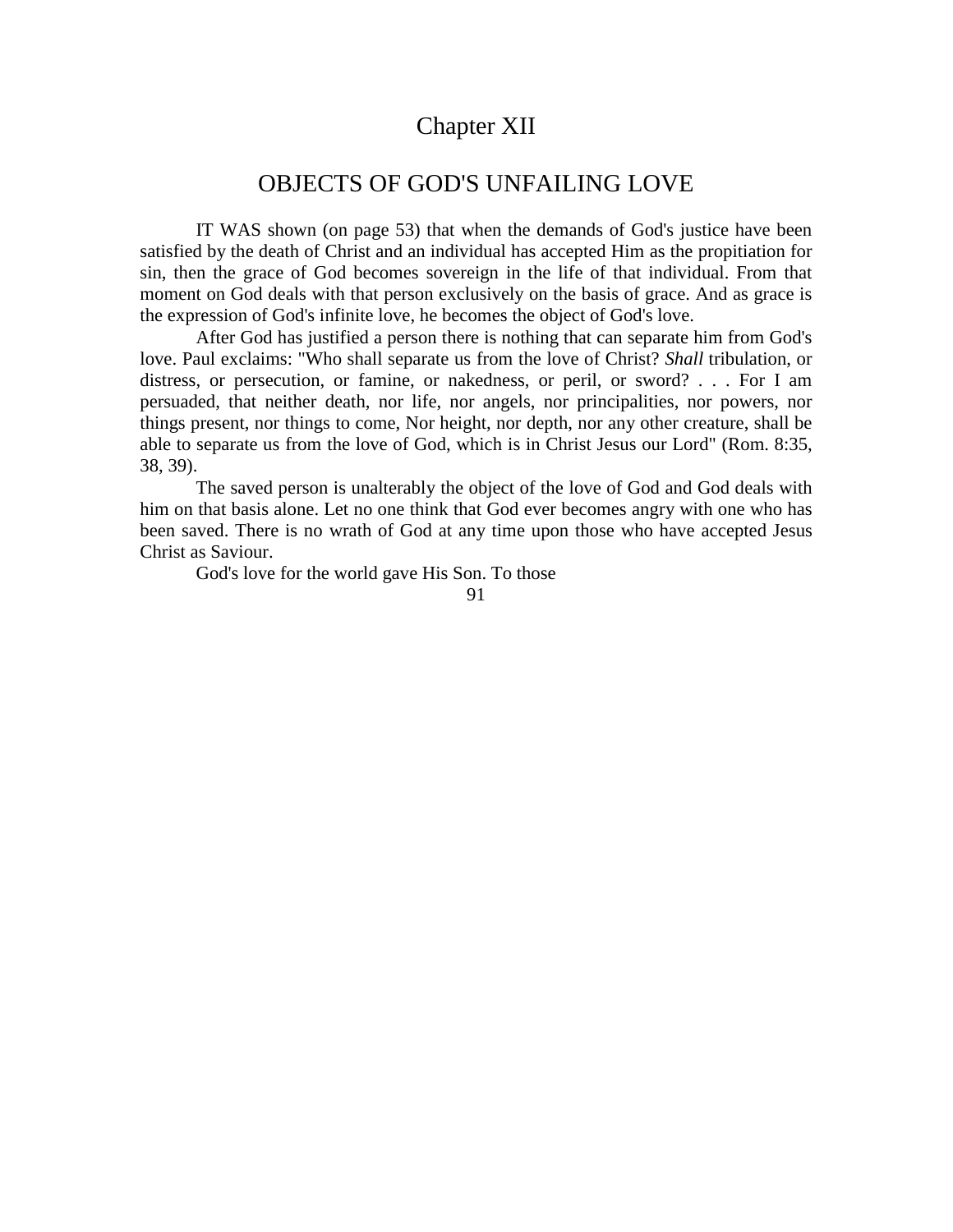who receive the Son, God's love supplies all that they need to fulfill His purpose with them under every circumstance in life. "He that spared not His own Son, but delivered him up for us all, how shall he not with him also freely give us all things?" (Rom. 8:32). The "all things" are those that pertain to the Son and to His kingdom and therefore do not necessarily include material and temporal things. In fact, God might, and often does, withhold from His children material blessings, that His spiritual blessings may become greater.

Suffering on the part of those who are saved can be understood only as one sees that it is always confined to the realm of the material and the temporal. In suffering, material or temporal things are withheld or taken away. The body may become afflicted, plans may go wrong, friends lost, and many other things may happen. All of these are a withdrawal of those things that come to man from God as from the Creator to the creature. They are a part of His providence. When God's child so suffers, except through his own violation of natural laws and otherwise because of his own neglect, then God withholds the lesser temporal blessings of His providence that He may better give of His greater spiritual blessings from His grace.

The man born blind was so born that the works of God might be made manifest in him (John 9:1-3). Mary and Martha, whom Jesus loved, went through days of deep sorrow ". . . for the glory of God, that the Son of God might be glorified thereby" (John 11:4). And Paul, who knew suffering, said; "I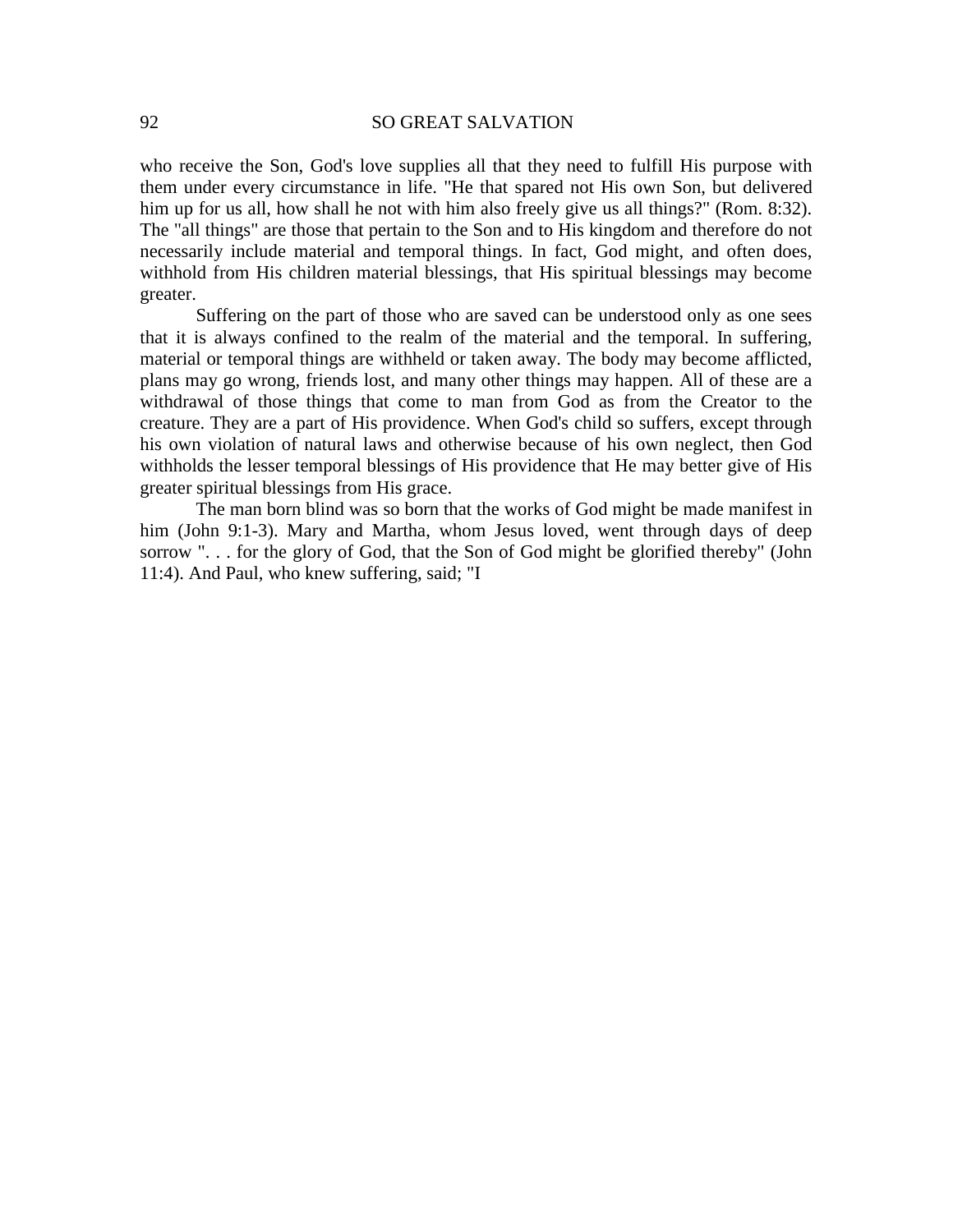reckon that the sufferings of this present time *are* not worthy *to be compared* with the glory which shall be revealed in us" (Rom. 8:18).

There is one definite provision of God's love for all who are His that causes suffering. It is known as chastening. "My son, regard not lightly the chastening of the Lord, nor faint when thou art reproved of him; For whom the Lord loveth he chasteneth, and scourgeth every son whom he receiveth. It is for chastening that ye endure; God dealeth with you as with sons; for what son is there whom *his* father chasteneth not? But if ye are without chastening, whereof all have been made partakers, then are ye bastards, and not sons" (Heb. 12:5-8 A.S.V.). This teaches that everyone who becomes a child of God is chastened.

To understand the meaning of God's chastening one must carefully notice a fine difference of meaning in three words; punish, chastise and chasten. All three imply visitation of distress and affliction upon a person, but there is a great difference in the purpose for which these are inflicted. Punishment is imposed because of guilt, because the law has been broken, and in order to satisfy justice. Those who do not accept Jesus Christ as the propitiation for their sins shall be ". . . punished with everlasting destruction from the presence of the Lord" (2 Thess. 1:9). This shall be that the justice of God might be satisfied. God never punishes His children.

Chastisement implies specific guilt, as under law, but the object thereof is correction and reformation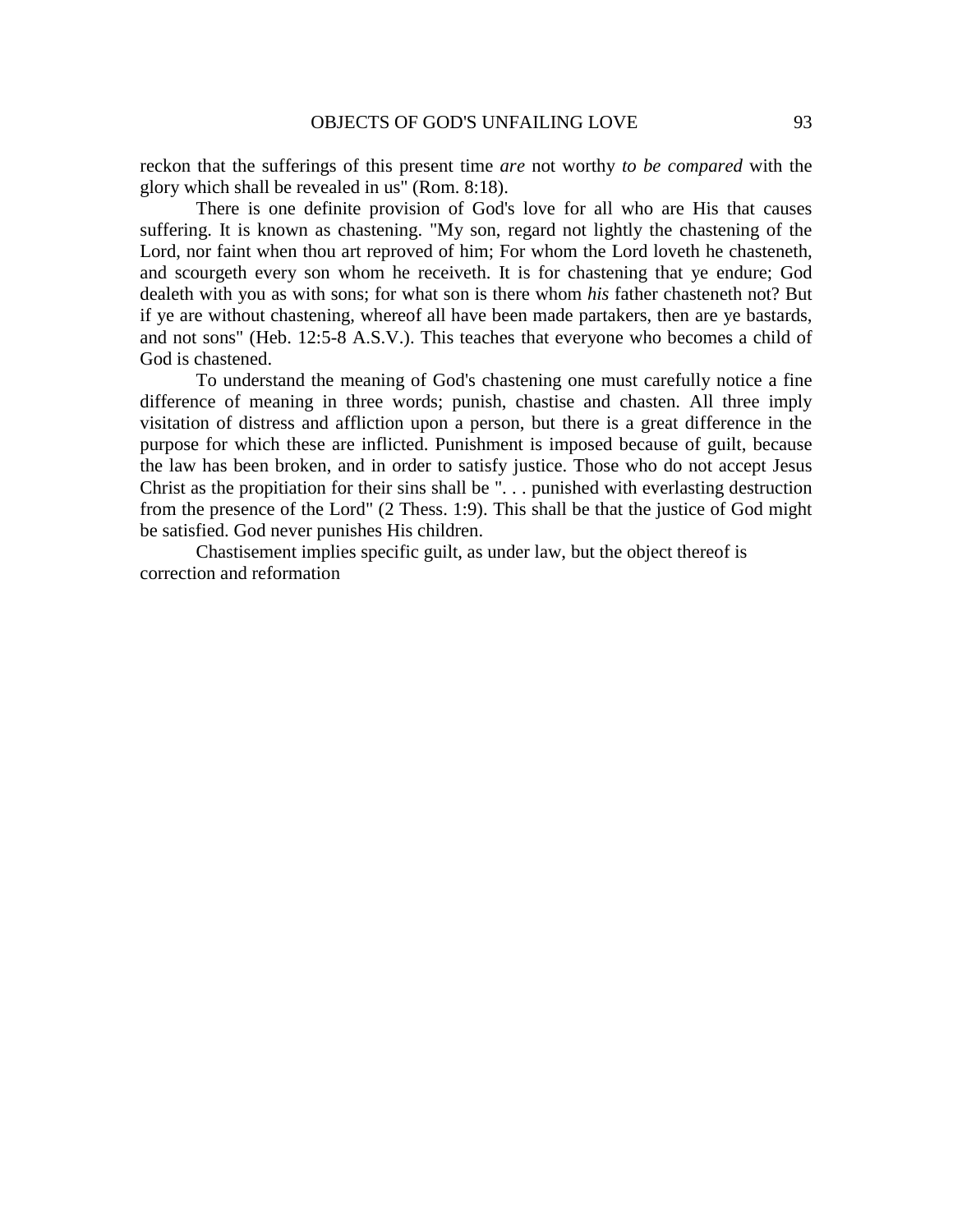of the offender. It is not satisfaction of justice as in punishment.

Chastening implies imperfection in the one chastened but never guilt. The purpose is not to satisfy justice, but always and only to purify from errors and faults. Gold is chastened in order that all impurities may be removed from it.

Chastening, then, is an expression of the love of God the Father. By it He visits affliction upon those who have been freed from punishment under the law, that they may be purified from that which is not in harmony with His holiness.

The purpose of chastening is that it shall yield ". . . peaceable fruit unto them that have been exercised thereby, *even the fruit* of righteousness" (Heb. 12:11 A.S.V.).

Another provision of God for those who are saved is that He, on their behalf, exercises all of His omnipotence. One who has believed is not left to his own resources to carry on. Paul in writing to the saints in Ephesus (and all believers are saints) said that he did not cease to make mention of them in his prayers that they might ". . . know . . . what is the exceeding greatness of his power" toward those who believe. Then he describes the greatness of the power that God exercises on their behalf. It is even the same power by which Christ was raised from the dead and set at God's own right hand in the heavenly places far above all principalities, and power, and might, and dominion, and every name that is named, not only in this world, but also in that which is to come: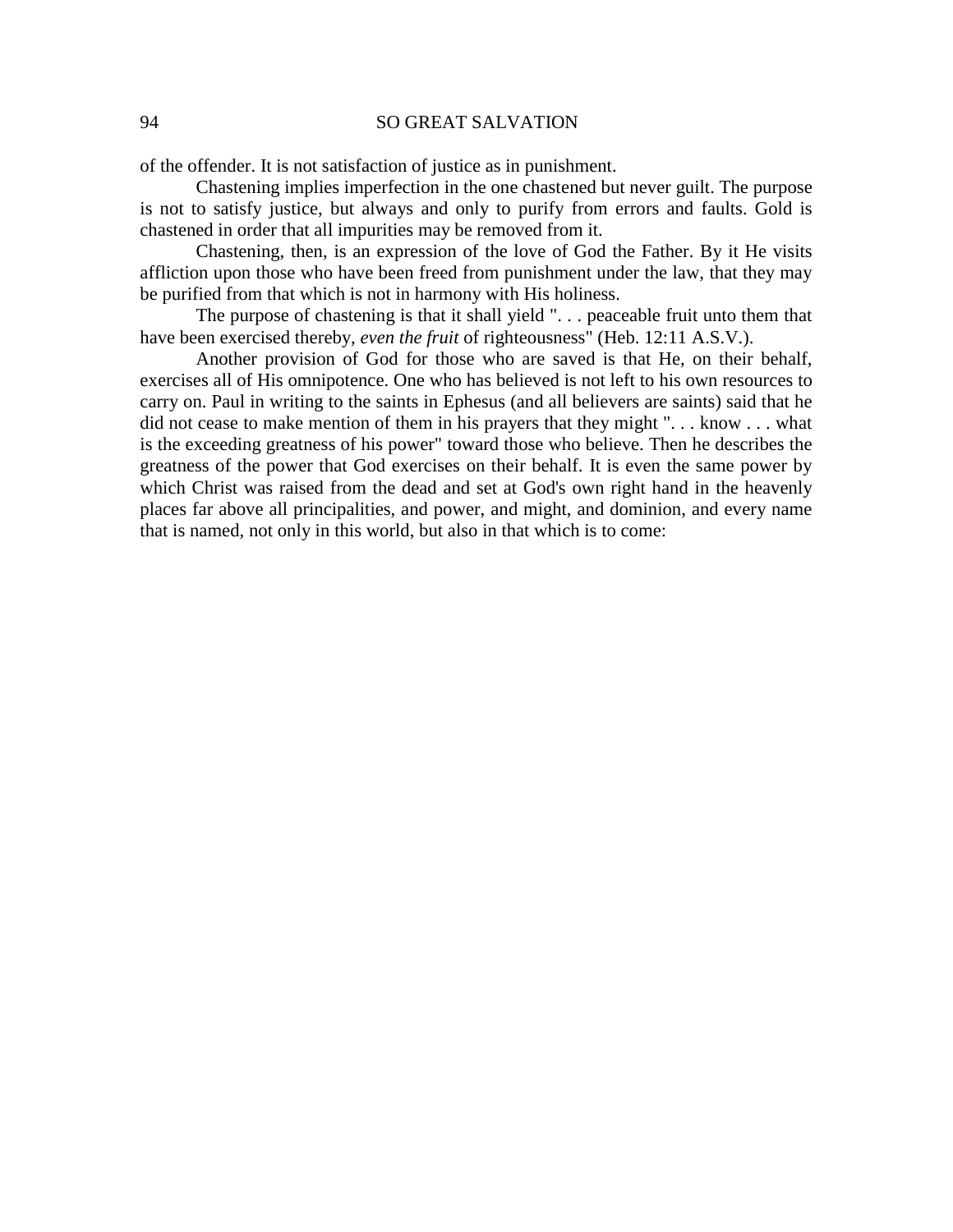and put all things under His feet. (See Eph. 1:16-23.) In all the Bible there is no greater description of the omnipotence of God than this, and it is momentarily exercised by God on behalf of every believer, even the most weak and failing. That power guarantees the accomplishment of His purpose in salvation.

Because God's love freely gives all things with Christ, and purifies from that which is out of harmony with Himself, and because His infinite power is constantly in operation on their behalf, there is in salvation a perfect provision for all who are saved.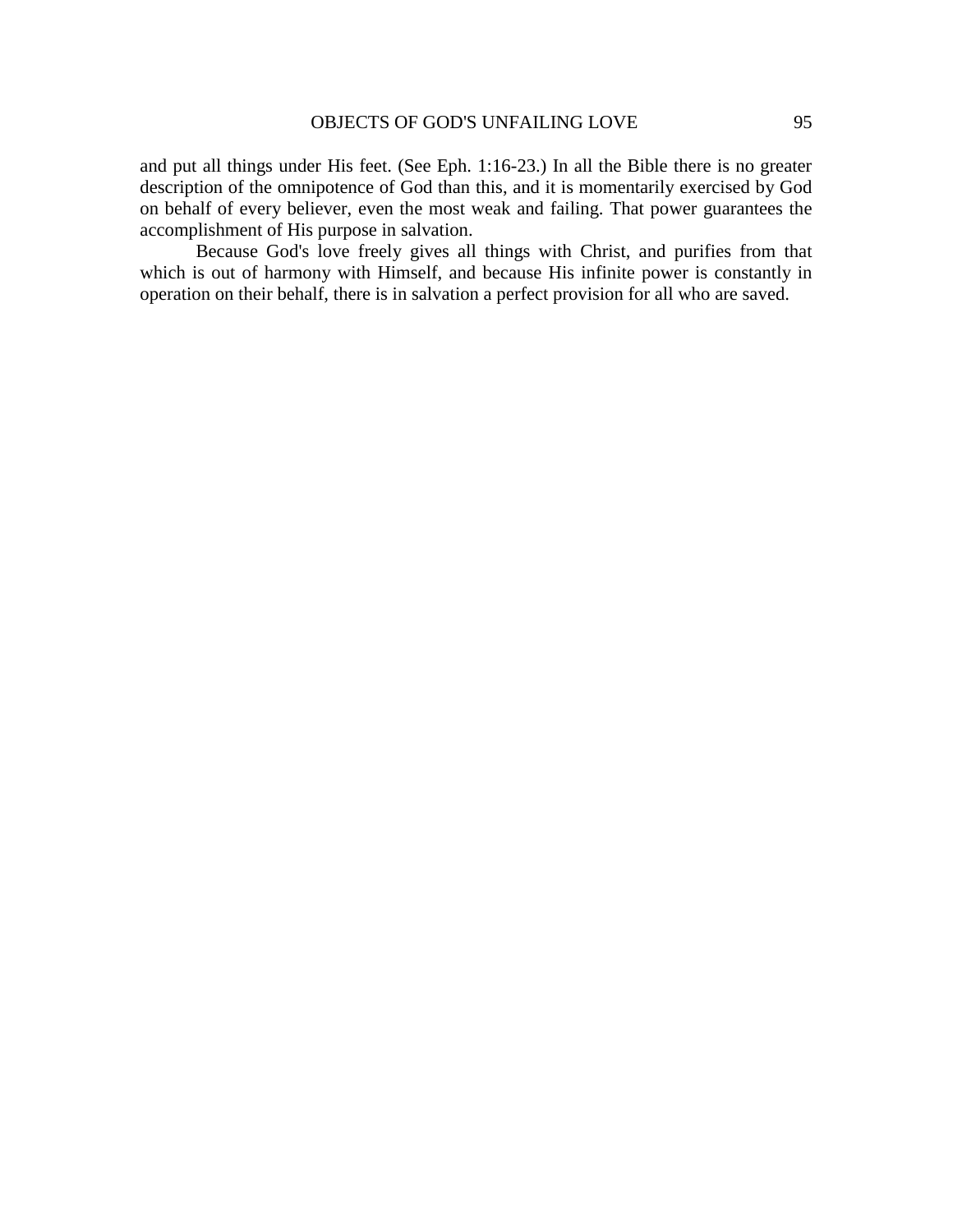## Chapter XIII

## THE ETERNAL STATE OF THE SAVED

MANY who call themselves Christians say that they are not concerned about the future state. What they are interested in is the present. The Bible, however, teaches that it is the future state that is of the greatest importance. In the first place the present life is limited to a span of a few years while the future is an eternity. Secondly, while there are glories of salvation to be enjoyed by the believer, even while in the present body, there is still the presence of sin and its consequences of poverty, sickness, death, and sorrow which will never be gotten away from during the present life. In fact the earthly existence of the saved man is but a period of preparation for an eternal state. Few there seem to be who realize the glories that await those who are saved and how exalted a position is to be held by them throughout an unending eternity. Finite mind cannot grasp the fullness of all this but the Bible reveals enough to show that it shall be the greatest thing that has ever come to any of God's creatures.

The eternal state for believers of this age shall be ushered in by the return of the Lord Jesus Christ. "For the Lord himself shall descend from heaven with a shout, with the voice of the archangel and with the trump of God: and the dead in Christ [all who are saved] shall rise first: Then we which are alive *and* remain shall be caught up together with

96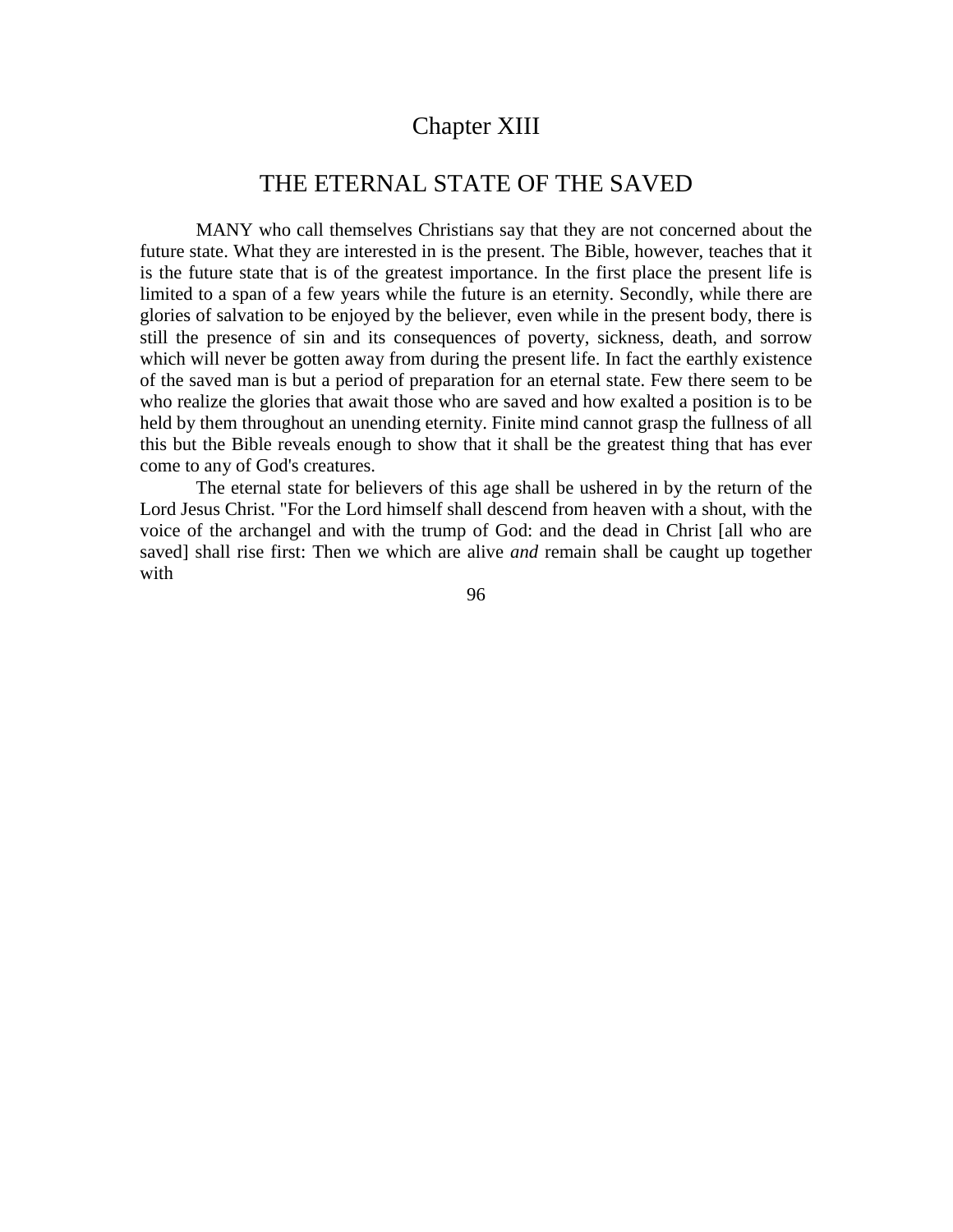them in the clouds, to meet the Lord in the air: and so shall we ever be with the Lord" (1 Thess. 4:16, 17). "We shall not all sleep [die] but we shall all be changed, In a moment, in the twinkling of an eye, at the last trump: for the trumpet shall sound, and the dead shall be raised incorruptible, and we shall be changed. For this corruptible must put on incorruption, and this mortal *must* put on immortality. So when this corruptible shall have put on incorruption and this mortal shall have put on immortality, then shall be brought to pass the saying that is written, Death is swallowed up in victory" (1 Cor. 15:51-54). This is the blessed hope for which believers are now waiting. When this shall have taken place then God by His work of salvation shall have removed every particle of the results of Adam's sin including corruption and mortality.

But there shall be much more than that. The saved shall forever "be with the Lord." This was His promise to His disciples; "I go to prepare a place for you . . . I will come again and receive you unto myself; that where I am, *there* ye may be also" (John 14:2, 3). Even before the foundation of the world believers of this age were of God the Father chosen in Christ to be holy and without blame "before Him in love" (Eph. 1:4). Jesus speaking to His Father said: "Father, I will that they also, whom thou hast given me, be with me where I am; that they may behold my glory, which thou hast given me: for thou lovedst me before the foundation of the world." (John 17:24). In the presence of God the Father en-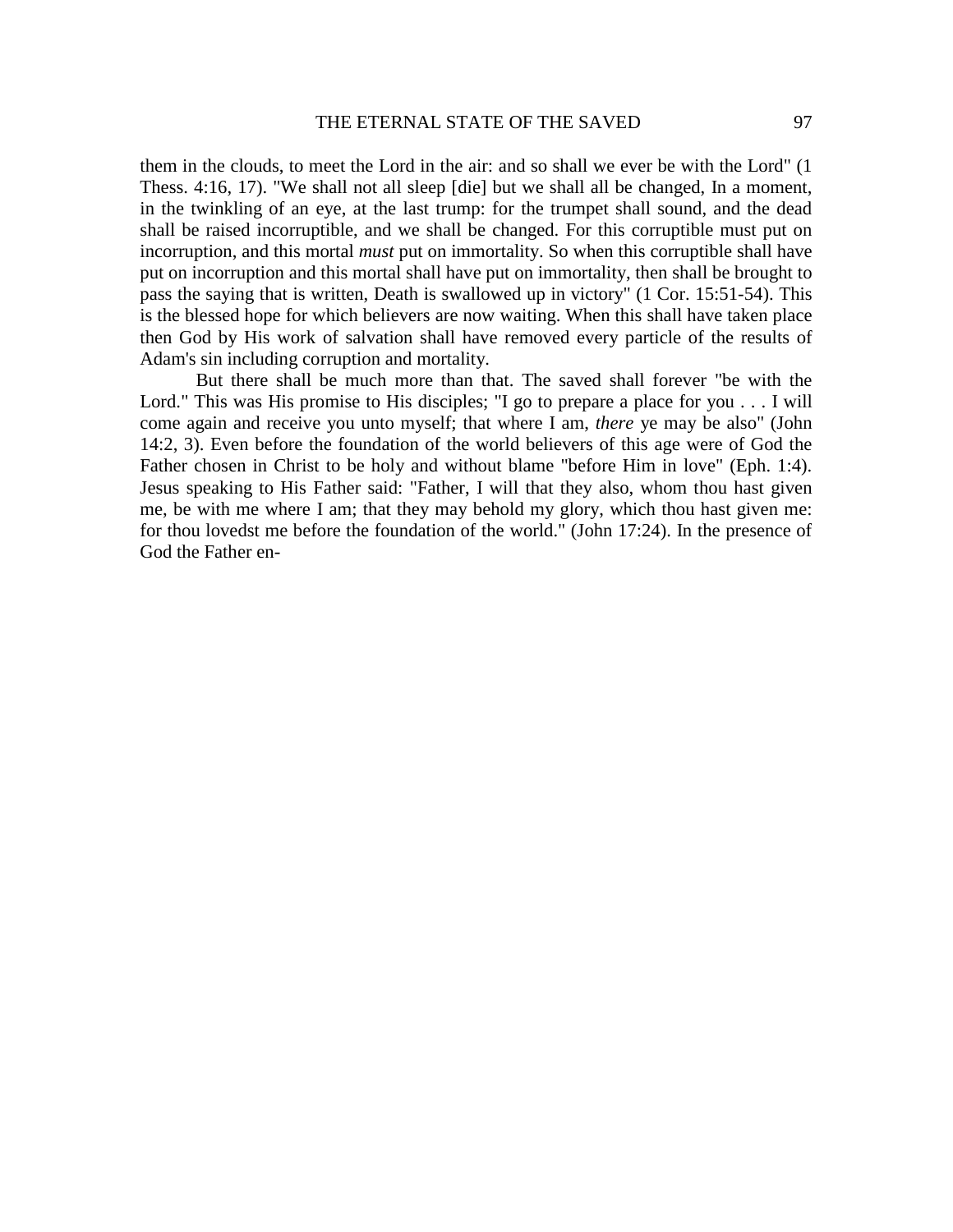joying His love in company with the Son of God and beholding His glory is the certain prospect of every saved person. But it is still more than that.

They shall not only be *with* Jesus Christ, they shall be *like* Him. "Beloved, now are we the sons of God, and it doth not yet appear what we shall be: but we know that, when he shall appear, we shall be like him; for we shall see him as he is" (1 John 3:2). ". . . as we have borne the image of the earthy [Adam], we shall also bear the image of the heavenly" (1 Cor. 15:49). For the Lord Jesus Christ ". . . shall change our vile body, that it may be fashioned like unto his glorious body" (Phil. 3:21).

To be conformed to the image of the Son of God suggests a position of great glory. And so it is, for the call by the gospel is ". . . to the obtaining of the glory of our Lord Jesus Christ" (2 Thess. 2:14). Though it has not yet been experienced by them, it has already been given by Jesus to those whom the Father has given Him. (John 17:22). And, "When Christ, *who* is our life, shall appear, then shall ye also appear with him in glory" (Col. 3:4).

But there is even more in store for those who are saved than to be free from the consequences of sin, to be forever with Christ, to be conformed to His image and to receive His glory. They are to enter into a perfect union with God. This is infinitely more than harmony. The angels are in perfect harmony with God, but they belong on a different plane. They are of another class. Jesus prayed to His Father; "Neither pray I for these [the disciples]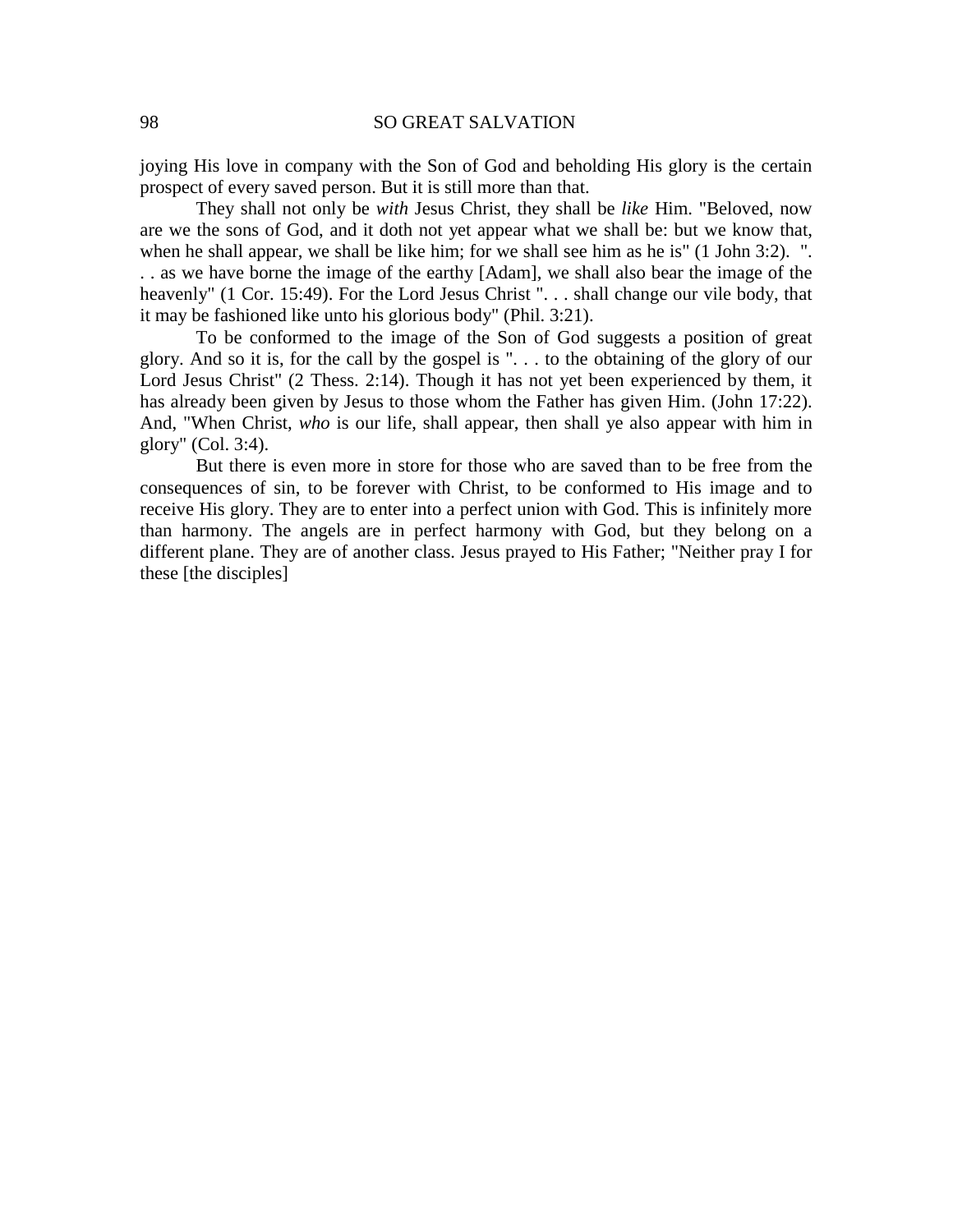#### THE ETERNAL STATE OF THE SAVED 99

alone, but for them also which shall believe on me through their word; That they all may be one; as thou, Father, *art* in me, and I in thee, that they also may be one in us" (John 17:20, 21). This can be nothing less than being elevated to the level of God, for only so can there be the same unity as now exists between God the Father and God the Son.

There are other declarations concerning the saved of this age which support this statement. For we are members of his [Christ's] body, of his flesh, and of his bones. For this cause shall a man leave his father and mother, and shall be joined unto his wife, and they two shall be one flesh. This is a great mystery: but I speak concerning Christ and the church" (Eph. 5:30-32). Here the relationship between Christ and the saved is the same as between husband and wife. As a man and his wife must be on the same level so must Christ and the church be also. The ultimate for the saved then, is to be raised to a divine level.

If God had only saved man from sin and restored him to Adam's original state that alone would have been marvelous. To have done a little more and given him the position of an angel would have been greater. To have given to him the order of the archangel, or a seraph or cherub would have been still greater; but God does infinitely more than that, He raises the saved of this age even to His Own level.

Because the fact is so seldom recognized it is well to repeat that the marvel of this becomes all the greater when one remembers that Lucifer desired to be like the Most High and tried to bring it about by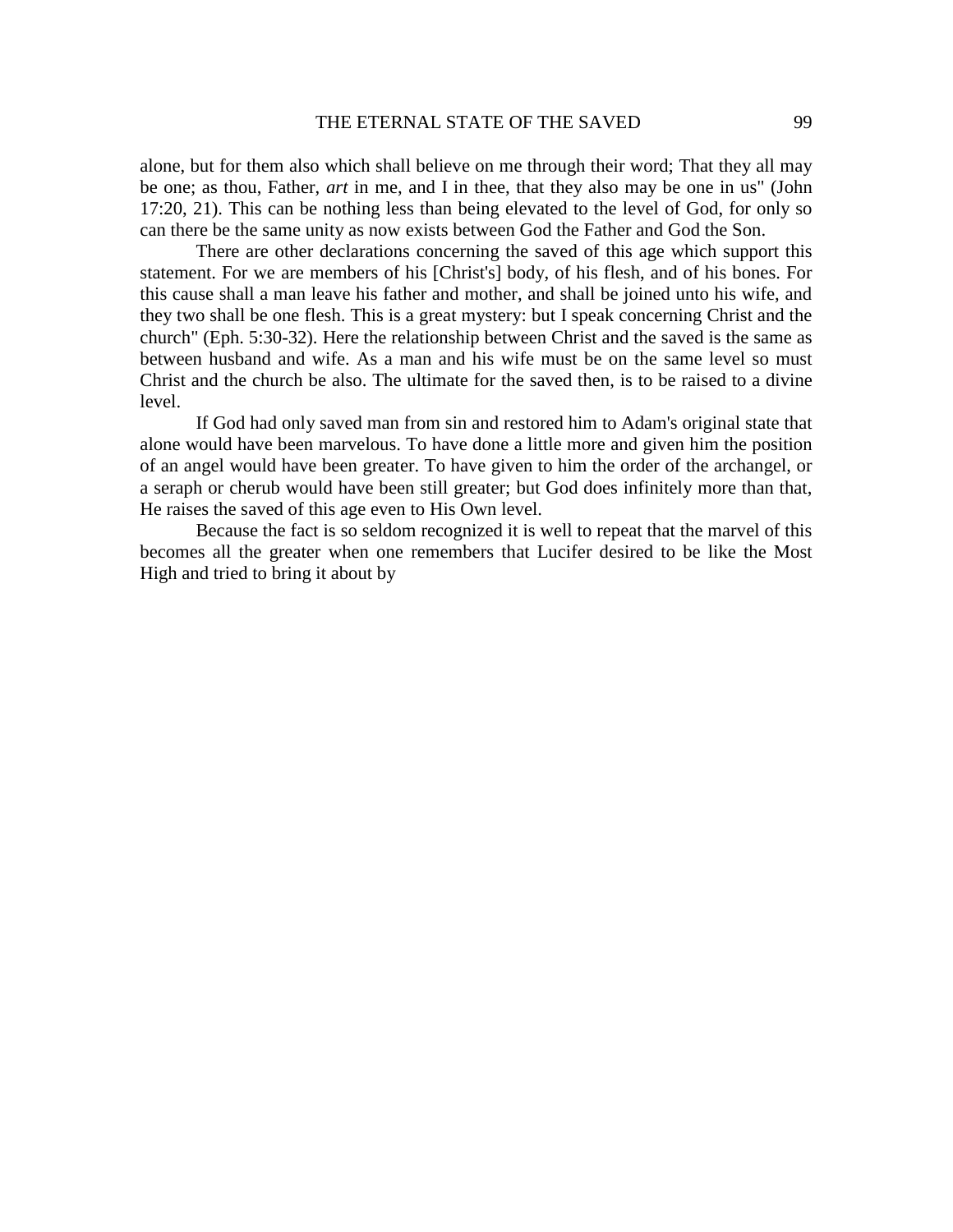his own efforts. It was also the promise by Satan to be like God that caused man to sin and rebel against God. That which both Lucifer and man sought by self-effort and in rebellion against Him, God freely gives to those of His rebel creatures, who will but accept His Own Son as the propitiation for their sins.

SO GREAT SALVATION!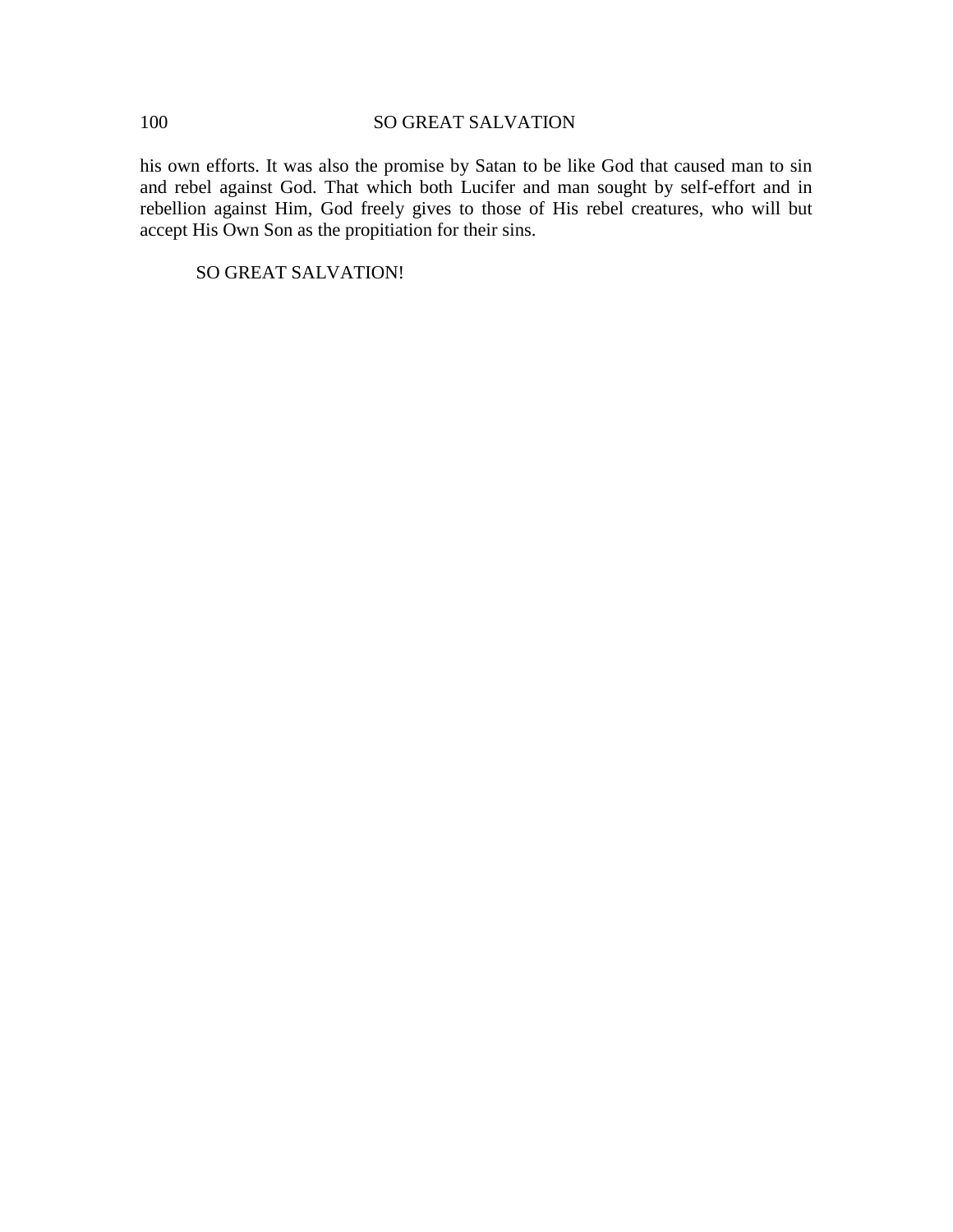## Chapter XIV

# SALVATION IS OF GOD THROUGH JESUS CHRIST

BECAUSE of man's inborn sinful nature causing him to depend upon himself, he insists upon contributing something to his own salvation. It is the hardest thing for man to learn that he cannot do so. That is undoubtedly why the Bible at every point, reiterates the fact that that which is done in salvation is of God—God the Father, God the Son and God the Holy Spirit. It, therefore, seems needful to point out still further God's own emphasis upon the fact that salvation is of Him and Him alone.

To think that man can be brought back into fellowship with God and into union with Him by anything that man can do or that man can contribute is to fail to realize the awful gulf of separation between man and God that was caused by sin. Nothing less than God's work can span that chasm.

To hold that man can contribute anything toward being saved is to fail to understand that the finite cannot contribute to the infinite. It is to fail to realize the utter helpless and sinful condition of fallen man.

It is therefore necessary for all to realize with David, the Psalmist, that "Salvation *belongeth* unto the Lord" (Ps. 3:8); that "The Lord is . . . my salvation" (Ps. 27:1), and that, "He only is  $\dots$  my salvation" Ps. 62:2).

101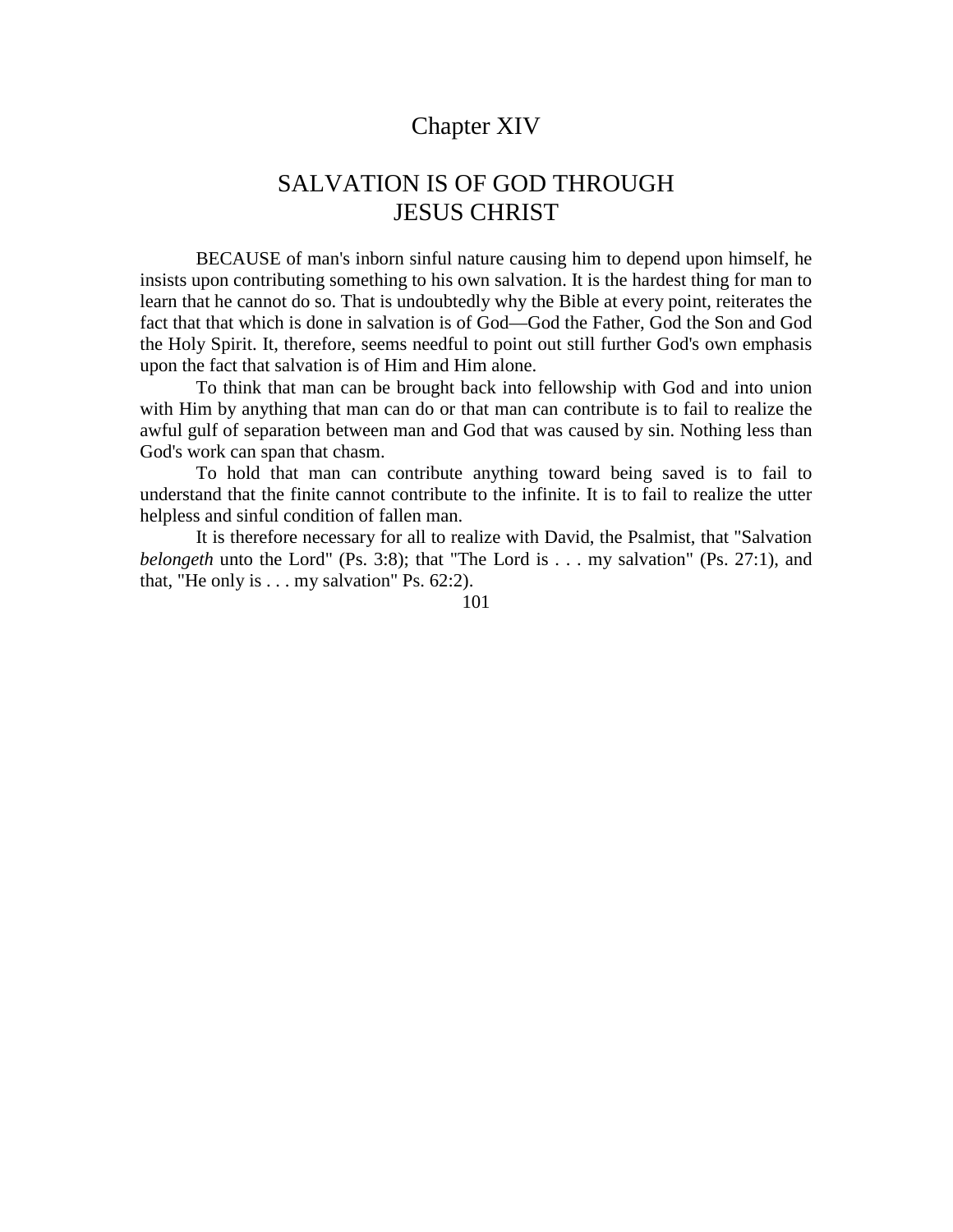#### *Salvation Has Its Source in the Love of God*

God does not only love man. He is love (1 John 4:8). It is by such a One that salvation is wrought. That salvation is the expression of God's love is repeated over and over again in the Bible.

"For God so loved the world [i.e. mankind], that he gave his only begotten Son, that whosoever believeth in him should not perish, but have everlasting life" (John 3:16). As the measure of God's love is here said to be His Son, and He is infinite, so God's love for mankind is infinite and cannot be limited by man's sin. "But where sin abounded, grace [God's love in action] did much more abound" (Rom. 5:20).

The following passages declare that salvation is because of God's love. "But God commendeth his love toward us, in that, while we were yet sinners, Christ died for us" (Rom. 5:8). "In this was manifested the love of God toward us, because that God sent his only begotten Son into the world, that we might live through him. Herein is love, not that we loved God, but that he loved us, and sent his Son *to be* the propitiation for our sins" (1 John 4:9, 10). "But God, who is rich in mercy, for his great love wherewith he loved us, . . . hath quickened us [made alive] together with Christ" (Eph. 2:4, 5).

It is an expression of God's love that those who are saved are called the children of God (1 John 3:1) and His correction, or chastening, of His children, as was seen in Chapter XII, is also because of His love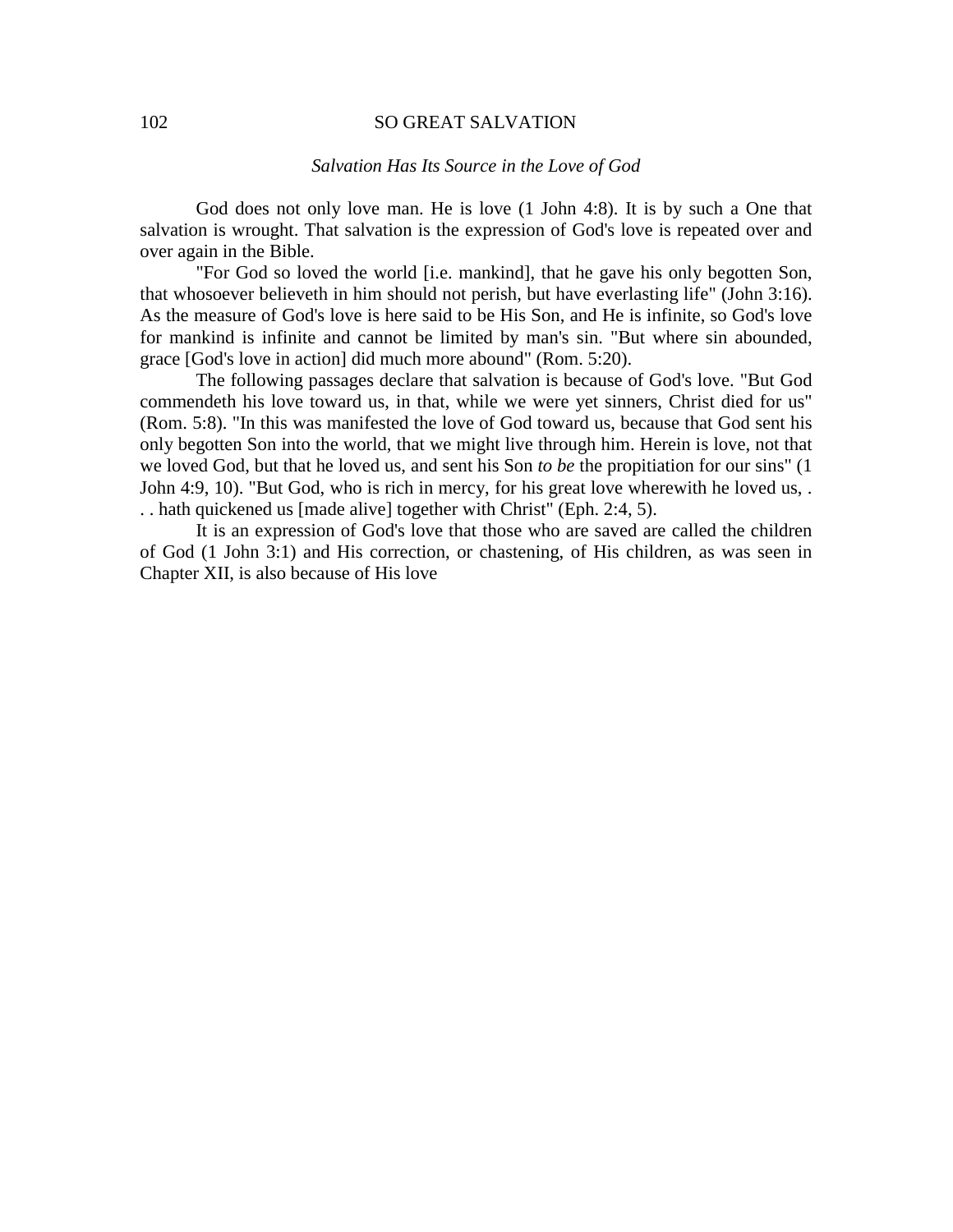for them (Heb. 12:6). It is God's purpose that they shall throughout eternity be before Him in love (Eph. 1:4). And Paul declares in the most emphatic terms that nothing can separate those who have been justified, from the love of God which is in Christ Jesus.

Salvation, then, is a work of God for fallen man and is prompted by His infinite love. Is it not an insult then to God's love to hold that man must or even can do something, however little, to contribute to its perfection?

That salvation is of God alone apart from any contribution by man is evident from the source and the execution of God's plan of salvation.

Salvation was planned and purposed before the earth was created and that was long before God brought man into being. Believers were chosen in Christ before the foundation of the earth (Eph. 1:4). Eternal life was "promised before the world began" (Tit. 1:2). The death of Christ on the cross as "The Lamb of God which taketh away the sin of the world" (John 1:29) was "foreordained before the foundation of the world" (1 Pet. 1:20). Salvation was decided upon in the councils of God long before man came into existence. Surely man had nothing to do with those plans.

Regeneration, or being born again, by which man receives eternal life and enters the kingdom of God, (John. 3:3, 5) is of God. It is expressly said to be, "not of blood, nor of the will of the flesh, nor of the will of man" (John 1:13). As no man ever contrib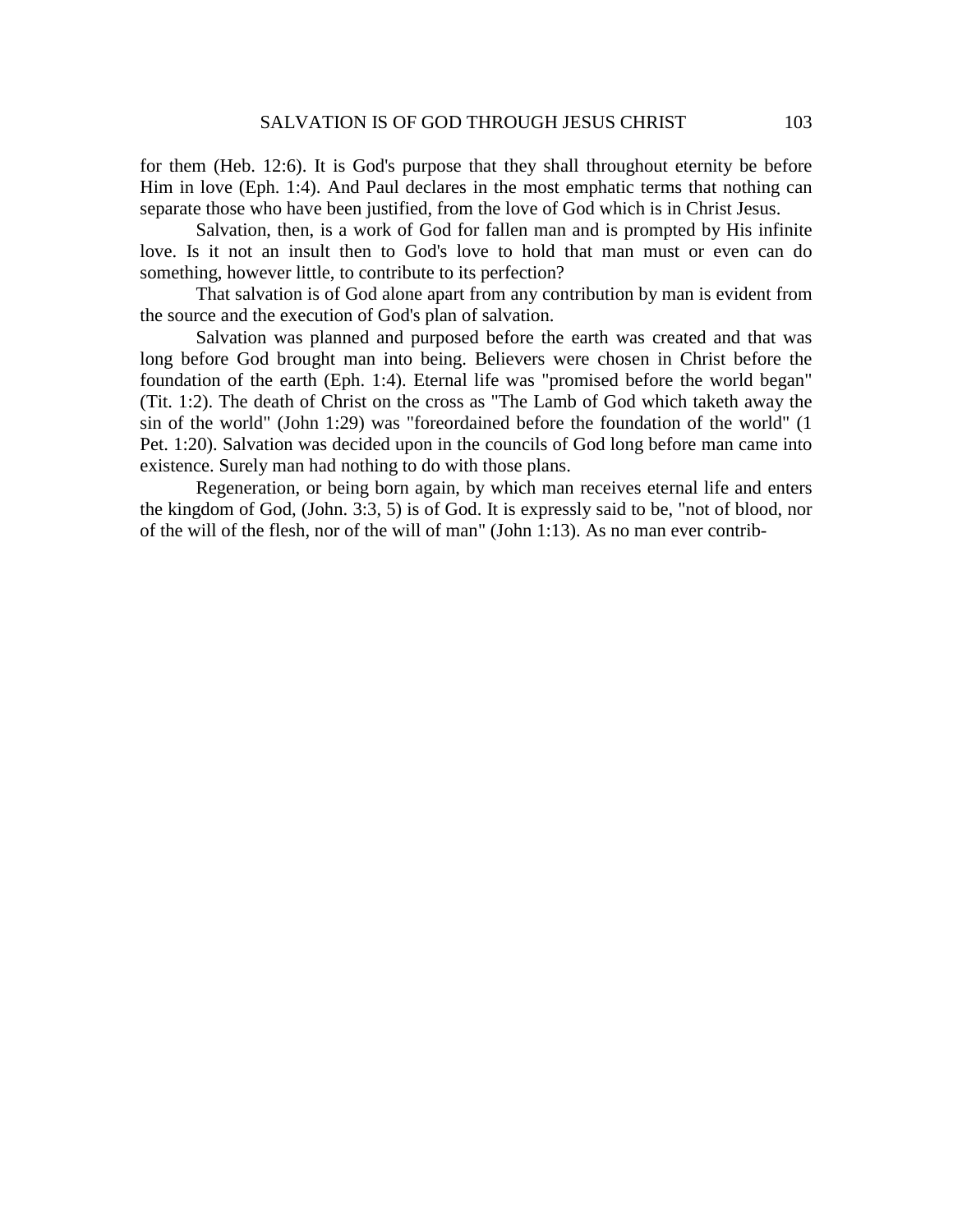uted to his physical birth so can no man contribute to his spiritual birth. When he is so born he is saved for all eternity because he has eternal life.

The Holy Spirit reproves the unsaved world of sin (John 16:8, 9). Christ has redeemed by His own blood unto God (Rev. 5:9). "God was in Christ [on the cross], reconciling the world unto Himself" (2 Cor. 5:19). It is God that justifieth (Rom. 8:33). The just shall live by faith (Rom. 1:17) but Jesus is the author and finisher of that faith (Heb. 12:2) and it is God Who works in believers "both to will and to do of his good pleasure" (Phil. 2:13). Believers are kept safe by the power of God and that through His own name (1 Pet. 1:5 and John 17:11). And finally, the Lord Jesus Christ shall change the bodies of all believers so that they may be fashioned like unto His glorious body (Phil. 3:21). Many more passages might be quoted, but these are sufficient to show God's own emphasis upon the fact that it is He Who saves man. Where in all this is there room for man to contribute anything? By the very nature of the things that are done that is impossible.

"The Lord is . . . my salvation." "He only is . . . my salvation."

#### *Through Jesus Christ*

These are days of apostasy when the doctrine of the Trinity is widely rejected and the Unitarian idea, which denies the deity of Jesus Christ and teaches that salvation is by character, is being taught. It is therefore highly important to notice what the Bible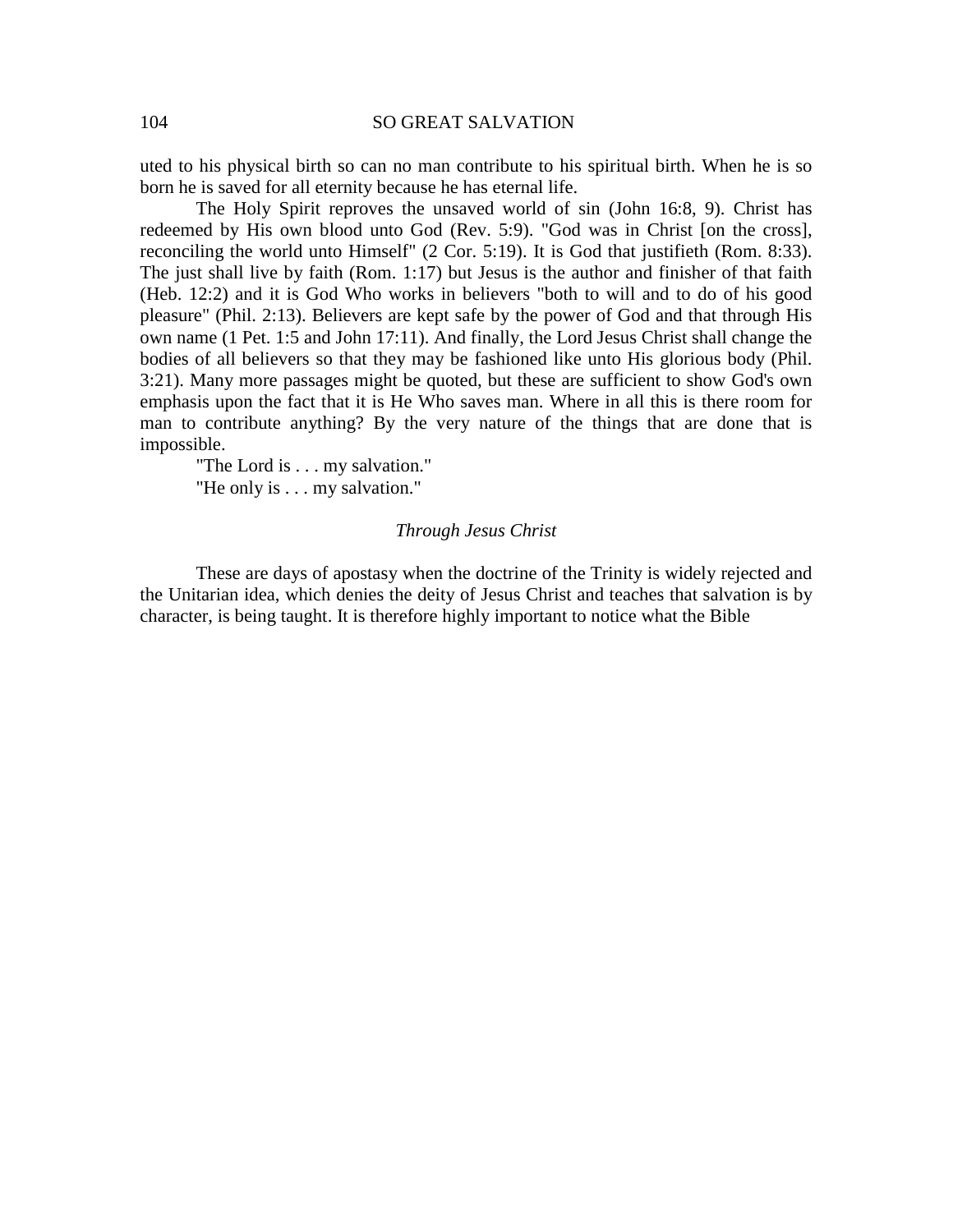teaches as to the place of Jesus Christ in salvation. It is impossible to consider God's salvation as offered in His Word without realizing that Jesus Christ is the Saviour and that salvation is through Him. But because of the denial of Christ's work in salvation it is needful to point out that apart from Him there can be no salvation for man. To reject that teaching is to reject the very central message of the Bible.

Jesus said to His disciples, "ye believe in God, believe also in me" (John 14:1). It is not enough to believe in God—to acknowledge that there is a God who created and provides for man. It is equally necessary to believe in His Son Jesus Christ. This is so because no one can come to the Father except by Him. He said, "I am the way, the truth, and the life: no man cometh unto the Father, but by me" (John 14:6).

He is the way; that is, the way to God. No man can find God apart from Jesus Christ. No man has seen God, but the Son of God. When He lived on earth as a man among men He declared God to man. He is the truth, and He is the life. To reject Him is to reject both truth and life and the only way to God. "He that hath the Son hath life; *and*  he that hath not the Son of God hath not life" (1 John 5:12). It has been told by a missionary to Congo that the natives of that land believe that there is a heaven and a hell. They also believe that it is impossible for man, because of his wicked condition, to go to heaven; he must go to hell. Therefore they worship Satan the ruler of hell. They offer sacrifices to him so as to lessen their punishment in hell. To them there is no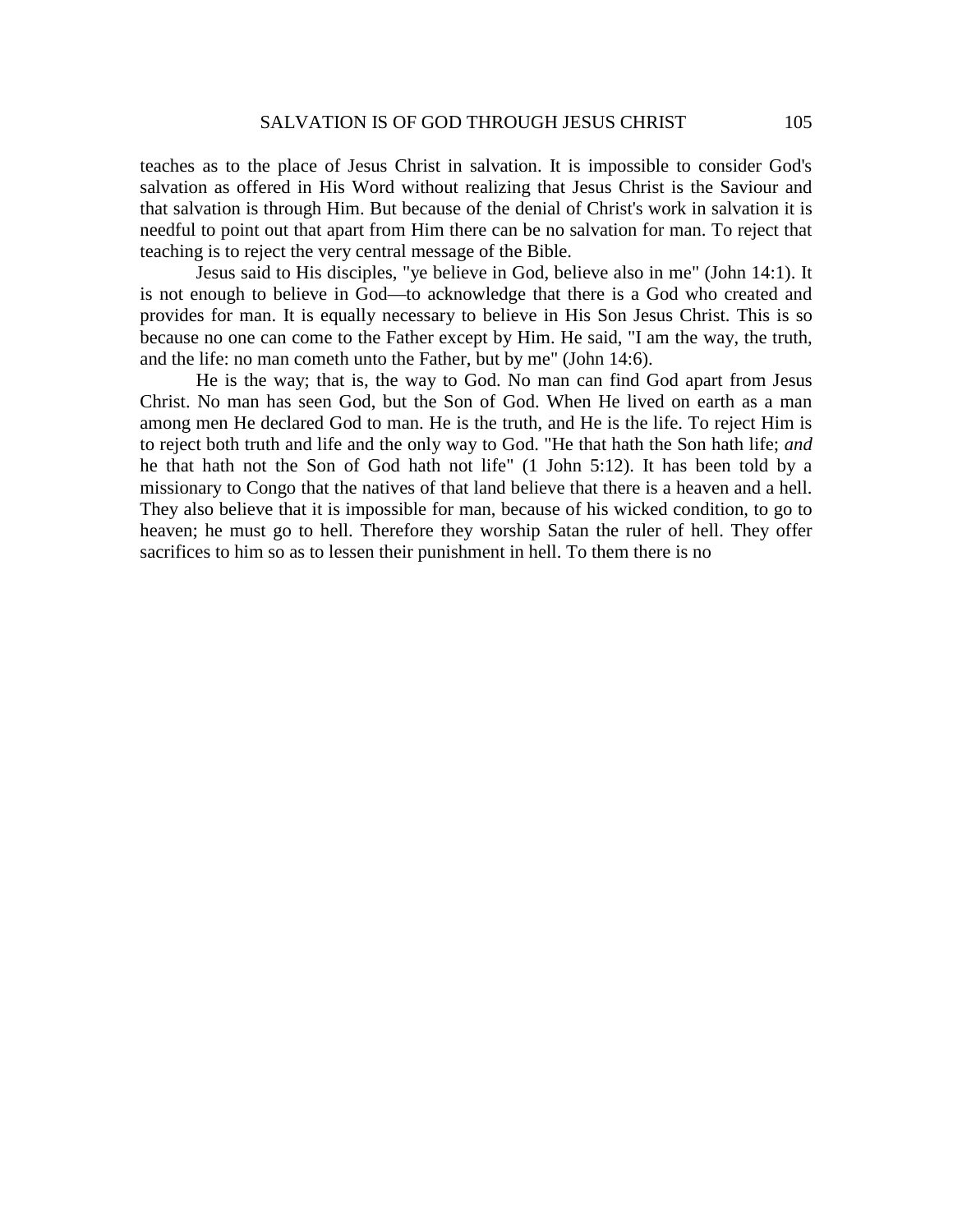way to God because they know not of Jesus Christ, the only way to heaven and the Father. They do not commit the error of those who hold the unitarian viewpoint, disregarding the only Way and seeking to go to God by their own merit. In seeing their own inability to please God, the Congo natives see the truth better than many who call themselves Christians.

Man, because of sin, has been separated and shut out from God. He can only come to Him by Jesus Christ. "Neither is there salvation in any other: for there is none other name under heaven given among men, whereby we must be saved" (Acts 4:12). "The Father sent the Son *to be* the Saviour of the world" (1 John 4:14). ". . . as many as received him, [the Son] to them gave he [God] power to become the sons of God" (John 1:12). "He that believeth on the Son hath everlasting life: and he that believeth not the Son shall not see life; but the wrath of God abideth on him" (John 3:36).

That there is no salvation apart from Jesus Christ, He who was truly Son of man and also Son of God, is further proved by the fact that the Bible, in speaking of the things that pertain to salvation, consistently makes mention of the fact that these are either in Christ, by Him, with Him or through Him. He is always related to that which God does in saving man.

The following are but a few of the many references to Jesus Christ in His identification with salvation. They show the vital part that He has in salvation. God's eternal purpose with regard to salvation for this age was purposed in Christ Jesus (Eph. 3:11). Be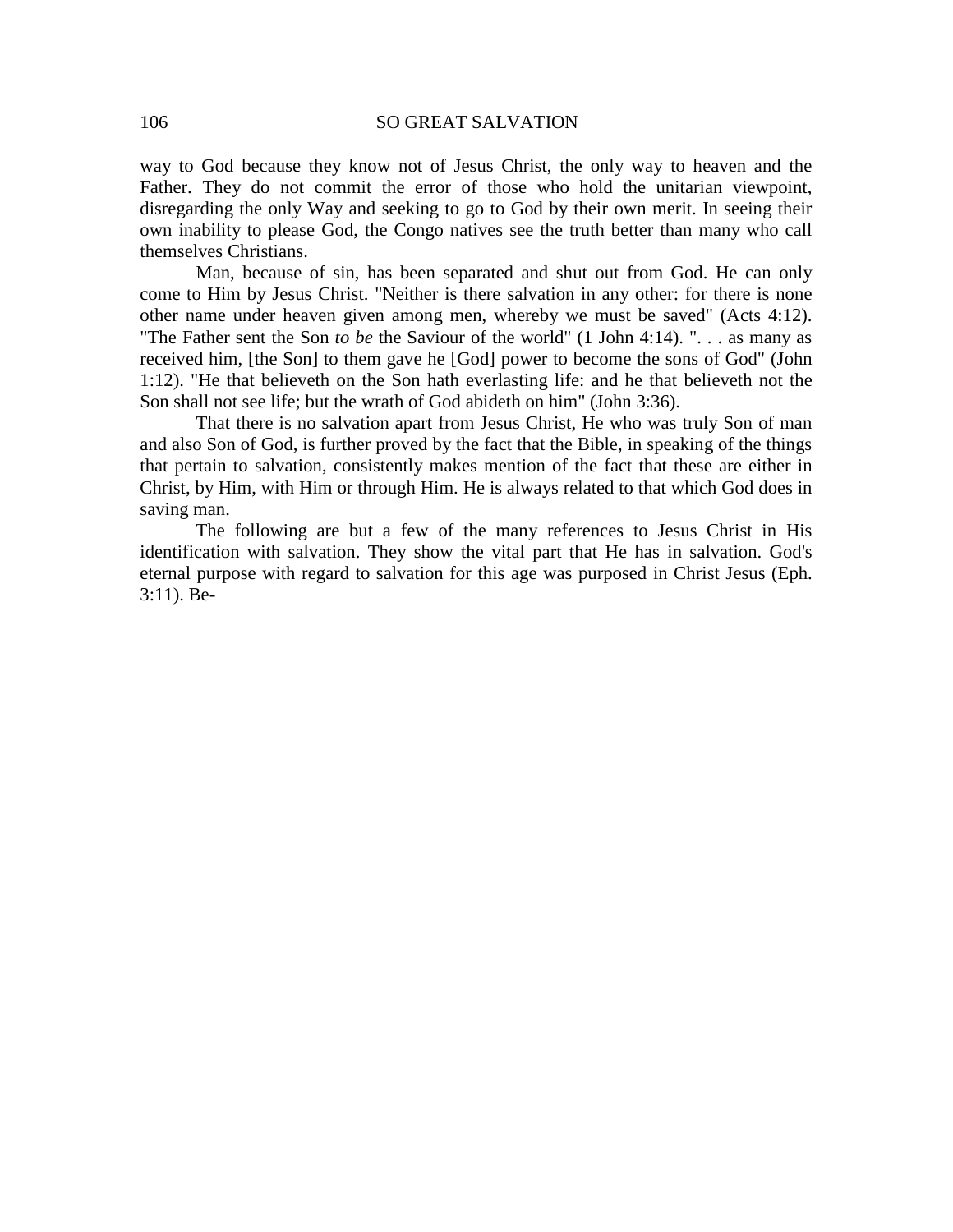lievers were chosen in Jesus Christ before the foundation of the world (Eph. 1:4). God saves "according to his own purpose and grace, which was given in Christ Jesus before the world began" (2 Tim. 1:9). He is the "Lamb of God, which taketh away the sin of the world" (John 1:29). The exceeding riches of the grace of God in His kindness toward the saved is through Jesus Christ (Eph. 2:7). In the Son "we have redemption through his blood, *even* the forgiveness of sins" (Col. 1:14), and this is because He is the propitiation for the sins of the whole world (1 John 2:2). God has made peace through the blood of His cross, to reconcile all things unto Himself by Him (Col. 1:20). Believers are made accepted in the Beloved Son (Eph. 1:6 and Matt. 3:17), and are complete in Him (Col. 2:10). They are the workmanship of God "created in Christ Jesus unto good works" (Eph.  $2:10$ ).

There is not one conceivable thing that God does for man in salvation that is done apart from the Son of God, and God's Word is very particular always to mention that fact. There can, therefore, be no salvation to the one who has no place in his life for Jesus Christ as the Son of God.

If salvation is of God alone and His work is done exclusively through the medium of His Son, where is there room for any contribution on the part of man?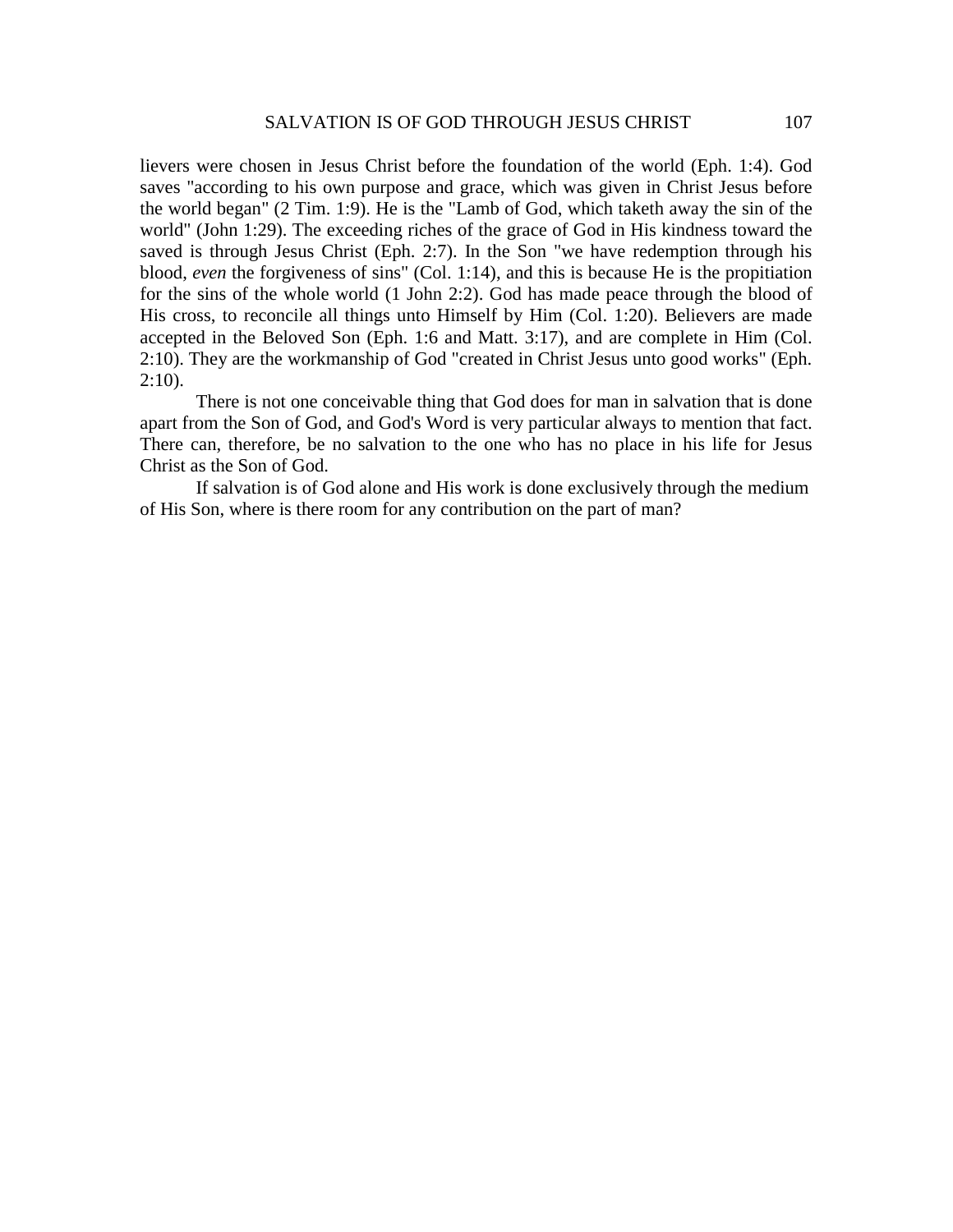## Chapter XV

# BY GRACE THROUGH FAITH, OR, HOW IS MAN SAVED?

THERE is a very important question that comes to every person. It is this. How is it possible for any individual to enter into all of the things that are included in salvation? What must be done, if anything, to be saved? The Bible, when properly interpreted, gives a simple and definite answer.

Salvation is by grace on the part of God and received through faith on the part of man. "For by grace are ye saved through faith; and that not of yourselves: It is the gift of God: Not of works, lest any man should boast" (Eph. 2:8, 9).

#### *By Grace*

Grace is one of the greatest words in the Bible. It speaks not of what man does for God but what God does for man. It may be said to be God's abounding provision through the operation of His infinite, or unlimited, love on behalf of one who will believe in Him. It is the kindness and love of God toward man, whereby all that the Christian is and all that he has is provided through Jesus Christ. "He that spared not his own Son, but delivered him up for us all, how shall he not with him also freely give us all things?" (Rom. 8:32).

God is love and grace is that love in action.

Grace is always unmerited. In fact man's demerit is that which makes grace possible. Had man not

108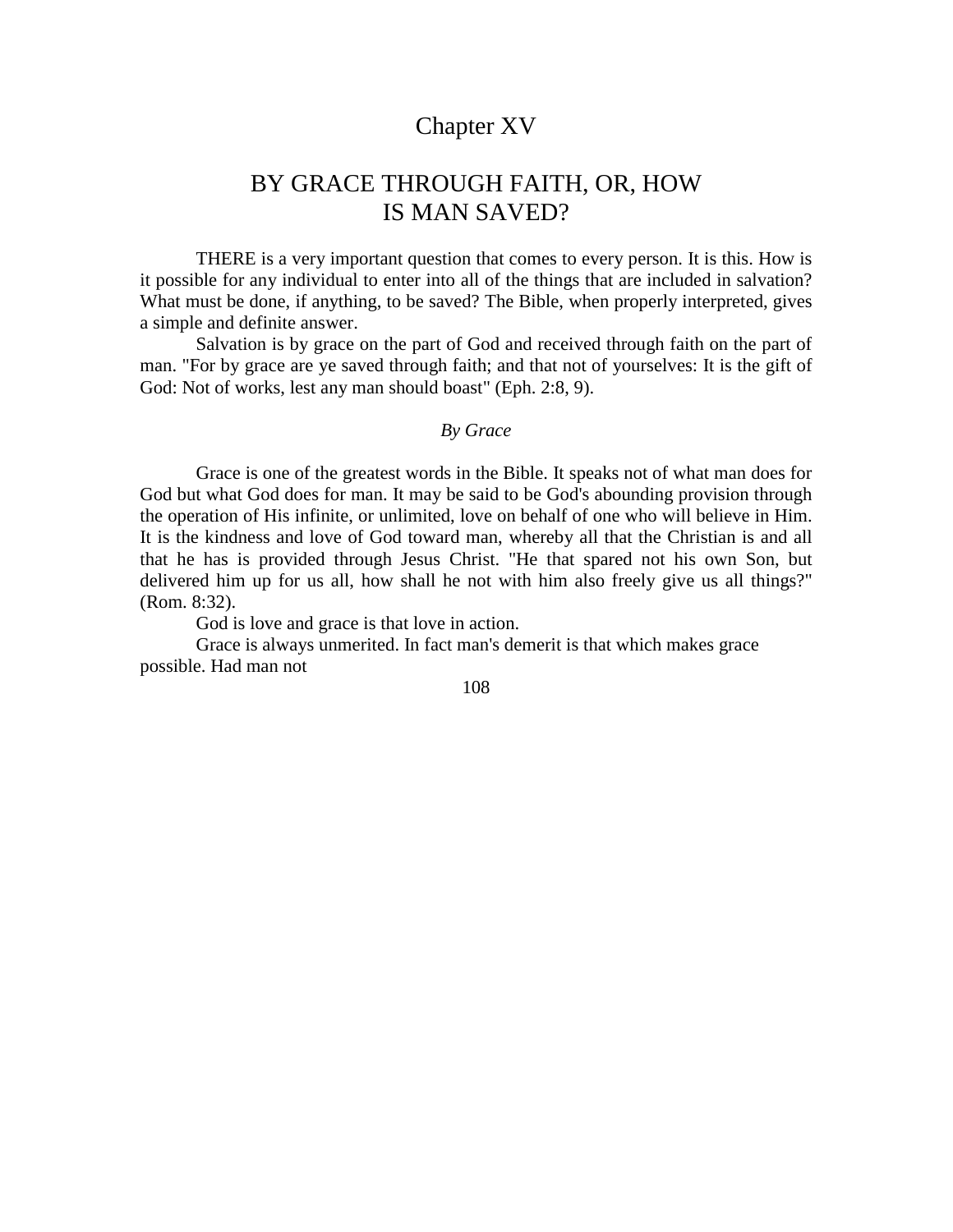sinned then Jesus Christ could not by the grace of God have tasted death for every man (Heb. 2:9).

The operation of grace is not hindered by sin, nor is it limited thereby. "But where sin abounded, grace did much more abound" (Rom. 5:20). "God commendeth His love toward us, in that, while we were yet sinners, Christ died for us" (Rom. 5:8). Some one has said, "Grace works not by what it finds, but by what it brings."

All that is included in salvation is by grace. It is not only that which God does to remove man's sin and guilt and restore that which was lost by the failure and sin of man. It includes *all* that God does in conforming redeemed man into the likeness of His own Son and placing him in a state of eternal glory.

Salvation in its fullest sense, including the past, present and future work of God for the believer, is one continuous series of acts of grace. "The Word [the Son of God] was made flesh and dwelt among us, ... full of grace and truth. And of His fulness [of grace] have all we [who believe] received, and grace for [upon] grace" (John 1:14, 16).

It was by the grace of God that Christ tasted death for all men (Heb. 2:9). Sins are forgiven according to the riches of God's grace (Eph. 1:7). Sinners are justified freely by His grace (Rom. 3:24) and grace reigns unto eternal life (Rom. 5:21). Paul said, "..., by the grace of God I am what I am" (1 Cor. 15:10), and

God said that His grace was sufficient for him (2 Cor. 12:9). By grace there is deliverance from the power of sin in the life of the believer (Rom. 6:14). It is by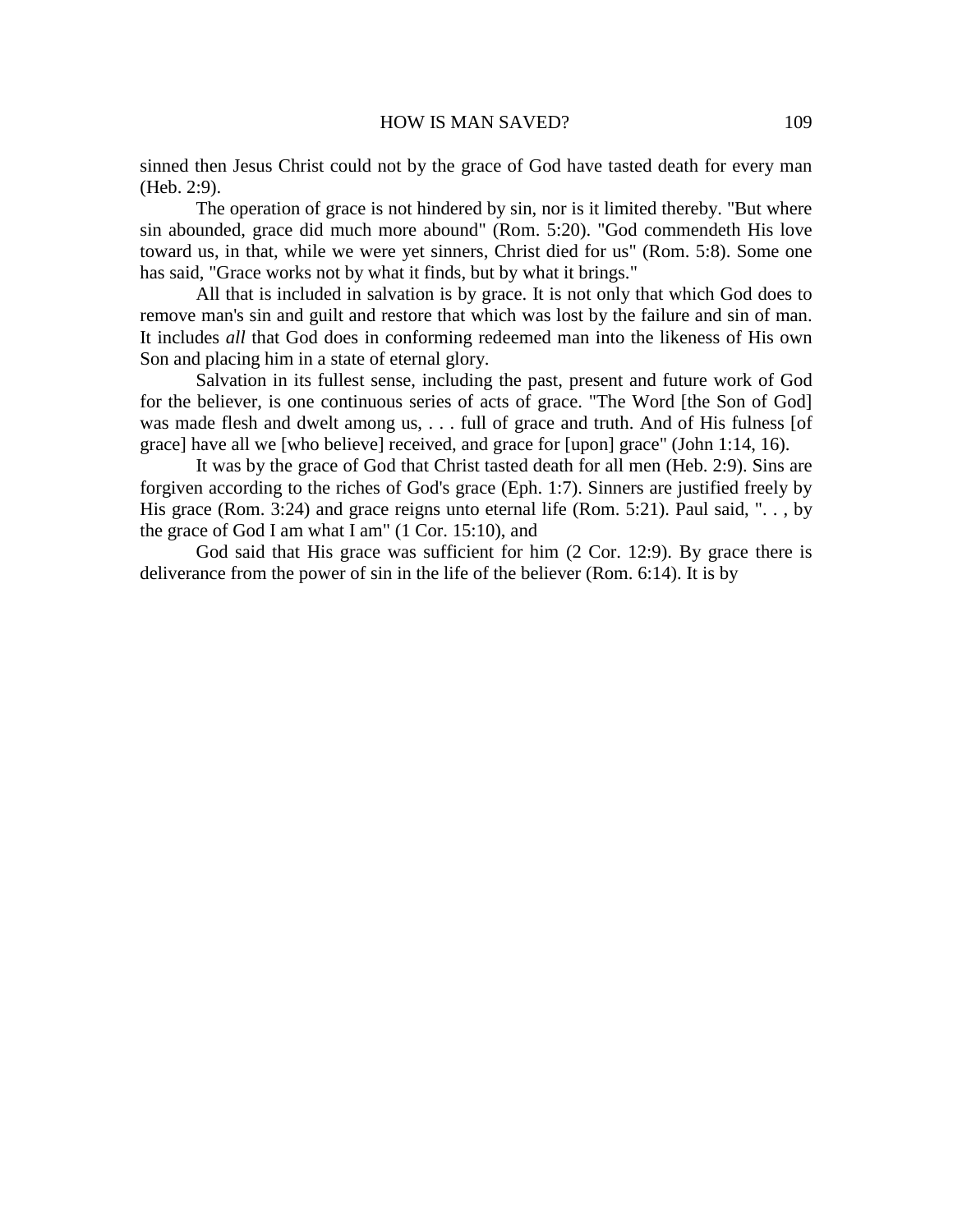grace that the believer maintains a proper conduct toward the world and with fellow saints (2 Cor. 1:12). Gifts for the perfecting of the saints and the work of the ministry, for the edifying of the body of Christ are said to be grace given to the saints (Eph. 4:7, 12, 13). There is grace by which believers may serve God acceptably with reverence and godly fear (Heb. 12:28). Liberal giving of material things out of deep poverty and under great trial of affliction, but with abundance of joy is said to be a grace bestowed on the churches of Macedonia (2 Cor. 8:1-4). And God is able to make all grace abound toward believers; so that they will always have sufficiency in all things and may abound in every good work (2 Cor. 9:8). There is grace to help in time of need (Heb. 4:16). The heart becomes established with grace (Heb. 13:9) and God has given an everlasting consolation and good hope through grace (2 Thess. 2:16).

In addition to all this there is the promise of grace that is to be brought to believers at the revelation of Jesus Christ (1 Pet. 1:13). Surely all this is grace upon grace by Him who was full of grace and truth. Salvation is all by grace.

#### *Not of Yourselves*

Man can contribute nothing to his own salvation because it is "not of yourselves." It is well that it is so for man is fallible and finite and all that he does of himself is destined sooner or later to failure. Therefore if he did add anything to accomplish his own salvation his salvation would be imperfect and in-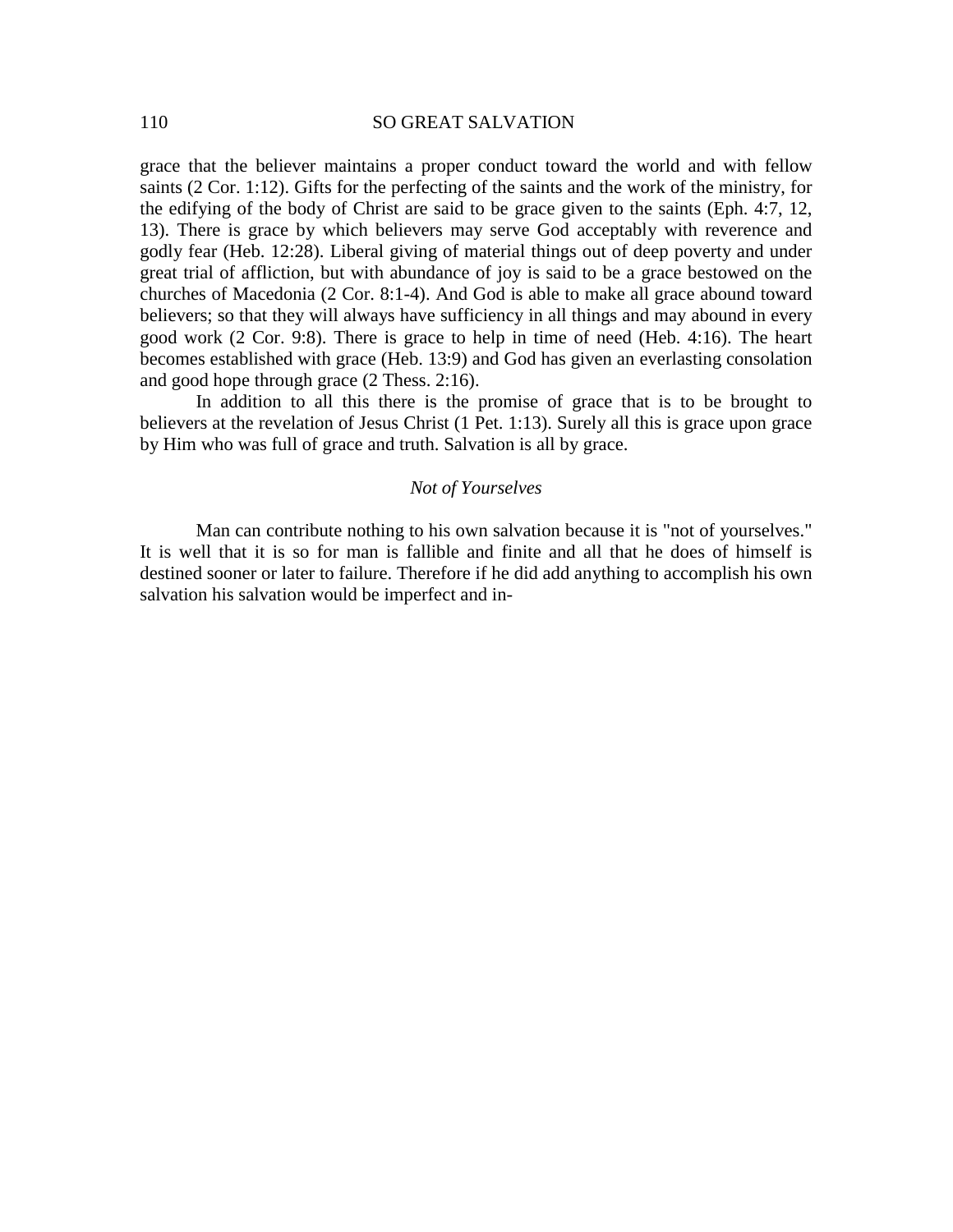complete. But salvation is entirely of God and that which He does is perfect and shall not fail. ". . . *it is . . .* by grace; [and therefore of God] to the end the promise might be sure" (Rom. 4:16).

When one considers the infiniteness of salvation, how could it be possible for fallen, sinful and undone man to contribute anything that might in the least be recognized by God as being given as payment for that which He freely gives or as contributing to that which He does?

Neither is it a matter of surrendering the life or the heart to God or yielding the life to Him. That is a part of sanctification and not in any way a condition for receiving eternal life. If it were necessary, salvation would be by works. There is, however, a surrender that must be made in order to be saved. It is necessary to surrender or to yield any and all dependence upon one's own righteousness as a means toward being saved.

As the essence of sin is man's desire to depend upon self and be independent of God, every effort of man to do something himself instead of completely depending upon God becomes just one more sin committed by him and keeps him from God.

The hardest lesson for man to learn seems to be that he can do nothing whatsoever to aid God in His saving work.

#### *Not of Works*

Salvation is also said to be "not of works." This is emphasized repeatedly in God's Word. "Not by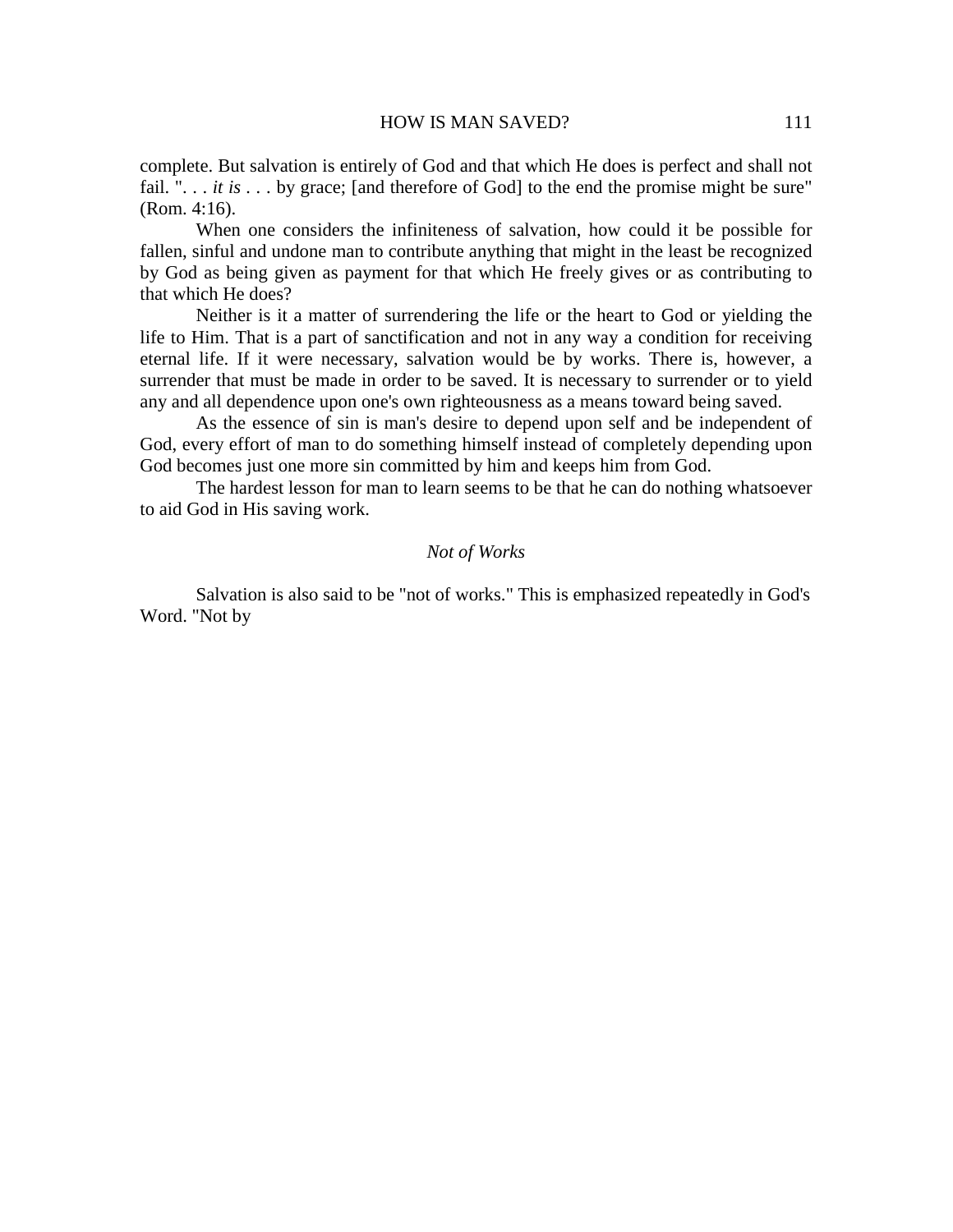works of righteousness which we have done, but according to his mercy he saved us" (Tit. 3:5). And again "Who hath saved us, and called *us* with an holy calling, not according to our works, but according to His own purpose and grace" (2 Tim. 1:9).

These passages most definitely exclude, as a means to salvation, all that can be called human works, such as obedience to the Ten Commandments, fulfilling the golden rule, joining a church or religious organization and participating in religious and social work. All religious exercises such as prayers, fasting, penance and self-denials, baptism and any other strivings on the part of man to earn or merit salvation are ruled out. Not that many of these things do not have a value in the sight of God, but they contribute nothing whatsoever toward gaining salvation and man's entrance into a state of eternal bliss with God.

It is not even a matter of putting away sin. That is a matter for the saved, or justified, person to do.

Salvation cannot be of works for then it could not be by grace. "And if by grace, then *is it* no more of works: otherwise grace is no more grace. But if *it be* of works, then is it no more grace: otherwise work is no more work" (Rom. 11:6). "Now to him that worketh is the reward not reckoned of grace, but of debt" (Rom. 4:4).

#### *Lest Any Man Should Boast*

Salvation is not of works lest any man should boast. This is so that no flesh shall glory in the presence of God (1 Cor. 1:29). How this puts to naught all the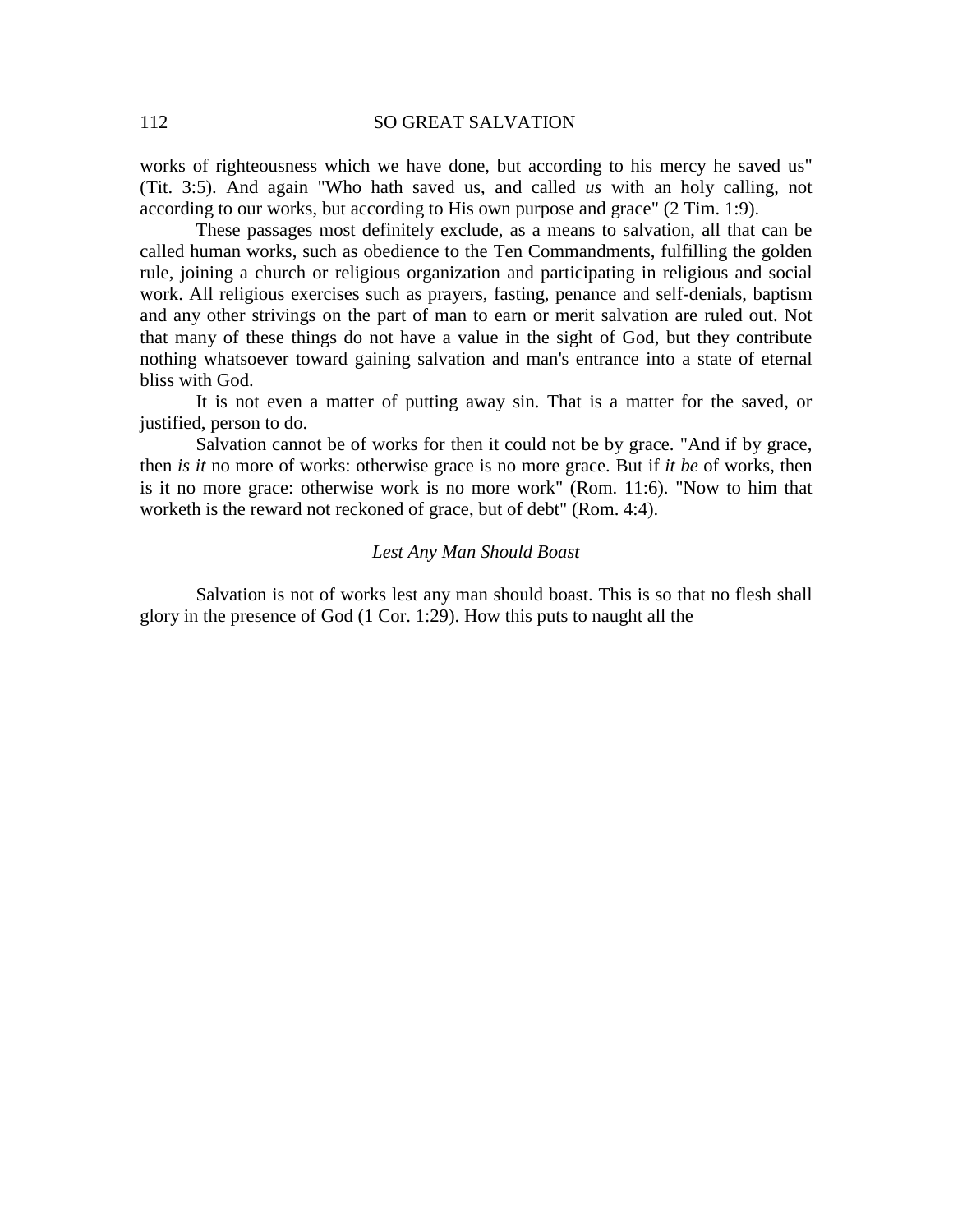#### HOW IS MAN SAVED? 113

stories about men coming up to the pearly gates and being questioned by St. Peter as to the good that they have done to gain admittance! That is one place where man shall not glory in his own achievements.

## *The Gift of God*

Salvation is the *gift of God.* It must be a gift to be by grace. Here again merit on the part of man is excluded, for that which is given on condition of merit or goodness is not a gift but a reward. Salvation then is not in the slightest a reward that God gives for good conduct. This again teaches that people do not enter heaven because of the good that they have done.

### *Through Faith*

Inasmuch as salvation is by grace and is a free gift from God and is in no way of man nor because of any good or meritorious thing that man can do, it is evident that man's part in salvation is merely to depend upon or trust God to perform, and to accept that which God freely gives. That is exactly what the words "through faith" mean.

Faith is counting God sufficient to meet every need and able to do even that which seems utterly impossible. Abraham is called the father of all them that believe (Rom. 4:11). Of him it is said, when God promised a son, though contrary to all natural conditions; "He staggered not at the promise of God through unbelief; but was strong in faith . . . being fully persuaded that, what he had promised, he was able also to perform" (Rom. 4:20, 21). Abraham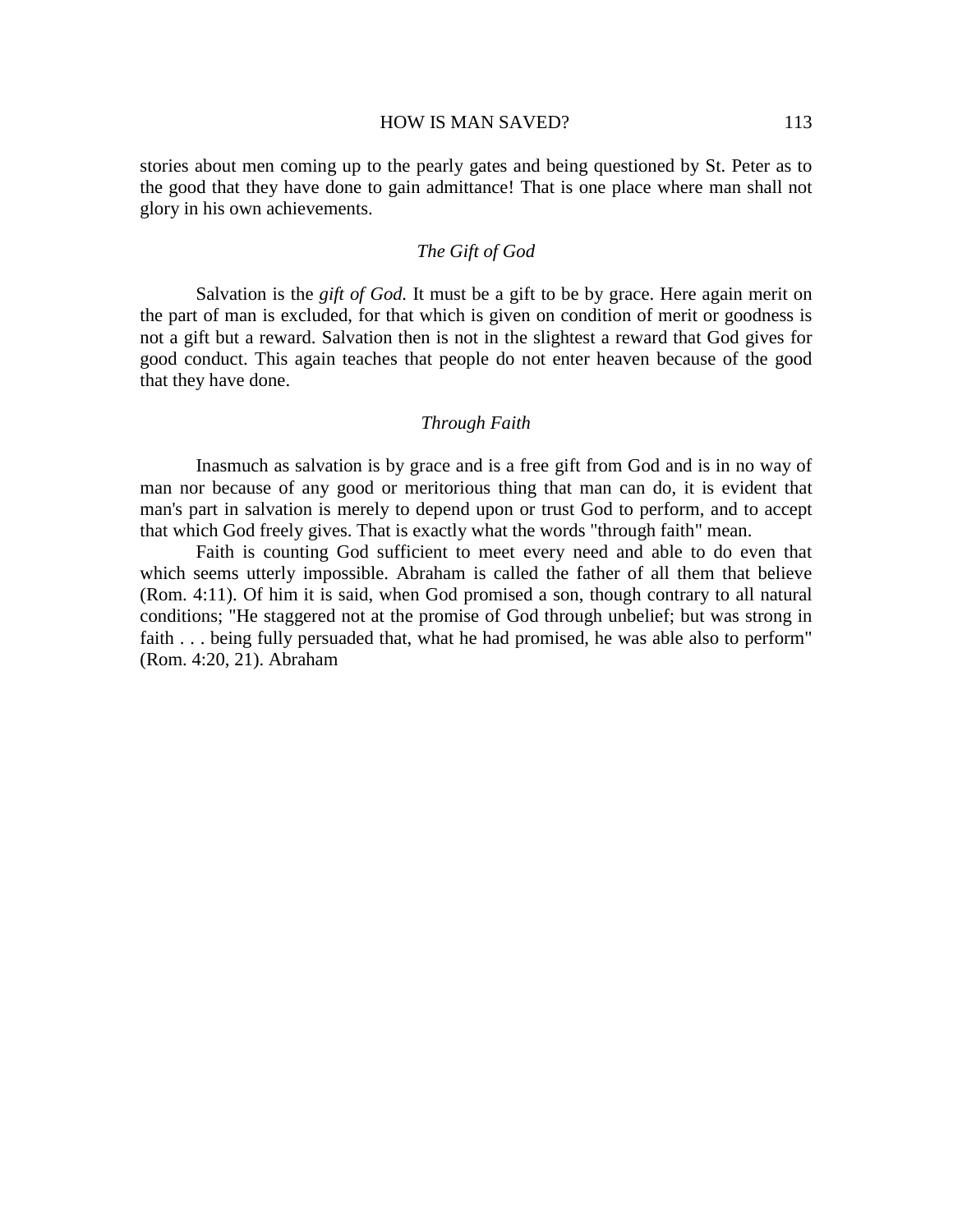did not make the mistake of putting circumstances between God and himself but rather depended upon God to overcome that which to him seemed utterly impossible. This is the meaning of faith. From this it is evident that faith is opposed to human reason, for the latter considers circumstances and man's own judgments instead of depending upon the workings of an omnipotent and infinite God and receiving His revelations as found in the Bible.

It is also evident that faith is not work. In fact it is ceasing to work, for one who counts upon God to do that which He has promised ceases to depend upon himself to do that selfsame thing. (See Heb. 4:9, 10.) It is an acknowledgment of one's own inability to work. This is always an element of faith.

There is no merit in faith. *"It is* of faith that *it might* be by grace" (Rom. 4:16). If there were the slightest merit in faith, it could not be a channel through which grace could work. It would be a counter agent to grace which, as has been seen, by its very nature excludes merit on the part of man. Faith does not only exclude the thought of merit, it actually includes the idea of helplessness and hopelessness. In faith one depends upon another to do that which one is unable to do for oneself. A child in the family is ill and near death. The family physician is called. In so doing the parents confess their own inability to deal with the illness and express their confidence in the doctor. There is no merit in calling the doctor. Their faith in the doctor merely gives him the opportunity to work.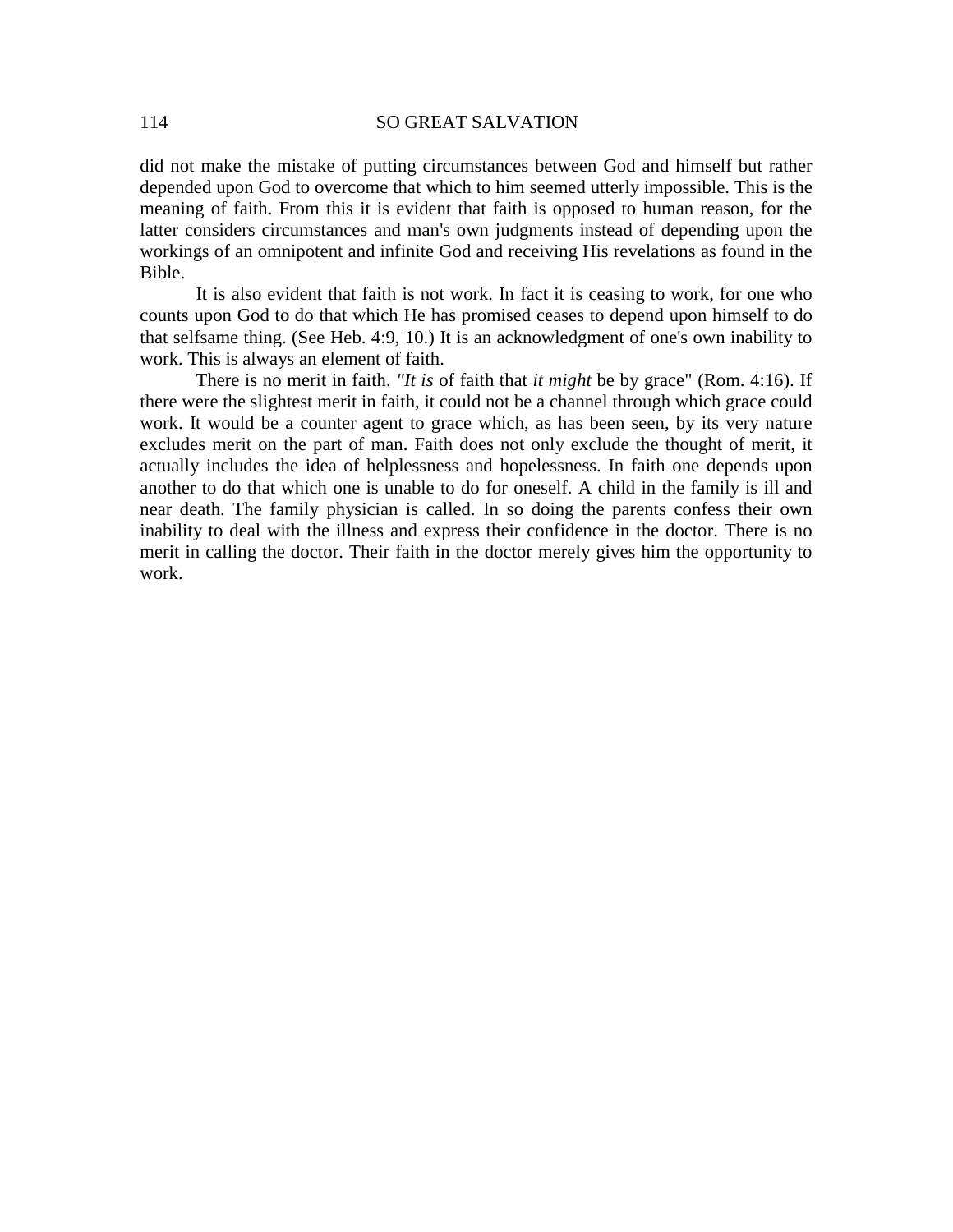#### HOW IS MAN SAVED? 115

To believe in God is to commit oneself to Him. In John 2:24 it is said that Jesus did not *commit* Himself to the Jews because He knew all men. The Greek word here translated "commit" is translated "believeth" in John 3:16 where it is said that "whosoever believeth in Him shall not perish but have everlasting life." This might correctly read, Whosoever committeth himself unto Him shall not perish, but have everlasting life.

It might be well to emphasize the fact that saving faith is not in a dogma or religious system but is in a Person. It is in that Person fulfilling His promise. Jesus said, "He that heareth My word and believeth Him [God the Father] that sent me, hath eternal life, and cometh not into judgment but hath passed out of death into life" (John 5:24 A.S.V.). Faith is also in the Son of God. "For God so loved the world that He gave His only begotten Son, that whosoever believeth in Him should not perish but have everlasting life" (John 3:16). It is also on the *name* of the Son of God. "But as many as received Him, to them gave He power to become the sons of God, even to them that believe on His name" (John 1:12). "His name" stands for all that He is and all that He did to redeem man from the penalty of sin. To believe in Christ and on His name is to receive Him as the One sent from God, Who came to save sinners and to give eternal life.

Faith then is not to believe things about Jesus, that He was a historical person, that He was a great teacher or a good man nor even that He came to be the Saviour of the world. There must be a personal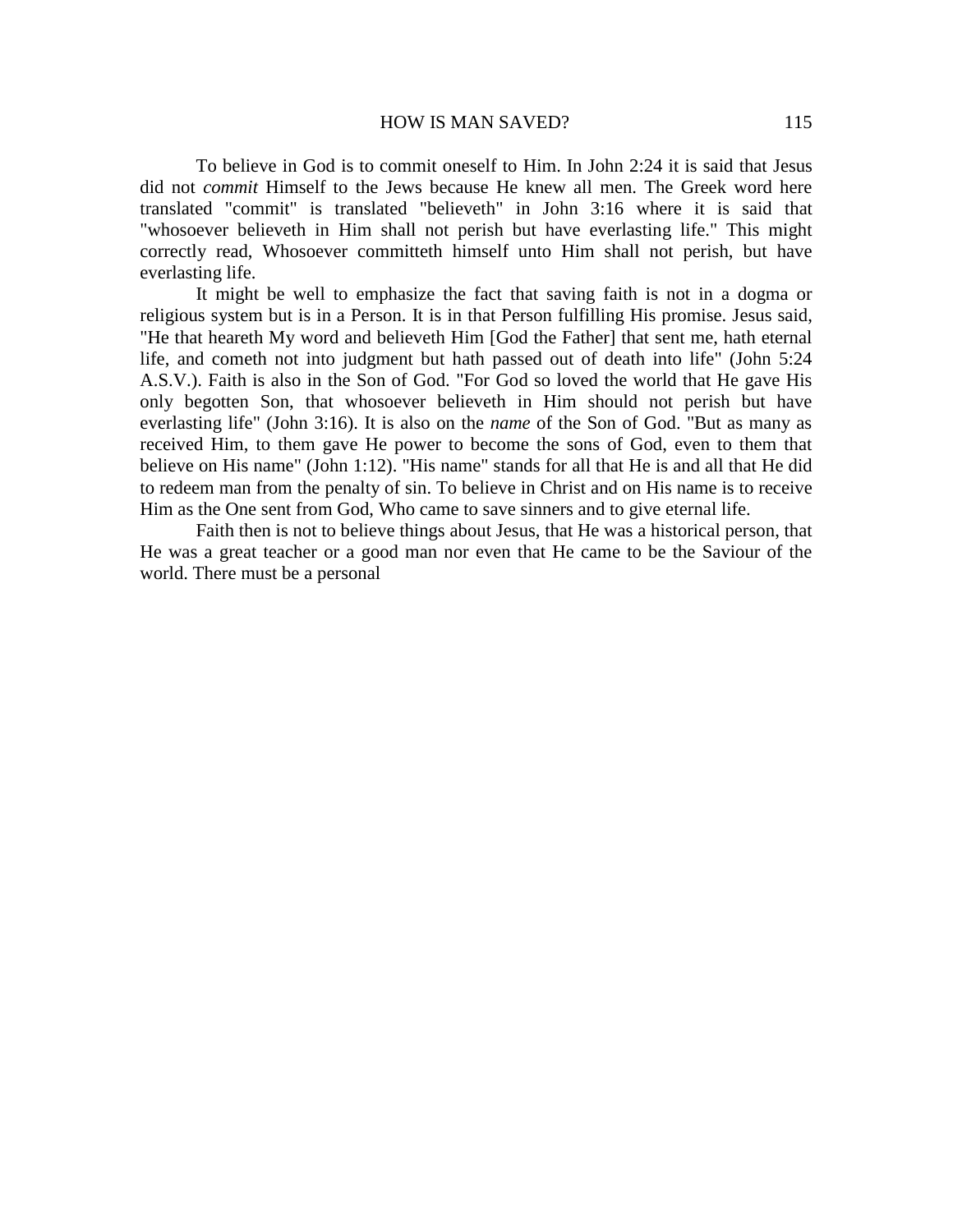dependence upon Him to save—a committal of oneself to Him. He came into the world not to *help* men to save themselves. He came to *save* that which was lost—that which was beyond all human help.

Again, faith is not a mere mental assent to the above facts concerning Him and His work. It is a heart relationship to Him. "For with the heart man believeth unto righteousness" (Rom. 10:10). Any real dependence upon God must come from the heart.

Jesus gave a clear illustration of what faith in Him means. He said to Nicodemus; "As Moses lifted up the serpent in the wilderness, even so must the Son of man be lifted up: that whosoever believeth in Him should not perish, but have eternal life" (John 3:14, 15). The Israelite in the wilderness (See Num. 21:5-9) showed his faith by looking upon the serpent of brass that hung on the pole. In this one act of faith was expressed a confession of sin and utter helplessness and an acknowledgment that God's provision was his *only* hope. He did not understand the significance of the serpent, nor why it was made of brass. He did not analyze his faith to see if it was strong enough or of the right kind. He did not question the intensity of his look. He surely claimed no merit for looking. There were just two things in his mind: his own absolute hopelessness and the sufficiency of God's provision, the object of his faith. And this is all that there is to that faith through which the lost are saved. There is no power in faith that contributes to salvation. The saving power comes from God.

One more illustration of faith might be helpful.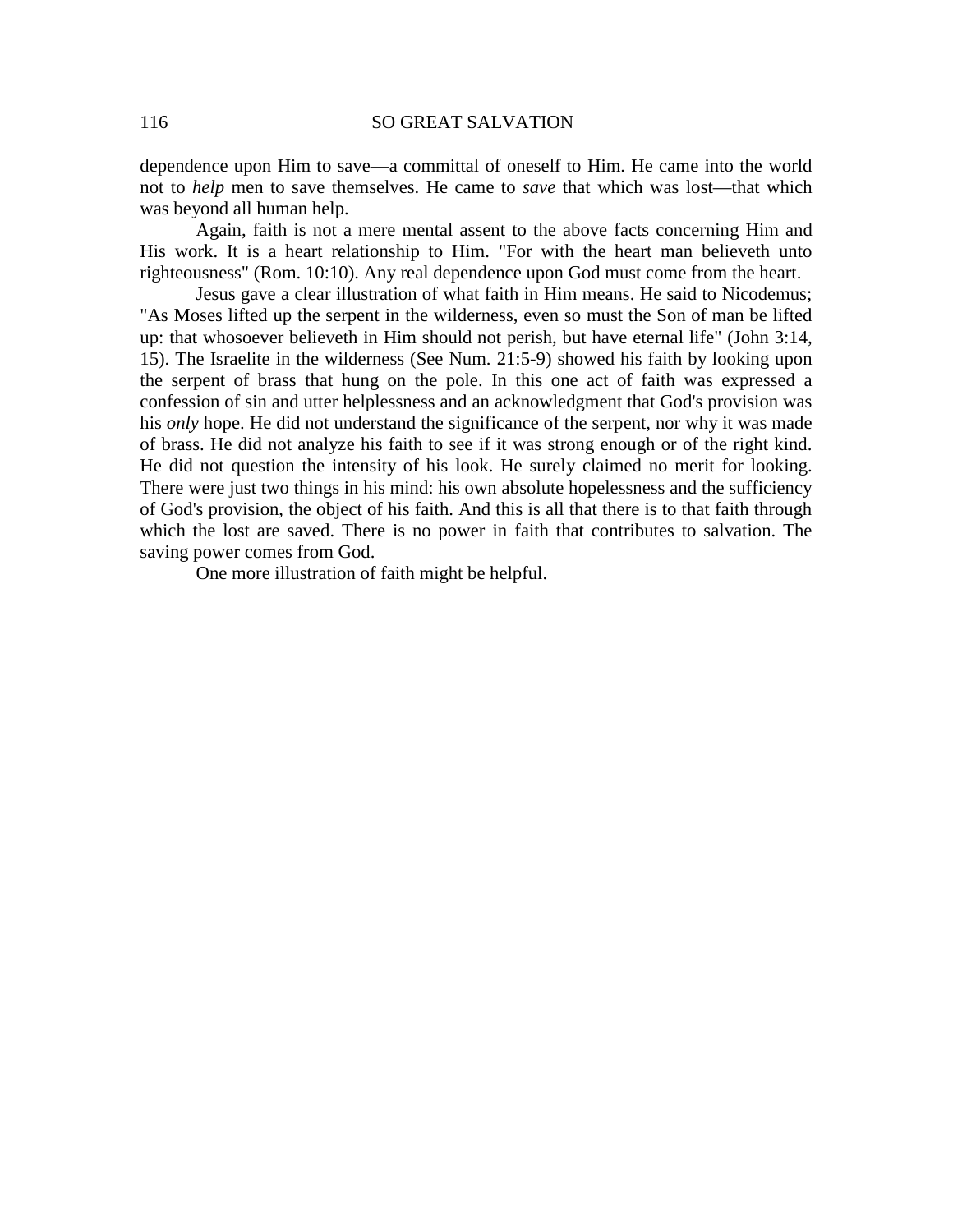#### HOW IS MAN SAVED? 117

A traveler was taking his first trip across the Atlantic. During the first night out he was awakened from his sleep and immediately realized that he was far out at sea and the only thing between himself and death by drowning was the ship. It was a helpless feeling. The noon before he had committed himself to that ship because he had confidence in it. In that dark hour of the night he reassured himself of the trustworthiness of it and went back to sleep. So a sinner may depend upon Jesus Christ and commit himself to Him as the means of being brought to God, and can rest in full assurance of His trustworthiness.

Because faith is dependence upon God, it is clear that God's condition upon man to be saved is a return to the state of perfect dependence upon God which Adam had before he sinned. But in one sense it is more than that. Adam's perfect dependence upon God was as the creature to his Creator and Sustainer. In salvation, in addition to this, it is full dependence upon God's provision in Jesus Christ to take away sin and the consequences thereof and to give all things with Him.

### *Repentance and Confession*

There are two elements of saving faith which need to be specially mentioned. They are repentance and confession. There are some who seem to think that these are not necessary for salvation. Others emphasize their importance to such an extent that they become conditions in addition to faith. Both of these positions are wrong. It is impossible to believe on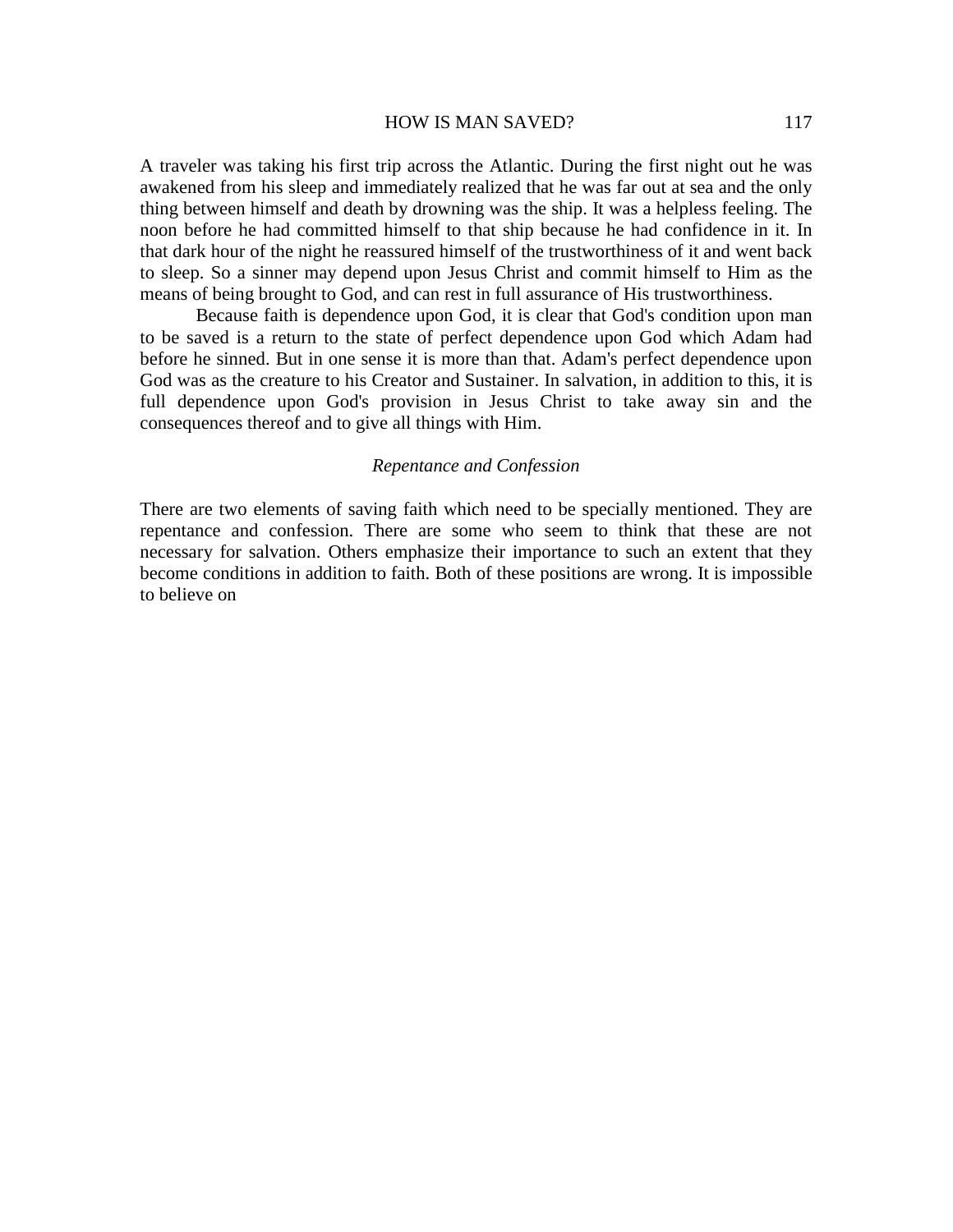Jesus Christ as one's personal Saviour without repenting of sin and confessing that one is a sinner.

For a sinner to repent of sin is for him to change his mind concerning sin and there can be no dependence upon God to save without this change of mind. As long as one sees nothing wrong in sin but finds pleasure therein and is perfectly satisfied to remain independent of God and His Son Jesus Christ one will have no desire to be saved. As a part of dependence upon God for salvation one will think of sin as the terrible thing that it really is. It will be seen as disobedience to God, as contrary to His holiness and as enmity against Him and most of all as that which separates from Him. A real right about face regarding sin takes place. If there be no such experience one may well question the reality of the faith in the Saviour.

To insist upon a repentance that in any sense includes the idea of remorse or a demand for a change of conduct either toward God or man, as the works of repentance preached to the Jewish nation by John the Baptist (Luke 3:7-14) or as in penance, is to add an element of works or human merit to faith. This necessarily makes faith void because it is impossible to depend completely upon God as long as one tries to contribute something, however little, oneself.

So also in the matter of confession. It is impossible to accept, or believe on Jesus Christ as the Saviour from the penalty of sin without confessing that one is a sinner and utterly unable to do anything to remedy the condition.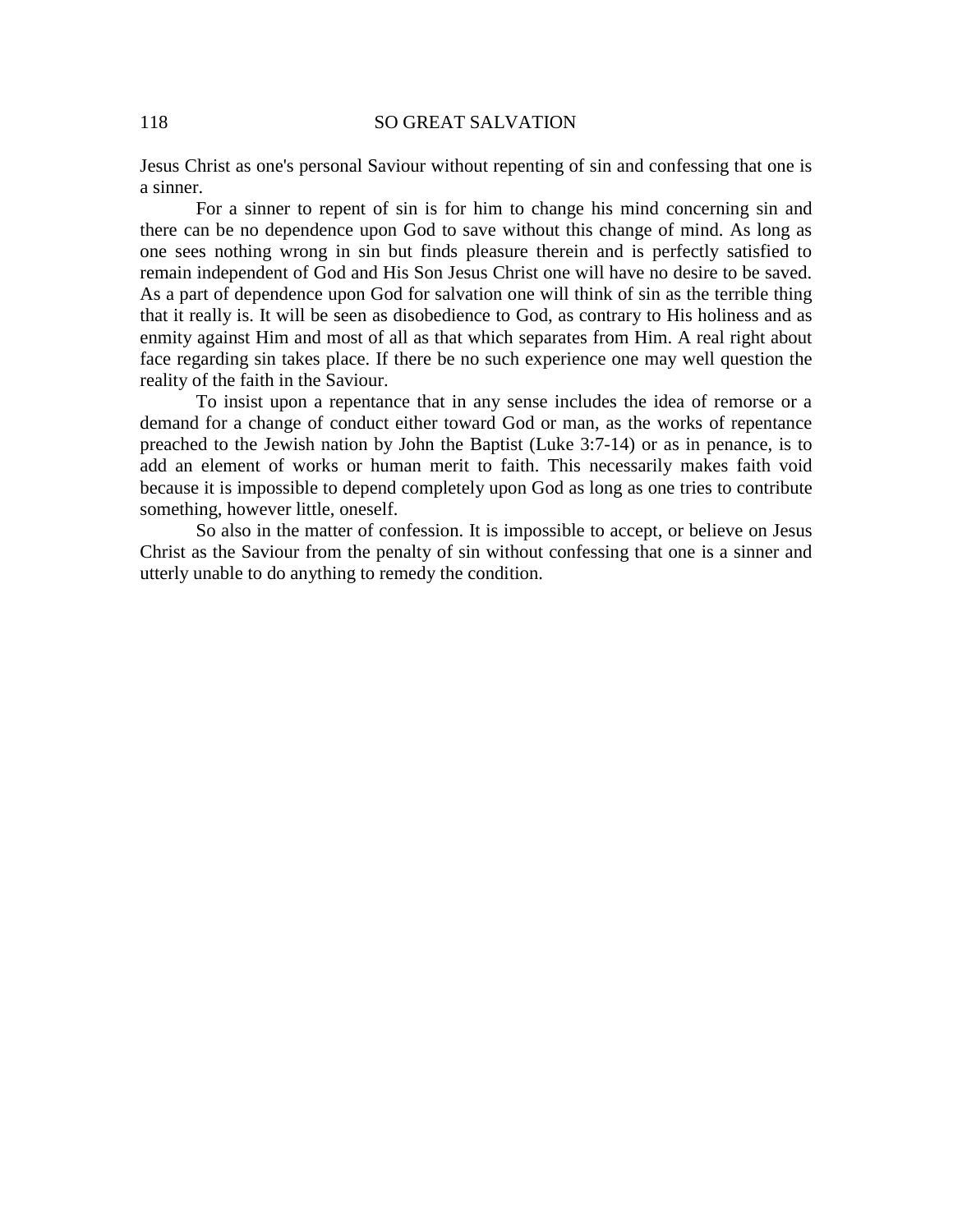#### HOW IS MAN SAVED? 119

One who thinks himself righteous needs no savior, in fact self-righteousness is the greatest hindrance to being saved. The Pharisees of Paul's time could not become saved because they were self-righteous (Rom.. 10:1-3). "Jesus came into the world to save sinners" (1 Tim. 1:15). It was for sinners that Christ died (Rom. 5:8). Only by accepting salvation as a sinner can a person be saved.

To confess oneself as a sinner is not the same as to confess one's sins. It is far more fundamental and self-abasing. It is possible to confess many sins and still claim a great deal of human merit. To confess to God that one is a sinner is to exclude all human merit. Furthermore it is impossible for anyone to confess all of one's sins. Many have been forgotten and others may not even have been recognized as such. To confess part of one's sins and not all would be of no avail because all sin must be forgiven in order to be saved.

There is a place for confession of individual acts of sin, but that is for the believer who has committed sin and who seeks forgiveness. (See 1 John 1:9).

Any emphasis upon repentance or confession that gives to these the nature of being meritorious is in addition to faith and must be excluded for then they become works, and works, as was shown, have no part in salvation.

It has already been said, but can stand repetition, that the great difference between Christianity and all the religions of the world is that God offers salvation as a free gift of His infinite love to all who will but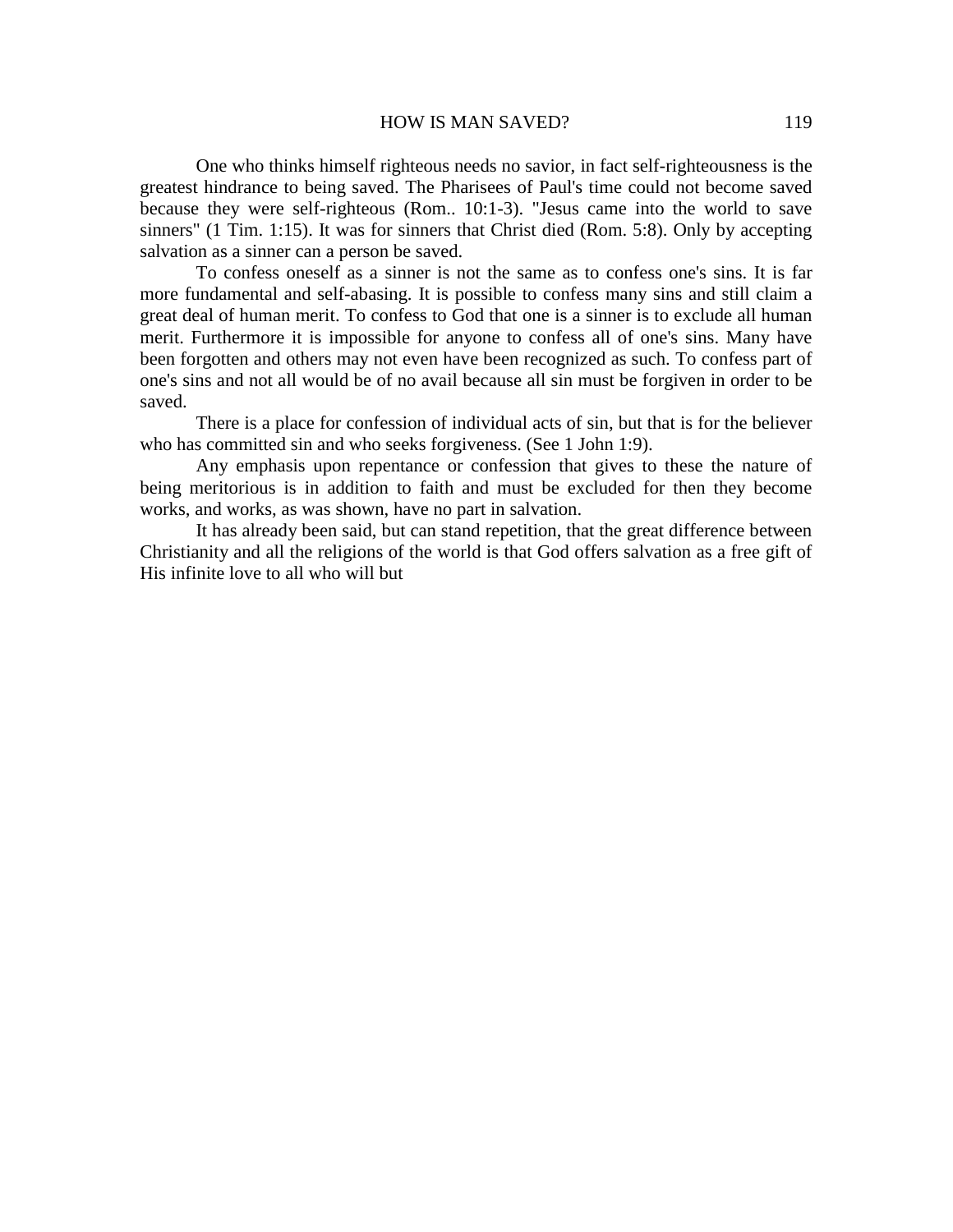receive it from Him by merely acknowledging their need thereof and accepting, or claiming it; whereas every religion apart from Christianity demands some work on the part of man to earn favor with God. There is much in the world that is called Christianity which demands merit on man's part. This is not Christianity, and in so far as human merit is demanded, it denies God's offer of salvation by grace through faith.

God's Word says that salvation is of grace (God's unmerited favor), that it is received through faith (dependence upon God), that it is not of oneself, that it is the gift of God and that it is not of works, in order to exclude boasting because of human merit. Therefore, man certainly can do nothing but humbly receive it from God. All effort on the part of man to earn salvation by that which is in the least meritorious is dishonoring to God.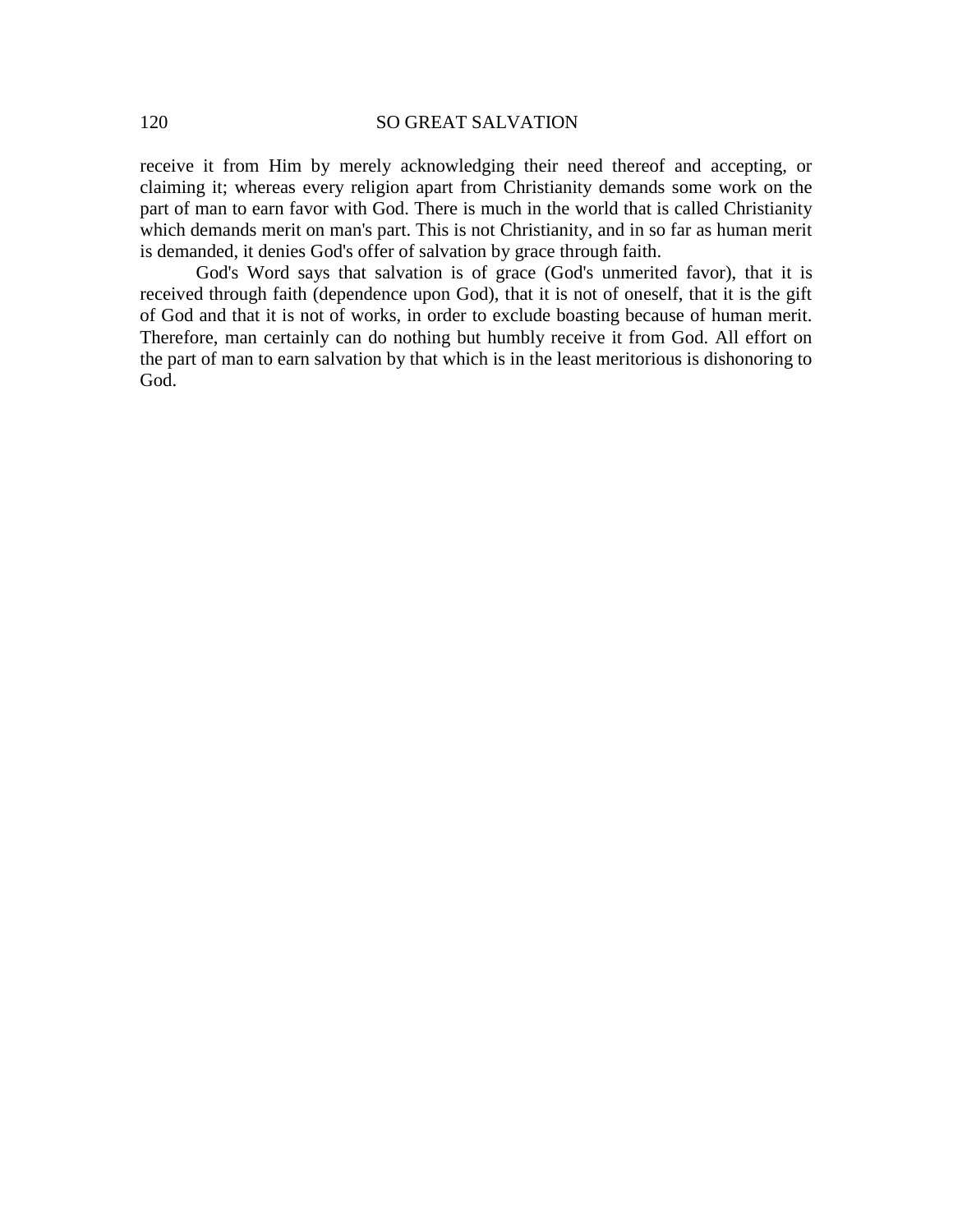# Chapter XVI

## THE CERTAINTY OF SALVATION

LARGE numbers of Christians go through life without any certainty as to whether or not they are saved. Many even hold that one cannot be certain about this matter. Many others, while never questioning the fact of their salvation, are not sure that they shall be kept safe from final separation from God and from His judgments because of sin.

The lack of certainty as to the future is the cause of much, yes, very much, of the world's economic distress. Assurance is of inestimable value in all phases of human life. So also in the spiritual life of all who are saved, it has a most important place. Fortunately, God's Word has not left man in the dark in this important matter.

#### *How Can One Be Sure He Is Saved?*

All doubts and uncertainties as to whether or not one is saved can be traced to one of three causes. It might be due to man's proneness to consider his own feelings. While emotions have their right place in the life of one who is saved, they have nothing to do with the fact of salvation. Uncertainty might also be due to a feeling that one is not good enough to be saved. Salvation never depends upon the goodness of man. It depends upon the goodness and love of God and man's acceptance thereof. Finally, uncertainty may come from man's reasoning about salvation. As soon

121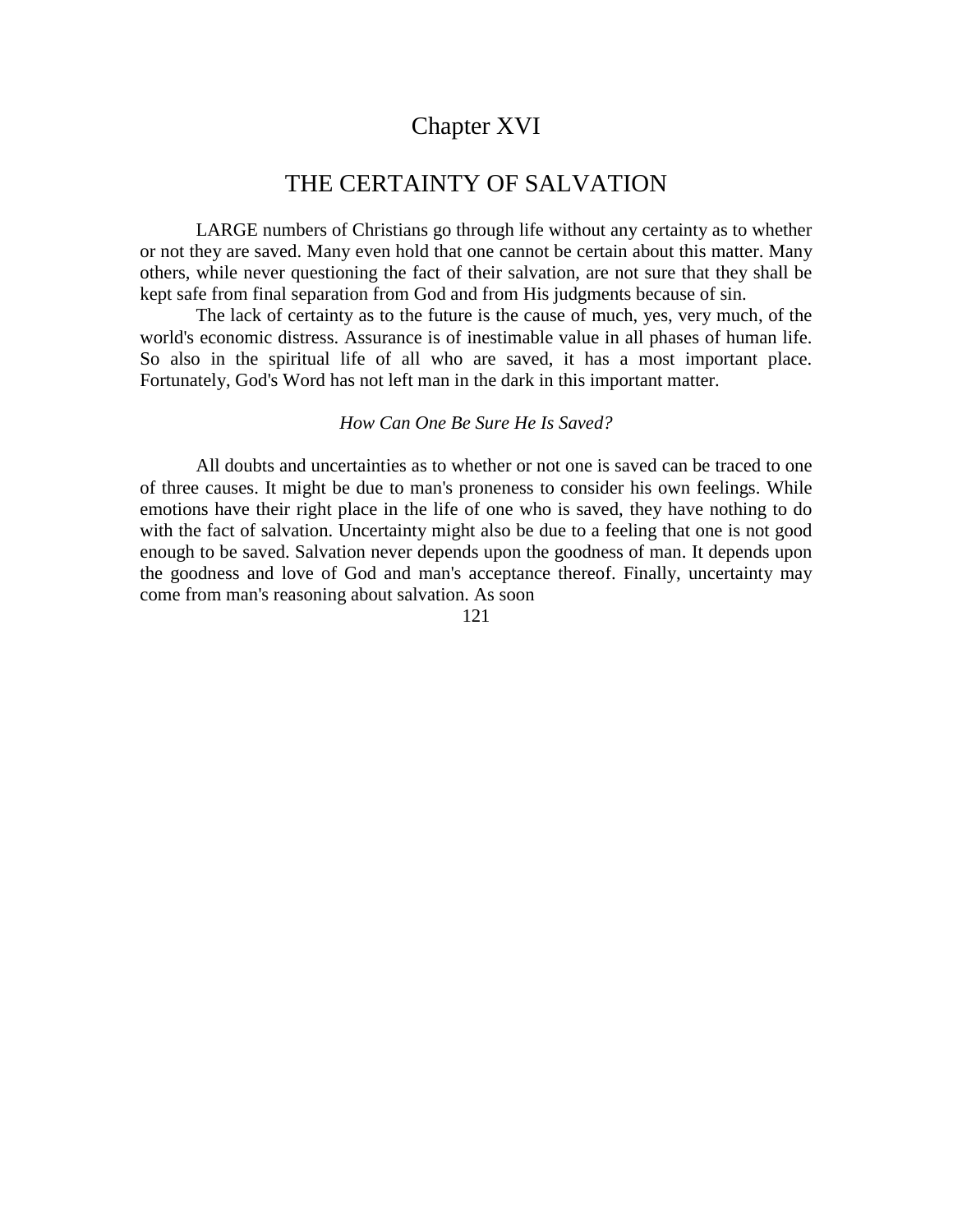as man begins to reason, he is off the ground of faith. As faith is God's only condition placed upon man to be saved there must be uncertainty when, because of reason, doubts take the place of simple faith.

When any man who is known for his truthfulness promises that he will do something, his word is accepted and his fellow men act in full assurance that he shall do as he has said. God is known for His truthfulness. He cannot lie (Tit. 1:2). "God is not a man, that he should lie; neither the son of man, that he should repent: hath he said, and shall he not do it? or hath he spoken, and shall he not make it good?" (Num. 23:19). Therefore that which God says in His Word can be accepted without the least hesitation on the part of man. God's word must always be the basis for knowledge about salvation. In speaking of salvation God uses very definite and clear terms which need no interpretation, but sometimes a re-emphasis because man's preconceptions blur their clarity.

One of the most definite statements concerning man's present possession of salvation came from the lips of Jesus. He said; "Verily, verily, I say unto you, He that heareth my word, and believeth him that sent me, hath eternal life, and cometh not into judgment, but hath passed out of death into life" (John 5:24 A.S.V.). Notice that the statement begins with a double "verily" as though it was necessary to strongly emphasize that which follows because of man's slowness to rest in the assurance that it is true. Then, in the words "I say" Jesus declares Himself as the authority for that which is said. The statements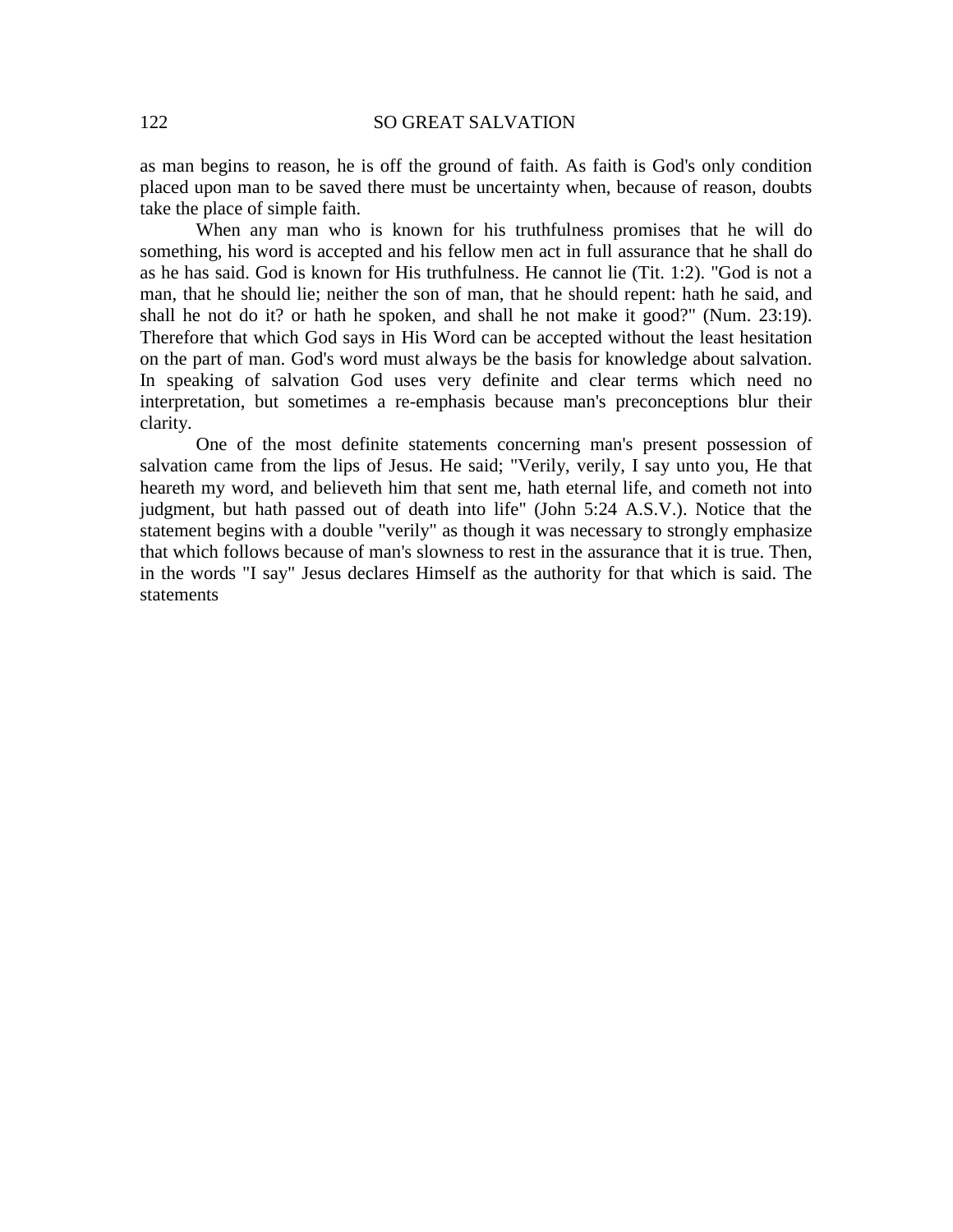that follow must necessarily be accepted as the direct word of God, and true. To question them is to question the truthfulness of the Son of God.

Concerning every one that believes, Jesus said that he has eternal life. He did not say that he might or even shall receive it at some future time after death. It is a present possession of all who believe. As this life is *eternal* it cannot die. It is not mortal as is the physical life. It is impossible now to have eternal life and not be saved for time and eternity. This one statement should suffice, but it is followed by another. The one who believes shall not come into judgment. The judgment for his sins fell upon Jesus on the cross and therefore no judgment awaits the believer. One who shall not come into judgment *must* be saved and saved now. There is even a third statement declaring the present saved condition of one who believes. He has passed from death into life. This means nothing less than having passed from the state of being lost (death) into the state of being saved (life). It is an accomplished fact.

In view of these three statements, attested to by the Son of God Himself, there can be absolutely no question whatsoever as to the present salvation of every one who believes. The only question that can possibly raise a doubt in any person's mind is, Have I believed? To believe has already, in Chapter XV, been explained as meaning to depend upon God and to count on Him to do that which He has promised. It is to depend upon Jesus Christ as the propitiation for one's own sins as explained in Chapter VII and in-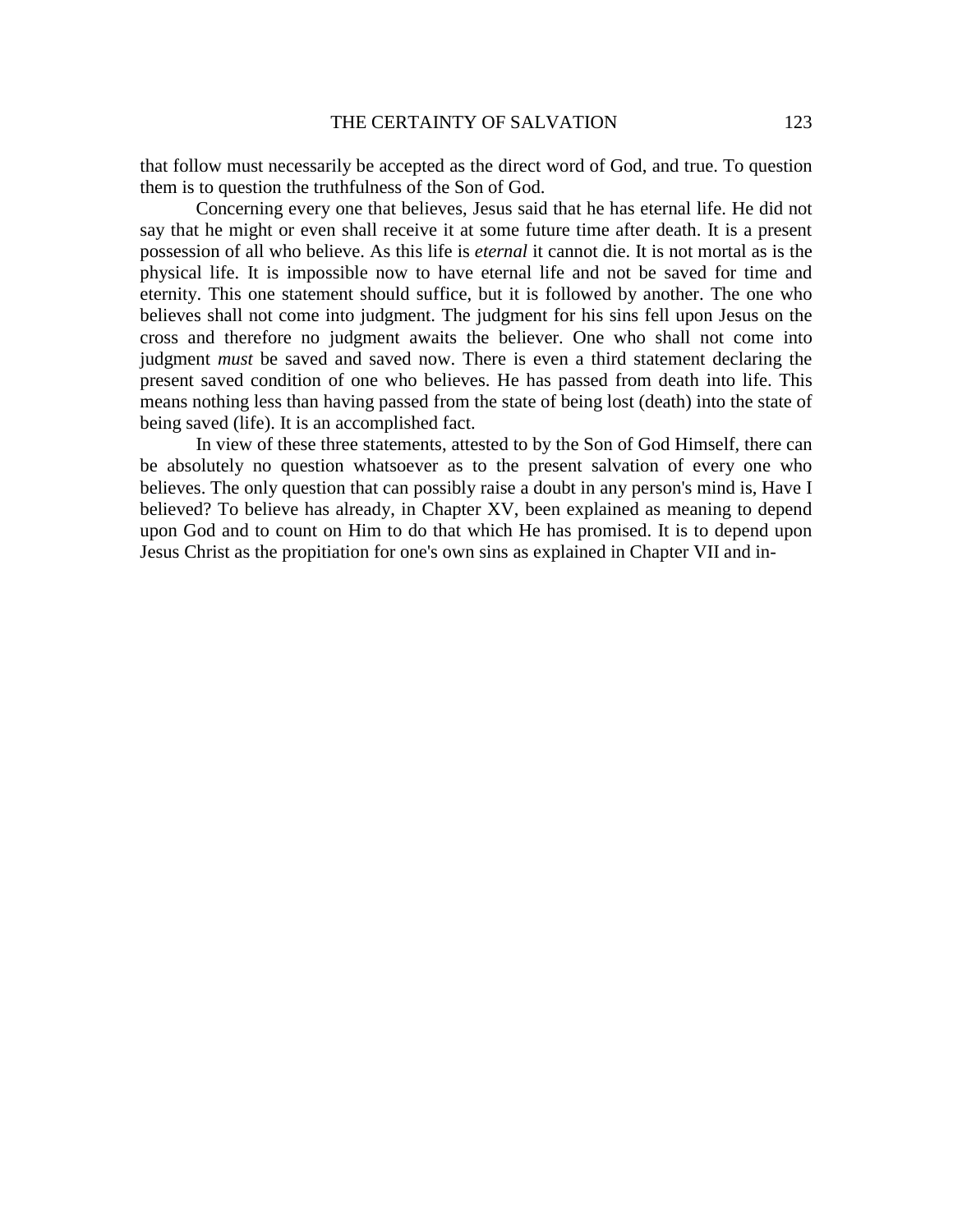cludes a change of mind as to sin and a confession that one is a sinner and needs to be saved. It is an intensely personal matter between God and the believer. Certainly, no one needs question whether or not he or she has believed.

## *Can One Be Certain of Being Kept Safe?*

The above passage not only gives assurance as to a present salvation. It also assures the one who believes that there can be no future failure in his salvation. One who has received eternal life cannot die spiritually and be lost. One who shall not come into judgment cannot be lost because it is in the judgment that the lost are declared to be forever separated from God. One who has passed from death unto life has passed from the domain of Satan (see Chapter V) into the kingdom of the Son of God and that kingdom is a sealed state (Eph. 1:13). It is not subject to change.

In viewing the greatness of salvation it was seen that it could not be measured by measures applying to creation, but only by the infinite terms applying to God. If one who has been saved can be lost this could not be true because there would be a time limit to salvation. If a person remained saved for but a few years, salvation would be but a temporal work. But God says that it is eternal (Heb. 5:9).

All the things that God does in saving man are of such a nature that the possibility of failure at any point is shut out. Redemption from the penalty of the law was with the incorruptible blood of Jesus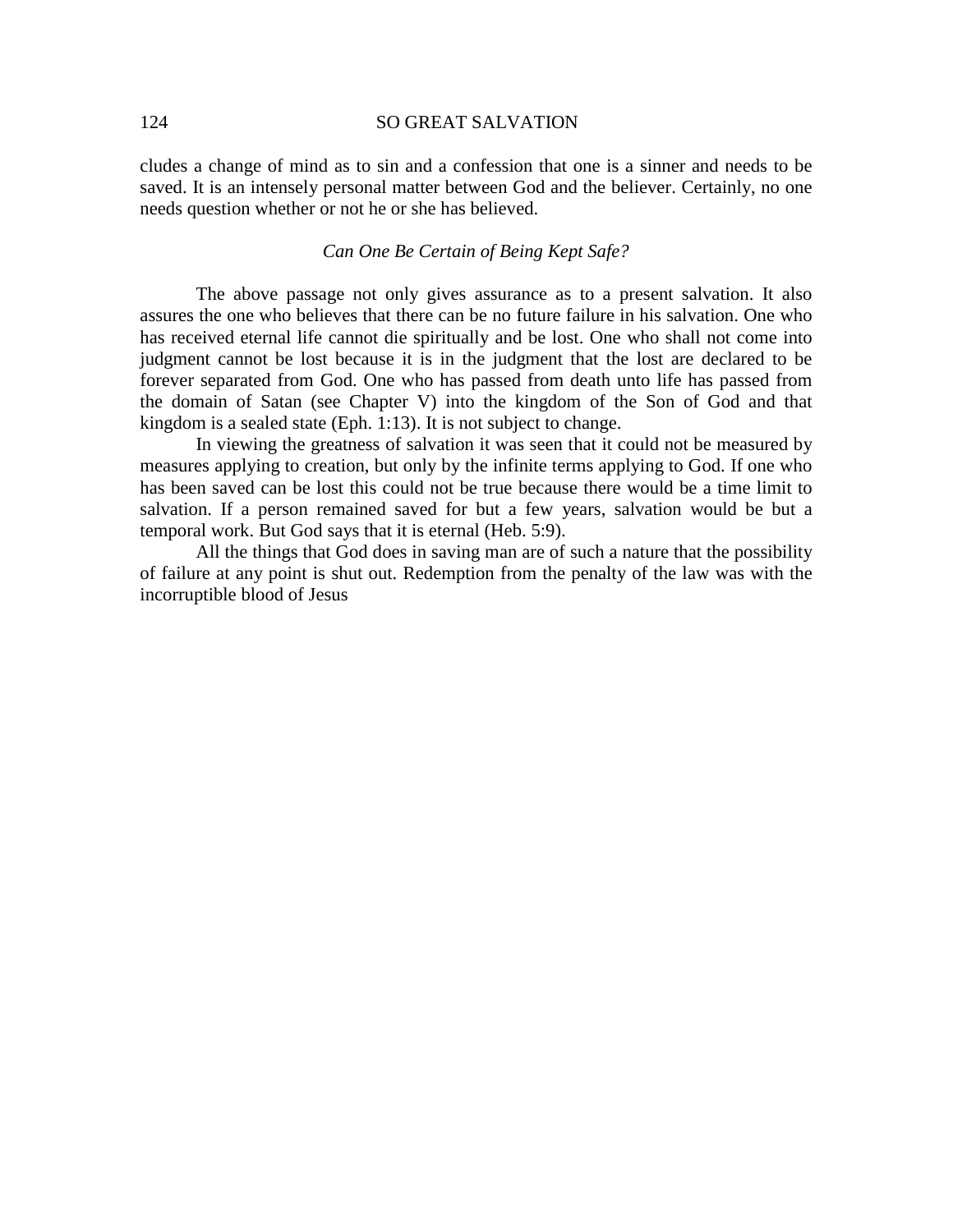## THE CERTAINTY OF SALVATION 125

Christ. This redemption price can never lose its value. It assures an eternal redemption (Heb 9:12). One who has been redeemed can never again become guilty under the law.

Justification is by God counting the infinite righteousness of Jesus to the one who believes. There can never be found any flaw in that righteousness. This was made possible because man's sins were reckoned to the account of Jesus and He paid the penalty therefore. As *all* the demands of God's justice were then satisfied there can never be any charge brought against the person that has been justified.

When the justice of God has been satisfied nothing whatsoever can limit the operation of His love. All who are redeemed, justified, and reconciled to God are unalterably subject to His grace which is the full expression of His infinite love. They are the objects of God's infinite power, even the same power that He exercised in raising Jesus from the dead and setting Him far above all things in the universe.

By regeneration man is born into the kingdom of God just as truly as by the natural birth he has been born into the human race. That spiritual life which is born of God (John 1:13) partakes of the divine nature and therefore cannot sin (I John 3:9). It was sin that separated man from God. Because the spiritual life cannot sin, it can never be separated from God.

He who is born again is in a new creation in which the fixed law is, "grace reigns through righteousness unto eternal life by Jesus Christ."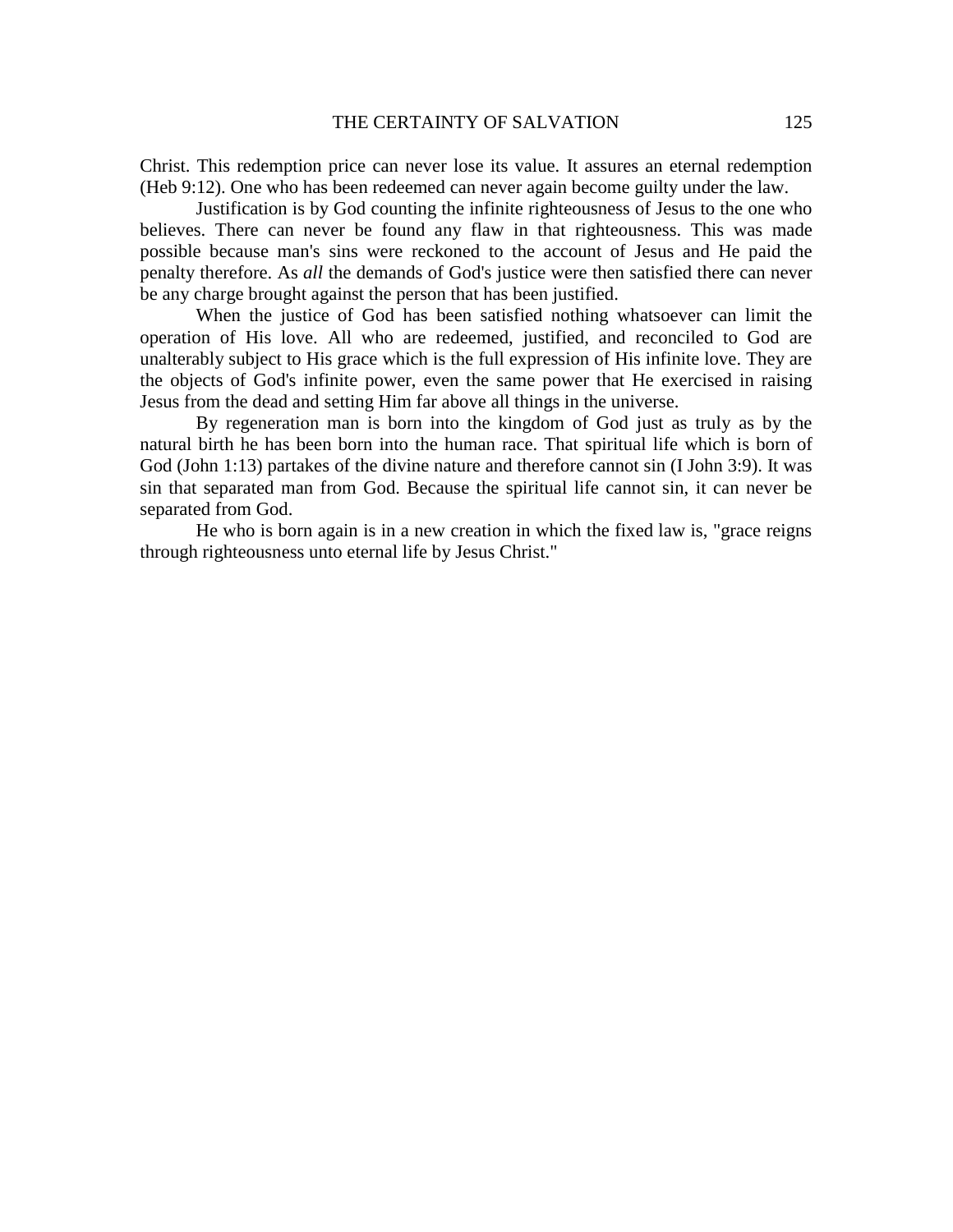All who are reconciled to God by the death of His Son shall be saved by His present life in heaven where He ever lives to intercede on their behalf.

As salvation is exclusively of God, as it is by grace and therefore unmerited by man, and as fallible man can contribute nothing toward his own salvation, there is no point at which there can be failure.

Salvation of one who believes in Jesus Christ is as certain and as enduring as is God Himself.

There are many passages in the Bible that declare the certainty of salvation but only one needs to be quoted here. "My sheep hear my voice, and I know them, and they follow me: and I give unto them eternal life; and they shall never perish, and no one shall snatch them out of my hand. My Father, who hath given *them* unto me, is greater than all; and no one is able to snatch *them* out of the Father's hand" (John 10:27-29 A.S.V.).

In view of all this, need anyone question his own salvation and whether or not he has been saved for all eternity?

Note. An exhaustive study of the security of the believer is found in "Shall Never Perish," by the author.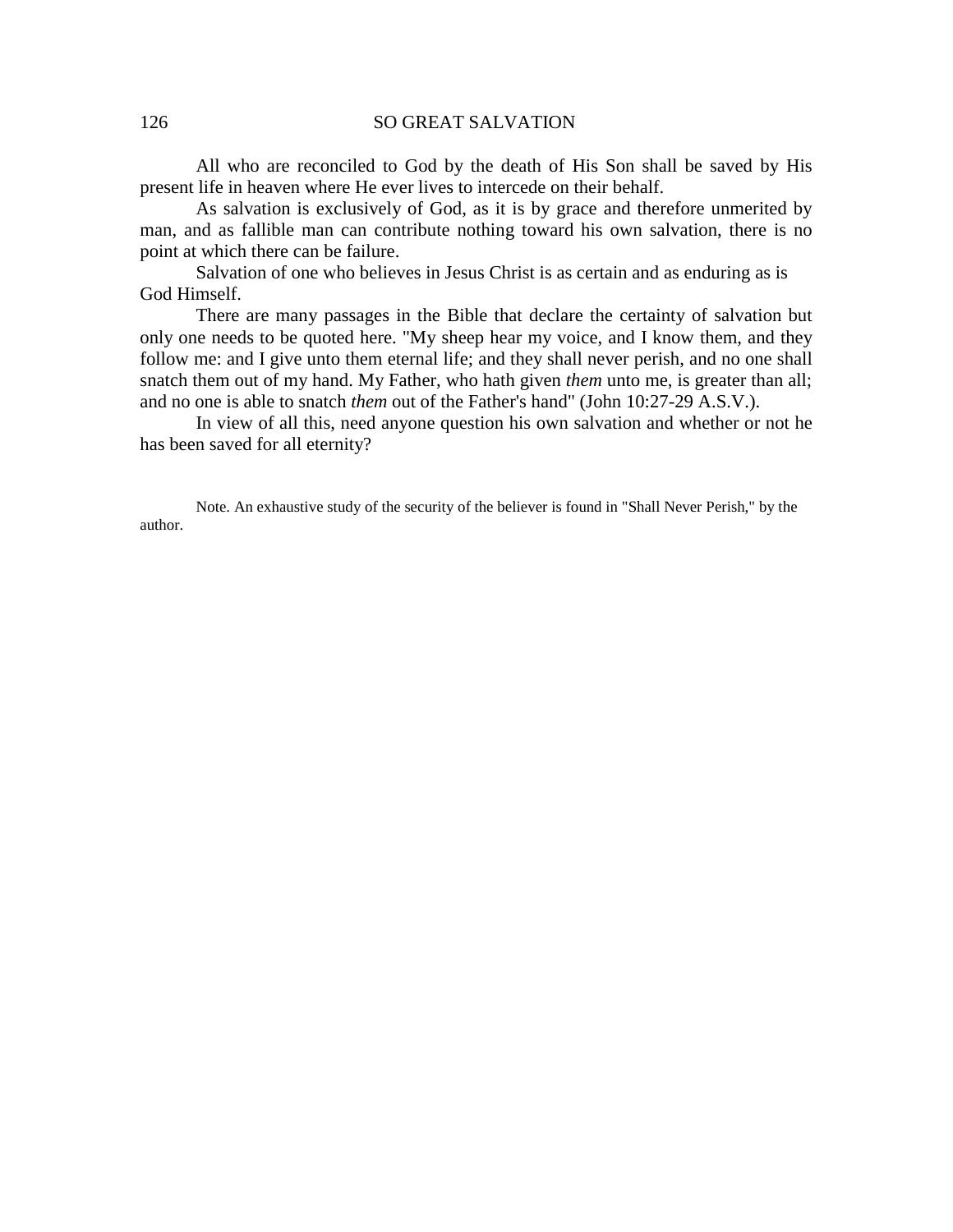# Chapter XVII

## WHY DOES GOD SAVE MAN?

WHEN one considers the awfulness of man's sin against God and God's omnipotence which includes the power to create another being to take the place of man, if and when he were destroyed by God's judgments, there comes a question that demands an answer. It is this. Why does God save man?

## *That Man Shall Not Perish*

The first answer to this question is found in John 3:16. "For God so loved the world that He gave His only begotten Son, that whosoever believeth in him should not perish, but have everlasting life." Here God's purpose is in consideration of man. God knows, as no one else the awfulness of an everlasting destruction from His presence and from the glory of His power (2 Thess. 1:9) which shall be the lot of those who are not saved. His love, and that at the cost of His Own Son, would spare the creature from this punishment even though through sin he had become an enemy. The importance to man of being saved from perishing is so great that no one this side of eternity shall ever realize it, even in a small degree.

## *Unto Good Works*

Some lightly and mistakenly say that to them salvation is more than "a fire escape from hell." Its importance to them is for the present life. It is true that one

127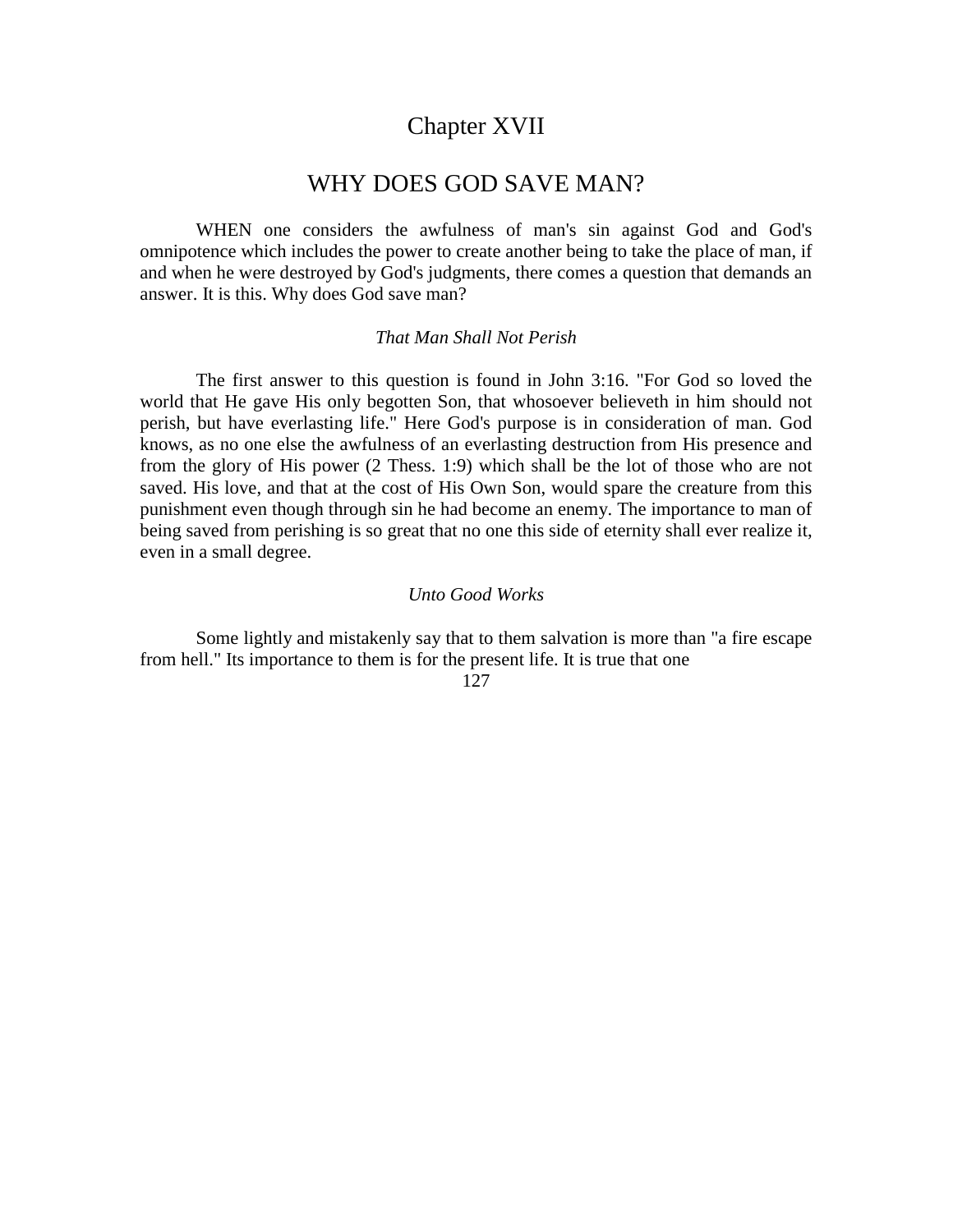of God's purposes in saving man relates to man's life on this earth, but the eternal values of salvation far outweigh any temporal advantages as the infinite is greater than the finite. Furthermore, God's purpose for the earthly life of the saved person is that eternal values may result therefrom. In connection with the statement that salvation is by grace and not of works it is also stated that it is so in order that there may be good works by those who are saved. "For we are his workmanship, created in Christ Jesus for good works, which God afore prepared that we should walk in them" (Eph. 2:10 A.S.V.). God does not save man because of man's good works, but that it may be possible for man to do good works. Neither does God save man and deliver him out of an evil world and the power of darkness, to continue a life of sin as before. While God's ultimate purposes in salvation are eternal, the new nature given to one who has been saved is necessarily reflected in his present earthly existence. Paul said, "How shall we, that are dead to sin, live any longer therein?" (Rom. 6:2) and in writing to Titus he said, "I will that thou affirm constantly, that they which have believed in God might be careful to maintain good works" (Tit. 3:8). It was to be *a constant* affirmation by Titus that good works were to be *maintained.*  Certainly God's purpose for the life of every saved person is that he do good works. Even His grace abounds toward the saved that they "always having all sufficiency in all *things,*  may abound to every good work" (2 Cor. 9:8).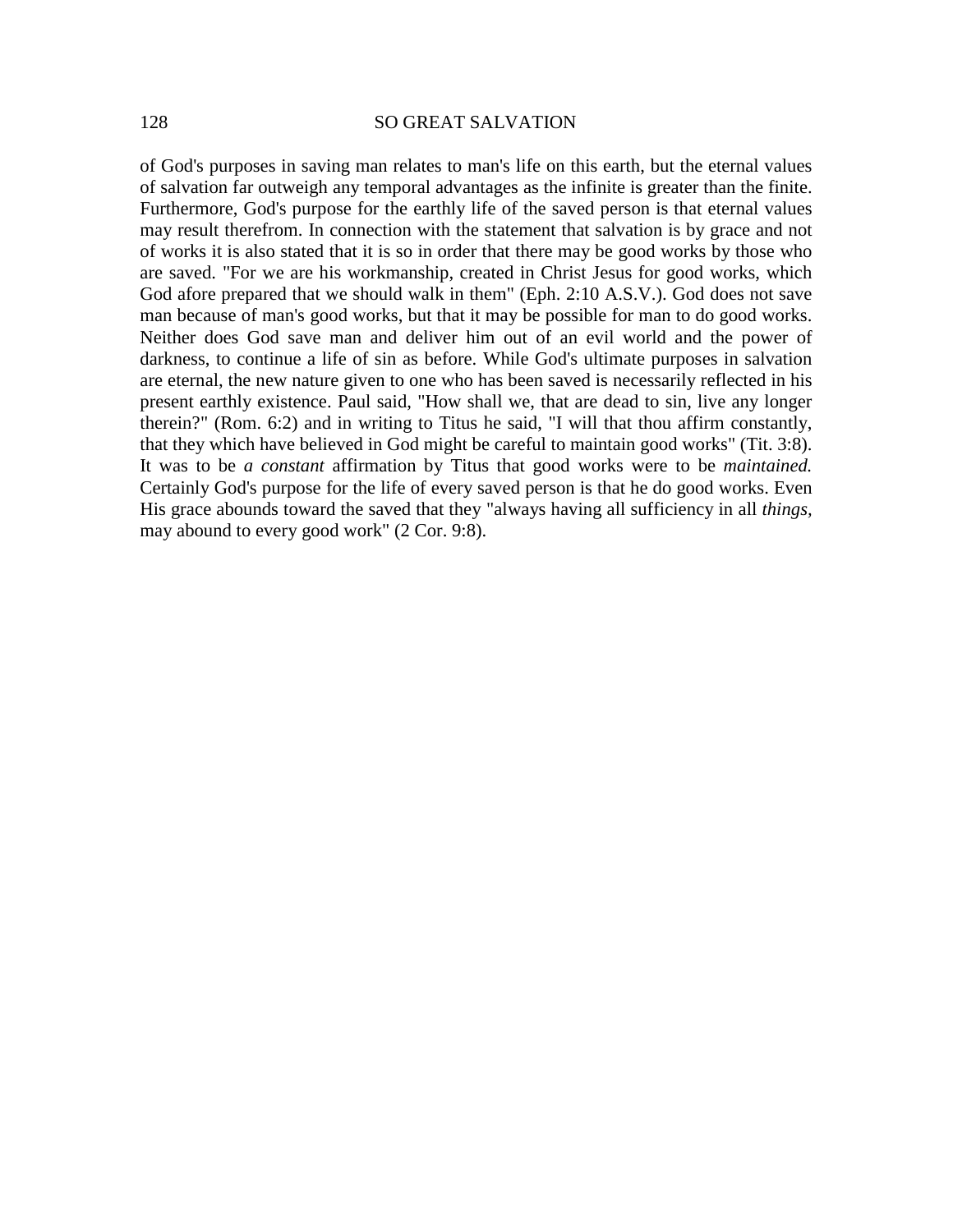It is important to recognize just what constitutes good works. First of all, there are only certain ones who can perform good works. They are those who are "created in Christ Jesus" thereto. Only those who are saved can do works that God will accept as good.

Again, not all of the works by those who are saved are "good works." The "good works" of the saved were "afore prepared that we should walk in them." That which has been prepared by God beforehand must be according to His will and purpose. Therefore many seemingly good works by saved people which are self-willed and planned do not come under God's "good works."

Evidently these works, in order to be good, must be to the glory of God and not for the glory of man. ". . . whatsoever ye do, do all to the glory of God" (1 Cor. 10:31). "And whatsoever ye do in word or deed, *do* all in the name of the Lord Jesus, giving thanks to God and the Father by Him" (Col. 3:17).

Much of the present day social welfare work which is often prompted by deeply sympathetic feelings and carried out with much sacrifice cannot be included in God's good works because God is entirely left out. It is not done by saved people. The works are not "afore prepared by God" and the objective is not the glory of God. It cannot be denied that these works have an unmistakable value, but that value is a temporal one and has no relation to God's work of salvation which involves eternal values.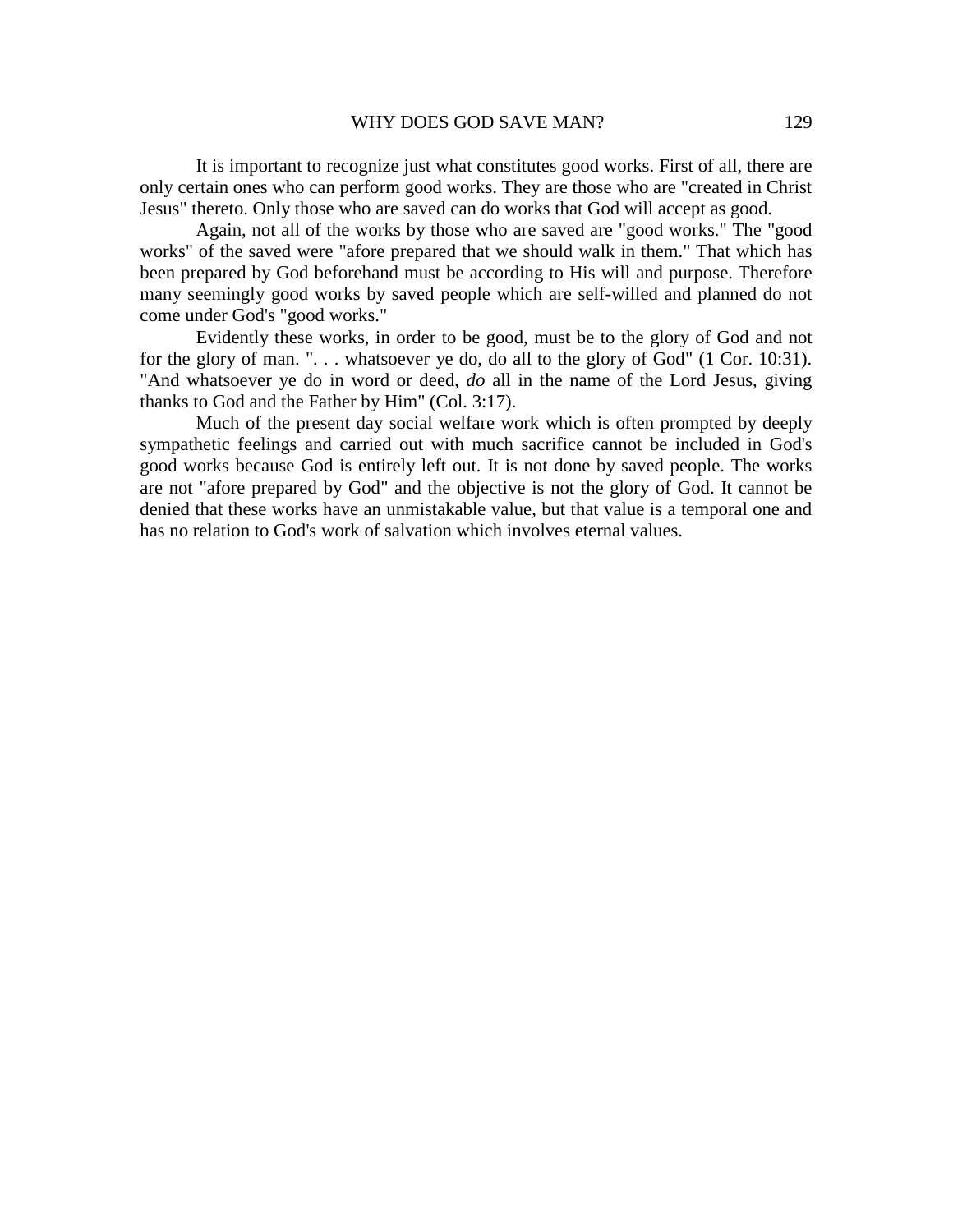If and when the social work is done as a means of bringing to the needy not only temporal help but also spiritual and eternal aid through salvation, then it becomes "good works" according to God's purpose in salvation.

The good works are good because they have a part in the carrying out of God's whole program of salvation, and are not in themselves the ultimate objective. They are, as it were, a link in the chain of things that shall finally culminate in the praise of the glory of God.

## *To the Glory of His Grace*

If God had only had in mind the matter of salvation from everlasting separation from Himself and unto good works, His work of salvation could have stopped far short of what it does. It would only have been necessary to have restored man to Adam's original condition in the garden of Eden. He could there continue in everlasting bliss and fellowship with God and carry on good works. But, as has been seen, God does far more than restore man to Adam's original state. Consequently there must be another and even far greater reason for God to save man. And so there is.

That it was the love of God that caused Him to save man suggests the possibility that in salvation God found a way to express His love as in no other way. Jesus in His prayer to His Father said; ". . . the glory which thou gayest me I have given them;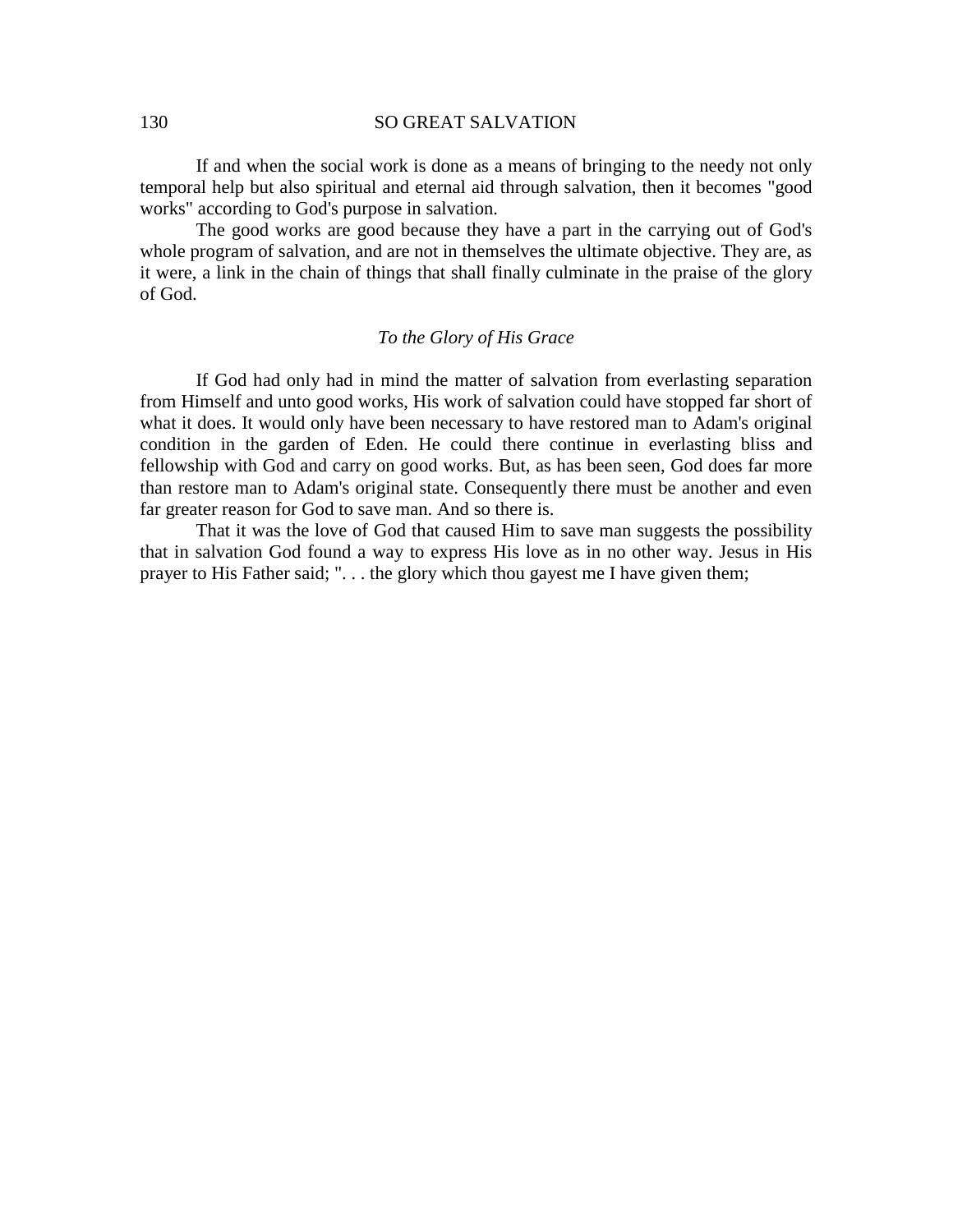that they may be one, even as we are one . . . that the world may know that thou hast . . . loved them, as thou has loved me" (John 17:22, 23). That part of God's work of salvation through which the glory of Christ is given to those who accept Him is here expressly said to be in demonstration of God's love for them.

Ephesians 2:7 teaches that salvation is in order "That in the ages to come he [God] might shew the exceeding riches of his grace in *his* kindness toward us through Christ Jesus." Ephesians 1:5, 6 declare that the saved have been predestinated "unto the adoption of children by Jesus Christ to himself . . . To the praise of the glory of his grace."

"The heavens declare the glory of God" (Ps. 19:1). That glory is the glory of His creative power. When God's work of salvation has been consummated and they who are saved during this age have been brought into a perfect unity with God then shall there be praise, not only to the glory of His creative power, but to the glory of His grace. This is the very highest pinnacle of God's glory, and to accomplish this is the greatest reason why God in this age saves man.

Lucifer, in sinning, refused to give unto God His due glory. So also Adam and the entire human race, because of sin, have not glorified God as God. In saving man, His lost and rebellious creature, God does so, not only to restore the lost glory due Him as creator, but to gain a far greater glory, the glory of the Redeemer and the Saviour.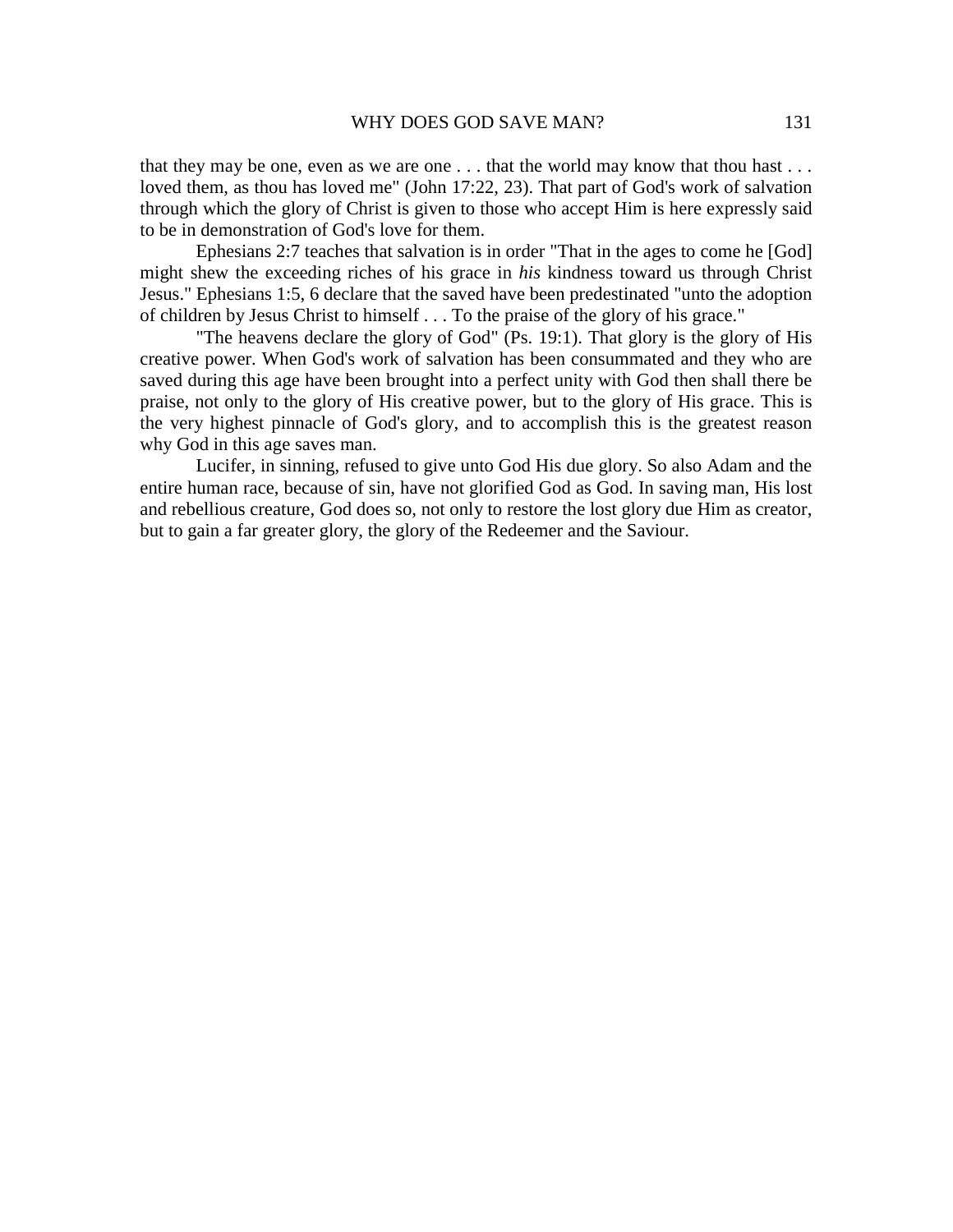If man could contribute the least bit to salvation, by just that much would the praise of the glory of the grace of God be reduced. He could not be praised for that which man contributed. The glory of His grace must be absolute. It cannot be marred. An infinite God cannot be infinite if His glory is diminished by the slightest amount.

That is why human merit and the works of man are excluded as a contributing factor in salvation. That is why no flesh shall glory in His presence (1 Cor. 1:29) and that is why the basic principle of salvation is by grace through faith.

In salvation God does not salvage something that is good in man. He takes an utterly lost and condemned sinner, and raises him apart from any of his own merit to His own divine level and glory, all to the end that the glory of His grace may be praised.

Only as it is seen that the great purpose of God in salvation is to the praise of the glory of His grace, is it at all possible to understand why God does not destroy man (who in rebellion against Him tried to make himself like God) but instead actually transforms him into that exalted condition that he, in rebellion, sought to gain. There can be no greater manifestation of grace than that. Nothing could call forth praise to the glory of God's grace more than that action. Herein is also a reason why God permitted man to sin.

"O the depth of the riches both of the wisdom and knowledge of God! how unsearchable *are* his judg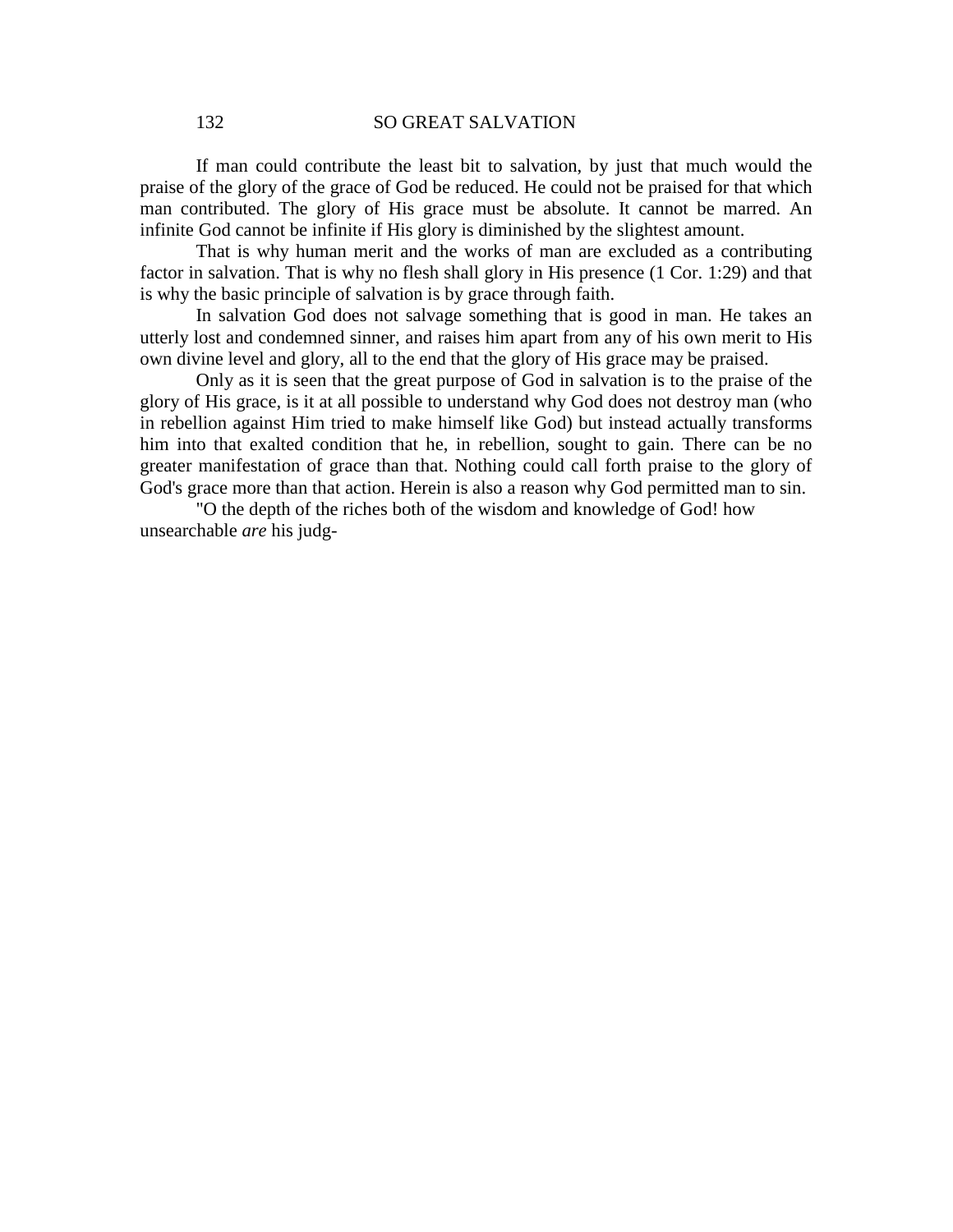ments, and his ways past finding out! For who hath known the mind of the Lord? or who hath been his counsellor? Or who hath first given to him, and it shall be recompensed unto him again? For of him, and through him, and to him, *are* all things: to whom be glory for ever. Amen" (Rom. 11:33-36).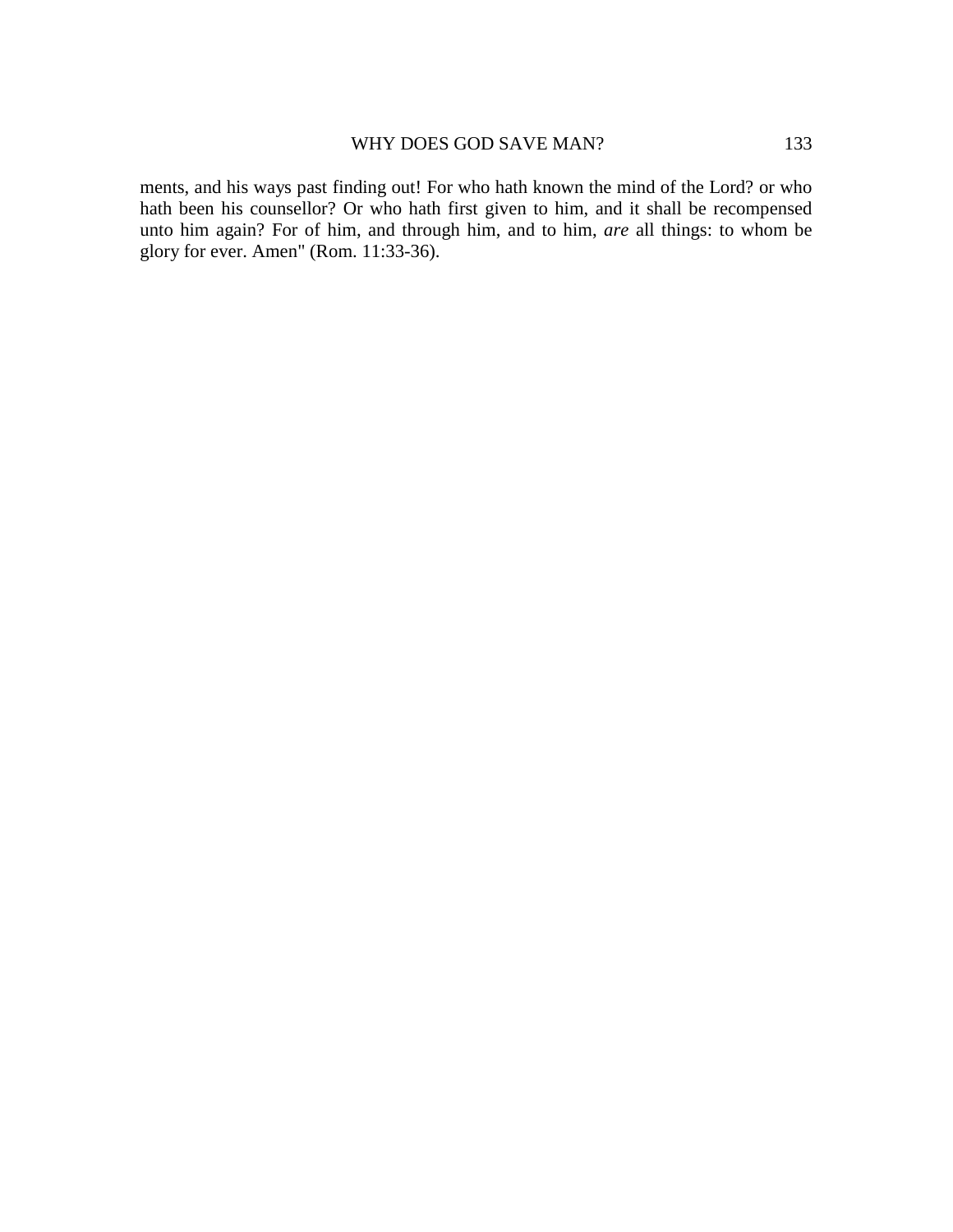# Chapter XVIII

## SALVATION AND MAN'S CONDUCT

WHILE it is of the utmost importance to recognize that God says nothing whatsoever in His Word to the unsaved about the matter of conduct, and that salvation is offered as a free gift apart from the question of conduct, it is not to be assumed that there can be indifference in this matter on the part of those who are saved. God does not try to improve or reform an unsaved person because however much such a one might become improved, he still cannot measure up to God's demand for righteousness and thereby secure a standing before God as one who is righteous. Another reason why the unsaved are not urged by God to improve their conduct is that there is no power within them to live a life according to God's standard for those who are saved. The question of Christian conduct must, therefore, never be considered in relation to being saved. To do so is but to confuse the issue. After a person has accepted Jesus Christ as Saviour, and only then, does God appeal to that person in the matter of how his earthly life should be lived.

In salvation God freely gives to man a new position before Himself. Before a man is saved his standing before God is that of a sinner (a sinner by nature and because he commits sin) and he is under the condemnation of death. After he becomes saved, he stands before God entirely upon the merits of Jesus

134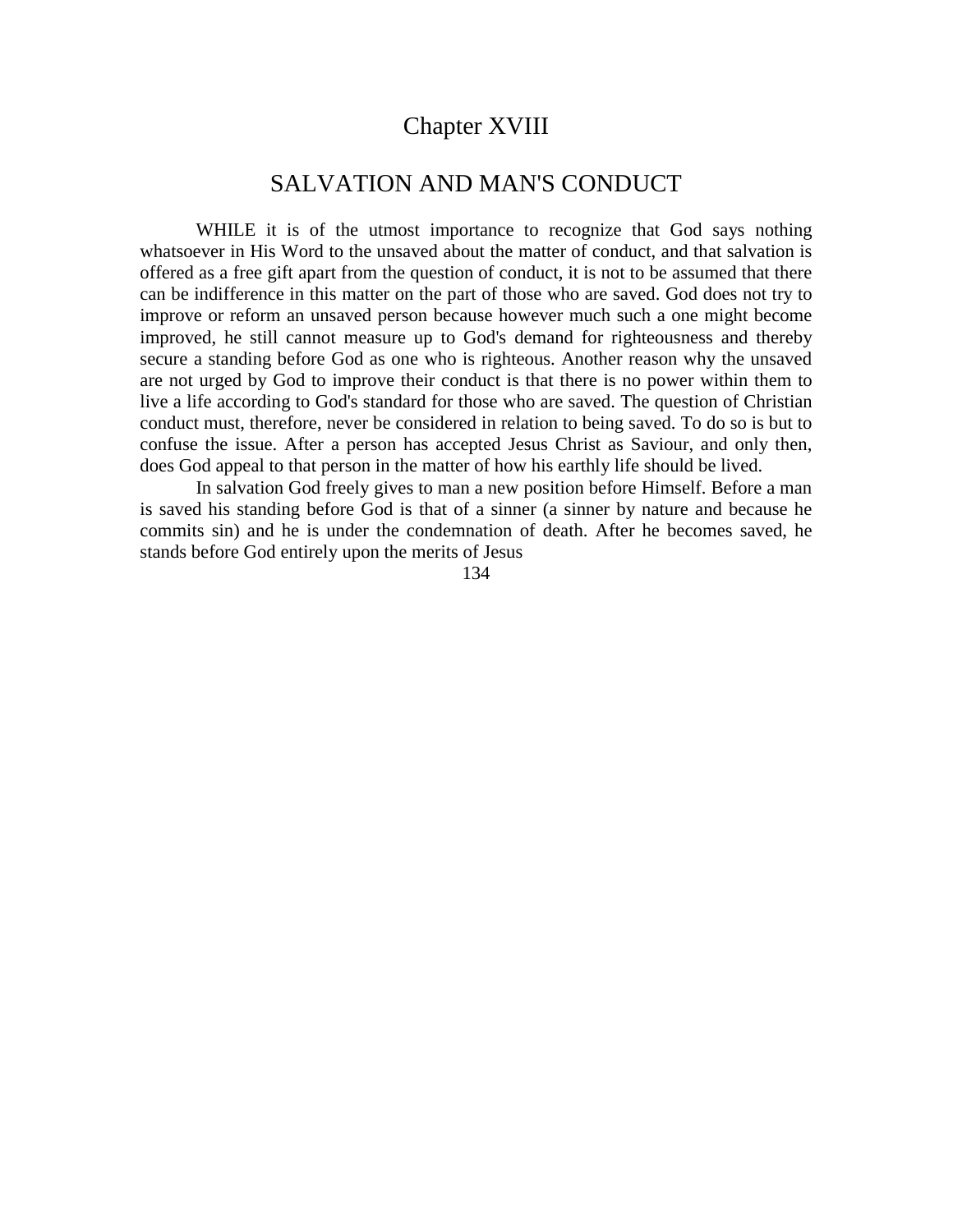Christ Himself. He is a child of God because he has been born again, and is every moment so considered by God. He is a member of the family of God. He is clothed in the very righteousness of God and nothing can be charged against him to alter that condition. He stands before God as the object of His unalterable love and full measure of His grace. This standing before God is entered into the moment a person believes on, or receives Jesus Christ as Saviour. Because it depends solely upon the merits of Christ, the position is the same for the most stumbling and failing Christian as for the most godly saint.

That it is possible for any man to so stand before God is known only because it is revealed in God's Word. It is never known because of one's experience. But because of his knowledge thereof the saved person enters into rich experiences.

It is the fact of this perfect standing before God that is always made the basis for God's appeals to the saved in matters of conduct. They are exhorted to live their earthly lives in harmony with their standing and with what they are in their saved state.

The following serves as a limited illustration of this condition. The children born into a royal family are taught and trained and exhorted to conduct themselves as royalty which they are by birth. They are an honor to the king only as they so conduct themselves. There are many things they cannot do that are not forbidden to other children. On the other hand, to the street waif of the lower east side of New York City there can be no appeal to live as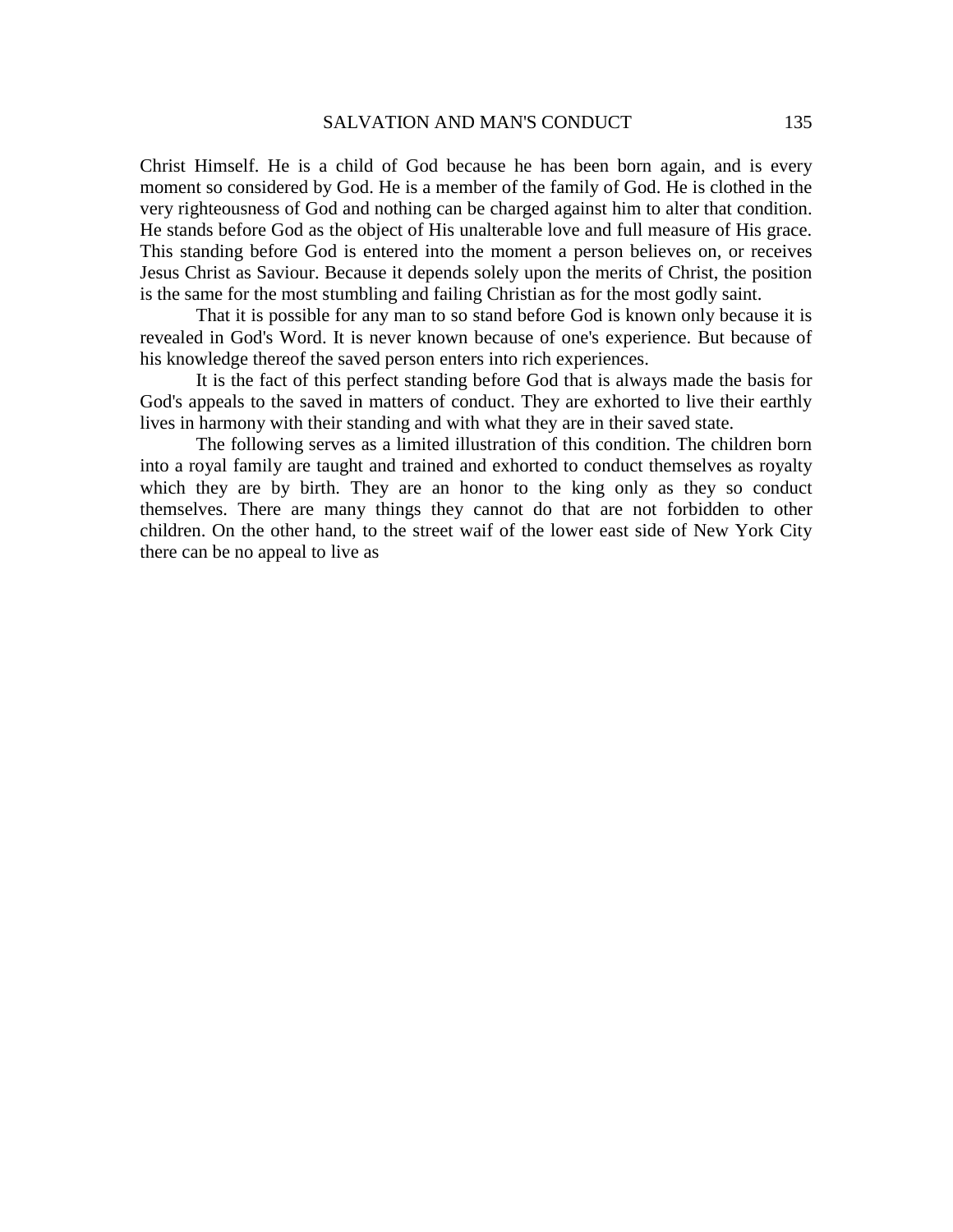a son of a king because he does not hold that position.

All of the writings in the Bible that are addressed to believers of this age hold with perfect fidelity to this principle. For every gift of grace there is an appeal to a life consistent with that gift.

It would be most inconsistent for those who have been delivered from the power of darkness and translated into the kingdom of the Son of God to continue to live according to the practices of their former state. So the appeal to them is, "For ye were sometimes darkness, but now *are ye* light in the Lord: walk as children of light . . . And have no fellowship with the unfruitful works of darkness, but rather reprove *them"* (Eph. 5:8, 11).

All who are saved have been redeemed from the penalty of the law by the payment of a ransom price, even by the blood of Jesus Christ. The appeal to godly living because of this reads, "For ye are bought with a price: therefore glorify God in your body, and in your spirit, which are God's" (1 Cor. 6:20). While it is contrary to human reason that God should give His Own Son in death to redeem man from the death penalty of the law, and can be explained only on the basis of love, it is most reasonable to expect that one who has been so redeemed and given an eternal position with God should spend the days of his earthly life so that God might thereby be glorified. This is not as a compulsion but because of what God in love has done.

Paul writing to the Christians at Rome, in a mes-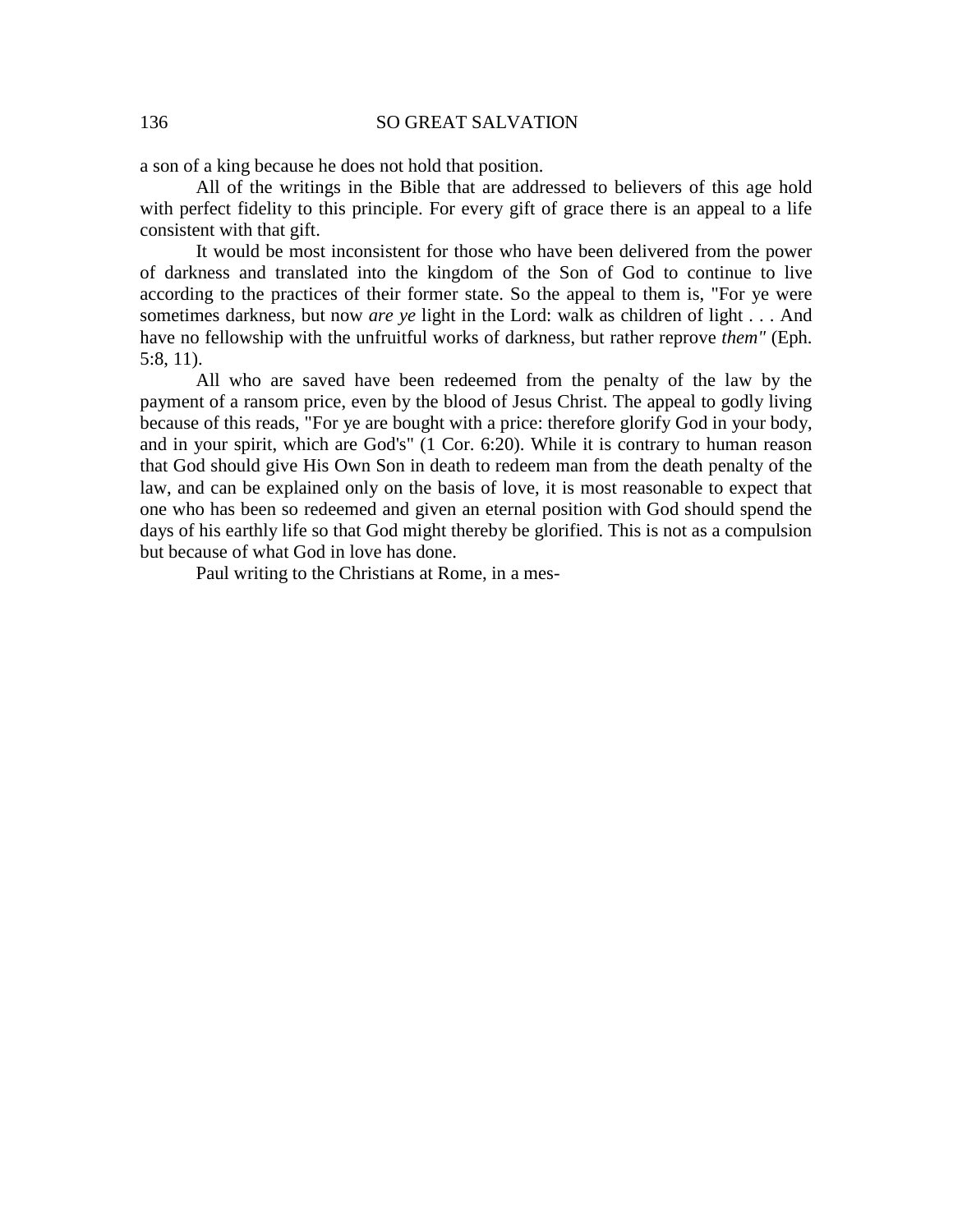sage that also applies to all Christians of today, said, "I beseech you therefore, brethren, by the mercies of God, that ye present your bodies a living sacrifice, holy, acceptable unto God, *which is* your reasonable service. And be not conformed to this world: but be ye transformed by the renewing of your mind, that ye may prove what is that good, and acceptable, and perfect, will of God" (Rom. 12:1, 2). Notice that this which Paul urged the believers to do he called a reasonable service." This was no small thing. Its reasonableness is because of the "mercies of God." What are these mercies of God? They are all that is related to justification by the grace of God through the redemption that is in Christ Jesus because He was set forth as a propitiation for sin (Rom. 3:24-26). Surely one whose every sin has been forgiven and to whom God has freely reckoned divine righteousness because His own Son has died to satisfy His justice, ought to present himself to God, renounce the things of this world, and seek to live according to the will of God.

In reconciliation, the saved person, who had been afar off from God, is made nigh to Him. But many who have been reconciled are not living in close contact with Him. It is not only their privilege to do so; they are admonished to ". . . draw near with a true heart in full assurance of faith . . . Let us hold fast the profession of *our* faith without wavering; . . . And let us consider one another to provoke unto love and to good works" (Heb. 10:22-24).

He who is born again is born of the Spirit. The Spirit of God dwells within him. Because of this con-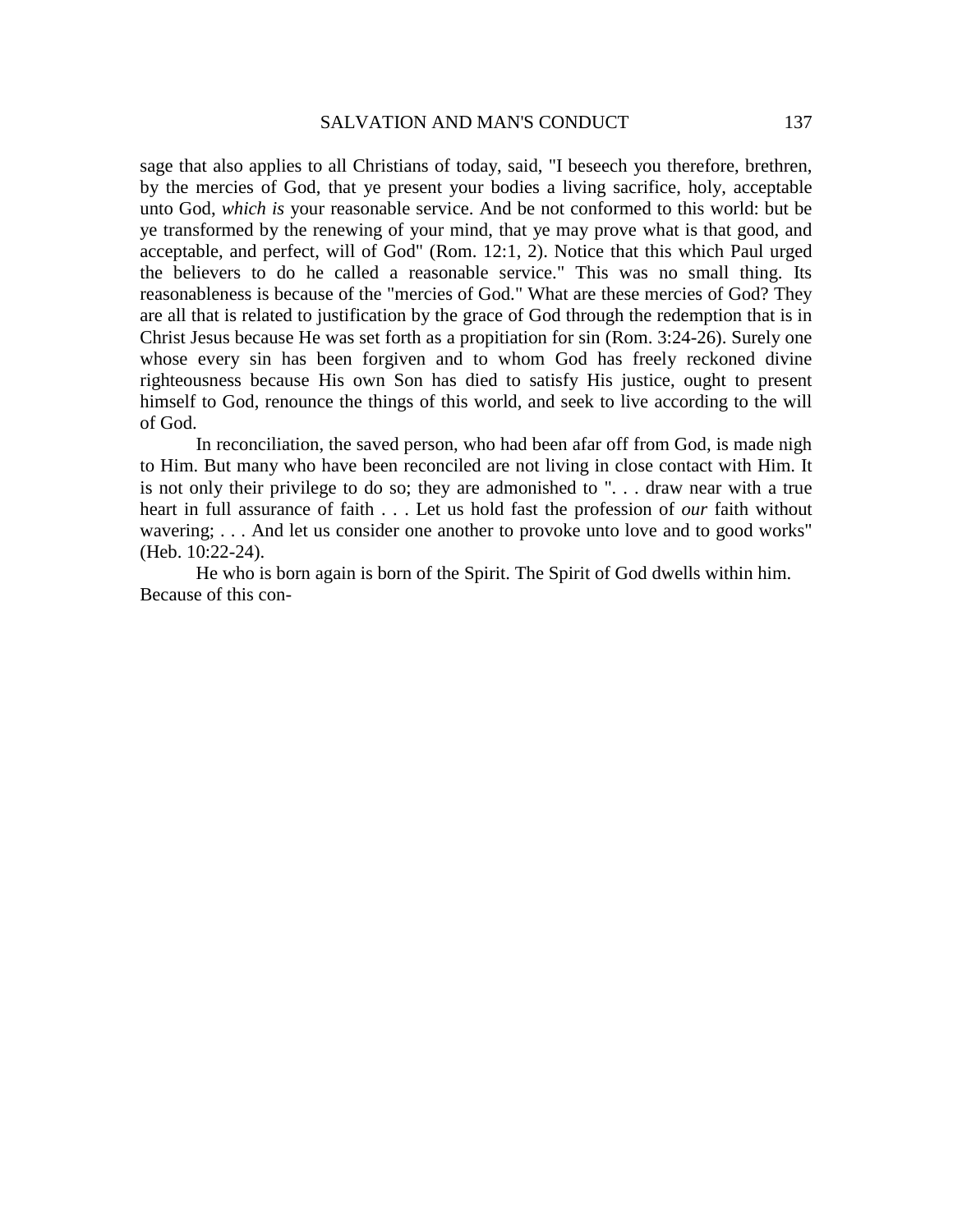dition Paul could write to the Christians at Corinth; "What? know ye not that your body is the temple of the Holy Ghost *which is* in you, which ye have of God . . . ? . . . therefore glorify God in your body, and in your spirit, which are God's" (1 Cor. 6:19, 20).

He who is born again is a new creation in Christ Jesus (2 Cor. 5:17). Because of this he is admonished to ". . . put off concerning the former conversation [behavior] the old man, which is corrupt according to the deceitful lusts; . . . and . . . put on the new man, which after God is created in righteousness and true holiness (Eph. 4:22, 24).

Though some are not fully aware of it, all who are children of God have a blessed hope of seeing Jesus Christ their Lord and being changed into His image. This fact is made the basis for a strong appeal for a pure and godly life. "Beloved, now are we the sons of God, and it doth not yet appear what we shall be: but we know that, when he shall appear, we shall be like him; for we shall see him as he is. And every man that hath this hope in him purifieth himself even as he is pure" (1 John 3:2, 3). The unconditional promise to all believers to become like the Son of God should be the greatest possible incentive to godly living.

Unsaved men (and also many who are saved) think of conduct only in terms of compliance with a moral code. None of the above appeals is in the nature of such compliance. They are appeals to a new life on a divine plane, even while the saved are still on this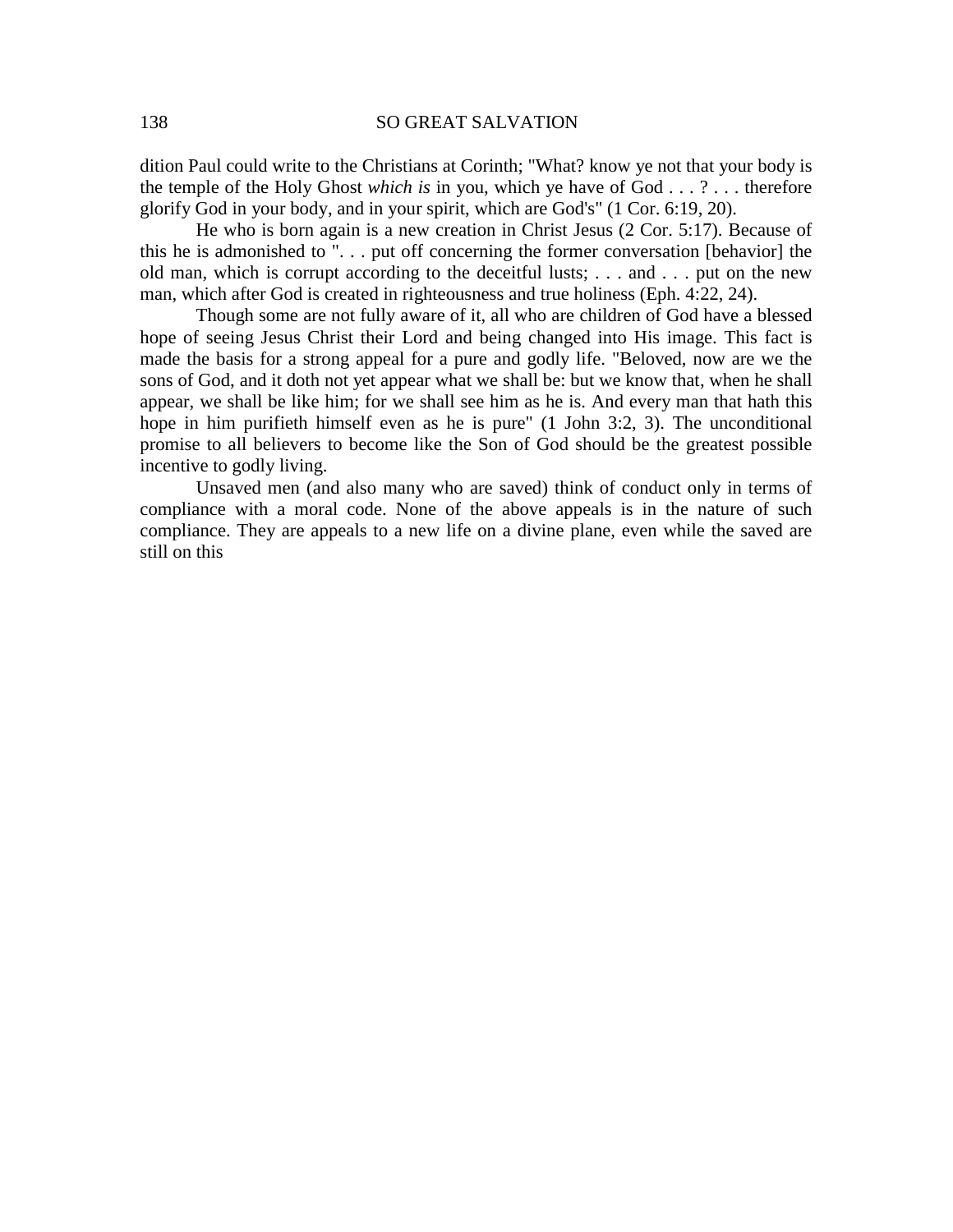earth. Only as a person realizes and enters into those things which come to him through salvation can these appeals have any meaning to him. That is another reason why conduct is not a matter for consideration until one has been saved.

In contrast to the above, under the law that was given by Moses, blessings from God were always conditioned upon that which man did. If he fulfilled the law God blessed him. If he failed to fulfill the law he became subject to severe curses. Both blessings and curses were faithfully predicted to Israel by Moses in his farewell address to them (Deut. Ch. 28).

There is much, indeed very much, confused thinking because the order under the Mosaic law is not distinguished from God's order under grace. Under law, because of the fact that the standing before God depended upon what man did, it was possible to lose one's standing and the blessings that went with it, and in the place of being blessed one became cursed. Under that condition the motive to conduct became one of fear of punishment. That motive to a very large extent underlies human conduct. It is the controlling motive in most lives. It is only natural that the unsaved man should think that fear is the motive for godly conduct, but when one who has been saved still thinks of fear of judgment as the impelling motive for conduct there is a great loss in that life. The motive to true Christian conduct is love. Paul wrote, "The love of Christ constraineth us" (2 Cor. 5:14). It is the love of God that gave His Son that whosoever believes shall not perish (John 3:16). It is the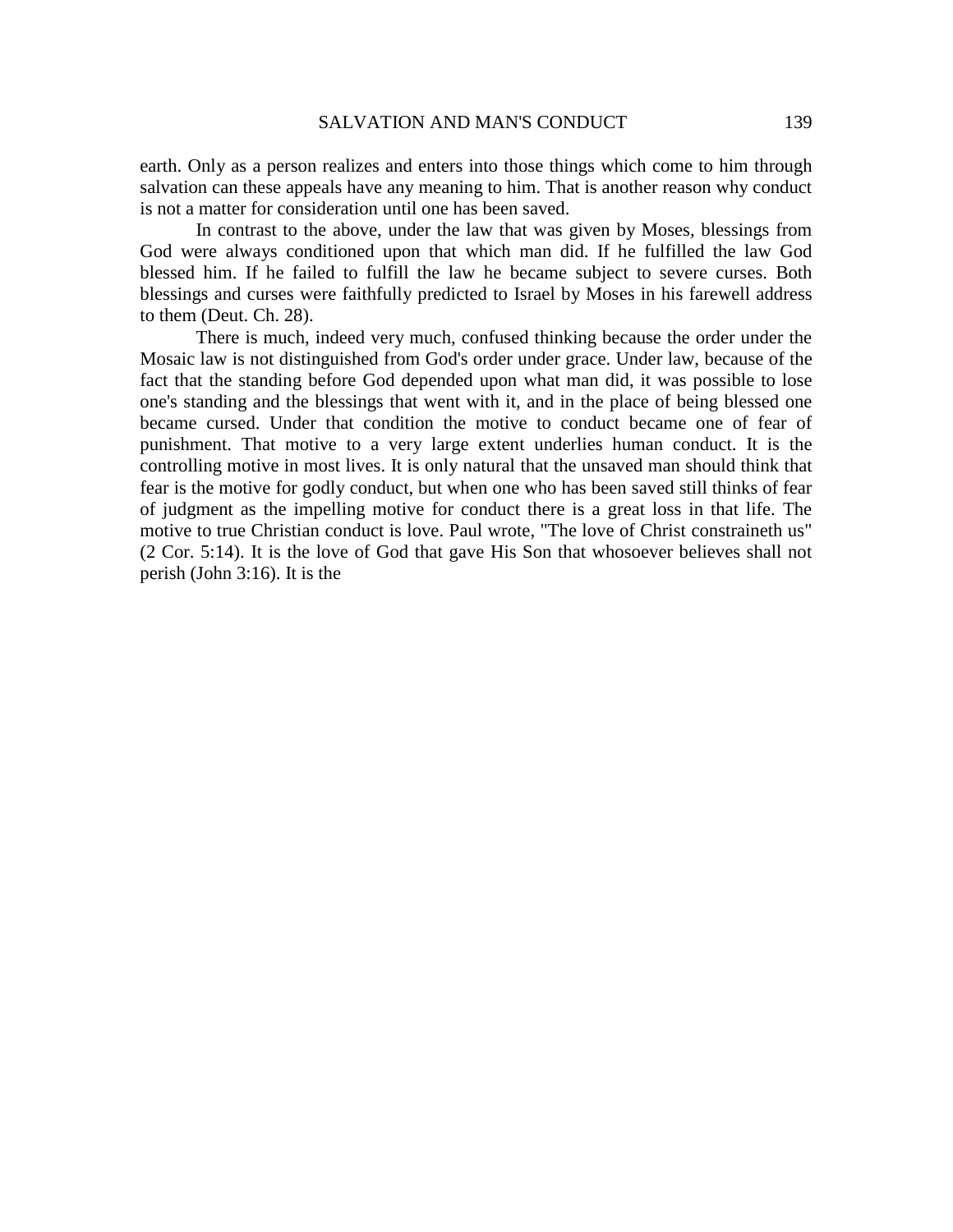love of Christ who gave Himself to save the lost. It is the love of God by which all who are saved are called the children of God (1 John 3:1). It is divine love as expressed in all that has been done to save man and that is being done and shall be done to consummate the work of salvation.

That fear is not the motive for Christian conduct is clearly stated. "For ye have not received the spirit of bondage again to fear; but ye have received the Spirit of adoption, whereby we cry, Abba, Father" (Rom. 8:15). "For God hath not given us the spirit of fear; but of power, and of love, and of a sound mind" (2 Tim. 1:7).

Christian conduct, then, is the result of that which God does in saving man. Love, not fear, is the true motive thereto. These two are contrary, the one to the other. "There is no fear in love; but perfect love casteth out fear: because fear hath torment. He that feareth is not made perfect in love" (1 John 4:18).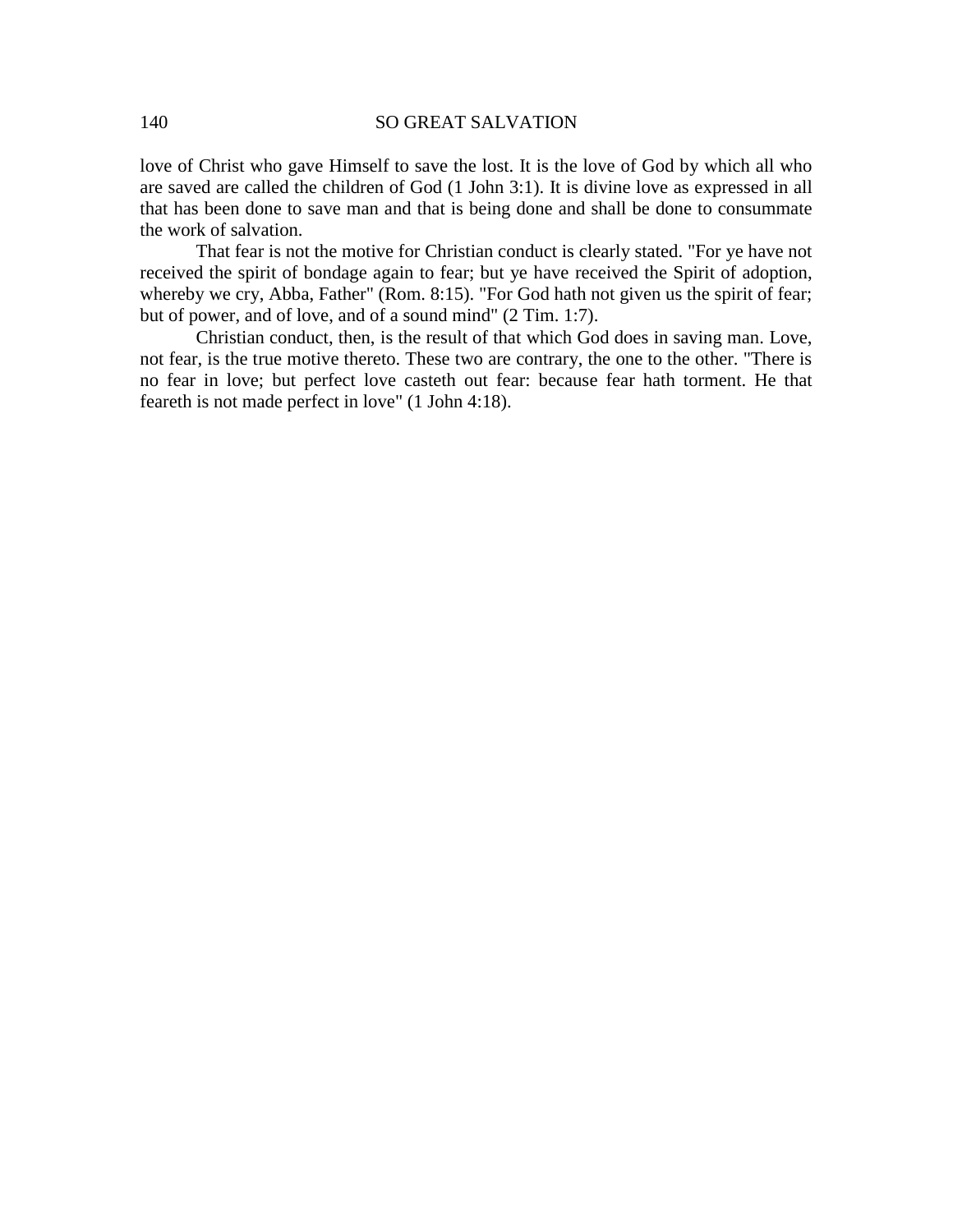# Chapter XIX

## WHAT DOES IT MEAN TO BE LOST?

JESUS said of Himself, "For the Son of man is come to seek and to save that which is lost" (Luke 19:10). Paul writes, "But if our gospel be hid, it is hid to them that are lost" (2 Cor. 4:3). The word lost here applies to persons, and it tells of the state of these individuals in their relationship to God. Because Jesus came to seek them, it is evident they who are lost must be away from God. They have not received the benefits of the gospel of grace for the good news of a free salvation is hidden to them because their minds have been blinded by Satan, the god of this world (2 Cor. 4:4). As these statements are applicable to those who are not saved, it follows that all who are not saved are lost.

Men do not become lost because of anything they do. They are lost until they become saved. Only Adam and Eve became lost and in them the whole human race. Jesus Christ came into the world that men might be saved from their lost condition.

Inasmuch as those who are lost are not saved, to be lost means first of all to be without any and all of the great benefits, previously explained, that come to man through salvation. But it means more than that. Just as few realize how much is included in salvation so also only a few realize what it means to be lost and how terrible the destiny of the lost shall be.

141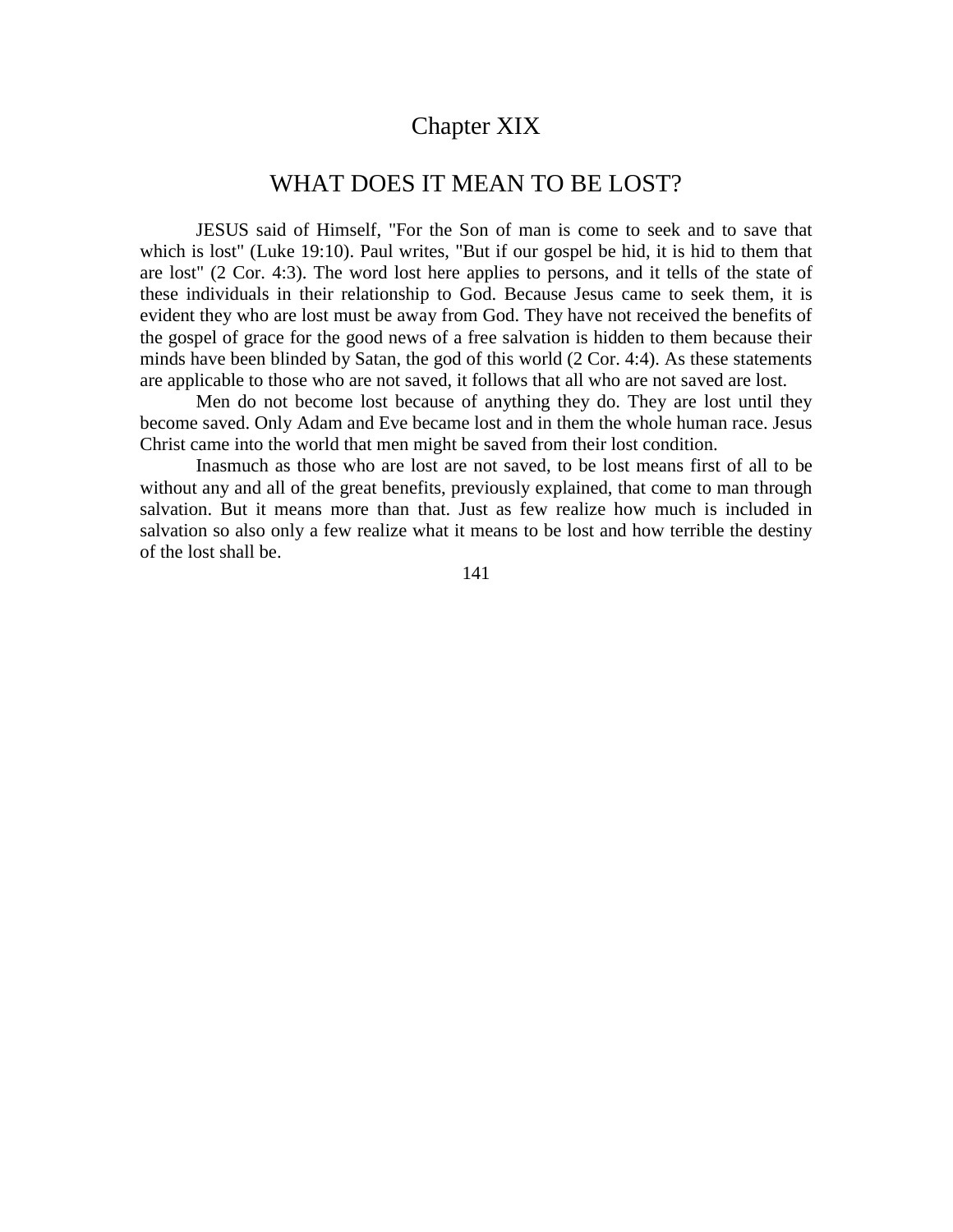#### *God's Estimate of the Present State of the Lost*

Salvation includes deliverance from the power of darkness (See Chapter V). Therefore, to be lost means to be in the realm over which Satan has sway and consequently to be outside of the kingdom of God. It is to be in that realm which as a whole is at enmity toward God.

God, in His Word, gives an estimate of the present condition of the lost. They are said to be dead in trespasses and sins (Eph. 2:1, *5).* Death in the Bible always means separation. Physical death means the separation of the spirit from the body. Spiritual death means the separation of the spirit from God and the second death (See Rev. 20:14) means the everlasting separation of spirit and body from God. To be dead in trespasses and sins is to be spiritually dead—spiritually separated from God.

Someone has defined death as being out of correspondence with environment. To be spiritually dead is to be out of correspondence with God.

When Adam and Eve took of the forbidden fruit (Gen. *3:6)* they died spiritually. Their sin separated them from God. Sin has ever since separated man from God. That is why those who are not saved are dead in trespasses and sins.

It is not only sin in the form of gross immoralities such as murder, drunkenness, adultery, falsification, bribery and the like, but many other things that are not even considered as sins. All that does not measure up to the perfection and holiness of God is sin. It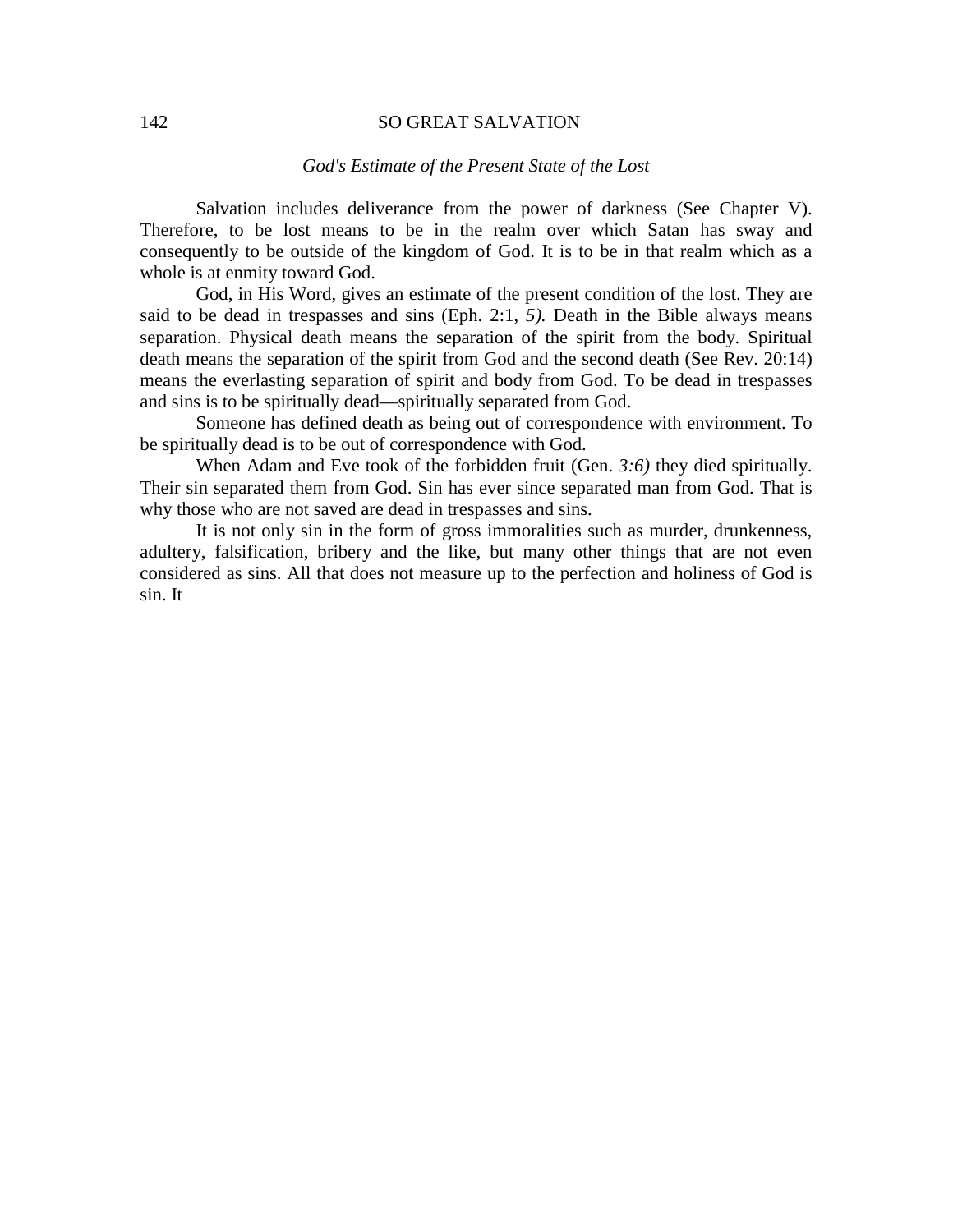is said; "All have sinned, and come short of the glory of God" (Rom. 3:23). Even the most moral and refined are separated from God by sin.

What is more, every man is a sinner by nature, because he is a member of a sinful race descended from Adam, the original sinner. Until any man has the sin question settled with God, he is separated thereby from Him.

What it means to be dead in trespasses and sins is learned from the changed attitude of Adam toward God after he had sinned. He hid himself from the presence of God among the trees of the garden because he was afraid (Gen. 3:8-10). Those who are spiritually dead are afraid of God. Something deep down in the heart, though at times dormant, causes the unsaved, as Adam did, to fear to meet God. Little do they realize that, as God in love sought Adam, so God even now in love is seeking them to bring them into complete harmony and union with Himself.

The lost are said to be without Christ, having no hope, and without God in the world (Eph. 2:12). To be without Christ is to be without the only means of coming to God and receiving His benefits. Jesus said; "I am the way, the truth, and the life: no man cometh unto the Father, but by me" (John 14:6). To be without Him is to have no hope as to the future state. To be without God is to be without the Creator and Sustainer of man and the universe. It is to be without God as Father. It is to be "far off" from Him (Eph. 2:13). Yes, those who are without God still en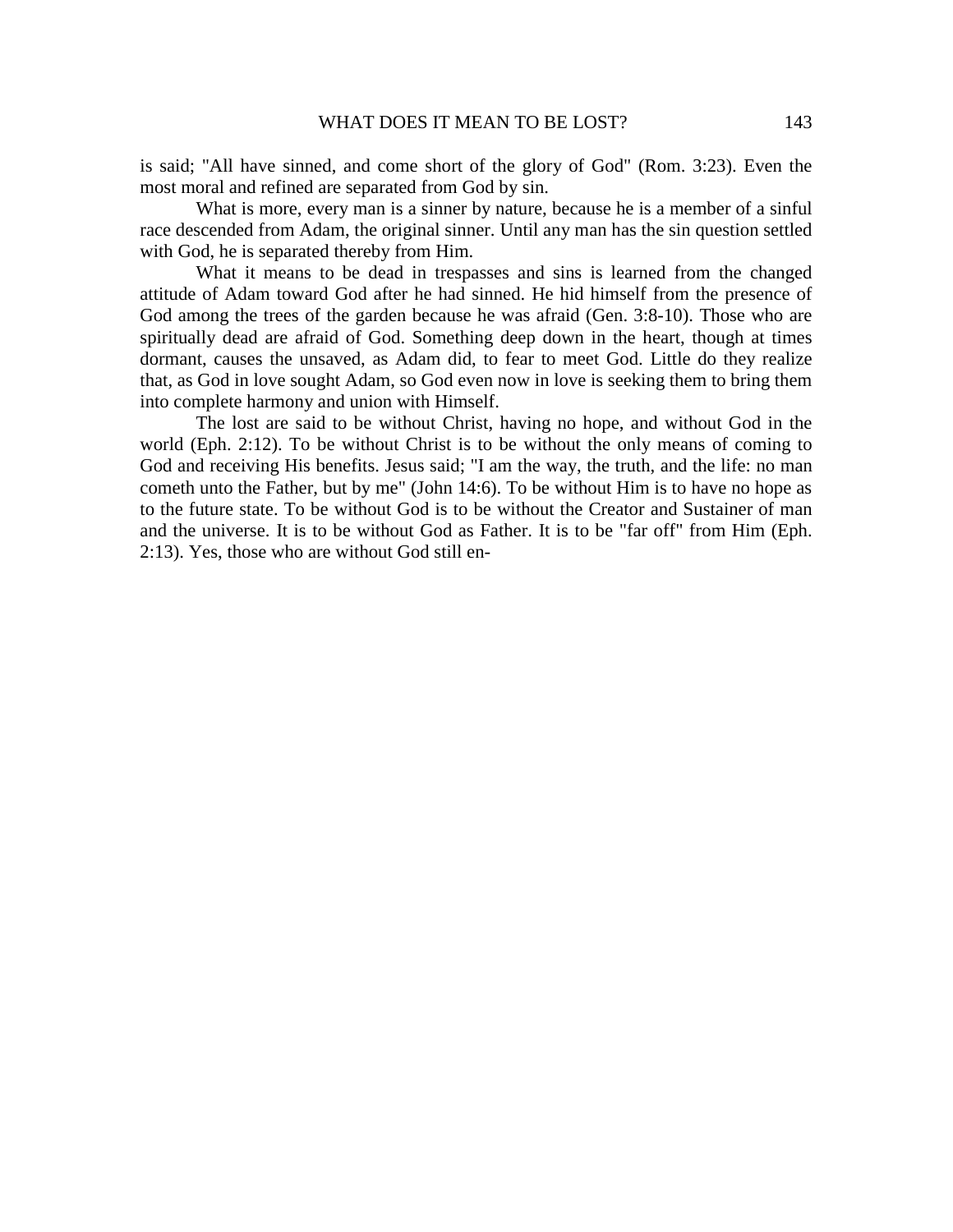joy much of God's providence but they have no claim upon His care and provision. They have no standing before Him because they belong to a rebel domain. It is only in the name of Jesus Christ that any man can claim anything from God. Jesus said; "Verily, verily, I say unto you, Whatsoever ye shall ask the Father in my name, he will give *it*  you" (John 16:23). The lost cannot ask in the name of Him whom they have not received.

Those who are saved have been called out of darkness into God's marvelous light (1 Pet. 2:9). The unsaved are still in darkness. They are said to be "darkened in their understanding, alienated from the life of God, because of the ignorance that is in them, because of the hardening of their heart" (Eph. 4:18 A.S.V.). Men may be very intellectual as far as the things of this world go but in darkness as to spiritual things. The god of this world has blinded the minds of them that believe not lest the light of the glorious gospel of Christ should shine unto them (2 Cor. 4:4).

The unsaved are called the sons, or children, of disobedience (Eph. 2:2). This is so because they "obey not the gospel [or good tidings] of our Lord Jesus Christ" (2 Thess. 1:8). Being disobedient to the gospel and rejecting the Son of God they are "by nature children of wrath" (Eph. 2:3). "He that believeth not the Son shall not see life; but the wrath of God abideth on him" (John 3:36).

The above is not a very pleasing picture of the un-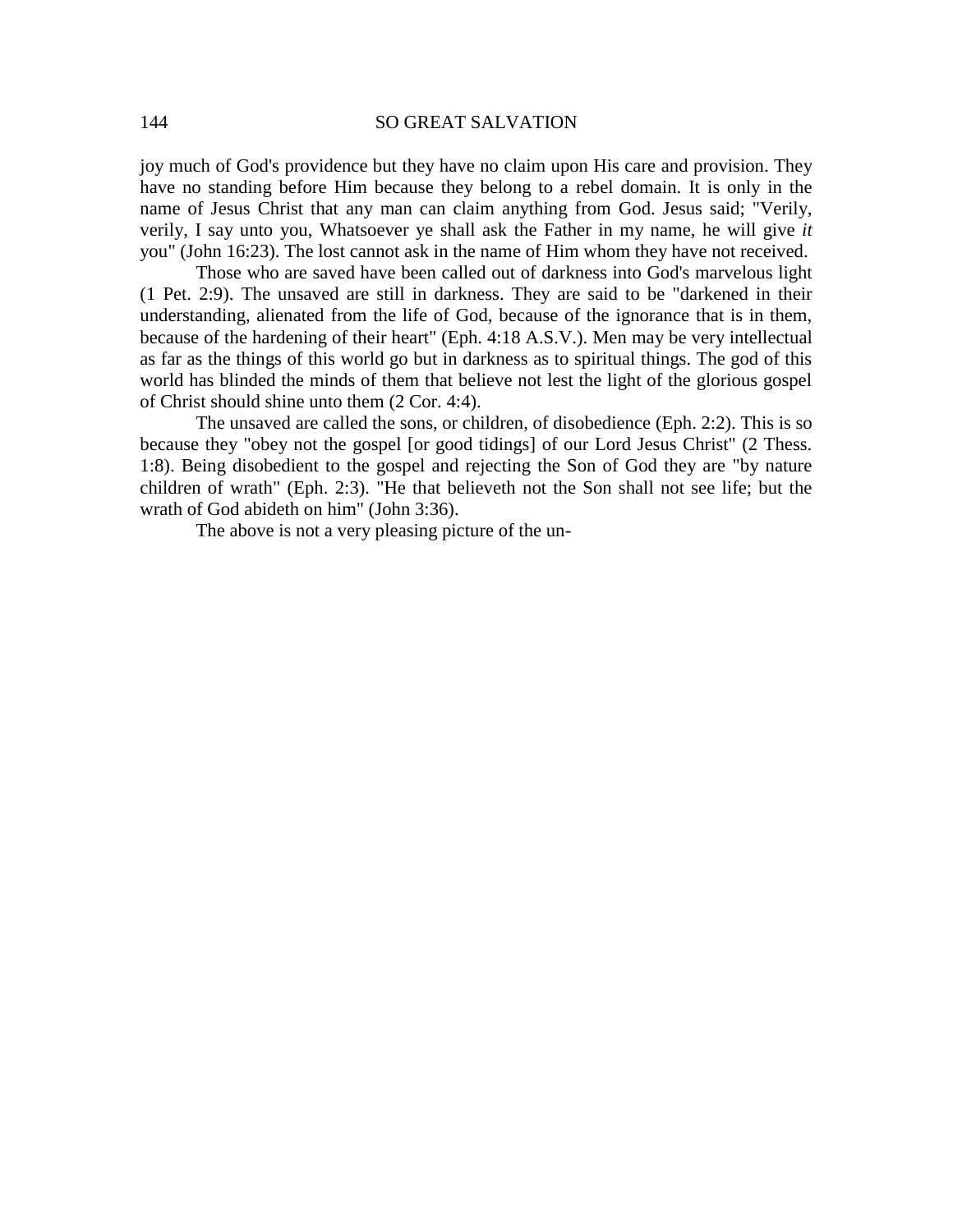saved in their present state, but it is God's own description of their condition and is therefore true.

#### *The Final State of Being Lost*

Those who do not heed the gospel of the Lord Jesus Christ but reject salvation "shall be punished with everlasting destruction from the presence of the Lord, and from the glory of his power" (2 Thess. 1:9). This is an everlasting condition. In the present life there is opportunity to become saved and brought back to God, but when the final separation from Him has taken place there shall be no such opportunity.

This separation is not only from the presence of the Lord, it is also from His power and therefore from all benefits that go out from Him.

Many think lightly of being separated from God. They have nothing to do with Him now and do not admit that they are getting anything from Him. They think that they can do very well without Him. Little do they realize how much they are depending upon and receiving from Him every moment of their lives. The air they breathe was made by Him. The rain that falls and the sun that shines are both sent by Him. They call this nature, and so it is, but God brought it all into being and sustains it all by His power. Apart from God's providence for man, every creature would die instantly.

When man becomes separated from the glory of the power of God he shall not benefit in the slightest from God's providence. The creature will be com-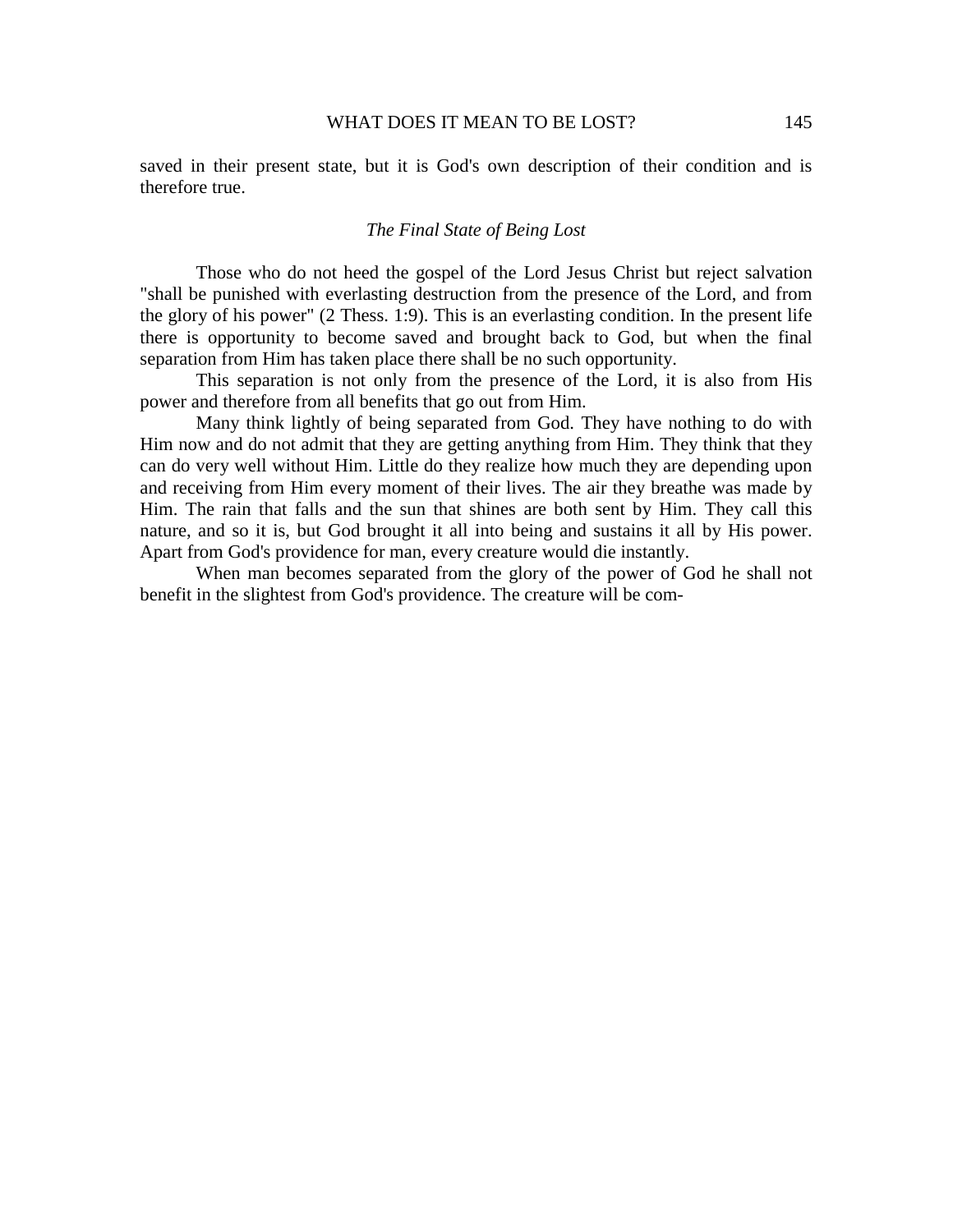pletely separated from every phase of His provision. That state is called blackness of darkness for ever" (Jude 13). There shall be no ray of light to pierce the absolute darkness; no drop of rain to quench an insatiable thirst; no morning star to point to the break of a new day after that everlasting night.

Lost man, in that state is also described as being cast into the lake of fire. It is said that all who are "not found written in the book of life" shall be cast therein (Rev. 20:15). Some say that this is only figurative. If so, that makes the condition more serious, for the reality is always more than the figure. It is also spoken of as ". . . hell fire: Where their worm dieth not, and the fire is not quenched" (Mark 9:47, 48). And still again as "... outer darkness: there shall be weeping and gnashing of teeth" (Matt. 8:12).

All who are not saved are already under condemnation. "He that believeth not hath been judged already, because he hath not believed on the name of the only begotten Son of God" (John 3:18 A.S.V.). They are now living under a suspended sentence, but the judgment shall surely be executed unless they turn to God and in dependence upon Him receive Jesus Christ as their Saviour.

The essence of sin was seen to be a desire to be independent of God. The final state of the lost shall be one in which there can be no dependence upon Him. Hell, then, is nothing more or less than the fulfillment of man's desire and the ultimate consequence of his own action.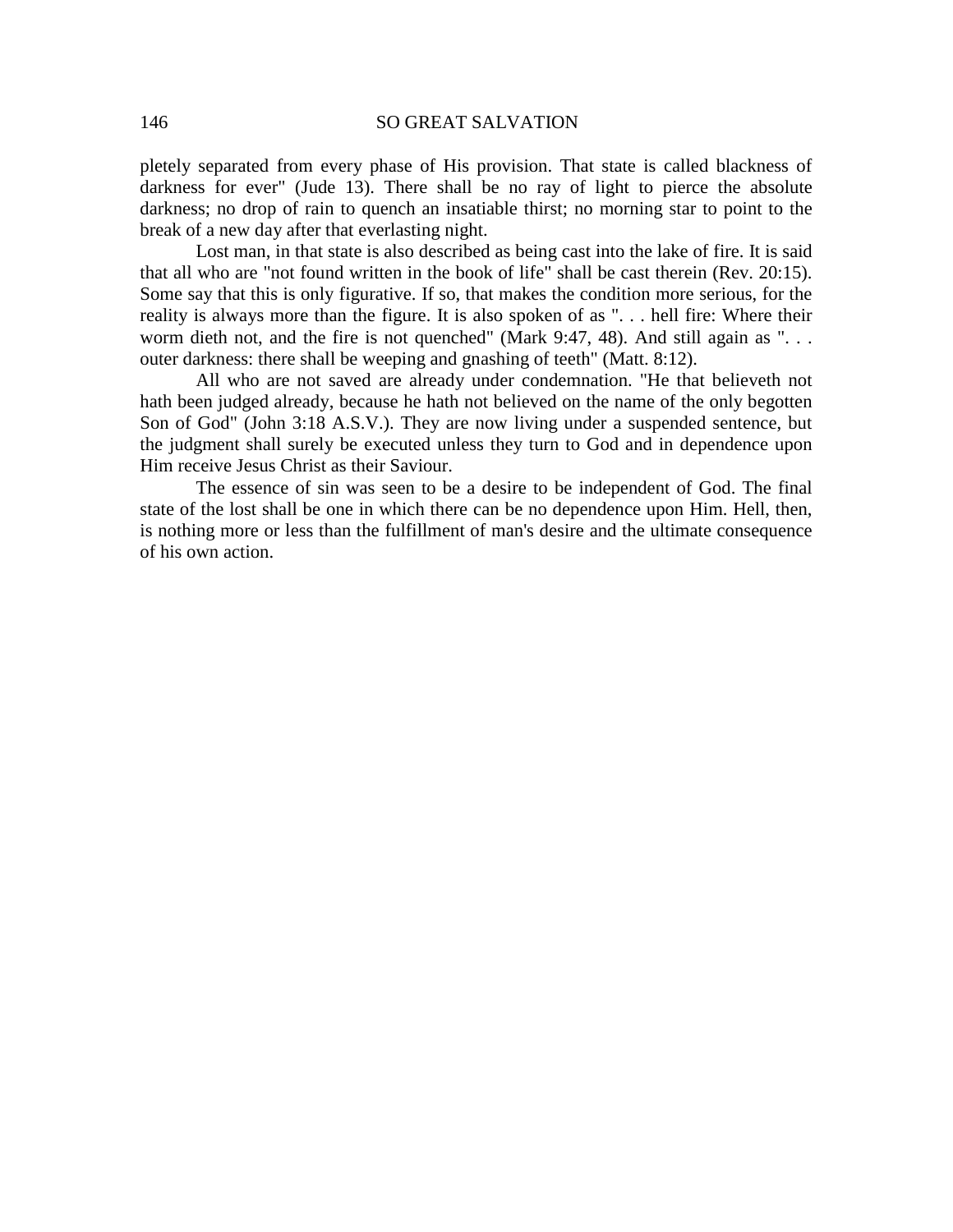# Chapter XX

## HOW SHALL WE ESCAPE IF WE NEGLECT?

IN THE foregoing chapters the greatness of salvation has been pointed out. It culminates in nothing less than an eternity, not only in the presence of God, but in the very image and likeness of His Own Son and in perfect unity with God the Son and with God the Father. It has also been shown that this salvation is available to all. It has been completely accomplished on behalf of man by God through Jesus Christ. It is offered as a free gift to everyone who will so accept it. The only condition imposed upon man is to acknowledge his own individual need thereof and accept it. Finally, the awfulness of the judgment, even everlasting separation from God and His provision for man both as Creator and as Saviour has been described. There is but one point left to consider. That is the terrible possibility of completely losing the benefits of salvation and suffering the awful judgments of God.

"For if the word spoken by angels was steadfast, and every transgression and disobedience received a just recompense of reward; HOW SHALL WE ESCAPE, IF WE NEGLECT SO GREAT SALVATION; which at the first began to bespoken by the Lord, and was confirmed unto us by them that heard *him"* (Heb. 2:2, 3).

The first thought here is that apart from salvation there is no escape from the judgments of God. Man

147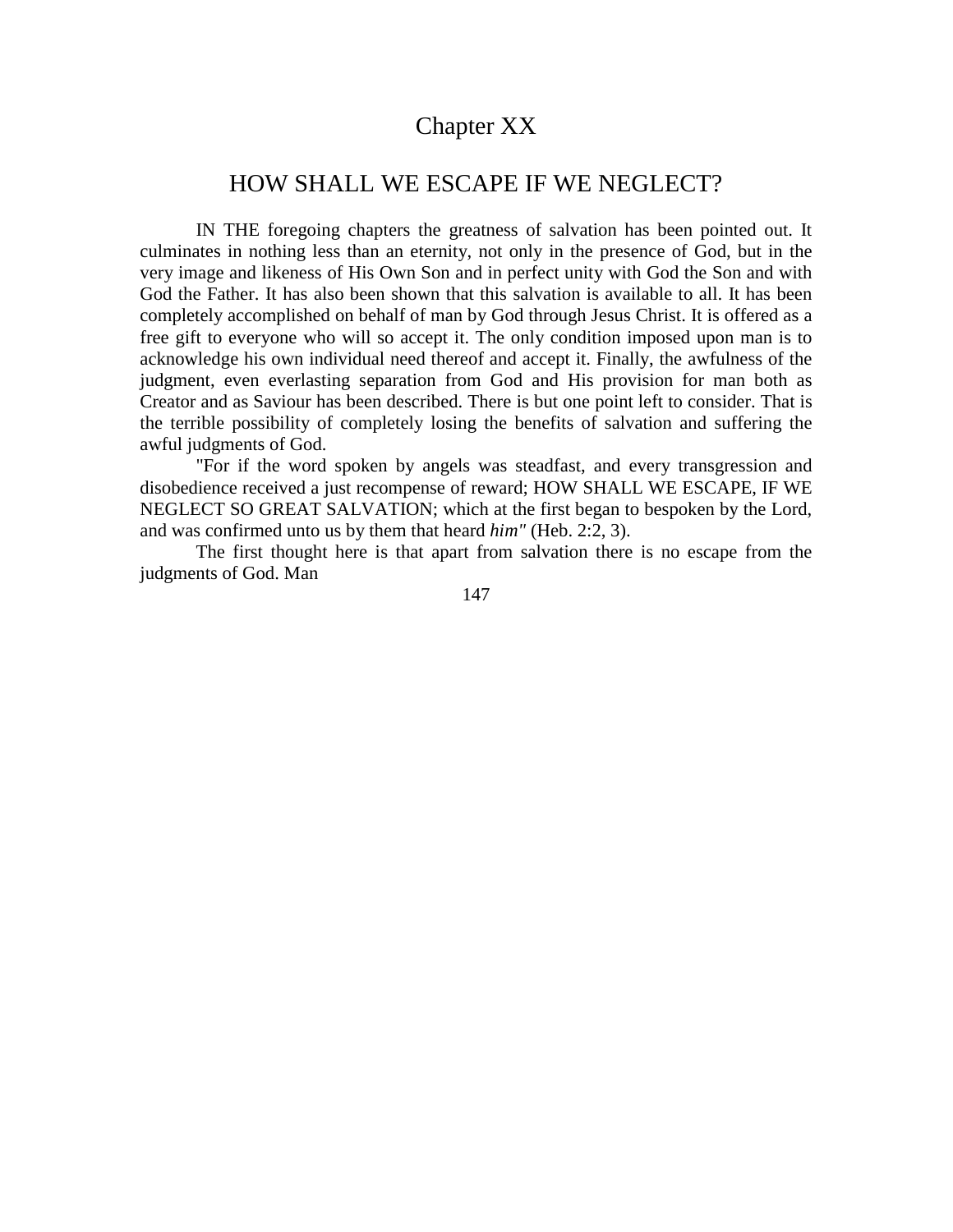must accept God's salvation or he must face God as his judge. Having neglected that, he shall have nothing to offer as a valid reason to escape punishment.

The second thought, already mentioned, is the terrible possibility of neglecting God's great salvation. The word used in the Bible passage is "neglect." It is not reject. More people are lost by neglecting than by rejecting salvation. Probably only relatively few really face the issue and then willfully reject. Most people procrastinate.

When Paul stood before Felix and "reasoned of righteousness, temperance, and judgment to come, Felix trembled, and answered, Go thy way for this time; when I have a convenient season, I will call for thee" (Acts 24:25). There is no record of a more convenient season for Felix.

One of the great inventors of the past generation is reported to have said that he would give the last five years of his life to the study of religion. Without having received notice as to when those five years would begin, he died and that, as far as is known, without having given thought to the all-important matter of salvation.

The world is rushing headlong toward eternity without giving a thought to Calvary and the Christ Who there died that they might live. They are going to an endless death—a separation of both body and spirit from God and His love with all its benefits, all because they neglect to accept His great salvation.

With such great issues at stake, why do so many men, women and children neglect to consider and accept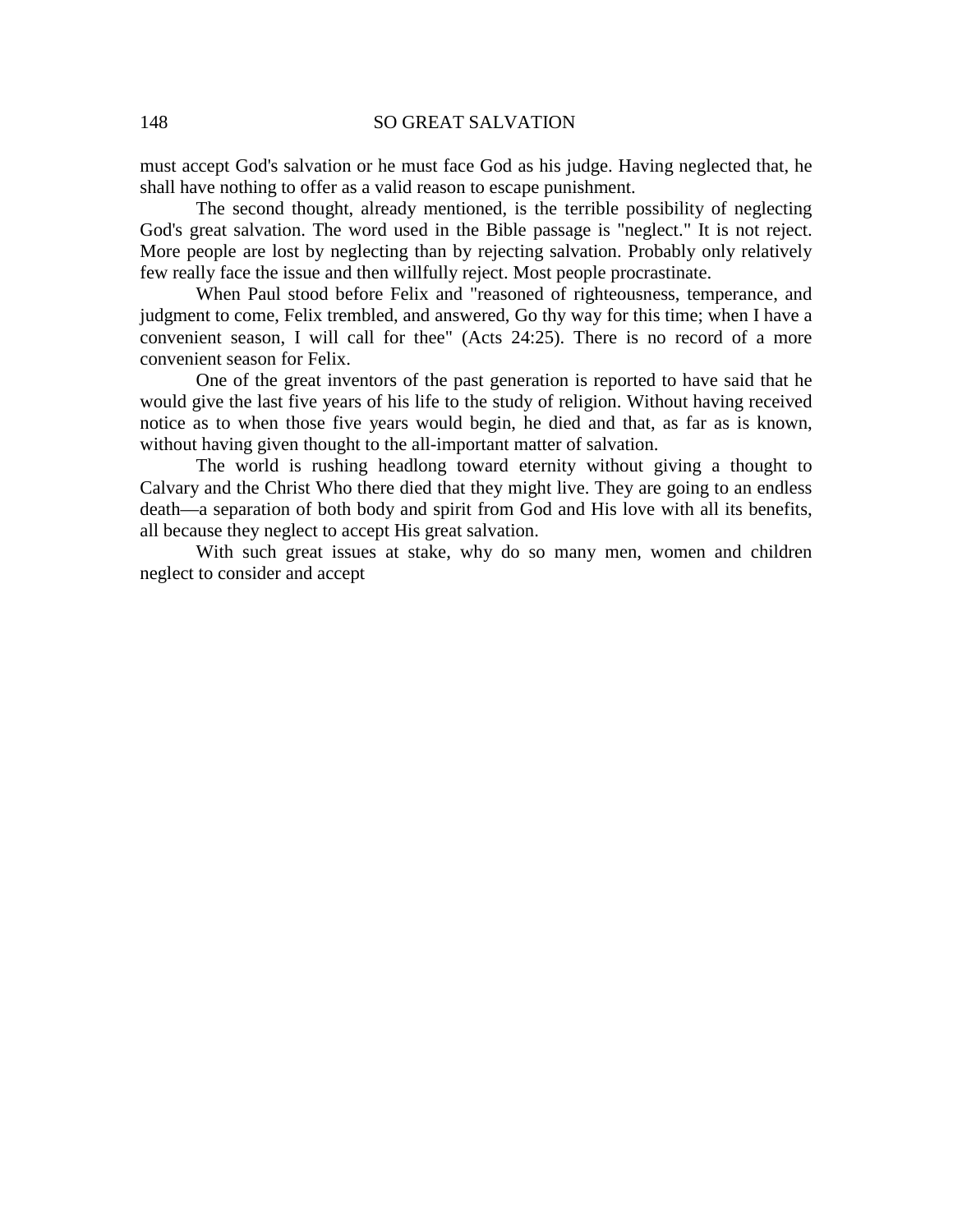God's free salvation? Why do some even go so far as to willfully reject it?

It seems safe to say that whatever the individual reason may be, it comes under one of two groups. The first of these is that men love darkness (John 3:19). Darkness as God recognizes it, is not confined to the things that are done by the underworld. Jesus came into the world to shine as a light in darkness (John 1:5). Apart from Him man is in darkness. This does not, as has previously been said, mean intellectual darkness, for there is much intellectual light in the world. It means spiritual darkness. There are many things in the way of culture, refinement, adventure, human progress and accomplishment which according to God's estimate are works of darkness. These things are not wrong in themselves but men love these things to the extent that they will not set them aside and consider the one all important thing: namely, salvation. Men love the pleasures of this world so that they neglect to consider their eternal welfare. This world does have pleasures to offer: preferment, honor, popularity, accomplishment, amusements and sports to mention only a few. But when this world shall pass away all these pleasures will have disappeared. They will have passed away even long before that time for each individual, whose days on earth have been numbered. There is nothing left. And what is worse, God's great salvation has been neglected until it is too late to accept it.

The other reason why many neglect God's great salvation is the belief that man can be saved through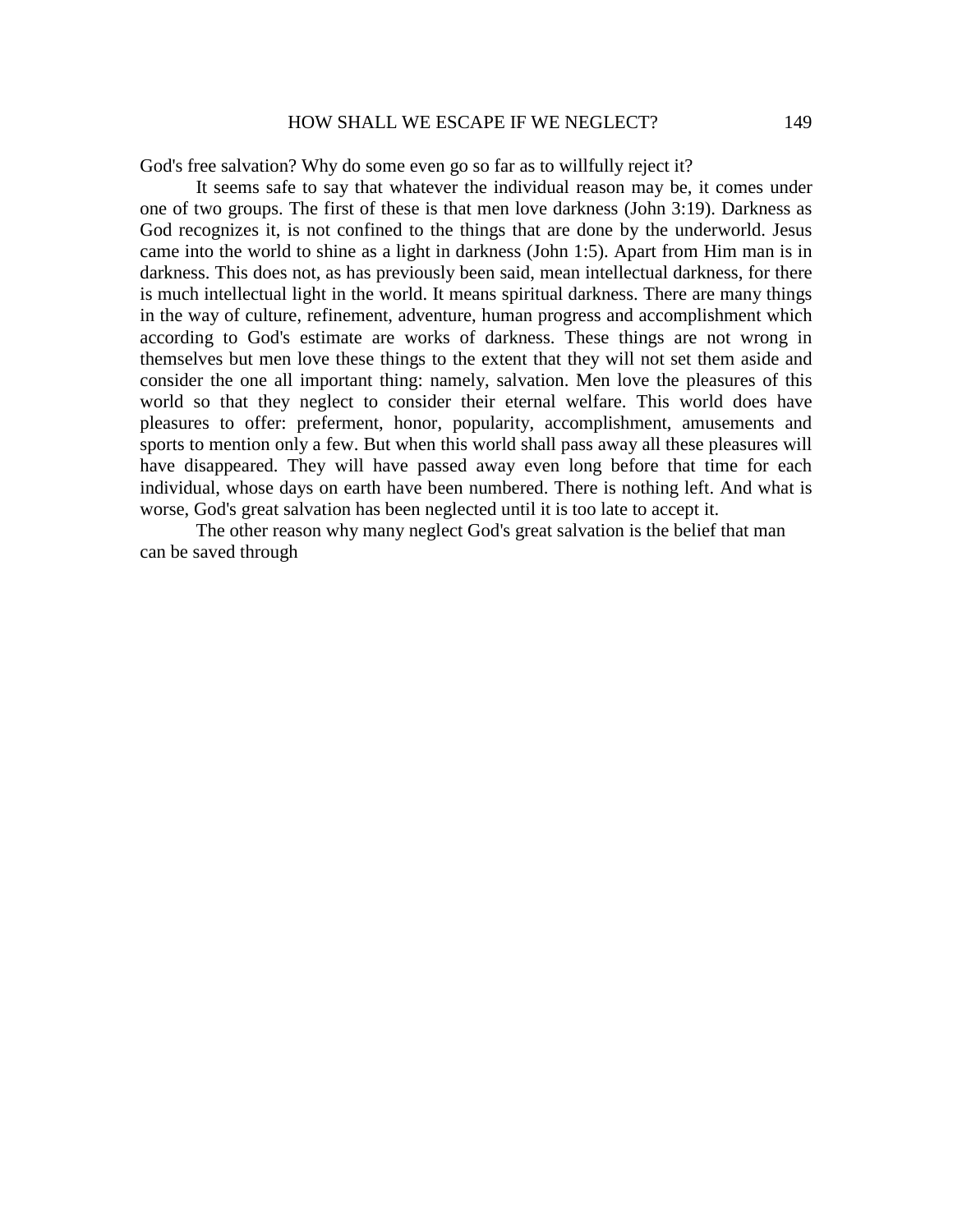## 150 SO GREAT SALVATION

his own efforts. Many try to earn their salvation by their own goodness. They are often willing to suffer great sacrifices and deny themselves all worldly pleasures to earn God's favor and His salvation. In this effort on their part, they neglect God's salvation. As long as man fails to see the utter uselessness of even the finest human effort as a means to salvation so long will he neglect or reject God's salvation.

As has previously been mentioned, the Pharisees were not saved; they rejected God's salvation, because they went about trying to establish their own righteousness. There has probably never been any group of religious people more zealous for the true God than they, but they depended upon their own goodness and had no need for a freely given salvation from God.

The desire to obtain salvation by one's own meritorious works has its roots in man's unwillingness to acknowledge his lost and utterly hopeless state. Man dislikes more than anything else to admit that because of sin he is undone. He is unwilling to confess, as Paul did, that in himself "dwelleth no good thing" (Rom. 7:18). Men do not want to declare a voluntary bankruptcy in the court of the eternal Judge and list their assets at absolutely nothing and liabilities so great that they far exceed the possibility of human payment. They are not willing to write down "no value" against all of their own good works and accomplishments. They do want to offer God something in the way of a settlement even if it be but a fraction of one percent.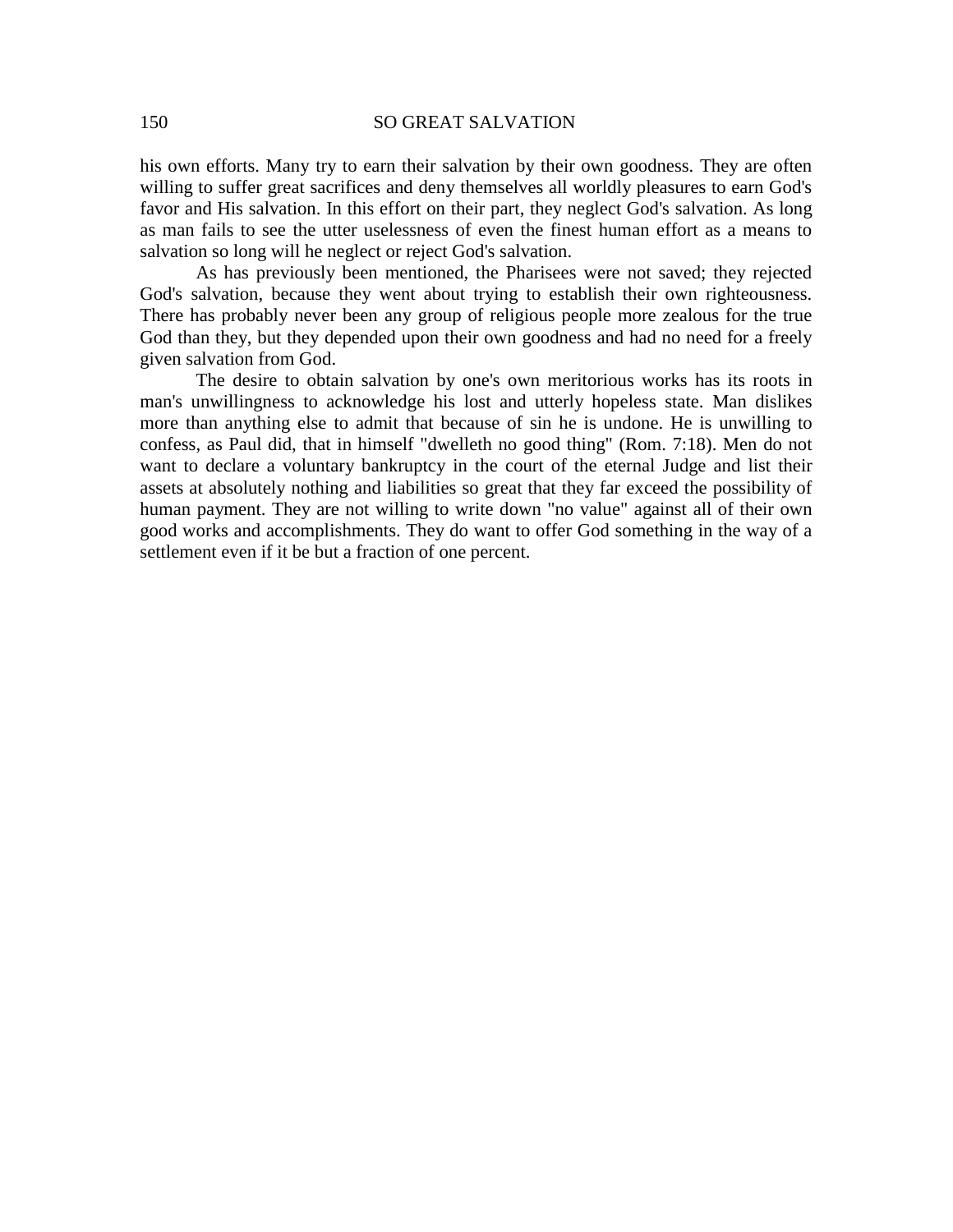Whatever the cause may be, whether preoccupation because of a love for the things of this world, or an effort to earn salvation, the result is the same. Salvation is neglected and God's judgment is certain to fall.

That which follows has already been said and emphasized but it is of such infinite importance that it is fitting to repeat it here in different words as the closing thought of this book.

*Men are lost because, and only because, they do not accept Jesus Christ Who is the way to God the Father, and apart from Whom there can be no salvation.* 

Men are not lost because they are not good enough for heaven. They are not lost because they belong to Adam's sinful race. They are not lost because of the sins which they have committed, however heinous these may be. They are not lost because they are born sinners. The condemnation that rested upon man because of all of these conditions was taken away when the Son of God bore that condemnation on the cross that was raised on Calvary's hill. He there, as the Lamb of God, took away the sin of the world. In fact He came to earth for that very purpose. Now, because sin was judged on the cross, God offers eternal life to everyone who will receive His Son as the One Who met all the demands of His justice. Those who will not so receive Him shall be judged and punished with an everlasting separation from the presence of God and the glory of His power (2 Thess. 1:9). ". . . he that believeth not is condemned already, **because he hath not believed in** the name of the only be-